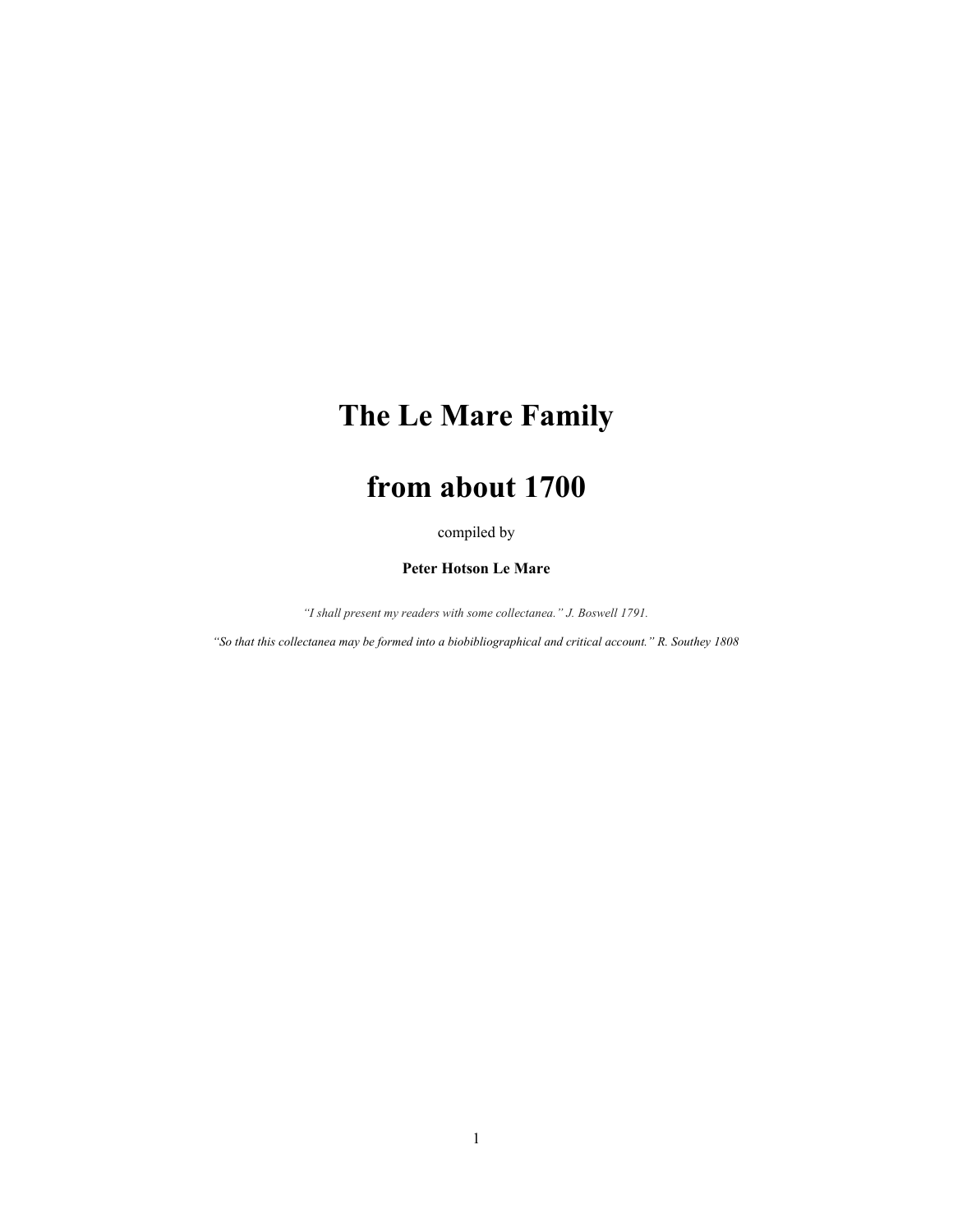# **Table of Contents**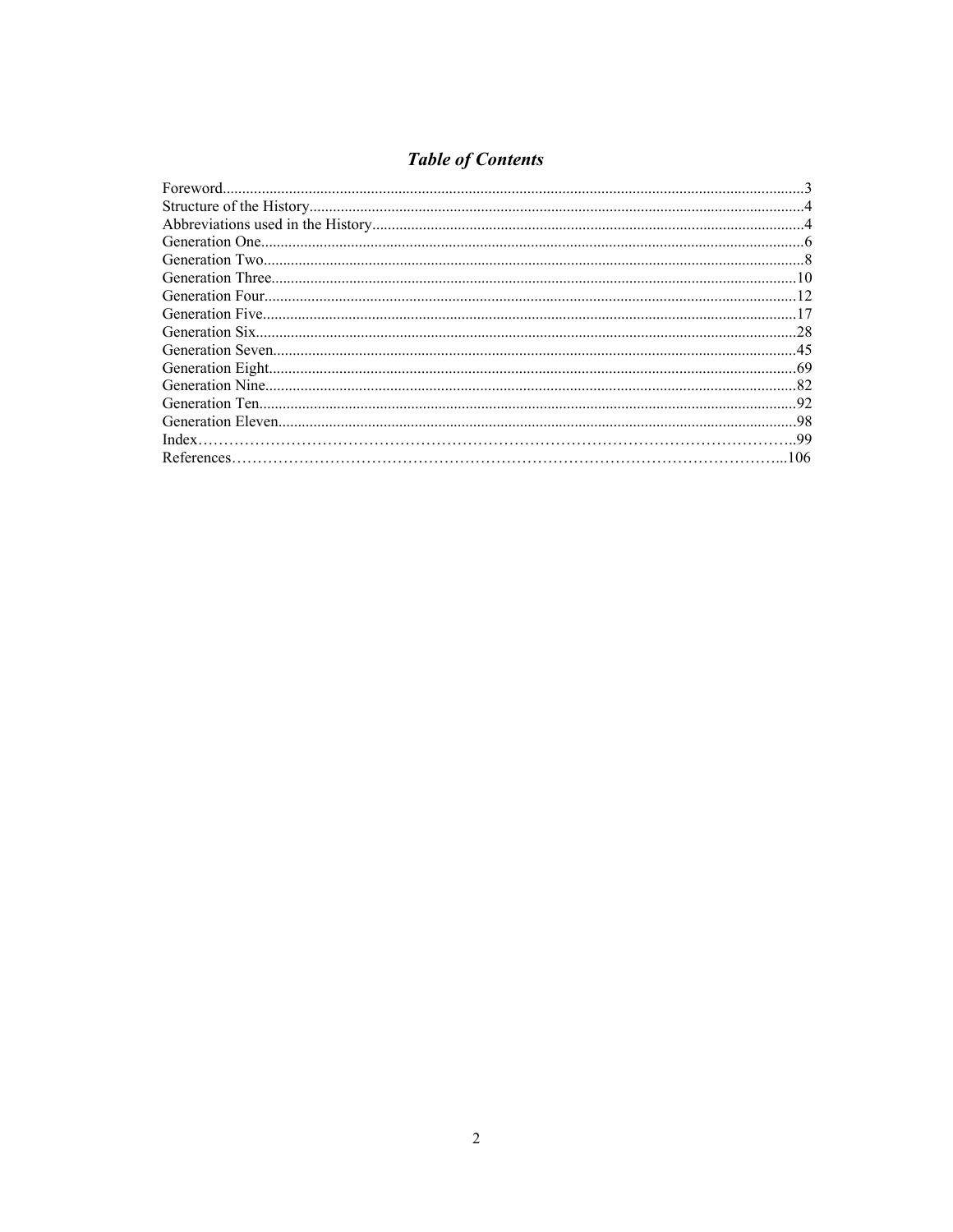# *Foreword*

In 1981 the late Kathleen Margaret Shelly Le Mare (K) and the late Hilda Margaret Le Mare (Margaret) visited Spitalfields and later began to prepare a family tree, working from the history of the family written by Richard Le Mare in 1889, and from the writings of Joseph Philip Consterdine of 1921. K and Margaret also wrote to all Le Mares who were listed in the UK telephone directories. In 1982 they organized a gathering of Le Mares at Banbury. This was followed by another at Banbury organized by Robert Gordon Le Mare and Margaret in 1984. In 1990 and 1995 Robert organized further gatherings; Philip André Le Mare organized a gathering at Adderbury in 2000. These gatherings were well attended and many family records were displayed.

After K died I inherited her data and in 1988 began to assemble the genealogical and biographical information in a shareware computer programme entitled "Brother's Keeper". This enabled production of the reports which formed the major parts of a booklet on the history of the family, offered to family members at the gathering in 1995. Since then further information has been added. The history is available at [http://www.lemare.org.uk](http://www.lemare.org.uk/) developed by Timothy John Le Mare.

In addition to the data assembled by K, I found further information in the Corporation of London Records Office, the City of London Guildhall and elsewhere, including the Indenture of Apprenticeship of Samuel Le Mare, who was the first of the family named by Joseph Consterdine, and this gave the name of Samuel's father, Peter. At that time the Weavers' Company used the English form of names but the French Church in England used the French form.

The account of the family begins with Peter or Pierre. However, there is much information on Le Maires who could not be linked to Pierre of our family; reports of them are available separately as nine families, including a brief account of Isaac Le Maire for whom the Le Maire Strait in South America was named. Other sections contain sundry records of our family. The original writings by Joseph Consterdine, which give much detail of the family of Ebenezer Robert Le Mare, are held by John Sutton Le Mare. John Consterdine's history of the family is presented in the web account.

In preparing a family history the dates of birth, marriage and death are necessary but the major interest lies in activities of our forebears and the social history they represent, much of which is presented.

Peter H Le Mare Allithwaite, 1 April 2018.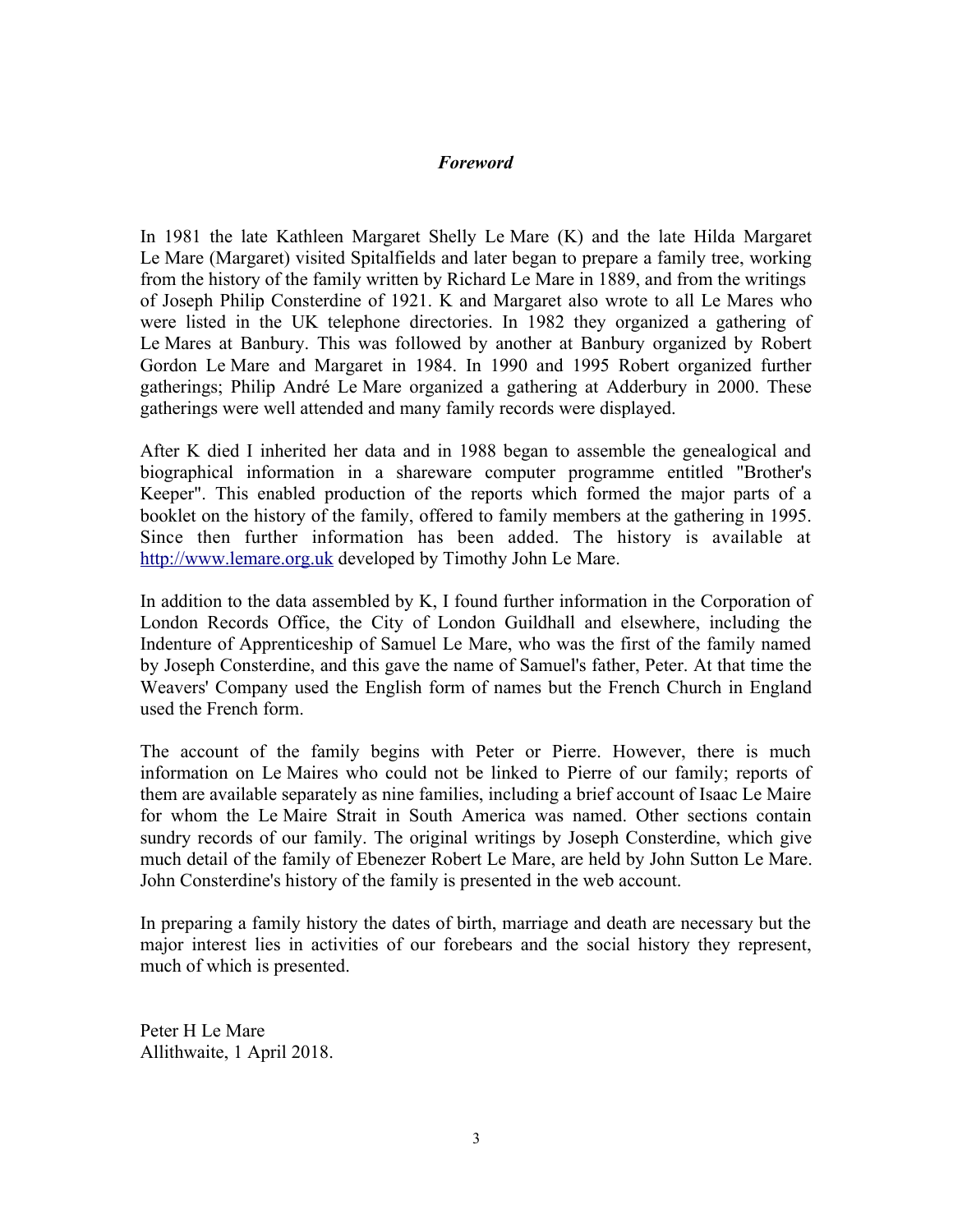# *Structure of the History*

All individuals are entered with birth surname. Numbers marked # against names identify individuals in the genealogy programme; they are useful in the History to distinguish between individuals with the same name but this distinction may also be made by quoting their dates. Within the History many individuals have an Arabic numeral immediately to the left of their names; this indicates that there is more information on the individual at the same number on the extreme left of a page in the next generation. Lower case Roman numerals indicate the order of children in a family. To find a name use the index or put the name into 'Find' in your computer.

# *Abbreviations used in the History*

| bc               | Birth certificate                                                                                                                                            |  |  |  |  |
|------------------|--------------------------------------------------------------------------------------------------------------------------------------------------------------|--|--|--|--|
| <b>BGG</b>       | Barbara Gill Gibson #206                                                                                                                                     |  |  |  |  |
| BMR              | Boyd's Marriage Register.                                                                                                                                    |  |  |  |  |
| <b>CLRfp</b>     | Corporation of London Records Office Freedom Papers - listed there numerically<br>with prefix CFI                                                            |  |  |  |  |
| <b>CLRO</b>      | Corporation of London Records Office.                                                                                                                        |  |  |  |  |
| crb              | Certificate of Registration of Birth                                                                                                                         |  |  |  |  |
| DAB90            | Deidre Ann Brown #279 (née Le Mare) at 1990 gathering at Welwyn.                                                                                             |  |  |  |  |
| dc               | Death certificate                                                                                                                                            |  |  |  |  |
| <b>DLLeM</b>     | David Lester Le Mare #295 (notes sent to Margaret)                                                                                                           |  |  |  |  |
| DMS              | Dorothy Mary Spencer #114                                                                                                                                    |  |  |  |  |
| Estac            | Estate accounts                                                                                                                                              |  |  |  |  |
| fb               | Family Bible of Alfred (#23) and Mary Levett (#24) Le Mare (née Jackson), now<br>with P H Le Mare at Allithwaite.                                            |  |  |  |  |
| <b>FCFNA</b>     | Fleetwood Chronicle, Fylde News and Advertiser                                                                                                               |  |  |  |  |
| <b>GB</b>        | Gerald Brown: information with letter of 5 Oct 91. A number indicates page of<br>printout.                                                                   |  |  |  |  |
| GL               | Guildhall Library                                                                                                                                            |  |  |  |  |
| <b>GLRO</b>      | Greater London Records Office.                                                                                                                               |  |  |  |  |
| gs               | Inscriptions on grave stones.                                                                                                                                |  |  |  |  |
| <b>HMLeM</b>     | Hilda Margaret Le Mare #105                                                                                                                                  |  |  |  |  |
| HSP <sub>9</sub> | Huguenot Society Publications Quarto Series Vol 9 and similarly for other volume<br>numbers.                                                                 |  |  |  |  |
| <b>HSPQS</b>     | Huguenot Society Publications Quarto Series.                                                                                                                 |  |  |  |  |
| IGI              | International Genealogical Institute.                                                                                                                        |  |  |  |  |
| IK-J             | Ian Knill-Jones #567                                                                                                                                         |  |  |  |  |
| Jms              | Jackson manuscript family history                                                                                                                            |  |  |  |  |
| Jms2             | Jackson manuscript family history without covers; signed Mary Levett Le Mare.                                                                                |  |  |  |  |
| <b>JPC</b>       | J P Consterdine's #228 Particulars of the Le Mare Family together with other<br>Incidental Information and Historical Notes. Number greater than 2 indicates |  |  |  |  |
|                  | page.                                                                                                                                                        |  |  |  |  |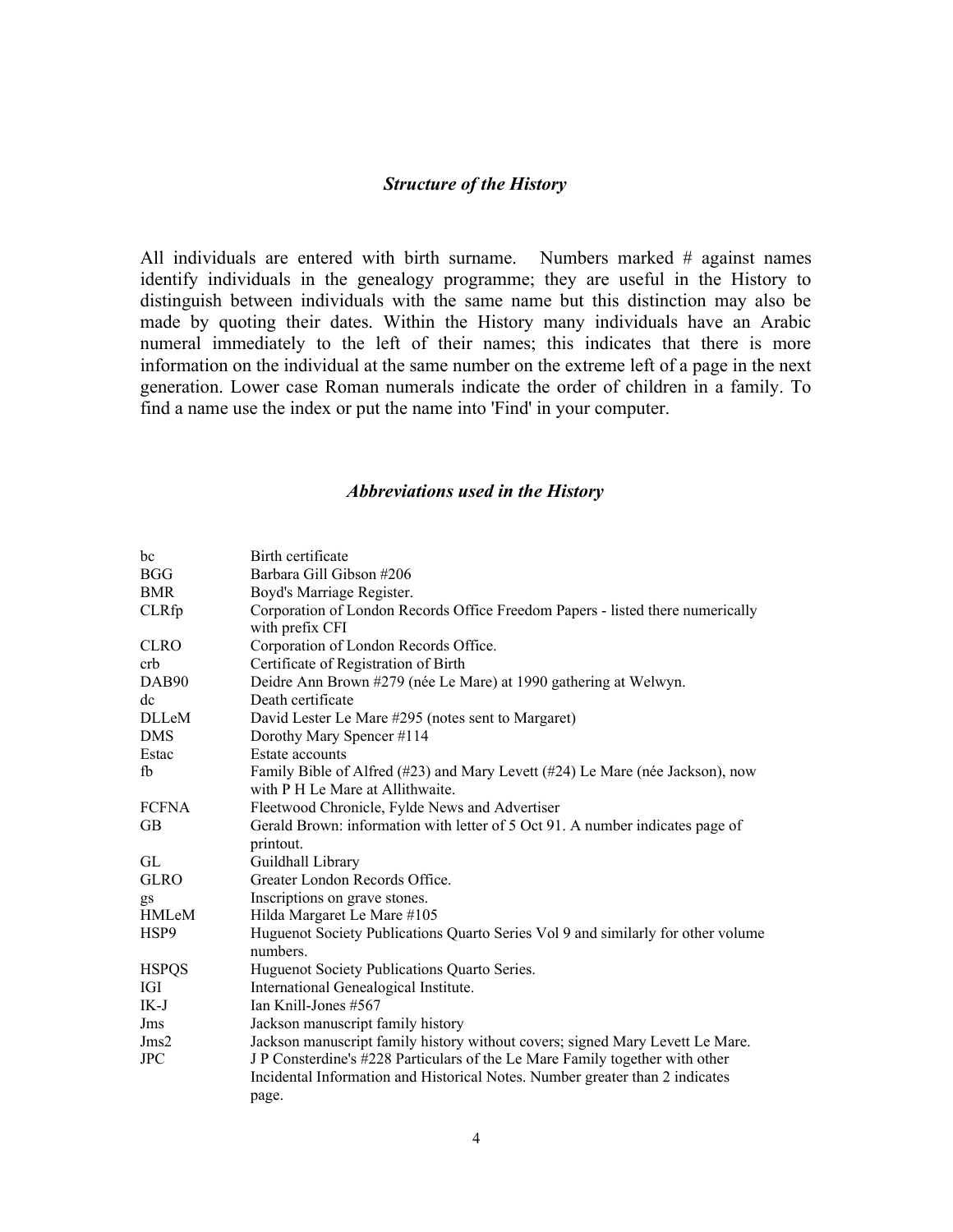| JPC2 or jpc       | J P Consterdine's #228. Particulars of the Le Mare Family: Selection of             |  |  |  |  |
|-------------------|-------------------------------------------------------------------------------------|--|--|--|--|
|                   | Correspondence. If jpc a number indicates page.                                     |  |  |  |  |
| JRLft             | John Richard Le Mare's family tree, received 2 May 1991 with his letter of 25 April |  |  |  |  |
|                   | 1991. This is a better copy than that of RGLms.                                     |  |  |  |  |
| JSL90             | John S. Le Mare #275 at the 1990 Gathering at Welwyn.                               |  |  |  |  |
| Kft               | K M S Le Mare's #109 family tree                                                    |  |  |  |  |
| mc                | Marriage certificate                                                                |  |  |  |  |
| McrGn             | Manchester Guardian                                                                 |  |  |  |  |
| MHLeM             | Malcolm Hamilton Le Mare #222                                                       |  |  |  |  |
| MIS               | Michael Ian Spencer #116 (notes sent to Margaret #105)                              |  |  |  |  |
| MJW               | Merion John Warren #576                                                             |  |  |  |  |
| MLL               | Mary Levett Le Mare's #24 History of the Jackson Family: typed copy.                |  |  |  |  |
| N'ppr             | Newspaper (usually b, m, d column)                                                  |  |  |  |  |
| PHS <sub>25</sub> | Proceedings of Huguenot Society vol 25                                              |  |  |  |  |
| pp                | Passport.                                                                           |  |  |  |  |
| Probt             | Probate papers                                                                      |  |  |  |  |
| RGL90             | Robert Gordon Le Mare #245 at the 1990 gathering at Welwyn.                         |  |  |  |  |
| RGLft             | Robert Gordon Le Mare's #245 family tree.                                           |  |  |  |  |
| RGLms             | Robert Gordon Le Mare's #245 manuscript family tree compiled from Records           |  |  |  |  |
|                   | of the College of Arms and other sources. Signed by James Frere, Bluemantle,        |  |  |  |  |
|                   | Bluemantle Pusuivant of Arms.                                                       |  |  |  |  |
| RL                | Richard Le Mare's #34 History of the Le Mare Family: typed copy in red covers       |  |  |  |  |
|                   | (RLrb = Richard Le Mare red book). John S. Le Mare has the original manuscript.     |  |  |  |  |
| SY                | Susan Yule see $#540$ - information compiled by Aubrey William Le Mare $(H186)$     |  |  |  |  |
| <b>WCQR</b>       | Weavers Company Quarterage Reports.                                                 |  |  |  |  |
| WhsWh             | Who's Who                                                                           |  |  |  |  |
| W1148             | Will of Joshua Le Mare #48                                                          |  |  |  |  |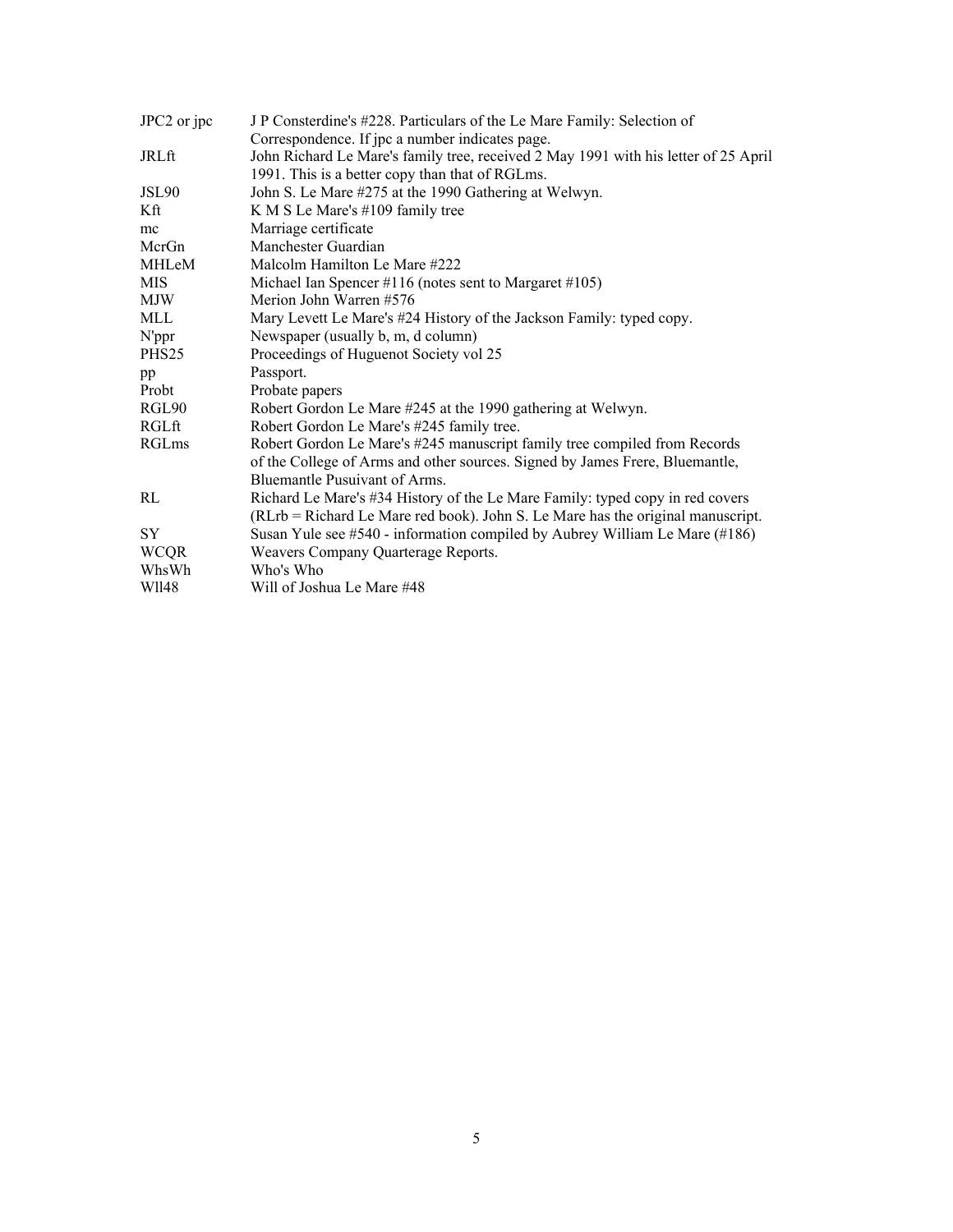# *Generation One*

[1](#page-105-0). Pierre Le Maire #190, b. ca 1667-1674,<sup>1</sup> baptized 1667 or 1674 in French Church Threadneedle Street (L'Eglise Protestant),<sup>[2](#page-105-1)</sup> occupation Weaver.

 Samuel Le Mare's (#66) indenture in the CLRO describes him as the son of Peter Le Mare of Spittle Fields, Weaver. Extracts from the Court Books of the Weavers' Company of London by Waller (Hug. Soc. Publns Quarto Series Vol 33 1931) have several references to Peter Le Mare or Le Maire:

p25 Peter Le maire, having lived here 15 years and used the weaving trade admitted a foreign master - £5 16 Nov 1668. (Thus he arrived in 1653). p26 Matthew Delacourt attested by Peter Lemare 30 Nov 1668.

p27 Gabriel Durrand appr. to Peter Lemaire 18 Jan 1669.

p43 Peter Lemare, who served in Holland, is attested by James Tenell, for. w. (weaver), and was adm. a for. j. (journeyman) 10 May 1675. (Hence this is probably not the Peter Le Maire mentioned on p25).

p47. John Manoury, served at Amsterdam, attested by Peter Lemare, adm. for. j. 11s. 10d. 18 June 1677.

Notes provided by Robin Gwynn, Napier, NZ, 21 Feb 1999: G.B.Beeman MSS VII, 6(a), in the Huguenot Society Library, of material held by Lambeth Palace Library: 1100 Accounts of several sums of money received from Archbishop Thomas Tenison, and how the same was distributed among distressed weavers of Spitalfields 1709: No 71 Peter Le Maire, weaver, against ye Gun & Tent in Flower and Dean St, Spittlefields, a wife & 7 children, very poor. In bread and money .... 5/-.

See also information on Jean (#192) and Samuel (#66), sons of Pierre(#190), who were born in Dean and Flower Street in 1701 and 1703 respectively.

Flower and Dean Street is so called because it was built in 1650s by John Flower and Gowen Deane, Whitechapel bricklayers, on land belonging to the Fossan brothers. The names are sometimes interchanged and spelt in various ways in the records. Fashion Street takes its name from a corruption of Fossan; the street was built in 1650s on ground belonging to Thomas Fossan, citizen and skinner, and Lewis Fossan, citizen and goldsmith. (Information from The Streets of London - a dictionary of the names and their origins by S. Fairfield: London, Macmillan 1983).

 The Registers of the French Church Threadneedle Street Vol 2 of Hug Soc Publns: p185d Baptism Le Maire, Pierre, fils de Pierre le M et de Madelaine Gellée, sa femme 2 Juin 1667. p193a Le Maire, Jean, fils de Pierre leM et Madelayne, sa femme 7 Nov 1669.

p? Le Maire, Daniel, fils de Pierre et Madelaine, 27 Nov 1670.

 It seems possible that the Peter Le Maire (#190), the subject of this file, was the Pierre referred to above on p185 of Hug Soc Publns vol 2. When this man entered the Weavers' Company is uncertain, possibly as a foreign master on 16 Nov 1668 (p25 of Hug. Soc. Pub. Quarto Ser.Vol 33) or on 10 May 1675 as a foreign journeyman having served in Holland (ibid. p43).

 Thus Pierre and Madelaine may have been the parents of Pierre who married Anne and were the parents of Samuel (see note under Samuel Le

are's entry) and Jean (p193a of Hug Soc Publns vol 2) would be Samuel's uncle.

 However, the Registers mentioned above indicate two families in which there was a Pierre Le Maire about 1670:

 A. Bartholomew, son of Pierre Le M and Jeanne Billo, married Marie Blanchard in 1670; their family was: 1 Pierre 1671; 2 Pierre 1673; 3 Pierre 1674; 4 Jacques 1676; 5 Bart. 1678; 6 Marie 1680; 7 Henry 1682. Presumably the first two children died in infancy. The third may have been the father of our family.

 B. The family of Pierre Le Maire and Madelaine Gellée, mentioned above, was: 1 Pierre 1667; 2 Jean 1669; 3 Daniel 1670; 4 Marye 1674; 5 Madelaine 1676.

The IGI records indicate that a Peter Le Maire married Anne Jackson at St Mary Magdelene Old Fish Street on 22 April 1697. No record of the marriage of Peter and Anne seems to occur in the Records of Threadneedle Street Church where Jean and Samuel, sons of Peter and Anne,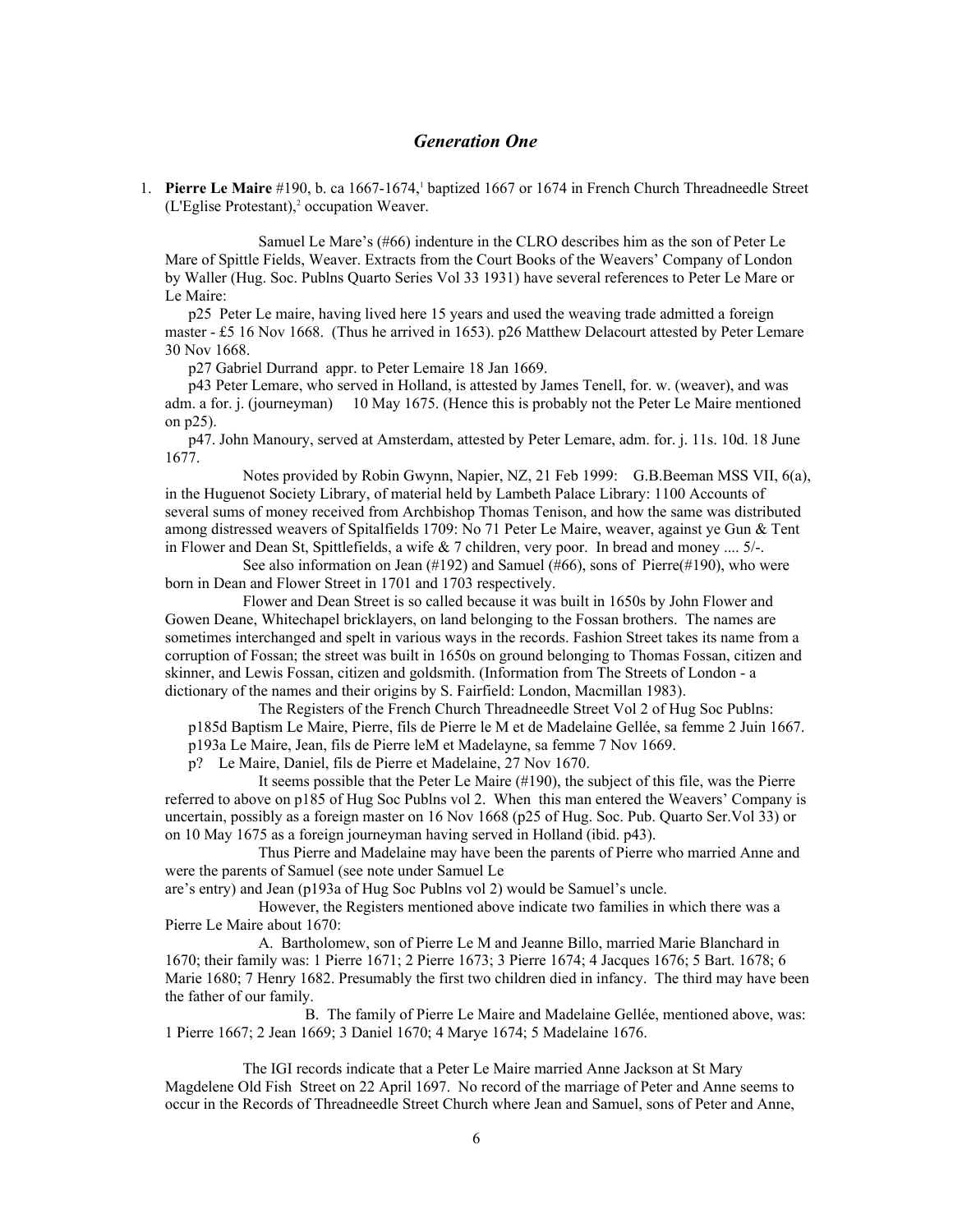were baptized. Possibly Peter married an English woman in an anglican church, but their children were baptized in the Huguenot church. T L G Landon (Proc Hug Soc 34 (4) 328) reports that his family settled in Spitalfields which was in the parish of St Dunstan's Stepney until Christ Church Spitalfields was consecrated in 1729. Baptisms of Samuel Landon's family were at Threadneedle St but their marriages and burials were at St Dunstan's. IGI records that a Peter Le Mare, son of Peter Le Mare and Anne, was baptized at St Dunstan's Stepney on 6 Nov 1698. Possibly this child was an elder brother of Jean and Samuel.

Natalie Rothstein of the V and A Museum, in a lecture during the tercentenary anniversary of the Revocation of the Edict of Nantes, stated that Huguenots in France were not allowed to weave they were assistants to the weavers so that they would have to serve apprenticeships on arrival in England unless, presumably, they had served elsewhere such as Holland. However, this presumably applied only after the revocation of the Edict on 22 October 1685. R D Gwynne in Huguenot Heritage (1st edn p21, 2nd edn p26) implies that under the Edict protestants worked as apprentices and masters. Thus Pierre Le Maire probably arrived with skill in silk manufacture.

R D Gwynn also reports (op.cit. 1st edn p169, 2nd edn p212) that 'ouvrier en soye' was used in the registers of the French Church of London and La Patente Spitalfields before 1700 when it was replaced by 'weaver'; this word was difficult for Frenchmen to spell and 38 variants were recorded in the registers. Gwynn states that from 1686 Paul Girardot and others were determined to master English quickly.

In the various records the name is spelt Le Mare, Le Mair and Le Maire; in the notes that follow the name is spelt as it appeared in the records.

He married **Anne -----** #191, b. ca 1670.[3](#page-105-2)

**Anne**: Notes on Anne ----- #191

 The evidence for Anne being the name of the wife of Pierre Le Maire #190 is the entry in IGI for the birth of Samuel #66. Her name does not appear in the entry for his brother Jean. Anne's surname may have been Jackson. IGI shows that a Peter Le Maire married Anne Jackson on 22 April 1697 at St Mary Magdelen, Old Fish Street. Cox and Padfield, in Tracing your Ancestors in the Public Records Office state that marriages were often in the parish church of the bride.

Michael Gandy in Huguenots from Brittany (Huguenot Families: 19 Sept 2008 p 12) records that Samuel Jackson, a servant of Marquise (Marchioness) married Marguerite Renaud and had three children. An account of the emigrants from Brittany records calls him Samson Jacquesson and says that he had gone to Bordeaux with his wife and two of his children.

 IGI reports six christenings of children of Pierre/Peter Le Maire/Le Mare/Le Mere/Le Mair and Ann/Anne during 1695-1707. Some were at Threadneedle Street Huguenot church, others at St Dunstan's Stepney.

#### *Children:*

i. **Jean Le Maire** #192, b. 1701 in Dean and Flowr Street Stepney,<sup>[4](#page-105-3)</sup> baptized 9 Jul 1701 in French Church Threadneedle Street.<sup>[5](#page-105-4)</sup>

> Registers of the French Church Threadneedle Street Hug Soc Pubns QS Vol 16 p210k Baptism: Le Maire, Jean, fils de Pierre le M, weaver, et ---, sa femme, dans Dean and Flowr Street, paroisse de Stepney, Spitle fields hameau. Tém. Jean Houdar, Madelaine Gougeon. Juill. 9, 1701. IGI shows neither marriage nor children for Jean (or John) at a time when #192 might be expected to appear.

# 2. ii. **Samuel Le Maire** #66 b. 1703.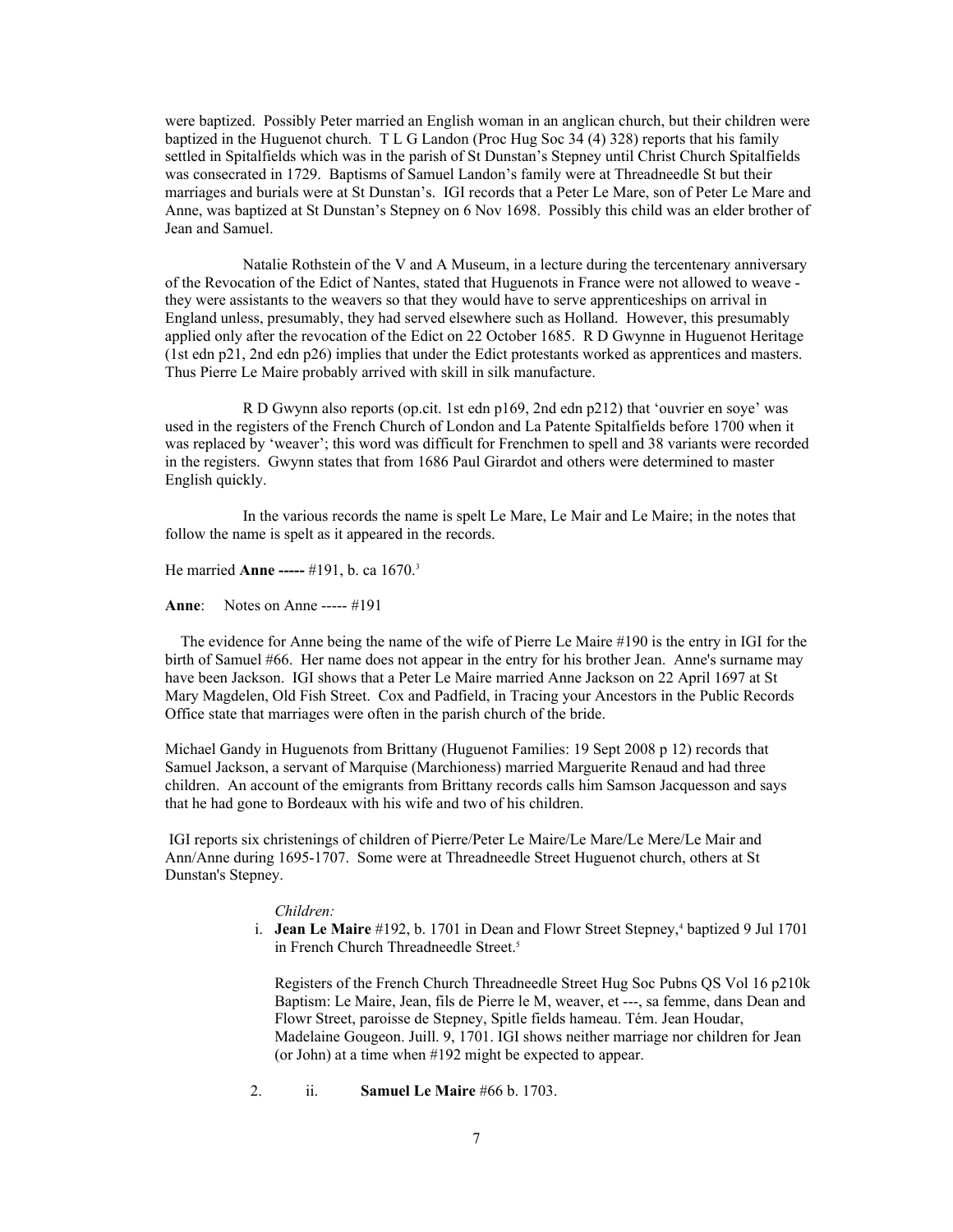## *Generation Two*

2. **Samuel Le Maire** #[6](#page-105-5)6, b. 1703 in Den and Flowerdin Street Stepney London,<sup>6</sup> baptized 2 May 1703 in French Church Threadneedle Street,<sup>[7](#page-105-6)</sup> d. 1759,<sup>[8](#page-105-7)</sup> description IGI,HSP:Le Mair, son of Pierre, occupation Weaver.

MJWarren (#576) gives date of christening 30 Apr 1704; HSP16 gives 2 May 1703. MJW provided the name of Samuel's wife. Weavers' Bindings 1737-65: (Huguenot Families, No 25, June 2008, p20) "Apprenticeship was almost always at exactly 14 ..." Samuel seems to have been apprenticed and age 16.

The parentage of Samuel is uncertain. See notes on Anne #191.

 Samuel Le Mare's Indenture as an apprentice states that he was the son of Peter Le Mare, and that he was apprenticed on 18 Jan 1719 - see transcript of the indenture.

 The reverse of the Indenture is signed: "p Jas Dandy Weaver 21 March 1731" and "Samll Wright Warden". Evidently he was admitted to the Company in 1731.

 The Registers of the French Church of Threadneedle Street, London - Part III of Huguenot Society Publications Vol 16, p237n, record his Baptism: Le Mair, Samuel, fils de Pierre L., weuer, et Anne, sa femme, in Den and Flower Street, Stepney parish. Tém. Samuel Marr et Marthe Chenallier. 2 Mai 1703.

Church papers spell the name with i; Weavers' Co Indenture without i.

 In his history of the family Richard Le Mare (34) states that Samuel's wife was a French woman who lived to be 92, had three or four husbands and a large family. Her name is not known but M J Warren records it as Elisabeth. We do not know which of her husbands was Samuel.

 Ebenezer Robert #51 wrote to his daughter Annie #176 21 May 1880: "... the tradition is that my Great Grandmother was brought from France in a box or basket marked "Fish", and that she lived to be 92 years old, and had 22 children."

Married 17, **Elisabeth -----** #67, b. 16[9](#page-105-8)3,<sup>9</sup> d. 1785.9

#### **Elisabeth**:

 $\mathcal{L}=\mathcal{L}^{\mathcal{L}}$ 

 $\mathcal{L}=\mathcal{L}^{\mathcal{L}}$ 

.

Notes on ELISABETH LE MARE (#67) 1693-1785.

 In his history states Richard Le Mare (#34) that his great grandmother was 9 in the year that Queen Anne was crowned in 1702, that she was a French woman who lived to be 92 years old, had three or four husbands, and a large family. Richard did not know which of her husbands was his great grandfather. This would make her date of birth about 1693. Possibly this is how JPConsterdine (#228) arrived at the date of birth. JP Consterdine did not know her name but MJ Warren reported her name to be Elisabeth, possibly taken from a marriage record of IGI.

 R M Fry MBE of 29 Prince Regent's Close Brighton BN2 5JP, in a letter dated 6 March 1970, in the Le Mare file in the Huguenot Society in which he sought information on his ancestors, stated that his maternal grandmother descended from a Le Mare who escaped from persecution as a child in 1693 and lived in England until 1785. Perhaps he confused her date of birth with the date of her arrival in England. Fry also commented that he had been told that Le Mares were mentioned in the Roll of Battle Abbey as having landed with William I, at Canterbury. He stated that at the time of writing he was an old man and his only surviving maternal aunt resided in Germany.

*Children:*

i. **Samuel Le Mare** #69, b. 1730,<sup>4</sup> baptized 17 May 1730 in Christ Church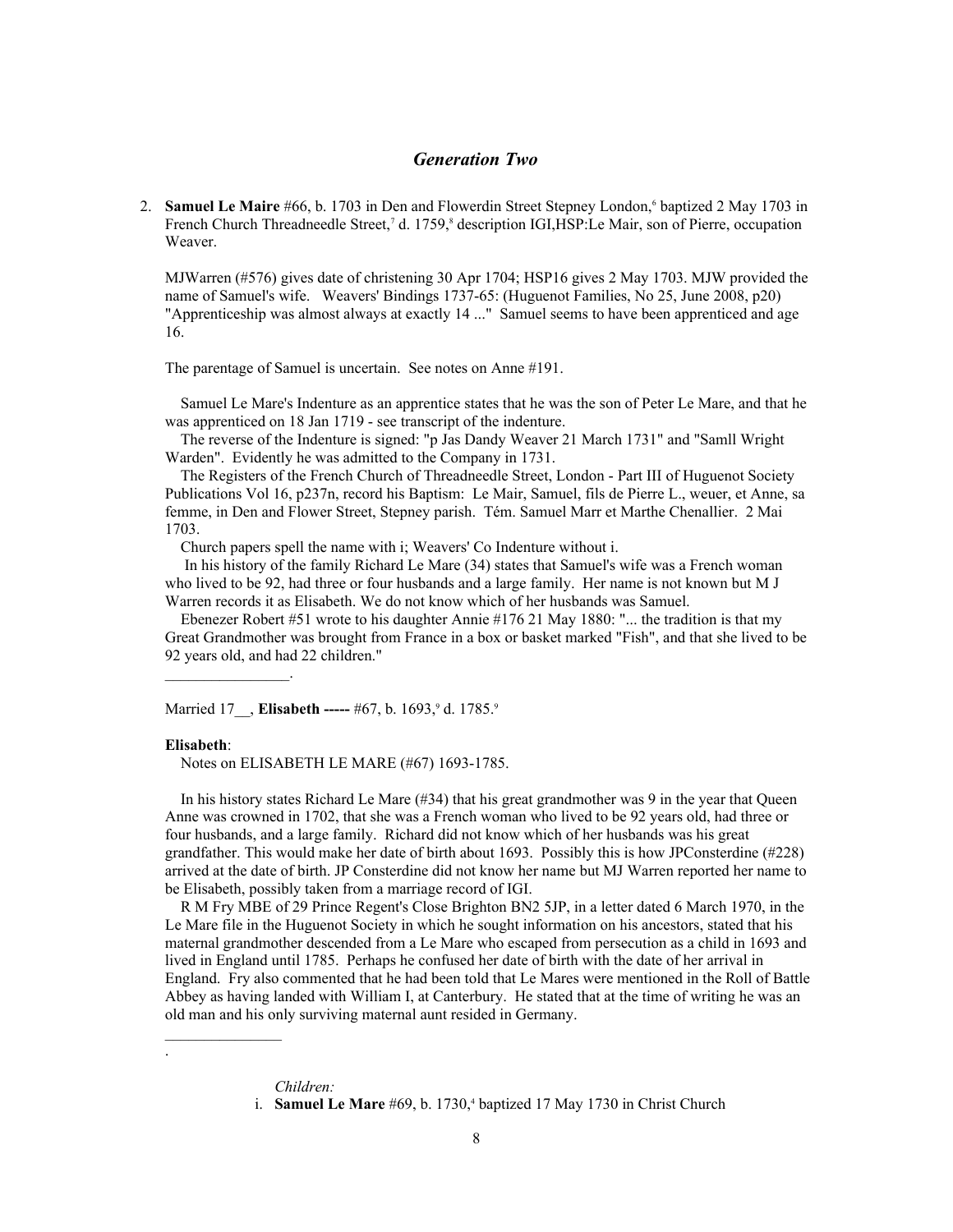Spitalfields.<sup>[10](#page-105-9)</sup>

In IGI recorded as son of Samuel Le Mair.

 The following may refer to Samuel Le Mare #69. IGI shows a Samuel Le Mare the son of Samuel Lemaire and Anne, christened 26 Aug 1757 at Christ Church Spitalfields. This may indicate that the wife of #69 was named Anne and that they had a child named Samuel. Against this entry IGI records 'Infant' in columns B and E but it is not clear what this means; possibly he died in infancy. IGI also records that a Samuel Lemaire married a Mary Darby on 5 June 1770 at St Leonards Shoreditch; possibly #69 married twice.

ii. **Anne Le Mare**  $#70$ , b. 1731,<sup>4</sup> baptized 12 Sep 1731 in Christ Church Spitalfields.<sup>10</sup>

In IGI recorded as Le Maire

- iii. **Martha Le Mare** #71, b. 1734,<sup>4</sup> baptized 3 Apr 1734 in Christ Church Spitalfields,<sup>10</sup> d. \_, description IGI as daughter of Samuel Le Mere.
	- 3. iv. **Robert Le Mare** #54 b. 1734.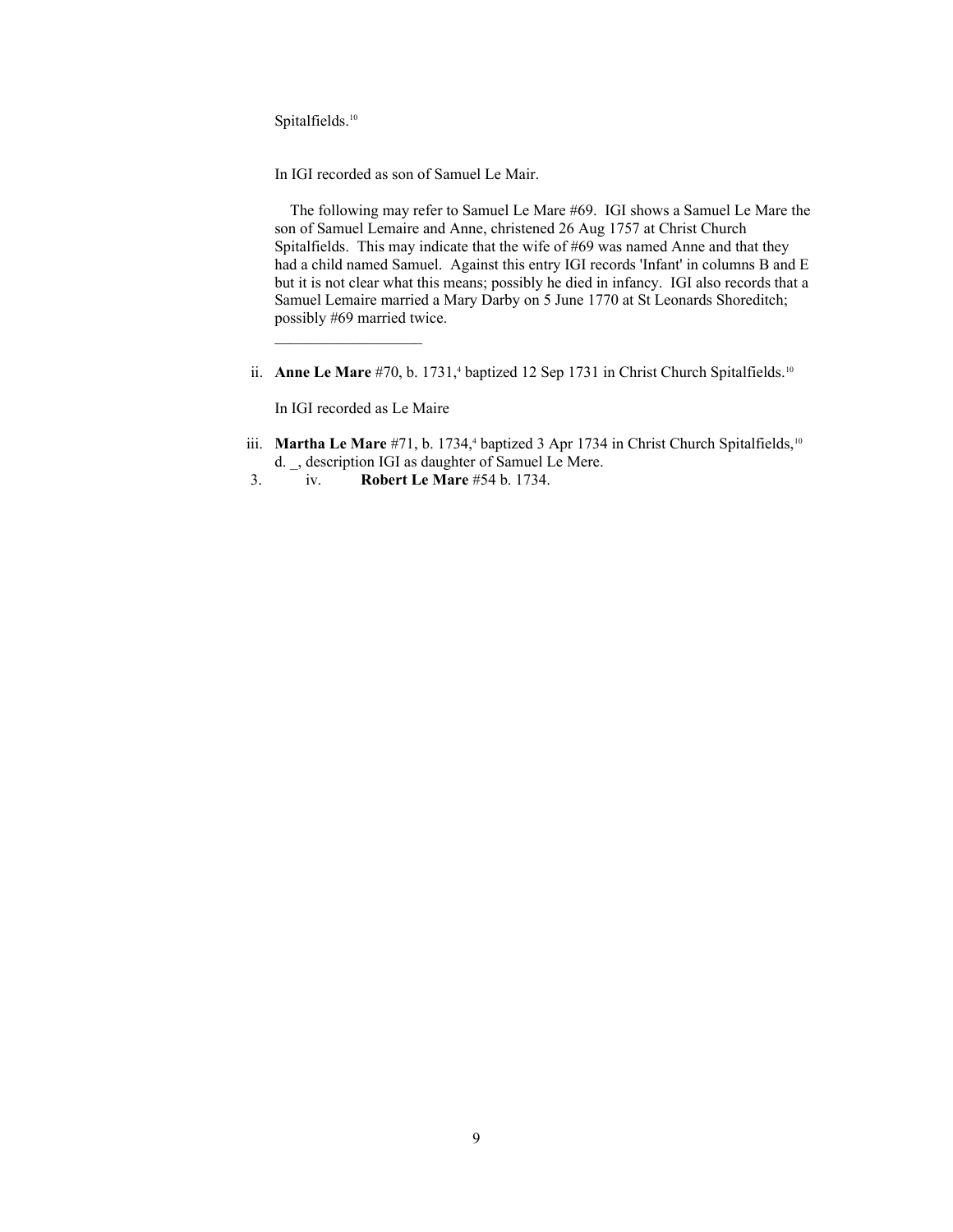## *Generation Three*

3. **Robert Le Mare** #54, b. 1734,<sup>9</sup> baptized 20 Apr 1735 in Christ Church Spitalfields,<sup>10</sup> d. 26 Oct 1794 in Peter Street St Botolphs Bishopsgate,<sup>9</sup> buried 26 Oct 1794 in Bunhill Fields,<sup>[11](#page-105-10)</sup> occupation Beadle, Weavers Company.

IGI shows that Robert Le Mare and Elizabeth baptized Mary on 30 April 1777 at Bridewell Hospital Chapel, where Joshua and James were baptized. IGI does not record Ann Louisa. RGLms records Ann Louisa but not Mary; maybe she died as a child. All children except Mary are recorded in Robert's will, which suggests that Mary died young. Richard #34 thought there were four sons and ^two daughters. Elizabeth and Esther married, Ann and Mary not.

### Notes on ROBERT LE MARE (#54) 1734-1794.

 IGI shows that Robert and Elizabeth baptized a daughter Mary on 30 April 1777 at Bridewell Hospital Chapel where Joshua and James were baptized. IGI does not record Ann Louisa. RGLms records Ann Louisa but not Mary. Possibly Mary died as a child. All children except Mary are mentioned in Robert's will, supporting the suggestion that Mary died young. JPC states that there were four sons and two daughters but names only Joshua. JPC states that Robert married a French woman and that they had four sons and two daughters.

 A Robert Le Mare seems to have had a coat of arms. A drawing (undated) is in JPC's notes (p75). It was redrawn and coloured by Kathleen Le Mare (#117) - see her comments in /LEM/HERALDRY. She gave the dates 1734-94 but her notes say the zig-zag shield was popular in 1770-1810; maybe the arms were of 54's son, Robert 1767-? (56). See also files on Minnie Le Mare #236 and Gordon Havelock Le Mare #243; both claim crests bearing a negro's head. Robert Le Mare's crest did not bear this but had a mermaid with comb and glass indicating the family may have had nautical connections. The negro's head may indicate slave trading and hence thus also nautical. The nautical background suggests a connection with Isaac Le Maire of the Dutch East India Company. Minnie Le Mare claimed that the family came from La Rochelle but Isaac was from Amsterdam (see notes on him in /LEM/ISAACLEM).

 RGL's family tree states RL54 lived in Peter Street Bishopsgate, formerly of Hunt Street, Mile End New Town, Middlesex.

 Admitted to Weavers Company of the City of London 17 Dec 1759. Will dated 20 Oct 1794, proved in London 20 Nov following (570 Holman). Freeman Records

for 1759 in CLRO state "Robert Le Mare son of Samuel Le Mare Citizen and weaver of London and desired to be admitted into the Freedom of this City by

Patrimony in the said Company of Weavers, because he is legitimate and was born after the admission of his father into the said Freedom. The admission

of his father is entered in the book marked with the letter and bears the date 23 March 1731" (with 26 below this date, indicating Robert was 26 when he applied). This information from CFI 855 in CLRO. WCQR: 1790, 91-2, 93-4, Upper beadle; 94-5 dead.

 Abstracts of Huguenot wills compiled by Henry Wagner FSA, Vol E p 228 no 833: Robert Le Mare, of Peter Street, St Botolphs, Gent. Trustees, friends Peter Le Mare of Tooley Street Southwark, Mathematical Instrument maker, & James Dunn, weaver. Wife, Eliz; sons Robert, Samuel, Joshua & James. Dau. Esther Dudley. Daus. Esther, Elizabeth & Ann Louisa. Makes mark 20 October 1794. Pr. 20 Nov 1794. (570-1, Holman) PCC. Public Records Office, Chancery Lane. See separate file RLEMWILL (in WSX and Broskeep) for full record of the will.

 There are many entries of Peter Le Mare in the Quarterage Reports (Annual accounts of quarterage arrears, comprising lists of court, livery and. - [Vols.1-18B]) of the Weavers' Company; the first entry with address 6 Tooley Street is for 1789; later addresses are Brick Lane (1795-6, 1810-11) and Wood Street (1815-16). Robert's will in the Public Records Office, Chancery Lane, records the trustees as Peter Le Mare and Thomas (not James) Dunn of Norton Folgate. Thomas Dunn was a witness to the admission to the Weavers' Company of Joshua Le Mare (#48), Robert's son.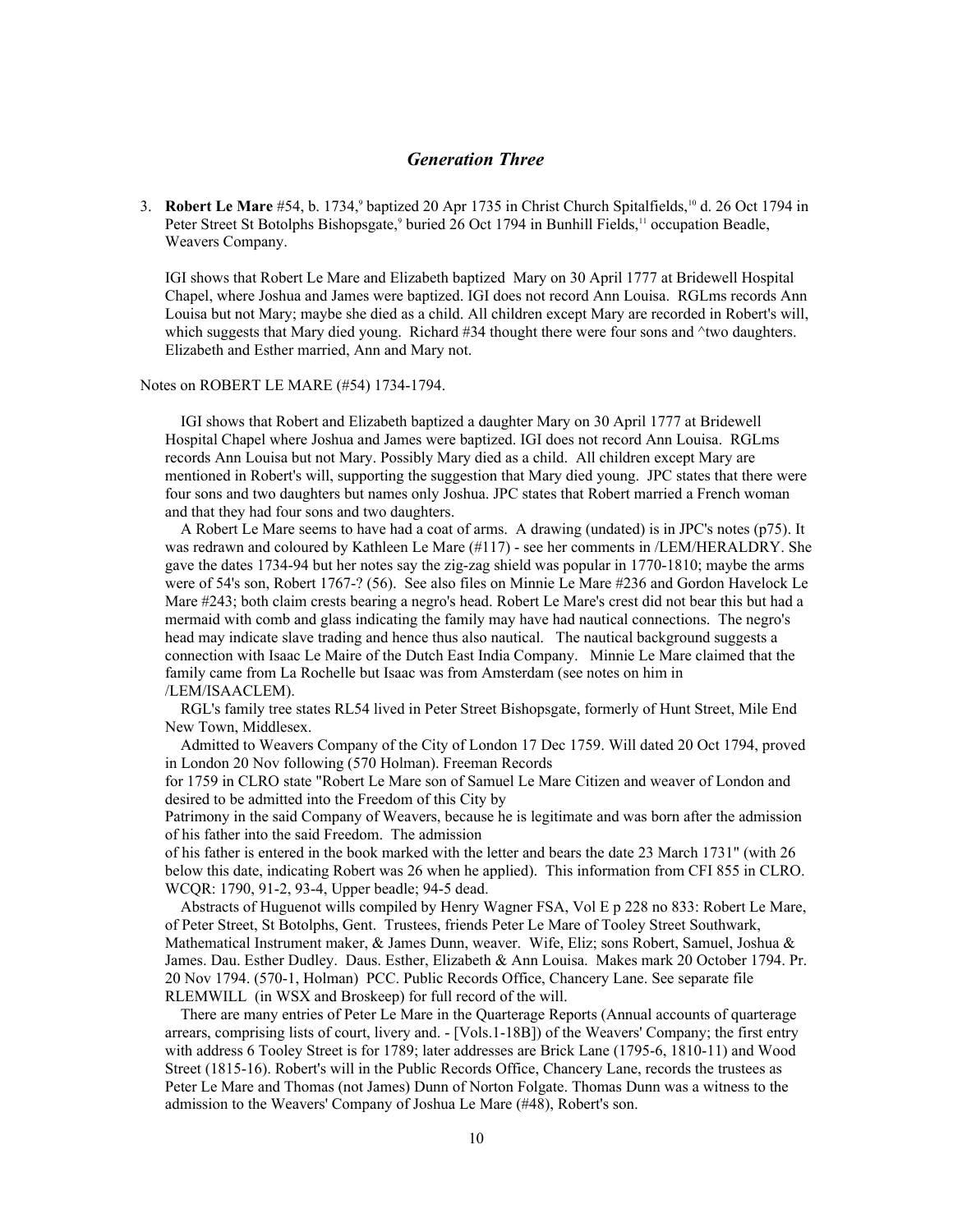No further information about Peter Le Mare, nor evidence that he was a member of the family, has been found. However, the Shorter Oxford English Dictionary gives a definition of 'friend' as a kinsman or near relative OE. In the index of the Guildhall library publication on the livery companies the entry Mathematical instrument maker refers the reader to Clockmakers. Clock makers became involved in the maintenance of looms. Possibly Peter Le Mare was engaged in this type of work.

 Ebenezer Robert Le Mare #51 wrote (p76 of G Brown's transcript of JPC): "there was an old clock in the family, which was valued, and once belonged to a Mr Paul Le Mare, who was regarded, I believe, as a learned man; but as the clock was said to be 120 years old when I was a child, the clock and its owner have done their work." Did ERL inadvertently write Paul instead of Peter and was this a reference to Peter Le Mare the mathematical instrument maker who may have been a clockmaker also? Peter was about the same age as Robert #54 who was ERL's grandfather, to whom he refers in the paragraph before the one quoted.

He married **Elisabeth -----** #55, b. 17\_\_.

 $\mathcal{L}=\mathcal{L}^{\mathcal{L}}$  , where  $\mathcal{L}^{\mathcal{L}}$  , we have the set of the set of the set of the set of the set of the set of the set of the set of the set of the set of the set of the set of the set of the set of the set of

**Elisabeth**: RGL's family tree states: Mentioned in her husband's will 1794, then living. MJW shows 7 children but in a different order; one of the daughters is given as Mary instead of Ann Louisa JPC records that she was a French woman.

*Children:*

i. **Elizabeth Le Mare** #60, b. 1765,<sup>4</sup> baptized 16 Jun 1765 in St Dunstan's Stepney.<sup>10</sup>

IGI shows that an Elizabeth Le Mare married Henry Stokes on 25 April 1793 at St Botolph's Bishopsgate. On that date #60 would have been aged 27 so could have been the spouse of Henry Stokes. See also Message lines for 372. At the time of her marriage Robert Le Mare #54 was living at Peter Street in the parish of St Botolph Bishopsgate where the above marriage took place.

- 4. ii. **Robert Le Mare** #56 b. 07 May 1767.
- iii. **Esther Le Mare** #59, b. 5 Jan 1769,<sup>8</sup> baptized 15 Jan 1769 in St Leonard's Shoreditch.<sup>10</sup>

RGLms gives date of baptism 1760; this is probably wrong. He obtained the information from a professional searcher. MJW and IGI give baptism date as 1769.

She married **----- Dudley** #362.

- 5. iv. **Samuel Le Mare** #57 b. 2 Feb 1770.
- 6. v. **Joshua Le Mare** #48 b. 13 Mar 1772.
- 7. vi. **James Le Mare** #58 b. 23 Jan 1774.
- vii. **Mary Le Mare** #62, b. 3 Apr 1777,[12](#page-105-11) baptized 30 Apr 1777 in Bridewell Hospital Chapel,<sup>10</sup> description ?infancy death.
- viii. **Ann Louisa Le Mare** #61, b. 1780,<sup>8</sup> d. 5 May 1841 in Grove Hall Bow.<sup>8</sup>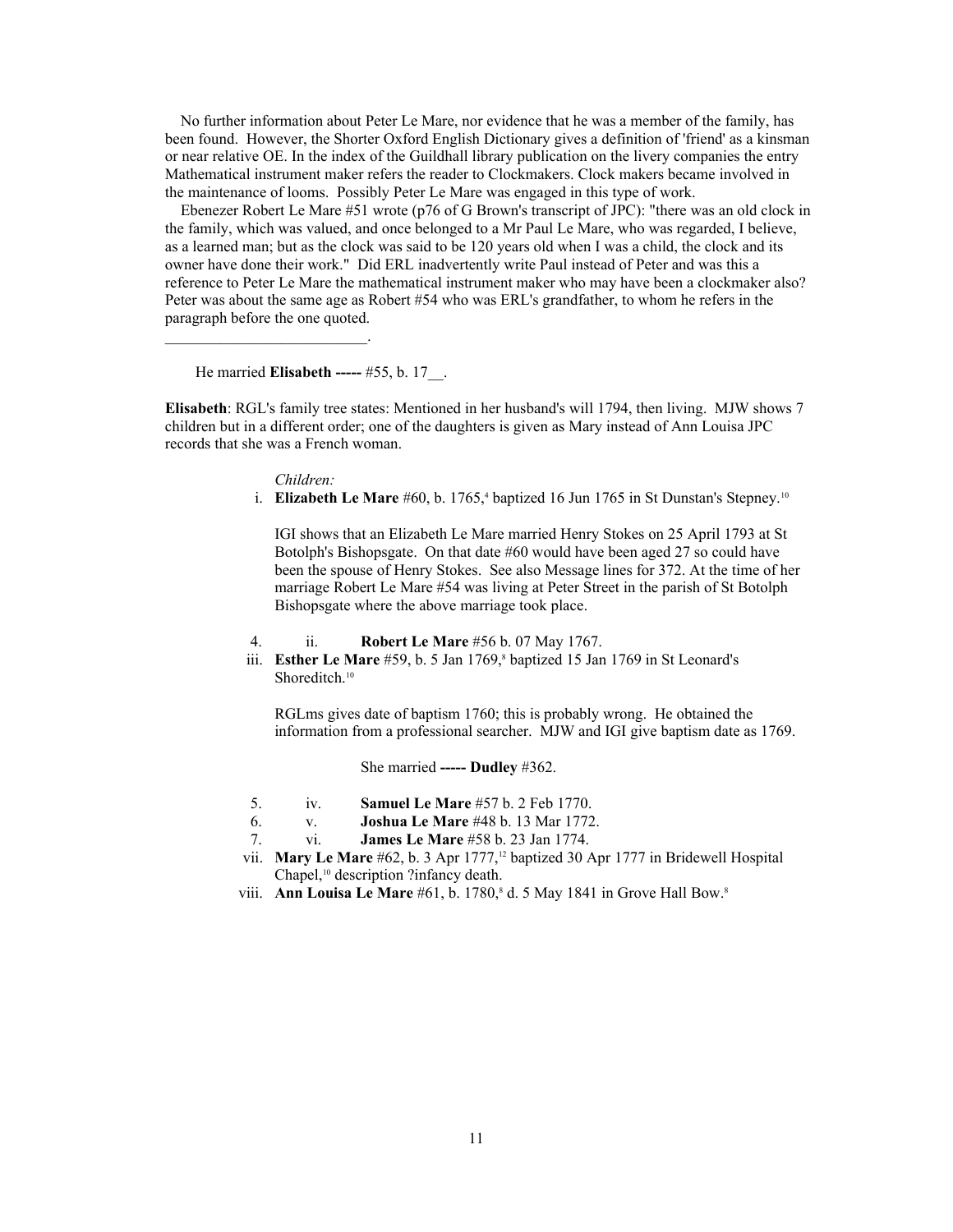# *Generation Four*

4. **Robert Le Mare** #56, b. 07 May 1767,<sup>[13,](#page-105-12)[14](#page-105-13)</sup> baptized 31 May 1767 in St Leonard's Shoreditch,<sup>10</sup> occupation Weaver, Schoolmaster, d. 1853 in Hackney, London.[15](#page-105-14)

IGI indicates Mary Garthwaite as a relative of Robert. IGI website: d. Jan-Mar 1853. Notes on ROBERT LE MARE (#56) 1767-?

Attended Christ's Hospital, the 'Blue Coat School' (RL's History). Horwood's

 to Z of Regency London shows Christ's Hospital in Newgate Street; the GPO is now on this site. WCQR 1789-90: Le Mare Robert Junr 10 Peter Street Half Moon Alley Weaver P 5 Jan 1790.

 WCQR 1791-2: 26 Chapple St; 92-3 21 Primrose Street Bishopsgate and listed as a Schoolmaster; 93-4, 94-5, 95-6 ditto; 96-7 Windsor Street; 97-8 Gt Pultney Street (Guildhall Library).

 Robert's Freedom Record (CLRO CFI/1119) is marked Shoreditch PO6, as is his brother Samuel's. It shows Copy, the date of his father's admission to the Freedom, as 1759, and Born 1767. He was presented by John Turner Harris, Warden. He was admitted to the Freedom 5 Jan 1790. He appears in the Quarterage Returns until 1817-18. Pigot Directory 1836: Robert Le Mare Academy Grove Terrace Stamford Hill.

 RGLms shows address Peter Street Half Moon Alley; Quarterage Report for 1789-90 shows this address at time of admission. Horwood's

to Z of Regency

London shows Half Moon Street, not Alley, near to Peter Street. There was a Half Moon Alley further west. Possibly the inclusion of Half Moon Alley is a

reference to the street and was included to distinguish this Peter Street from the Peter Street off Tyssen Street at the north end of Brick Lane.

 The coat of arms was possibly of this Robert - see Message file for RL54. His brother Joshua (48) had his portrait painted.

 Robert's second wife was Mary Garthwaite - was she related to Anna Maria Garthwaite the silk designer?

The Quiet Conquest: The Huguenots 1685-1985

states: Anna Maria Garthwaite (1690-1763) was a leading silk designer who worked freelance in Spitalfields from mid 1720s to mid 1750s. Possibly Mary was a relative of Anna Maria. In 1798 Robert's address was Great Pultney Street Soho (WCQR 1797-8). Mrs Rosemary Weinstein (Museum of London) stated at the Spitalfields Workshop, 1 Dec 1990, that neither Anna Maria nor her sister were married. She suggested that Mary may have been a ward of Anna Maria or her sister, or of the family, who took their name. However, Anna Maria died in 1763, four years before Robert was born so that it seems unlikely that she was directly associated with Mary, who would be approximately Robert's age; they married in 1798. IGI shows that Robert and Mary were related; perhaps a Mary Le Mare had previously married a Garthwaite. A niece of RL #56, born in 1802, was named Anna Maria (#187); possibly this indicates a link with Anna Maria Garthwaite.

(1) Married 18 Nov 1790 in St Michael Bassishaw (Demolished 1900),<sup>10</sup> **Elizabeth Prestage**

#188.

.

### *Children:*

 $\mathcal{L}_\text{max}$ 

- i. **Robert George Le Mare** #1405, b. 1792,[16](#page-105-15) baptized 27 May 1792 in St Botolphs, Bishopsgate.<sup>[17](#page-105-16)</sup>
- ii. **Andrew Le Mare** #1406, b. 1794,<sup>16</sup> baptized 3 Jan 1794 in St Botolph's, Bishopsgate.<sup>17</sup>
- iii. **Elizabeth Le Mare** #1407, b. 1795,<sup>16</sup> baptized 27 Jun 1795 in St Botolph's, Bishopsgate.<sup>17</sup>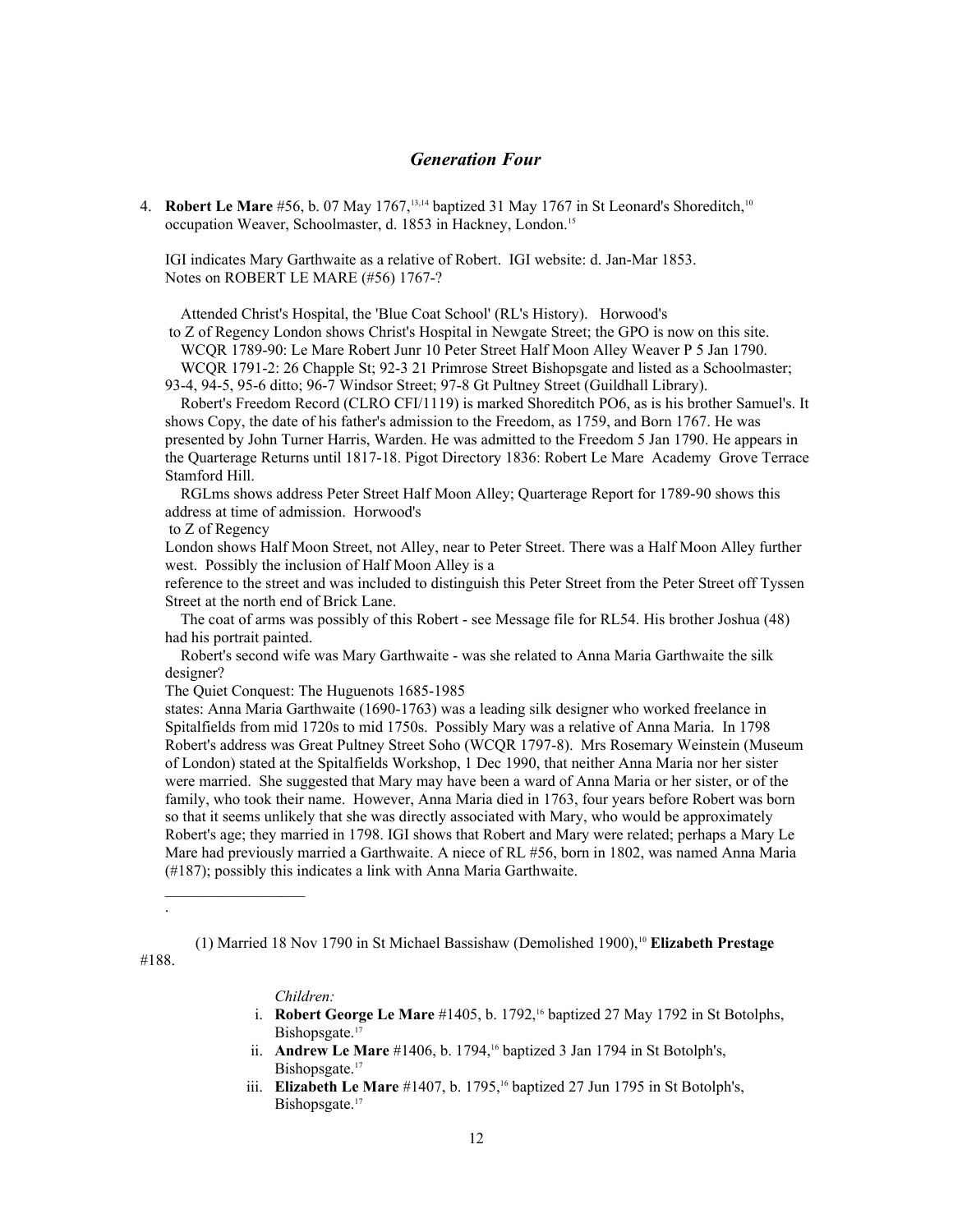(2) Married 10 Mar 1798 in St Matthew's Church Bethnal Green,<sup>10</sup> **Mary Garthwaite** #361.

**Mary**: The Quiet Conquest: The Huguenots 1685-1985 states: Anna Maria Garthwaite (1690-1763) was a leading silk designer who worked freelance in Spitalfields from mid 1720s to mid 1750s. Was Mary was a relative of Anna Maria? In 1798 Robert's address was Great Pultney Street Soho (WCQR 1797-8). IGI shows Mary Garthwaite as a relative of Robert Le Mare. The seventh child of Samuel #57, Robert's brother, was named Anna Maria, b 1802, perhaps after Anna Maria Garthwaite, although she died in 1763.

- *Children:*
- 8. iv. **Frederick Le Mare** #1408.
- v. **Augustus Le Mare** #1409, b.16 baptized 1802 in St Mary's, Battersea.<sup>17</sup>
- vi. **Totman Le Mare** #1410, b.<sup>16,16.</sup>

Joint marriage ceremony with brother Frederick.

Married 10 Dec [18](#page-105-17)29 in All Saints, Fulham.,<sup>18</sup> Jane Collins #1415.

5. **Samuel Le Mare** #57, b. 2 Feb 1770,<sup>11</sup> baptized 25 Feb 1770 in St Leonard's Shoreditch,<sup>10</sup> d. 13 Nov 1840 in Squires Street Bethnal Green,<sup>11</sup> buried in Bunhill Fields,<sup>[19](#page-105-18)</sup> occupation Silk weaver.

Described on his daughter Rebecca's death certificate as silk manufacturer. Notes on SAMUEL LE MARE (#57) 1770-1840.

 Samuel LEMARE, weaver, of Hackney Row, is mentioned in the Weavers Company Quarterage Lists for 1790,91-2,92-3 Hackney Road weaver P 3 May 1791 WCQR 1794-5, 95-6,: Le Mare Samuel Under beadle; 96-7, 97-8 Upper Beadle. Samuel's Freedom Record (CLRO CFI/1135) is marked PO6 Shoreditch. Copy 1759, the date of his father's (Robert's) admission, and Born 1770. He was presented by Thomas Brooks, Warden. He was admitted 3 May 1791. The Quarterage Report for 1810-11 gives his address as 4 Elder Street, and shows he was Upper Beadle of the Weavers Company. Kent's Post Office Directories for 1810 11 12 13 have

Le Mare & Co Harness Makers 4 Elder Street Spitalfields. The SOED states that harness is the apparatus in a loom by which the sets of warp threads are shifted alternately to form the shed.

### *Children:*

 $\frac{1}{2}$ 

.

 i. **Samuel Renshaw Le Mare** #184, b. 29 Jul 1791,19 baptized 21 Aug 1791 in St Leonard's Shoreditch,<sup>10</sup> d. 29 Oct 1876,<sup>8</sup> buried 4 Nov 1876 in Abney Park Cemetery.<sup>[20](#page-105-19)</sup>

Went to Australia. Susan Yule investigating Le Mare roots. RGLms states he died unmarried. MJW's list of wills indicates he left £8000. Will and codicil - 27 Victoria Park Square, Victoria Park Midsx. Died 29 Oct 1876.

- ii. **John Thomas Le Mare** #537, b. 11 Apr 1793,19 baptized 8 May 1793 in St Leonard's Shoreditch,<sup>10</sup> d. 23 Sep 1798,<sup>19</sup> buried in Bishopsgate.<sup>19</sup>
- iii. **Sarah Esther Le Mare** #538, b. 1 Jun 1795,<sup>19</sup> baptized 5 Jul 1795 in St Leonard's Shoreditch,<sup>[21](#page-105-20)</sup> d. 13 Feb 1796,<sup>19</sup> buried in Bishopsgate.<sup>19</sup>

Married 6 Jan 1790 in St John's Hackney,<sup>19</sup> Sarah Renshaw #183, b. 3 Dec 1770,<sup>19</sup> d. 18 Sep 1853,<sup>19</sup> buried in Bunhill Fields.<sup>19</sup>

**Sarah**: A note in the Great Card Index of the S of G, under LeMare: 'Le Mare, Samuel, and Sarah Renshaw Spin both of Hackney St John at Hackney'.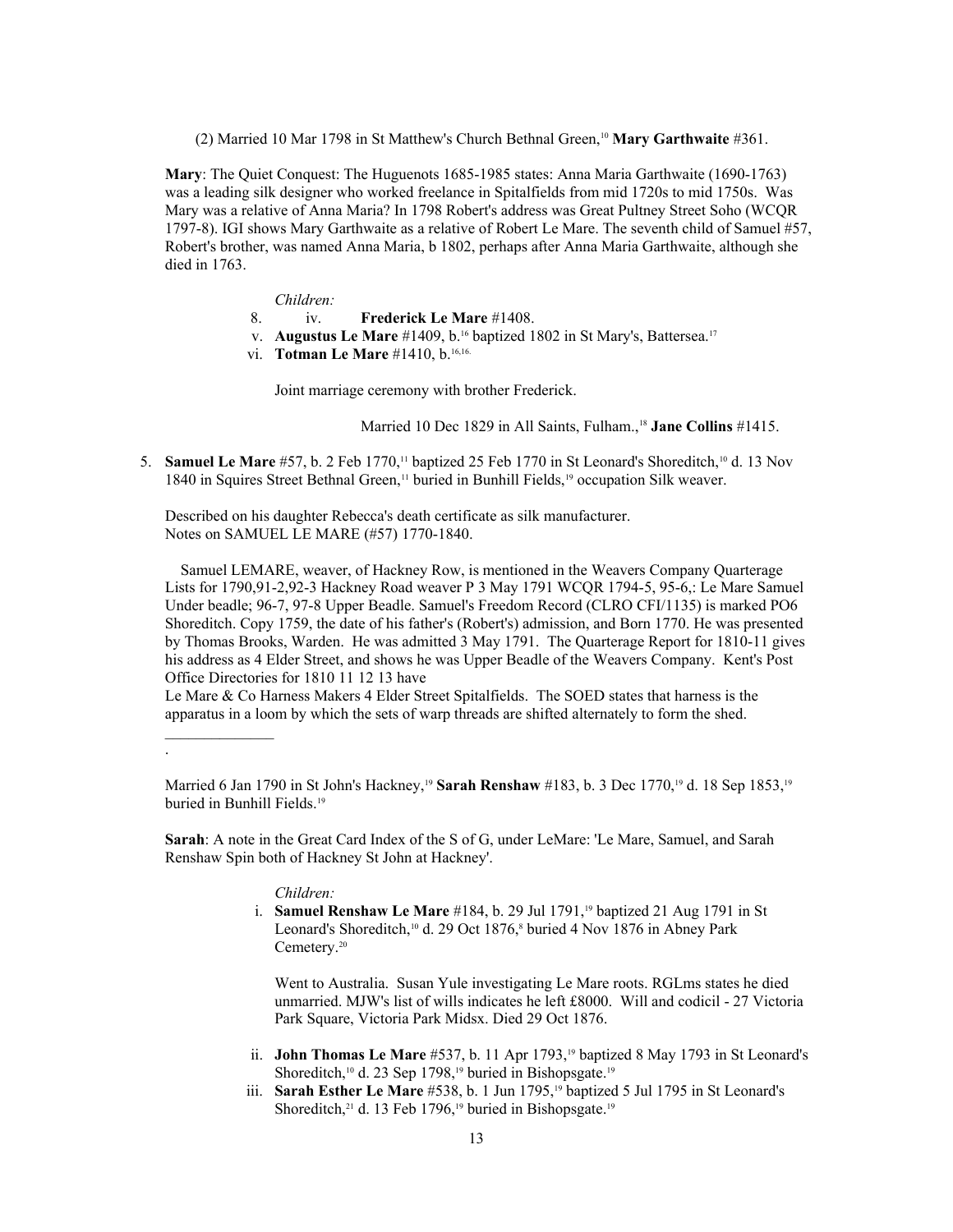- 9. iv. **Isaac Dunn Le Mare** #185 b. 24 Mar 1797.
- v. **Sarah Susanna Le Mare** #539, b. 1 Apr 1799,19 baptized 28 Apr 1799 in St Leonard's Shoreditch,<sup>10</sup> d. \_\_ Sep 1883,<sup>[22](#page-105-21)</sup> buried 25 Sep 1883 in Abney Park Cemetery.<sup>20</sup>
- 10. vi. **Rebecca Mary Le Mare** #540 b. 22 Nov 1800.
- 11. vii. **Anna Maria Le Mare** #187 b. 8 Nov 1802.
- viii. **John Paul Le Mare** #541, b. 5 May 1804,19 baptized 3 Jun 1804 in St Leonard's Shoreditch,<sup>10</sup> d. 19 Nov 1858,<sup>19</sup> buried 27 Nov 1858 in Abney Park Cemetery,<sup>[23,](#page-105-22)20</sup> occupation Button seller.

Pigot Directory 1836 Shoe mercer, haberdasher & trimming seller 108 Houndsditch; 1842, 1846 Button & trimming seller 108 Houndsditch. Mercer: a dealer in textile fabrics, esp. silks and other costly materials (in full, silk-mercer). Also occas. a small-ware dealer - (SOED). In the Directory is "shoe" a misprint for "silk"? Isaac Dunn #185, bro. of JPL #541 was also described as a shoe mercer and leather merchant. What was a shoe mercer? Did they sell shoes bought from shoemakers?

ix. **Josiah Robert Le Mare** #542, b. 17 Apr 1806,<sup>19</sup> baptized 18 May 1806 in St Leonard's Shoreditch,<sup>10</sup> d. .

IGI: Le Mare, Elizabeth Sarah d.o. Josiah Le Mare and Elizabeth, bap. 18 March 1829 at St Leonard's Shoreditch. Le Mare, Mary Ann, d.o. Josiah Robert and Elizabeth, bap. 2 Jul 1857, at St Dunstan's Stepney. This is almost certainly too late to be the daughter of #542 unless he married a much younger woman after his first wife. Pigot Directory 1836 records Josiah Le M Cane spreader 42 Green St Globe Flds

Notes on JOSIAH ROBERT LE MARE (#542) 1806-?

 Pigot's Directory 1836 records a Josiah Le Mare, Cane Spreader, 42 Green St Globe Fields. Warner (The Silk Industry of the UK) p448 describes eaming

or cane spreading as the transfer of the warp from the warping mill to the back roller of the loom, work requiring great care and exactitude. SOED: beam, the wooden cylinder in a loom, on which the warp is wound before weaving, also called fore-beam. The similar roller on which the cloth is wound as it is woven, also called back-beam.

12. x. **Aubrey William Le Mare** #186 b. 2 May 1808.

13. xi. **William Thomas Le Mare** #368 b. 22 Dec 1810.

 $\mathcal{L}_\text{max}$ 

6. **Joshua Le Mare** #48, b. 13 Mar 1772 in London (possibly at Bridewell RL p 2),<sup>9</sup> baptized 5 Apr 1772 in Bridewell Hospital Chapel,<sup>10</sup> d. 7 Nov 1847 in 27 Spital Square, London,<sup>[24](#page-105-23)</sup> buried in Bunhill Fields plot  $21/117$ <sup>[25](#page-105-24)</sup> occupation Silk weaving & manufacture.

Described in Trade Directory for 1842 and 1853 as Silk and Velvet Manufctrers (MJW). JPC gives date of marriage as 1794. IGI shows Joshua and Sarah had a son, Henry, bap. 23 Mar 1800 at St Leonard's Shoreditch. He may have died in childhood and so is not in family records. JPC states that there were eleven children but does not name all of them. Notes on JOSHUA LE MARE (#48) 1772-1847

Peter H Le Mare has a portrait in oil of Joshua Le Mare and his will is with John S Le Mare, who has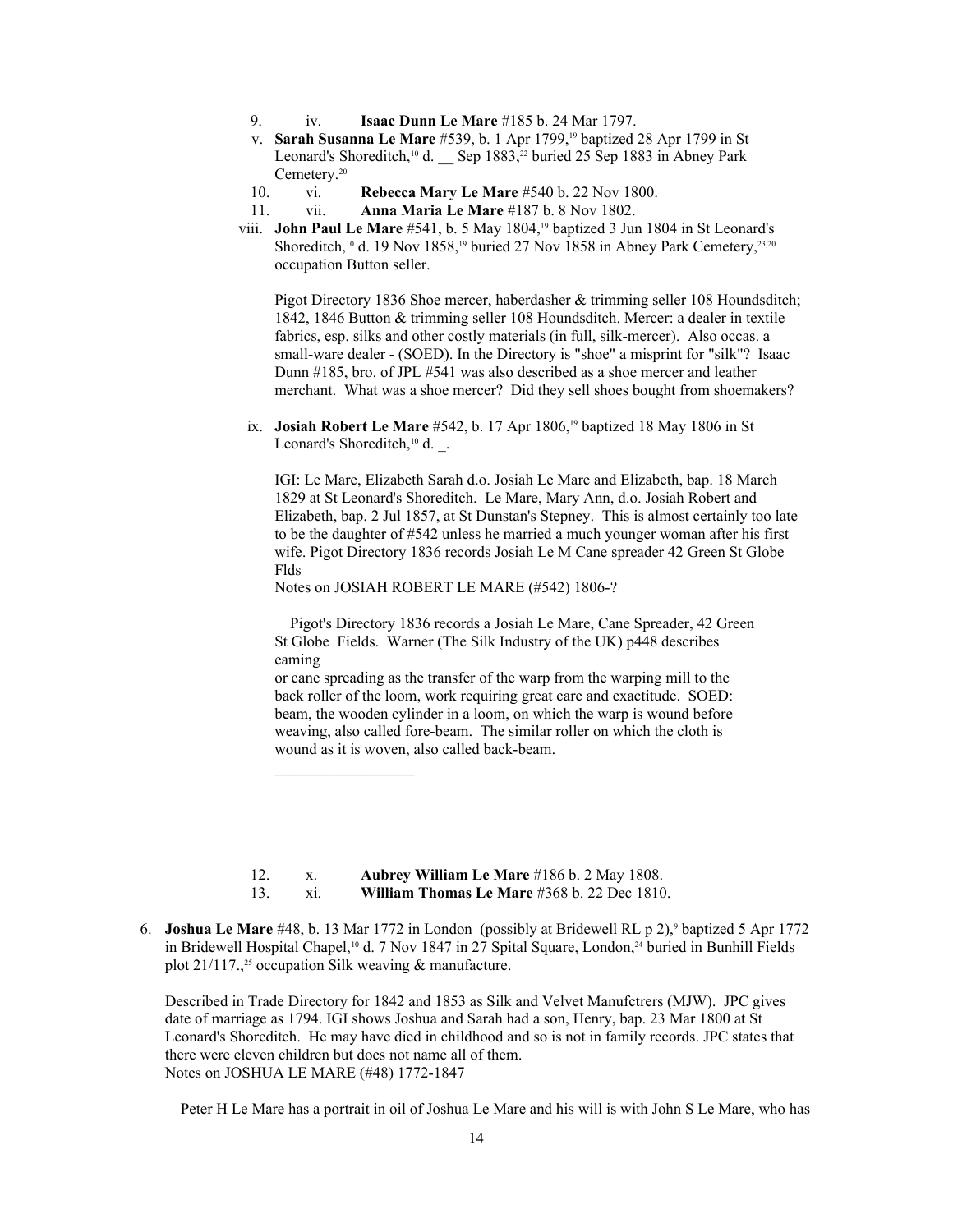a named photograph of the portrait. The photo is referred to on p46 of JPC. JPC states that Joshua and his wife, Sarah Easto, had 11 children. Richard Le Mare's (#34) history records that Joshua was a weaver of white velvet and that he founded the Le Mare silk business about 1814. Joshua Le Mare & Son Silk Manufacturers 18 Steward Street Spitalfields are in Pigot & Co Directories for 1817, 22, 23; and of 27 Spital Square in the Post Office Directory for 1846. Le Mare & Son Silk Manufacturers 27 Spital Square are in Pigot Directory for 1836. WCQR, 1792-3: Le Mare Joshua Blossom Street Weaver P 27 Mar 1793 (Richard's papers in CLRO show entry as 26 Mar 1793); 93-4, 94-5, 95-6, 96-7, 97-8 Blossom Street Norton Folgate. Joshua's Freedom Record (CLRO CFI/1157) is marked PO4 Bridewell Hospital, which was a school in what is now Bridewell Place, North Bridge St, near Blackfriars Bridge (see Horwood's A to Z of Regency London). He was admitted in March 1793. The Record certificate is marked Copy 1759, the date of his father's certificate of admission, and Born 1772. He was presented by Charles Child Warden. Witnesses were Th. Dunn, Thos. Brown, Taylor; Robert Le Mare, Weaver; James Boudon, Vintner; Richard Jordan, Bart.; William Hitchcock, Plaistr. The records of the Bridewell Hospital are with those of the Bethlem Royal Hospital and Maudsley Hospital at Beckenham: Archivist telephone 0181 777 6611 ext 4307 (see notes of visit to London Jan 1990).

 Sir Frank Warner in The Silk Industry of the United Kingdom records, on p658A, that Le Mare & Sons, 27, Spital Square, E, exhibited at the Great Exhibition of 1851. Their name appears in the List of Silk Manufacturers from the Art Journal Catalogue of the Exhibition. Pigot & Slater Directory 1843: Le Mare Joshua & Sons Silk Manufacturers 36 York St Mcr. Le Mare Joshua & Sons 38 York St. Notes made at the PRO Kew, 31 March 1993: In BT6/175 there are many memorials on the Acts controlling weavers' wages; their opponents obtained their repeal in 1824 when Parliament abandoned the policy of prohibition of imported silks. There were many memorials on this from Sandbach, Congleton, Macclesfield, Taunton, Spitalfields, Lancaster, Newton Failsworth, Manchester and Salford, Derby, Leek, Coventry Coggeshal, Sudbury, Middleton, Leicester and more. In 1829 the Silk Manufacturers of the City of London sent a memorial repudiating "a memorial presented by a Mr Beckwith and one or two others" The signatories were headed by J. Le Mare & Sons of 27 Spital Square. Unfortunately the Beckwith memorial seemed not to be in the archives. BT6/176 in the PRO at Kew also contains memorials on silk but there appeared to be nothing concerning Le Mares.

 Richard Le Mare #34 wrote in his history of the family that when living in Steward Street they attended chapel in Cumberland Street Shoreditch but later at George Whitefield's Tabernacle in Moorfields so seem to have become non-conformists about 1820.

 The photocopy of the grave sites at Bunhill Fields shows that Joshua was buried in plot 21/117. This area was bombed during the 1939-45 war and headstones were destroyed. The original of the photocopy is in The Guildhall Library. The site plan indicates that another Le Mare was buried in plot 4/64; the name may be Eliz. but the quality of the copy is poor.

1841 census: with his son Richard at 94 Bloomsbury, Rusholme Road, Manchester on the night of the census.

**Sarah**: Her name may have been Sarah Easte (IGI) but Richard Le Mare's manuscript shows Easto and states he believes she was of Yorkshire extraction.

#### *Children:*

 $\mathcal{L}=\mathcal{L}^{\mathcal{L}}$ 

.

- 14. i. **Joshua Richard Le Mare** #50 b. 10 Oct 1796.
- 15. ii. **Ebenezer Robert Le Mare** #51 b. 20 Dec 1797.
- iii. **Henry Le Mare** #583, b. 25 Feb 1800,<sup>[27](#page-105-26)</sup> baptized 23 Mar 1800 in St Leonard's Shoreditch,<sup>10</sup> d. 18<sup>.</sup>.

There is no record of this person in the family papers; the IGI is the source used.

16. iv. **Ruth Le Mare** #52 b. 20 Feb 1802.

Married 27 Jun 1793 in St Olave Old Jewry London,<sup>10</sup> Sarah Easto #49, b. ca 1772.<sup>[26](#page-105-25)</sup> d. 16 Nov 1832 in Spital Square (RL p9).<sup>9</sup>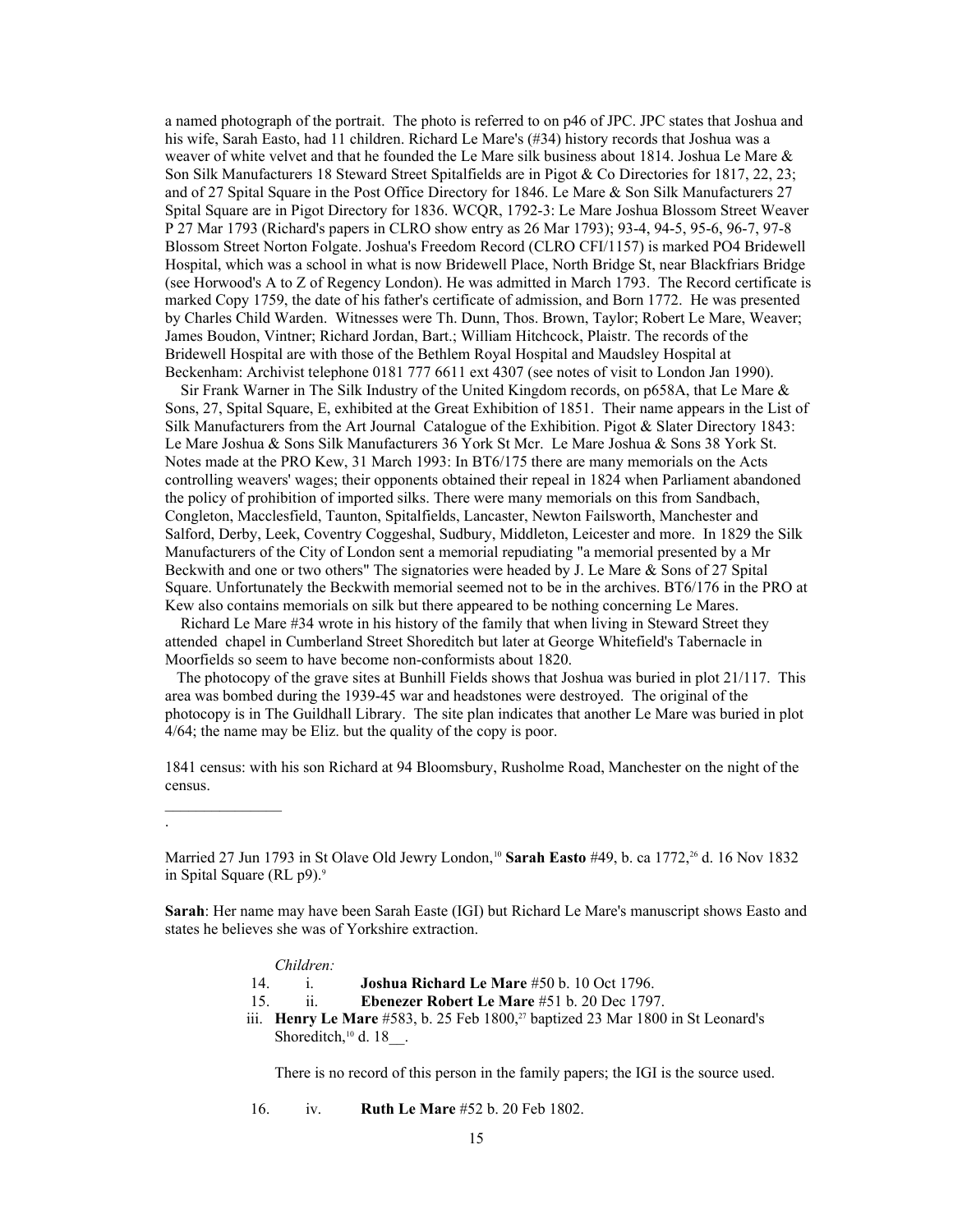- v. **Charles Le Mare** #399, b. 2 Oct 1803,<sup>8</sup> baptized 30 Oct 1803 in St Leonard's Shoreditch,<sup>[28](#page-105-27)</sup> d. 18
	- vi. **Sarah Le Mare** #53, b. 29 Jul 1806,<sup>27</sup> baptized 24 Aug 1806 in St Leonard's Shoreditch,<sup>10</sup> d. 1 May 1821.<sup>[29](#page-105-28)</sup>

Richard Le Mare #34 gives the date of death of his sister Sarah and states that she was 15.

- 17. vii. **Richard Le Mare** #34 b. 14 Jan 1814.
- 7. **James Le Mare** #58, b. 23 Jan 1774,<sup>12</sup> baptized 17 Feb 1774 in Bridewell Hospital Chapel,<sup>[30](#page-105-29)</sup> d. 24 Nov 1838 in Minerva Street Bethnal Green,<sup>8</sup> description IGI: Le Maire, occupation Silk weaver (Kft).

Pigot & Co Directory for 1836 shows James Le Mare Shopkeeper Wick Street Hackney; this may be #58 or son #359. RGLms: address Kong Street Shoreditch. IGI shows a James LeMare married Sarah Humphris on 7 Feb 1796 at St Luke's Old Street Finsbury. Was she #58's first wife? Also, Sarah Elizabeth, d.o. James and Sarah, bap. 19 Mar 1797 at Christ Church, Spitalfields. IGI shows John Le Mare, s.o. James and Sarah, bap. 5 Aug 1804, at St Leonard's Shoreditch.

Married 10 Jun 1802 in St Anne's Soho,<sup>28</sup> Sarah Willis #358, b. ca 1772, d. 3 Apr 1843 in Wellington Road Bethnal Green.<sup>8</sup>

### *Children:*

- 18. i. **James Le Mare** #359 b. 3 Mar 1799.
- ii. **Elizabeth Esther Le Mare** #364, b. 1803,<sup>4</sup> baptized 15 May 1803 in St Leonard's Shoreditch,<sup>10</sup> d. , description Minor at mar'ge.<sup>8</sup>

As she was a minor at marriage presumably she was born after 18 Feb 1802.

Married 18 Feb 1823 in St Matthew's Church Bethnal Green,<sup>28</sup> James

**Long** #365, d. \_.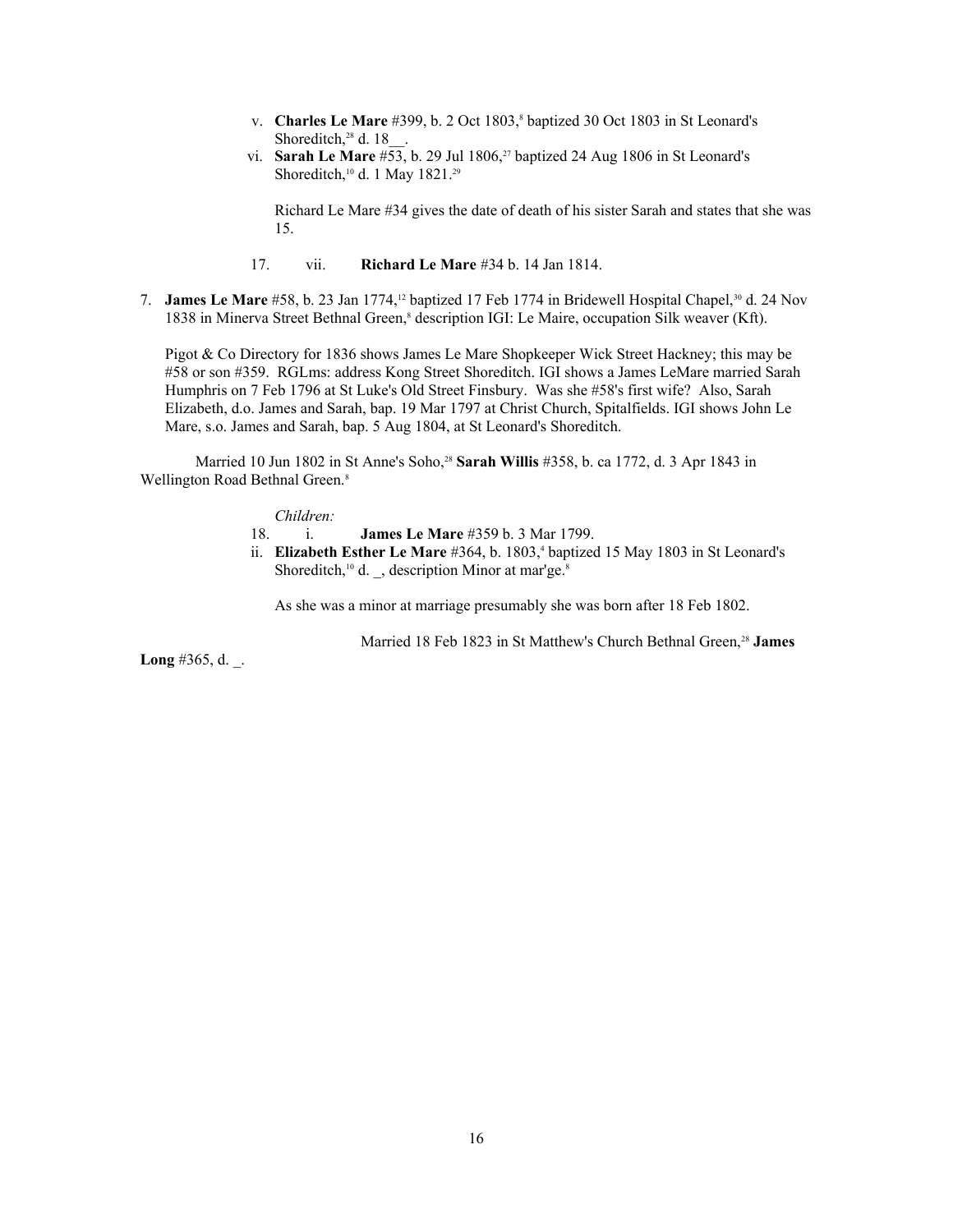# *Generation Five*

### 8. **Frederick Le Mare** #1408, b.16.

Founder/conductor of Guildford Choral Society.

# (1) Married 1820,[31](#page-105-30) **Sarah Elliott** #1411, d. 1825.

**Sarah**: Sarah a widow when married to Frederick.

### *Children:*

### i. **Frederick Handel Le Mare** #1412.

Accompanist for Guildford Choral Society playing piano and organ.

ii. **Margaret Rebecca Le Mare** #1413, b.<sup>18.</sup>

(2) Married 10 Dec 1829 in All Saints, Fulham.,<sup>18</sup> **Clara Susan Artis** #1414, d. 1842.<sup>18</sup>

**Clara**: Five children.

# *Children:* iii. **Alfred Le Mare** #1417, b. 1831.<sup>18</sup>

With his father ran a misic shop in Guildford High Street where he promoted and sold tickets for concerts. All six sons of Frederick are said to have played the organ in different parishes of Guildford.

# (3) He married **Mary Hedgecock Pattenden** #1416.

9. **Isaac Dunn Le Mare** #185, b. 24 Mar 1797 in City of London,<sup>11[,32](#page-105-31)</sup> baptized 26 Jul 1797 in St Leonard's Shoreditch,<sup>28</sup> d. 10 Apr 1885 in Houghton House High Road Tottenham,<sup>11</sup> buried 17 Apr 1885 in Abney Park Cemetery, [33,](#page-105-32)20 occupation Galloon manufacturer.

Notes on ISAAC DUNN LE MARE (#185) 1797-1885.

 RGLms shows Isaac Dunn Le Mare of Houghton House and Basinghall Street. P.O. Direct. for 1846 shows Isaac D. Le Mare Galloon Manufacturer of 38 Basinghall Street. Pigot Directory 1836: Le Mare & Gooch Galloon and Ribbon Manufacturers 9 Little Love Lane, Wood Street (very close to Basinghall St). In later directories IDL is described as a shoe mercer and leather merchant, as was his brother John Pau #541 q.v. Huguenot Society records indicate he was admitted to the Weavers Co on 4 May 1831.

 Natalie Rothstein in a lecture to the Huguenot Society on 12 May 1993 reported that in 1828 Isaac Le Mare and John Prestage were recorded bankrupt. Her information came from bankruptcy records in the PRO. The bankrupcy is also reported in several issues the London Gazette of 1828, 29, 30 where the individuals are reported as Isaac Le Mare and John Thomas Prestage, silk manufacturers, dealers and chapmen of Wood Street,, Cheapside, and Bishops Stortford. However, the directories mentioned above indicate that Isaac remained in business. Possibly the bankruptcy was discharged by a relative or friend - perhaps Gooch. John Prestage was probably a relative, perhaps brother, of IDL's wife Lydia Prestage #229; Isaac and Lydia named one of their children John Thomas. See Natalie Rothstein 1993: The successful and the unsuccessful Huguenot, another look at the London silk industry in the 18th and 19th centuries. Proc Hug Soc 25 (5) 439-450.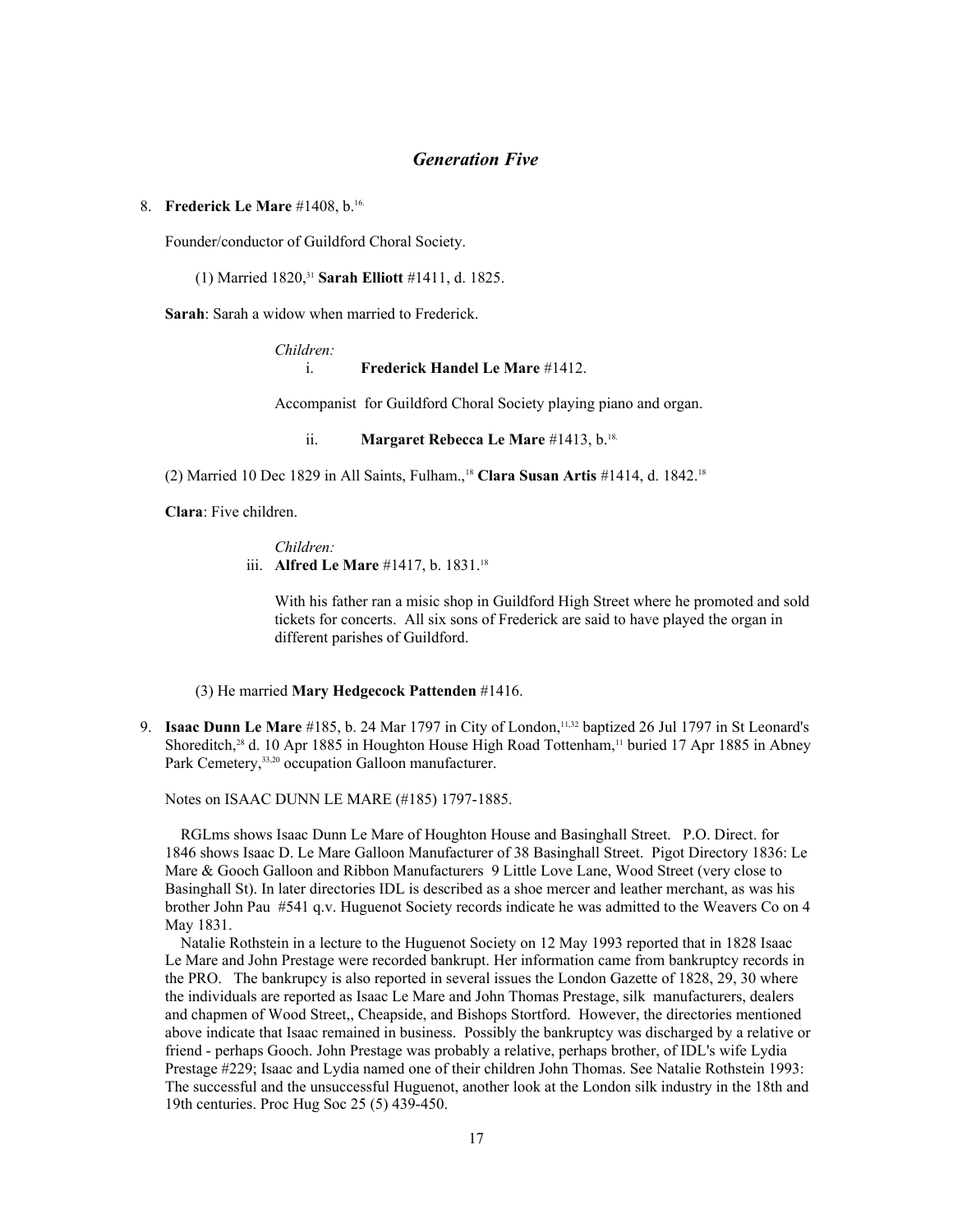Harold J Le Mare #561 q.v. recorded that Isaac Dunn was a wholesale calico merchant and had a warehouse.

 Isaac Dunn's uncle Robert Le Mare #56 married first Elizabeth Prestage #188 so the two families appear to have been associated for many years. Galloon: a narrow , close-woven ribbon or braid, of gold, silver or silk thread used for trimming articles of apparel; a trimming of this. (SOED)

 It is interesting that Thomas Dunn was a friend of Robert Le Mare (#54) and a trustee of his will (see notes on RL's will). This Robert was Samuel's father and Isaac's grandfather. Possibly Isaac's middle name was to recognise the friendship with Thomas Dunn. However Wagner, in Abstracts of Huguenotwills, gives the name as James Dunn. MJWwl: will proved 8 May 1885. Proved by sons Joseph #230 and John Thomas #231.

 IDL and members of his family were buried at Abney Park cemetery which was founded in 1840. It was not a consecrated and was used by desenters and non-conformists, succeeding Bunhill Fields.

1881 census: Retired silk manufacturer. His daughter, Emma, living with him at High Road Tottenham. Two female servants, cook and housemaid.

Married 1817,<sup>[34](#page-105-33)</sup> Lydia Prestage #229, d. 1874,<sup>[35](#page-105-34)</sup> buried 26 Jan 1875 in Abney Park Cemetery, aged 79.<sup>20</sup>

**Lydia**: IK-J gives her name as Lydia Prestage. Her daughter was Rachel Prestage Le M. Any relation to Elizabeth Prestage, first wife of Robert Le M (#56)? Isaac Dunn Le Mare #185, Lydia Prestage's husband, was a nephew of Robert Le Mare.

### *Children:*

- i. Lydia Ann Le Mare #470, b. 1818,<sup>4</sup> baptized 30 Aug 1818 in St Luke's Old Street Finsbury,<sup>10</sup> d. 1818.<sup>35</sup>
	- 19. ii. **Alfred Le Mare** #233 b. 1820.
	- 20. iii. **Joseph Le Mare** #230 b. 15 Apr 1821.
	- 21. iv. **Rachel Prestage Le Mare** #392 b. 22 Jan 1825.
	- 22. v. **Henry Le Mare** #469 b. 1827.
	- 23. vi. **John Thomas Le Mare** #231 b. 1830.
- vii. **Emma Le Mare** #234, b. 1833 in Homerton,<sup>8</sup> baptized 20 Jan 1833 in Old Gravel Pit Independent Hackney,<sup>10</sup> description died unmarried.<sup>[36](#page-105-35)</sup>

1881 census: unmarried; living with her father at High Road Tottenham.

- 24. viii. **Isaac Le Mare** #232 b. 1835.
- 25. ix. **Ebenezer Le Mare** #393 b. 10 Dec 1836.
- 10. **Rebecca Mary Le Mare** #540, b. 22 Nov 1800,<sup>19</sup> baptized 28 Dec 1800 in St Leonard's Shoreditch,<sup>10</sup> d. 28 Jul 1867 in Redfern, Australia.<sup>34[,37](#page-105-36)[,38](#page-105-37)</sup>

Married Thomas Warland 1828; ancestors of Mrs Susan Yule of 53 Tramway Road North Avoca NSW 2260 Australia. She received her information from Bob Anderson who is descended from Rebecca through her daughter Rebecca Sarah, who married Alexander Anderson in 1871. This information from M J Warren. Name of Susan Yule's husband is Noel (MJW).

Details of children differ somewhat from those in Ancestry.com.

Married 5 Jan 1828 in St Giles Cripplegate,<sup>10,37</sup> **Thomas Warland** #549, b. 1803 in Fencott, Oxfordshire, 37,38 d. 24 Apr 1876 in Stockton, NSW.<sup>38</sup>

**Thomas**: Residence Bethnal Green (1841 census). Emigrated 11 March 1845 on 'Ann Grant'.

*Children:* 26. i. **Thomas Alfred Warland** #1214 b. 2 Nov 1828.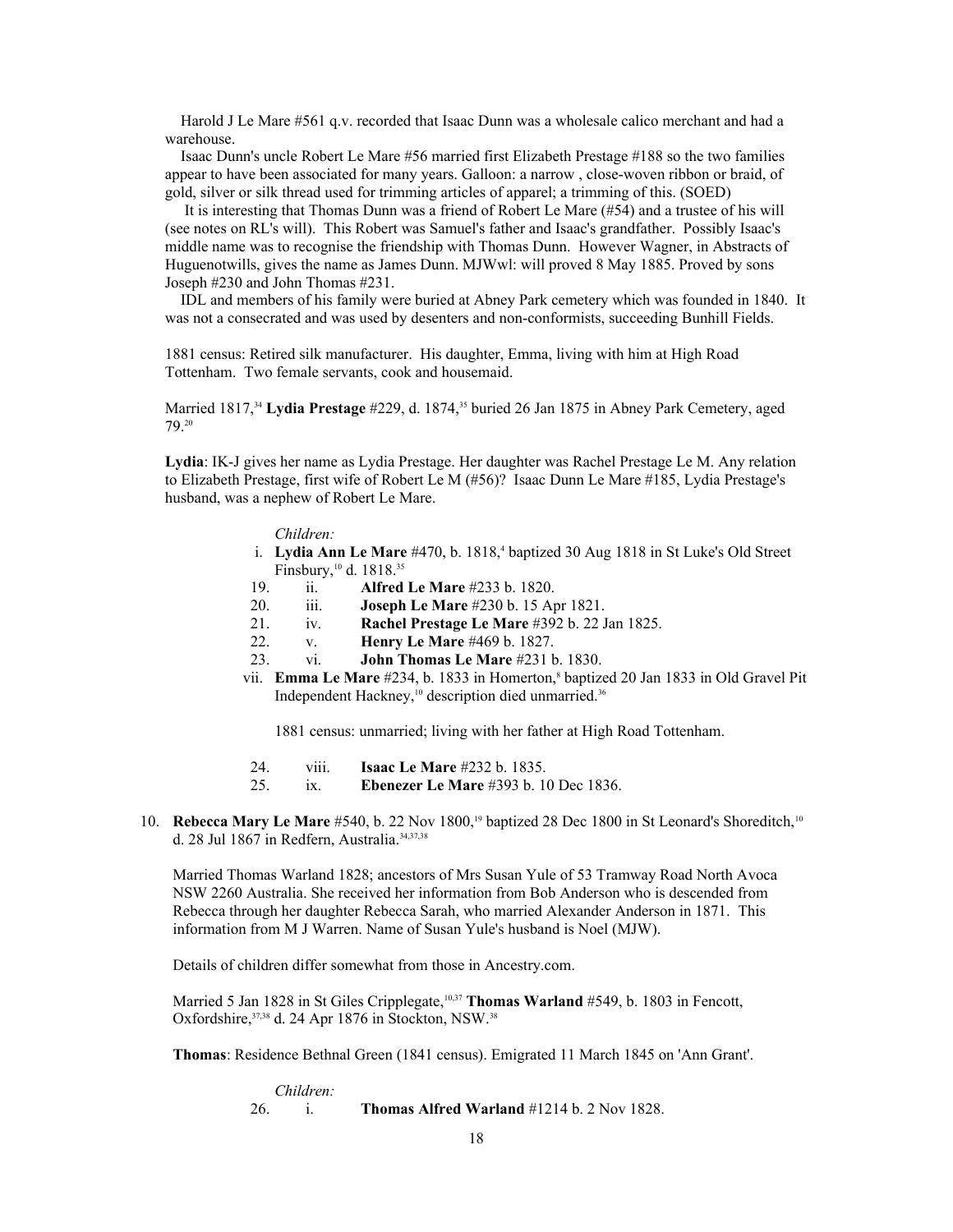- ii. **Henry Last Warland** #1215, b. 12 Jun 1833,<sup>37</sup> baptized in Stepney.<sup>37</sup> iii. **Phyllis Rebecca Warland** #1216, b. 28 May 1834.<sup>37</sup>
- iv. **unknown Warland** #1217, b. in London,<sup>37</sup> d. infancy.<sup>37</sup>
- v. **unknown Warland** #1218, b. in London,<sup>37</sup> d. infancy.<sup>37</sup>

Sex unknown

vi. **Brender Warland** #1219, b. 1840 in London.<sup>37</sup>

Robert Alexander suggests Brender was male. Perhaps his name was Brendan.

vii. **Arthur Henry Warland** #1220, b. 1842.

Married 4 Nov 1874,<sup>37</sup> **Flora McInnes** #1221.

- viii. **unknown Warland**  $\#1222$ , b. in London,<sup>37</sup> d. infancy.<sup>37</sup>
- ix. **Rebecca Sarah Le Mare Warland** #550, b. 1846 in Maitland NSW,<sup>37</sup> d. 1939 in Suva, Fiji.<sup>37</sup>

Married 7 Dec 1871 in St Batholomew's Pyrmont.,<sup>34,37</sup> Alexander Paton Anderson #551, b. 26 Apr 1841,<sup>37</sup> d. 26 Jun 1888.<sup>37</sup>

11. **Anna Maria Le Mare** #187, b. 8 Nov 1802 in Shoreditch,19 baptized 5 Dec 1802 in St Leonard's Shoreditch, $10$  d. 18 $\ldots$ 

Anna Maria Le Mare was a niece of Robert Le Mare #56 whose second wife was Mary Garthwaite #361. She died in 1798 and although Anna Maria Garthwaite died in 1763 this may indicate a link with her.

She married **William Hemmingway** #366.

*Children:*

- 27. i. **Lydia Sarah Hemminway** #1199 b. 1835.
- ii. **Anna Maria Hemmingway** #367, b. 1837, <sup>8</sup> d.

Died a spinster (Sandra Whaley email 22 March 2011).

- iii. **William Samuel Hemmingway** #1200, b. 1838.<sup>[39](#page-105-38)</sup>
- 12. **Aubrey William Le Mare** #186, b. 2 May 1808 in Norton Folgate,<sup>11</sup> baptized 25 May 1808 in St Leonard's Shoreditch,<sup>[40](#page-105-39)</sup> d. 29 Jan 1883 in 2 Wood Grange Cotts Forest Gate,<sup>[41](#page-105-40)</sup> occupation Superintendent Bnk Englnd.

SY and MJW agree with RGLft on dates of birth and baptism RGLft gives date of marriage as 27 Nov 1834. MJWwl: will proved 16 Mar 1883 £260 12s.6d. Dghtr Sarah Jane spnstr sole exec.

Married 26 Nov 1834 in St Bride's London (IGI),<sup>19</sup> **Mary Ann Lack** #189, b. 12 Aug 1812,<sup>19</sup> d. 5 Oct 1869,<sup>19</sup> buried in City of London Cemetery Ilford.<sup>19</sup>

*Children:*

i. **Sarah Jane Le Mare** #382, b. 12 Jan 1836 in Bethnal Green,<sup>[42](#page-105-41)</sup> baptized 13 Mar 1836 in St Bride's Fleet Street,<sup>10</sup> d. .

MJWwl: Address when father died High St Leytonstone.

ii. **Thomas William Le Mare** #379, b. 20 Feb 1838 in Brick Lane Bethnal Green,<sup>42</sup>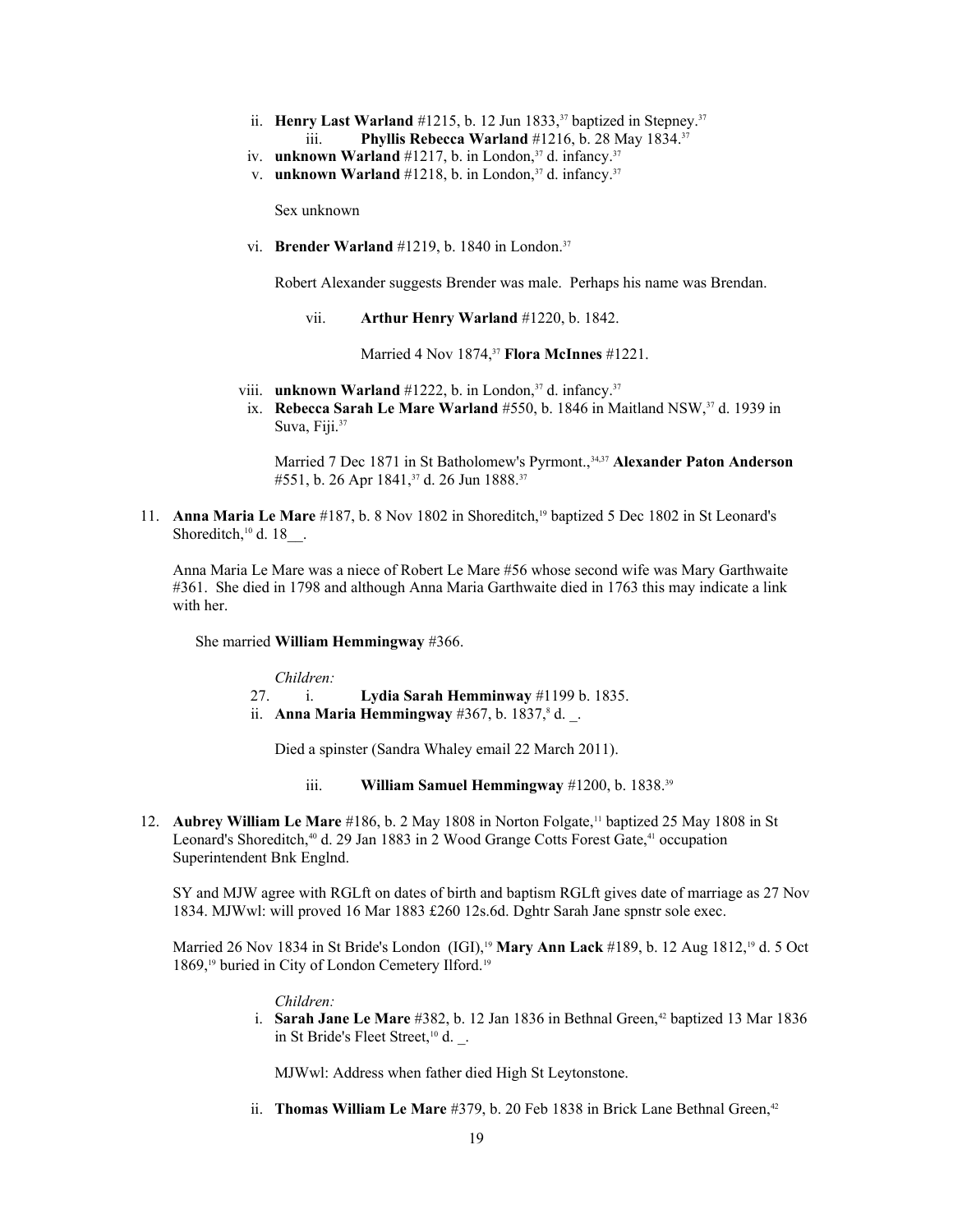baptized 13 Aug 1848 in St Bride's Fleet Street,<sup>10</sup> d. 29 Nov 1875 in 30 Field Road Forestgate.<sup>41</sup>

MJWwl: Will proved 22 Jan 1876 by Caroline, widow.

He married **Caroline -----** #582.

- 28. iii. **Aubrey Lack Le Mare** #380 b. 18 Nov 1841.
- iv. **Josiah John Le Mare** #543, b. 22 Mar 1845.19 d. \_.
- v. **Mary Ann Maria Le Mare** #381, b. 24 Jul 1847,<sup>19</sup> baptized 13 Aug 1848 in St Bride's Fleet Street,<sup>10</sup> d. .

Mary Le Mare is shown in the Abney Park website 28 May 2001 as being buried there on 28 Oct 1909, aged 62 years.

- vi. **Emily Rebecca Le Mare** #544, b. 26 Mar 1849,19 d. 21 Oct 1863,19 buried in Church of England Cemetery Birmingham.<sup>19</sup>
- vii. **Eleanor Esther Le Mare** #545, b. 24 Feb 1852,19 d. 19 Nov 1858,19 buried in Church of England Cemetery Birmingham.<sup>19</sup>
- 13. **William Thomas Le Mare** #368, b. 22 Dec 1810,19 baptized 21 Jan 1811 in St Leonard's Shoreditch,<sup>10</sup> d. 7 May 1847 in Ann's Place Bethnal Green,<sup>8</sup> buried in Bethnal Green Cemetery.<sup>19</sup>

SY gives date of death as 14 May 1847.

He married Elizabeth Harvey #369, b. 1806,<sup>8</sup> d. 25 Nov 1888 in Sewardstone Road Victoria Park Bthnl Grn.<sup>8</sup>

*Children:*

i. **Elizabeth Sarah Le Mare** #375, b. 5 Jun 1835,<sup>[43](#page-105-42)</sup> baptized 5 Jul 1835 in St Leonard's Shoreditch,<sup>10</sup> d. .

Married 19 Apr 1858 in St Peter's Stepney,<sup>10</sup> Henry Charles Ward

#378, d. \_.

- ii. **William Henry Le Mare** #371, b.  $\qquad$  Oct 1836,<sup>8</sup> baptized 20 Nov 1836 in St Leonard's Shoreditch,<sup>10</sup> d. 18 Sep 1837.<sup>8</sup>
	- iii. **Emily Jane Le Mare** #373, b. 2 Jun 1838 in Brown's Lane Christ Church Spialfields,<sup>8</sup> baptized 24 Jun 1838 in St Leonard's Shoreditch.<sup>10</sup> d.
- iv. **Samuel George Le Mare** #370, b. 1842,<sup>4</sup> baptized 10 Jul 1842 in St Leonard's Shoreditch.<sup>10</sup>

Emigrated to New South Wales (RGL's #245 manuscript family tree prepared from Records of the College of Arms and other sources). Of Taree, Manning River, NSW: mentioned in his mother's will 1889 (information in letter from John Richard Le Mare 23 June 1998).

v. **Charlotte Caroline Le Mare** #372, b. 31 Jan 1843,<sup>43</sup> baptized 19 Mar 1843 in St Leonard's Shoreditch.<sup>10</sup>

Charlotte was a grand niece of Elizabeth #60 who may have married Henry Stokes see Message lines for #60. Charlotte's second husband was John Henry Stokes #377 so these two may have been related as first cousins once removed.

(1) Married 4 Jul 1865 in St Matthew's Church Bethnal Green,<sup>10</sup> **Samuel**

**Benson Spencer** #376, d. \_.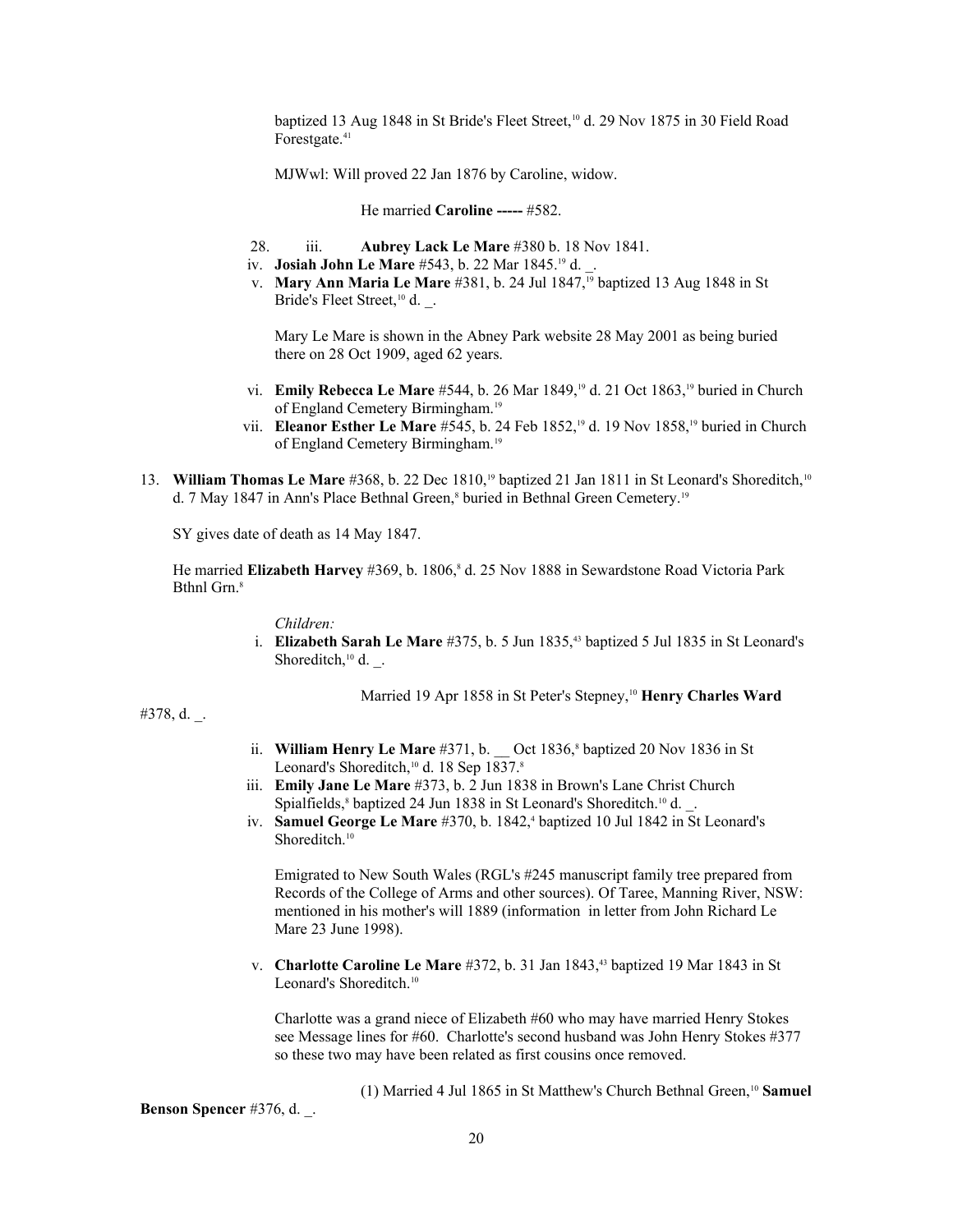(2) She married **John Henry Stokes** #377, description of B'ham.

- vi. **Selina Rose Le Mare** #374, b. Sep 1844 in Ann's Place Bethnal Green,<sup>8</sup> d. 3 Oct 1844.8
- 14. **Joshua Richard Le Mare** #50, b. 10 Oct 1796,<sup>8</sup> baptized 4 Dec 1796 in St Leonard's Shoreditch,<sup>28</sup> d. 8 Nov 1864 in 5 Melbourne Terr, 7 Sisters Rd Holloway,<sup>34</sup> occupation Silk goods manufacturer.

Notes on JOSHUA RICHARD LE MARE (#50) 1796-1864.

 Richard Le Mare's history states that Joshua moved to Manchester to start silk manufacture there in 1840, following a visit to his brother Ebenezer Robert who started silk manufacturer there in 1829. WCQR vol 108 (1830-44) describes JRL's trade as silk manufacturer, residence 18 Steward Street, Freedom when admitted 5 Oct 1819, Quarterage when redeemed 5 Oct 1819. RGLms gives addresses: North Terrace Camberwell Surrey; Spring Gardens Manchester; and sometime of Highbury Place Middsx. MJW's list of wills gives address as 10 North Terrace, Camberwell and Spring Gardens Manchester. Left £800. Widow, Elizabeth Alice, sole executrix. Pigot & Slater's Directory of Manchester for 1843 records Joshua Le Mare & Sons Silk manufacturers 38 York St Manchester. Warner, in

he Silk Industry, states on p 313 that in about 1860 J R Lemaire and Sons, of Spital Square, attempted to start a factory at Dover for the manufacture of velvets but found that a military town was not suited to this purpose. Pigot & Slater Directory 1843: Le Mare Joshua & Sons silk manufacturers 36 York St Mcr. Le Mare, Joshua & Sons 38 York St. Will: late of 10 North Terrace Camberwell Surrey & Spring Gardens Manchester Silk manufacturer d. 8 Nov 1864 at 5 Melbourne Terr Seven Sisters Rd Holloway.

Probate Eliz. Alice Le M 5 Melbourne Terr. Widow the Relict. Effects under £100. (This information differs from that given by MJW above)

Married 17 Apr 1821 in St Leonard's Shoreditch,<sup>24</sup> Elizabeth Alice Burrough #168, d. 27 Jan 1879.<sup>35</sup>

**Elizabeth**: Richard Le Mare (#34) records Sarah Burrough; JPC records Burroughs. Richard states she was the daughter of a haberdasher of Shoreditch. RGLms records that Joshua Richard married Elizabeth Alice, widow, who died 27 Jan 1879. IGI records name as Elizabeth Alice. Burrough may be derived from French names Burret or Buret - See HSQS vol 3 and HS Proc 25 p363.

#### *Children:*

.

i. **Joshua Burrough Le Mare** #796, b. 24 Jan 1822,<sup>43</sup> baptized 17 Apr 1822 in St Leonard's Shoreditch,<sup>10</sup> d. \_.

May have died in infancy.

29. ii. **Elizabeth Burrough Le Mare** #345 b. 25 Oct 1823.

 iii. **Sarah Le Mare** #797, b. 22 Aug 1825,43 baptized 16 Nov 1825 in St Leonard's Shoreditch, $10 d$ ...

May have died in infancy

- iv. **Joseph Burrough Le Mare** #343, b. 15 Apr 1827,<sup>43</sup> baptized 9 May 1827 in St Leonard's Shoreditch.<sup>10</sup>
- v. **James Joshua Le Mare** #344, b. 14 Mar 1829,43 baptized 15 Apr 1829 in St Leonard's Shoreditch.<sup>10</sup>
- vi. **Eleanor Adelaide Le Mare** #346, b. 9 Jun 1830,8,43 baptized 22 Sep 1830 in St Leonard's Shoreditch,<sup>10</sup> d. 23 Oct 1912,<sup>9</sup> buried in Highgate.<sup>9</sup>
- vii. **John Charles Le Mare** #552, b. 20 Mar 1832,<sup>43</sup> baptized 17 Apr 1832 in St Leonard's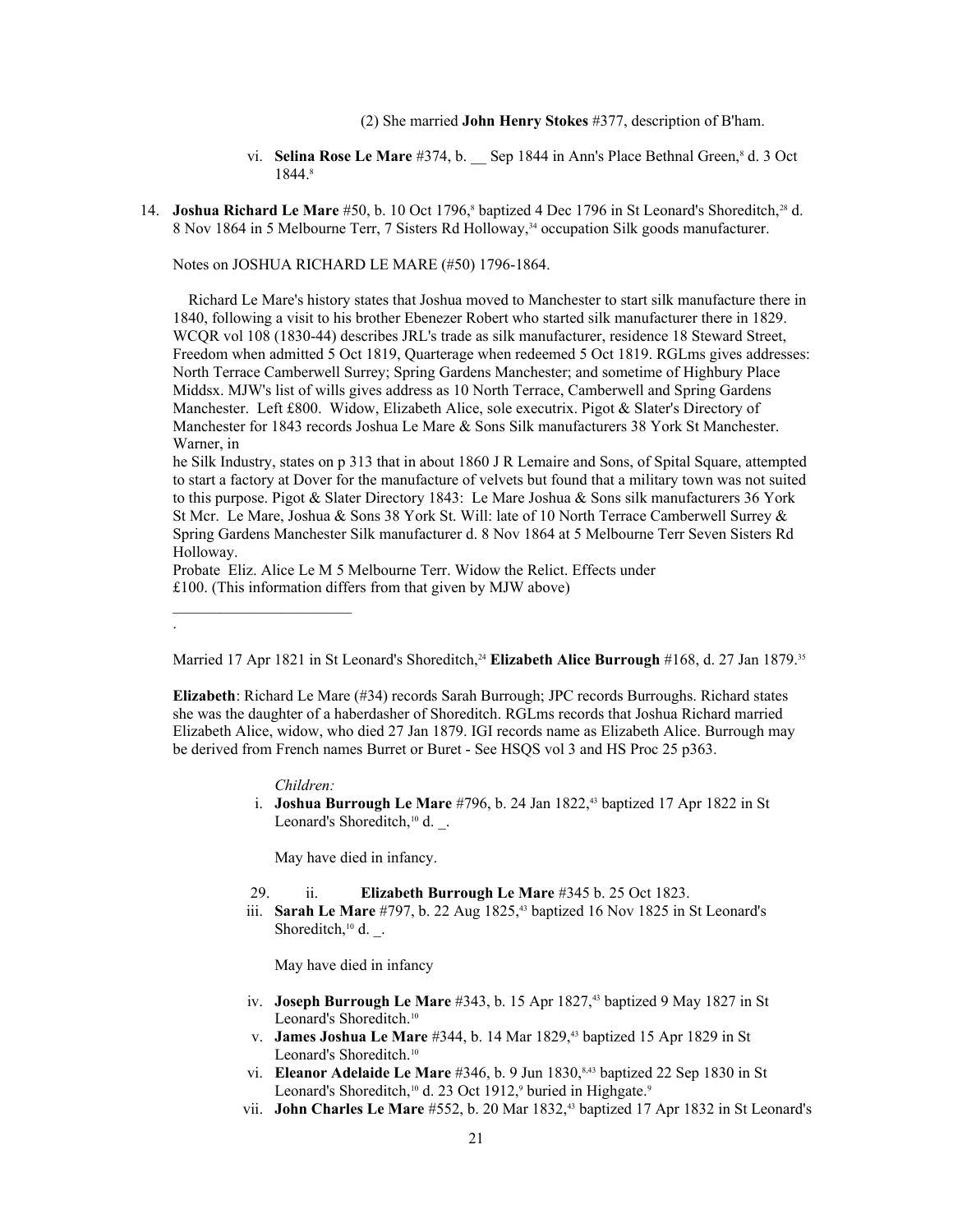Shoreditch.<sup>10</sup> d. .

viii. **Emily Martha Le Mare** #347, b. 1837,<sup>4</sup> baptized 22 Feb 1837 in St Leonard's Shoreditch.<sup>10</sup>

> Shirley Ingham states that IGI gives date of birth 15 Dec 1837 but IGI also gives date of christening as 22 Feb 1837; one or both must be wrong.

15. **Ebenezer Robert Le Mare** #51, b. 20 Dec 1797 at 4 Blossom Street, Norton Folgate, London,<sup>[44](#page-105-43)</sup> baptized 14 Jan 1798 in St Leonard's Shoreditch,<sup>10</sup> d. 4 Feb 1881 at Hazelwood Clevedon Somerset,<sup>[45](#page-105-44)</sup> buried in Family vault Handforth Church Cheshire,<sup>44</sup> occupation Silk goods manufacturer.

### Notes on EBENEZER ROBERT LE MARE (#51) 1797-1881

 Left London in 1829 to start silk manufacture in Manchester (Richard Le Mare #34 A Short Sketch of Early Family History). He became a JP. WCQR vol 108 (1830-1844) describes ERL, under "trade" as Gentleman, residence Guildford Bank. Freedom admitted 5 Oct 1819.

Sir Frank Warner in

he Silk Industry of the United Kingdom states (p162) that E R Le Mare was one of 27 signatories of a Memorial to Benjamin Disraeli,

Chancellor of the Exchequer, dated 10 Nov 1852. The memorial drew attention to the depressed state of the trade in broad silks, which they manufactured. They considered that the depression was attributable to the limited foreign demand for their goods and that this was caused by the protective duty imposed on foreign goods which created the impression in world markets that England was unable to compete with continental manufacturers, so that the trade was almost entirely in the hands of Swiss and French competitors. The signatories called for the immediate repeal of the duty. Four manufacturers did not sign. One, John Morley, said he declined to sign his own death warrant. At the time Warner wrote (probably in the 1920s) only Morley's business had survived and was carried on at Patricroft by Messrs Robinson and Millington.

 It is interesting to note that a Millington family was associated with the Jackson family into which Alfred Le Mare (#23) and his sister Elizabeth Agnes Le Mare (#40) married, but there are few details and no indication that it was the silk family Millington. Ebenezer Robert's children were born at 28 Spital Square (JPC); Joshua Le Mare & Son's address was 27 Spital Square in 1836, 1846 and 1851 (Trade Directories) jpc p93 indicates ERL's business address may have been 39 Mosley Street, Manchester. Pigot & Slater Directory for Macclesfield shows Le Mare & Lane as Silk Mnfrs at Commercial Road Mill in 1841. JPC p26 records that ERL had a throwing mill in Macclesfield and was in partnership with a Mr Symonds in a Print Works in Handforth, Cheshire. Was this for printing silk or calico? Natalie Rothstein in a lecture to the Huguenot Society on 12 May 1993 stated that some Huguenots in Spitalfields and elsewhere became involved with calico printing. However, many did not because they regarded the business as too risky. The family lived at 9 Leaf Square Pendleton but moved to Belmont, Cheadle, about 1844 (JPC p 27) and to The Grange, Eccles New Road, seven years later (JPC p 29). JPC p32 records that ERL was a member of The Cheetham Society; a Trustee and Churchwarden of Christ Church Salford; had a large share in building St Philip's Church Bradford Road Manchester and the schools at Handforth; Treasurer of the Manchester and East Lancashire Association of the Church Missionary Society and of the Church Pastoral Aid Society; he was at one time Treasurer and subsequently Vice-President of the Manchester Royal Infirmary; a JP of the City of Manchester. For many years a member of the board of management of the Manchester City Mission. JPC p39 records that the children of Handforth Sunday School paraded before ERL at the Printworks House when he presented them with a new silk banner. An obituary was published in the Leigh Chronicle 12 Feb 1881. Will: late of Hazelwood Clevedon Somerset d. 4 Feb 1881 at Hazelwood. Probate 21 Mar 1881 to Mary Dorothy Le Mare of Hazelwood Widow the Relict, Joseph Rice of the City of Manchester Banker & Joseph Consterdine of Overstone Terrace Cheetham Hill Manchester Gentleman, the Executors. Personal Estate under £30 000.

 On p76 of G Brown's transcript of JPC ERL wrote that there was a tradition that our ancestors were naval people and referred to a coat of arms extant in the family. He said the crest is a mermaid with a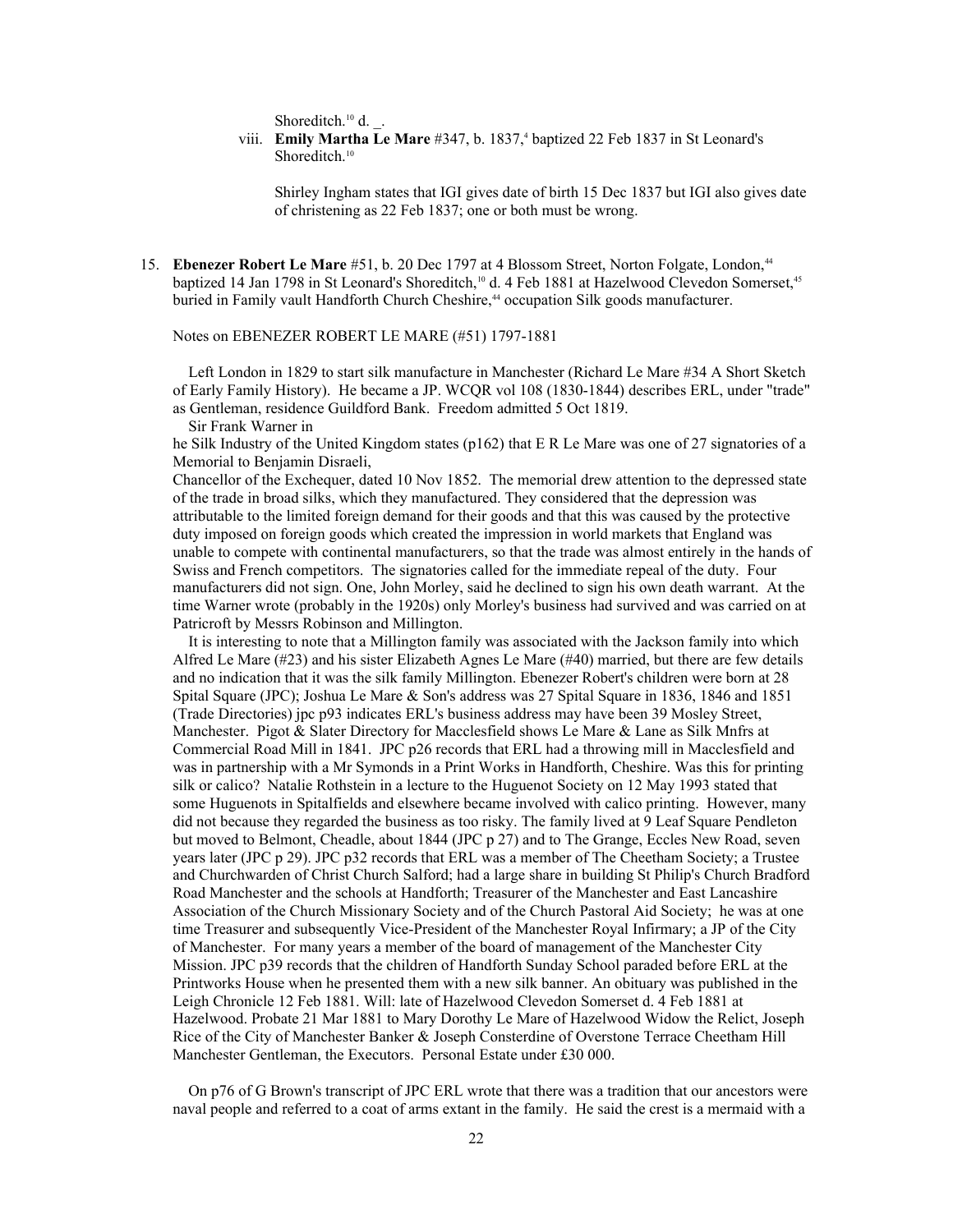glass and a comb; the shield is all waves, of the sea: and the motto translated into English is "This is my right".

Although IGI records that ERL was baptized at St Leonard's Shoreditch Richard Le Mare's history states on p5 that the family attended Chapel in Cumberland Street, Shoreditch, that ERL was placed in the bank of Messrs W Haydon and that Mr Haydon was an Evangelical Churchman.

Visitor at Manchester And Salford Lock Hospital and Manchester Royal Infirmary.

(1) Married 9 Jan 1823 in St Dunstan's Church Fleet Street London,[46](#page-105-45) **Easter Hammond Vigers** #167, b. 1795,<sup>43</sup> d. 23 Jun 1870 in Albert House Albert Road Birkdale,<sup>8</sup> buried in Family vault Handforth Church Cheshire, <sup>[47](#page-105-46)</sup> description IGI: Esther.<sup>[48](#page-105-47)</sup>

**Easter**: See JPC2 for correspondence with her daughter Annie. JPC (p69) shows a copy of the armorial bearings of the Vigers family, drawn from a porcelain vase which belonged to Easter Hammond Vigers and in 1921 was in the possession of her grandson John Le Mare Bunch M D (#313). IGI (Lancs) shows her as Esther in the entry of Ebenezer Vigers Le Mare's baptism but Easter is inscribed on the family vault so is presumably correct. Easter's father was Mr Thomas Vigers, builder and contractor to the Middle Temple. One of her grandfathers was a Mr Hammond. see JPC p65.

If Easter received her name because she was born on Easter Day, her date of birth in 1795 was Sunday, 5th April.

#### *Children:*

- 30. i. **Mary Vigers Le Mare** #171 b. 1826.
- 31. ii. **Sarah Susannah Le Mare** #172 b. 18\_\_.
- 32. iii. **Ellen Le Mare** #173 b. 1829.
- iv. **Ebenezer Vigers Le Mare** #174, b. 29 Jan 1831 in Pendleton, Lancashire,<sup>9</sup> baptized 18 Mar 1831 in St Stephen, Salford,<sup>10</sup> d. 18 Mar 1845 in Rossall School,<sup>9</sup> buried in Family vault Handforth Church Cheshire.<sup>9</sup>

Was one of the first pupils at Rossall; died of scarlet fever; described by the headmaster as "The best boy in the school", in his first report.

- 33. v. **Joshua Le Mare** #175 b. 4 Sep 1832.
- 34. vi. **Annie Le Mare** #176 b. 22 May 1834.
- 35. vii. **Jane Le Mare** #177 b. 30 Mar 1837.
- 36. viii. **Jessie Le Mare** #178 b. 13 Mar 1839.

(2) Married ca 1871 in Isle of Man,[49](#page-105-48) **Mary Dorothy Arthur** #398, description JPC p29.

**Mary**: See JPC p 29; also jpc (JPC2) pp 7 80 81 89.

16. **Ruth Le Mare** #52, b. 20 Feb 1802,<sup>27</sup> baptized 22 Aug 1802 in St Leonard's Shoreditch,<sup>10</sup> d. 18<sup>1</sup>.

Married 18<sup>nd</sup>,<sup>[50](#page-105-49)</sup> **Henry Wilson** #598, occupation Wool draper Sun St Bshpsg.<sup>[51](#page-105-50)</sup>

### *Children:*

- i. **Henry Wilson** #599, b. 18\_\_.50 d. \_.
- ii. **Ruth Sarah Wilson** #600, b. 18\_\_.50 d. \_.
	- iii. **Joseph Wilson** #601, b. 18 .<sup>50</sup> d. .
- 17. **Richard Le Mare** #34, b. 14 Jan 1814 in Blossom Street, Norton Folgate, London,<sup>29</sup> baptized 7 Mar 1814 in St Leonard's Shoreditch,10 d. 1 Jun 1893 in Marple, Cheshire,9[,52](#page-105-51) buried in Family grave Ardwick Cemetery Manchester,<sup>9</sup> occupation Silk manufacturer.<sup>[53](#page-105-52)</sup>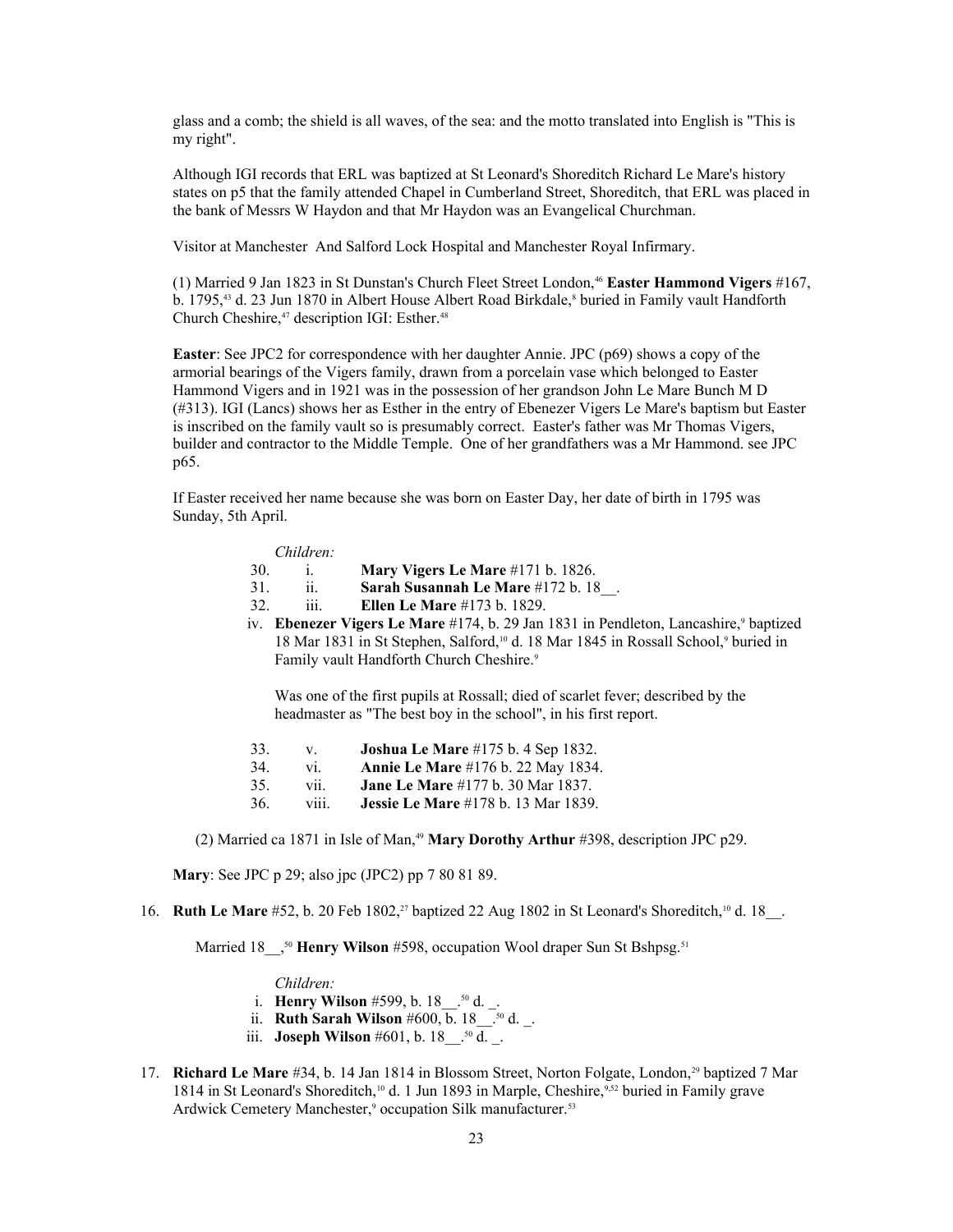Richard Le Mare's Certificate of Freedom of the Weavers' Company and of the City of London is held by Peter Le Mare at Allithwaite. The Certificate of Freedom states: Richard Le Mare, Son of Joshua Le Mare, Citz & Weaver of London, was admitted into the Freedom aforesaid and sworn in the Mayoralty of Henry Winchester Esq Mayor and Sir James Shaw, Bart Chamberlain and is entered in the book signed with the letter F relating to purchasing of Freedoms and the Admissions of Freedom (to wit) the 4th day of February in the 5th year of the reign of King William the Fourth in the year of our Lord 1835. In Witness whereof the Seal of the Office of Chamberlain of the said City is hereunto affixed in the Chamber of the Guildhall of the same City the day and year above said.

 At the top left corner of the certificate are the letters PO indicating Patrimony Outside the City (see Vivienne E. Aldous (1989): The Archives of the Freedom of The City of London; Genealogists' Magazine 23 (4) 128-133 Dec 1989)

There is no inscription on the back of the certificate.

 Richard Le Mare and family moved to Manchester in November 1840 to manage the warehouse of his brother Joshua Richard #50 who had moved to Manchester earlier in 1840.

 Richard's Certificate of Freedom in the CLRO (CFI 1632) states he was born without the Liberty of the City to wit at Blossom Street; father Joshua Le Mare Copy 1793. Born 1814.

 Richard's son Ebenezer #42 reports in articles in the Fleetwood Chronicle, Fylde News and Advertiser, Friday 9 Sept 1932, that Richard's firm was awarded a prize in the Silk Section of the International Exhibition arranged by the Society of Arts (see Warner p603) in London in 1862 (see Ebenezer Le Mare #42) See notes made at the Mcr Records Office. Addresses given are 1843 94 Bloomsbury Rusholme Rd Chorlton upon Medlock; 1852 78 Upper Brook St; 1869 he or his son Richard were at 90 Upper Brook St; died in 1893 at Willow Cottage Marple.

 Pigot & Slater's Directory 1843: Le Mare Joshua & Sons Silk manufacturers 36 York St Mcr Le Mare Richard Silk manufacturer [J Le Mare & Sons] 94 Bloomsbury Rusholme Rd Chorlton upon Medlock. Manufacturers of silk: Le Mare Joshua & Sons 38 York St Slater's Directory 1852: Le Mare Mr Richard 78 Upper Brook St Slater's 1869: Le Mare Richard manufacturer and agent 16 Lever St; hse 90 Upper Brook St. 1875 living at Heaton Norris.

1861 census: living at 78 Upper Brook Street.

 The death of Richard Le Mare was reported in the Leigh Journal of 16 June 1893 and stated that he started silk trading with his brothers Joshua and Ebenezer Robert in Oldham Road Manchester under the title J R Le Mare & Sons. In 1859 they took over a building built by Richard Guest in Brewery Lane Leigh and had handloom weavers working in the mill. Business was also given out from the warehouse in the Folly (Lord Street) and from behind the Three Crowns Inn. After his retirement 5 or 6 years before he died the shed was worked by George Griffin. Richard's work for the community was mainly carried out in Manchester.

From The End of an Era: A History of Bedford Church Primary School by Alan Dutton:

Silk manufacture had been introduced into Leigh in 1827. Weavers from the depressed cotton trade were readily available. Bedford appears to have been one of the centres of what became, for a time, a thriving industry. Several manufacturers had their warehouses in the Folly, which was later renamed Lord Street.

One of the most important firms was Bickham and Pownall who built a new Mill in Duke Street. This was later purchased by the Pennington Mill Company. Mr. John Horrocks, who for many years was Treasurer to the School Managers, was Chairman of the Company.

In 1859 a Huguenot silkweaver called Richard Le Mare opened a silk factory in Brewery Lane. In its heyday John Lunn records that the mill employed 1000 people.

However all did not go well in the silk trade. As the number of manufacturers increased so also did the practice of abatements of wages. At a time when many families lived in a state of near poverty this practice was cruelly oppressive.

The gradual migration of cotton weaving into mills and the development of power loom weaving had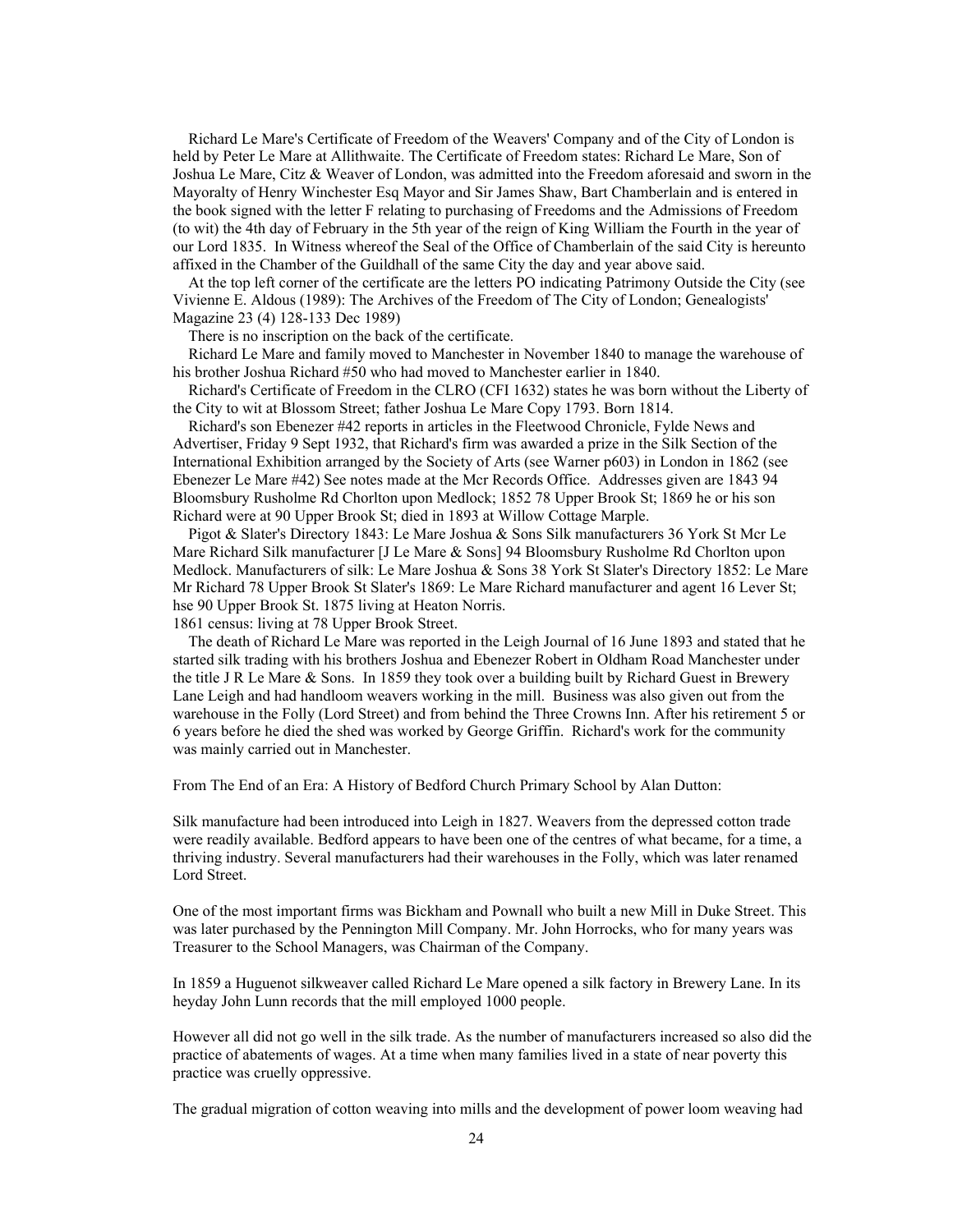created a large pool of available labour. Unscrupulous manufacturers took advantage of this to "fine" weavers for reasons which were often totally out of their control.

Eventually a committee of gentlemen of Leigh decided to try to help the weavers. One member of the committee, to his great credit, was the Reverend Moorhouse James. It is sad to relate that the committee met with only limited success. When a fund was set up to help those who had suffered, it was frustrated by the manufacturers throwing so many people out of work at the same time that its available funds were exhausted.

By the 1890's few of the original silk manufacturers still continued to trade in Leigh. At its height, however, the silk trade had employed many Bedford folk.

 Index of Wills: Le Mare, Richard, of Willow Cott, Marple, gentleman, died 1 June 1893. Probate: Chester 30 June 1893 to Samuel Le Mare #37 silk manufacturer, Edward Joshua Le Mare cashier #41 and Herbert Somerville Jackson accountant #92. Effects £2374. 9s. 1d.

Married 9 Oct 1836 in St Mary's Parish Church Islington,<sup>[54](#page-105-53)[,55](#page-105-54)</sup> Sarah Burden #35, b. 12 Jun 1814,<sup>[56](#page-105-55)</sup> d. 2 Dec 1889 at Willow Cottage, Marple, Cheshire, 9[,57](#page-106-0) buried in Family grave Ardwick Cemetery Manchester.<sup>9</sup>

**Sarah**: Notes on SARAH BURDEN (#35) 1814-1889.

 $\mathcal{L}_\text{max}$  and  $\mathcal{L}_\text{max}$  and  $\mathcal{L}_\text{max}$ 

 Marriage record of Richard Le Mare and Sarah Burden: R85 in Greater London Records Office, Northampton Road London. (Photocopy) Marriages solemnized in the Parish of St Mary Islington in the county of Middlesex in the year 1836. p285:

 Richard Le Mare of the Liberty of Norton Folgate in the county of Middlesex a Bachelor and Sarah Burden of the parish of St Mary Islington in the same county a Spinster were married in this Church by Licence with consent of (blank) this ninth day of October 1836 By me Thomas Barton Hill, Curate. This marriage was solemnized between us (signed) Richard Le Mare, Sarah Burden in the presence of (signed) Samuel Burden, Mary Burden. No.885. See image in Seagate Plus Backup file Marrige of Richard Le Mare and Sarah Burden.

 The IGI includes Sarah Burden daughter of Samuel and Catherine, 12 June 1814; London Fetter Lane Independent; also Mary, 28 June 1818. There is no

confirmation that this Sarah became the wife of Richard. Possibly Sarah's mother died before she married and her sister Mary was a witness.

 Genealogists' Magazine 23 No 7 p 275 refers to Burden family records, by J C Baker 1977. These were perused on 18 Nov 1994 but reference to Sarah Burden #35 was not found.

A note on the back of a portrait of Sarah indicates it was drawn from a photograph by her grandson, E B Le Mare, on 19 November 1895.

#### *Children:*

 $\mathcal{L}_\text{max}$  and  $\mathcal{L}_\text{max}$  and  $\mathcal{L}_\text{max}$ 

- i. **Sarah Le Mare**,<sup> $57$ </sup> #36, b. 20 Aug 1837 in 27 Spital Square London, $^{58}$  $^{58}$  $^{58}$  baptized in Poultry Chapel, London,<sup>[59](#page-106-2)</sup> d. 27 Nov 1843 in Manchester.<sup>9</sup>
	- 37. ii. **Samuel Le Mare** #37 b. 6 Jan 1839.
	- iii. **Mary Le Mare** #38, b. 30 Aug 1840 in 27 Spital Square London,<sup>58</sup> baptized in Poultry Chapel London,<sup>59</sup> d. 17 Apr 1918 in Macclesfield,<sup>9</sup> buried in Interred at Hatherlow.<sup>9</sup>

Will: of Belle View House, 37 Blakelow Rd Macclesfield, spinster. Probate Chester 17 June 1918 to Henrietta Le Mare spinster and Richard Le Mare (presumably her brother #46) insurance broker. Effects £278.15s.0d. Presented a copy of the Poems of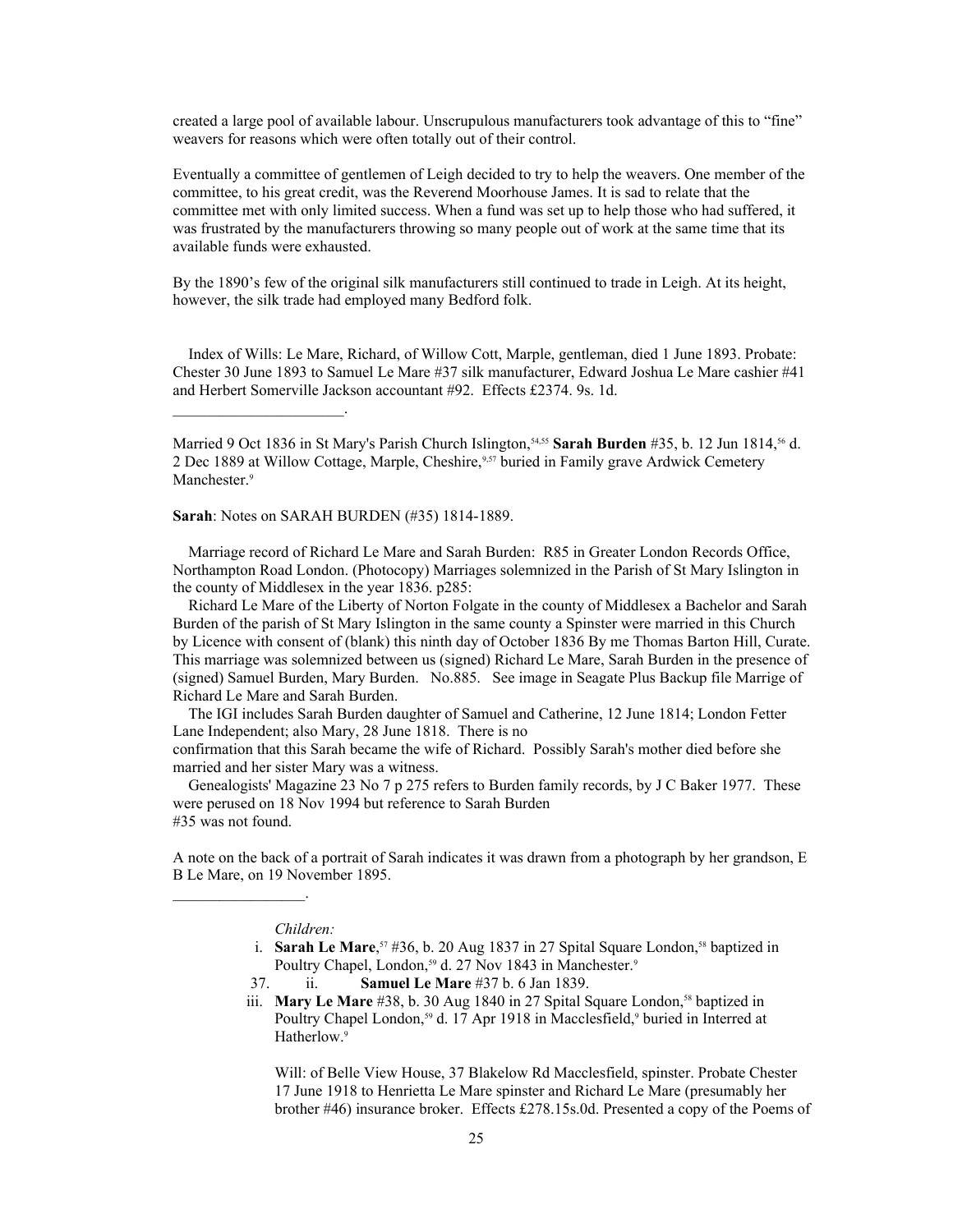Robert Browning to her nephew AHL #28 on his wedding day . The book is now with DAL #6.

Married 10 Oct 1863 in Congregational Church, Cavendish Street, Manchester.,<sup>[60](#page-106-3)</sup> John Robertson #1431.

**John**: Son of John Robertson, surgeon.

iv. **Catharine Le Mare** #39, b. 19 Nov 1841 in Manchester,<sup>9</sup> d. 1 Dec 1920 aft in probably Macclesfield.<sup>[61](#page-106-4)</sup>

Lived with her sister Henrietta in Macclesfield (JPC2 p51)

- 38. v. **Alfred Le Mare** #23 b. 13 Oct 1843.
- 39. vi. **Elizabeth Agnes Le Mare** #40 b. 19 Sep 1845.
- 40. vii. **Edward Joshua Le Mare** #41 b. 2 May 1847.
- 41. viii. **Ebenezer Le Mare** #42 b. 5 Oct 1848.
- ix. Lucy Ann Le Mare #43, b. 19 Jul 1850,<sup>9</sup> d. 1 Mar 1863.<sup>9</sup>
- x. **Arthur Henry Le Mare**,<sup>57</sup> #44, b. 18 Dec 1851,<sup>9</sup> d. 25 Jan 1853.<sup>9</sup>
- xi. **Frederick Le Mare** #45, b. 2 Jul 1853, <sup>9</sup> d. 3 May 1908 in Southport, <sup>9</sup> buried 7 May 1908 in Leigh Cemetery,<sup>29</sup> buried in of Atherton Cottage St Helens Rd Leigh,<sup>29</sup> occupation Silk mnfctrer & merchant.

Fred Holcroft of Wigan stated at the Lancaster University meeting at the PRO that the Le Mares of Leigh had a good reputation as employers. Information on them may be obtained from Tony Ashcroft of Leigh Main Library 01942-604131 and from the Leigh Record Office 01942-672421 ext 266, archivist Nicholas Webb. Fred Holcroft 01942-225077. 54 Pemberton Road Winstanley Wigan WN3 6DA see notes on Le Mares of Leigh

Notes on FREDERICK LE MARE (#45) 1853-1908.

 Went to Leigh from Manchester in 1870. See newspaper account (Leigh Journal 1 May 1908) of Frederick Le Mare, by his brother Ebenezer, entitled "Disappearance of an Old Lancashire Firm. The Le Mares and Silk Weaving". (Copied to the Red Book).

 A twenty-first birthday present from his mother, Critical and Historical Essays by Lord Macaulay, bound in leather, is with PHL at Allithwaite.

 Ebenezer Le Mare states in the newspaper account (Leigh Journal 15 May 1908) that "the grandfather of the present generation, Mr Robert Le Mare, established a silk business as a silk manufacturer, with a warehouse in Spital Square, in the early part of the last century" (ie early 19th C). This is a mistake: Richard Le Mare #34, Ebenezer's father, in his History p 4, records that his father Joshua #48, who was Ebenezer's grandfather, founded the business.

 An obituary in the Leigh Chronicle 8 May 1908 stated that Fred died after a long and trying illness. About 13 months before his death he had an operation as he had a tumour in his brain, and during the last few months he was afflicted by blindness.

 Will: of 9 Hartwood Rd Southport d. 3 May 1908. Probate London 29 May 1908 to Mary Le Mare [sister #38]  $\&$  Isabel Le Mare [possibly niece #160] spinsters. Effects £1183.19s.5d.

 42. xii. **Richard Le Mare** #46 b. 21 Nov 1854. xiii. **Henrietta Le Mare** #47, b. 10 Dec 1856,<sup>9</sup> d. aft Dec 1920.<sup>[62](#page-106-5)</sup>

Lived with her sister Catharine in Macclesfield (JPC2 p51) Slater's directory 1899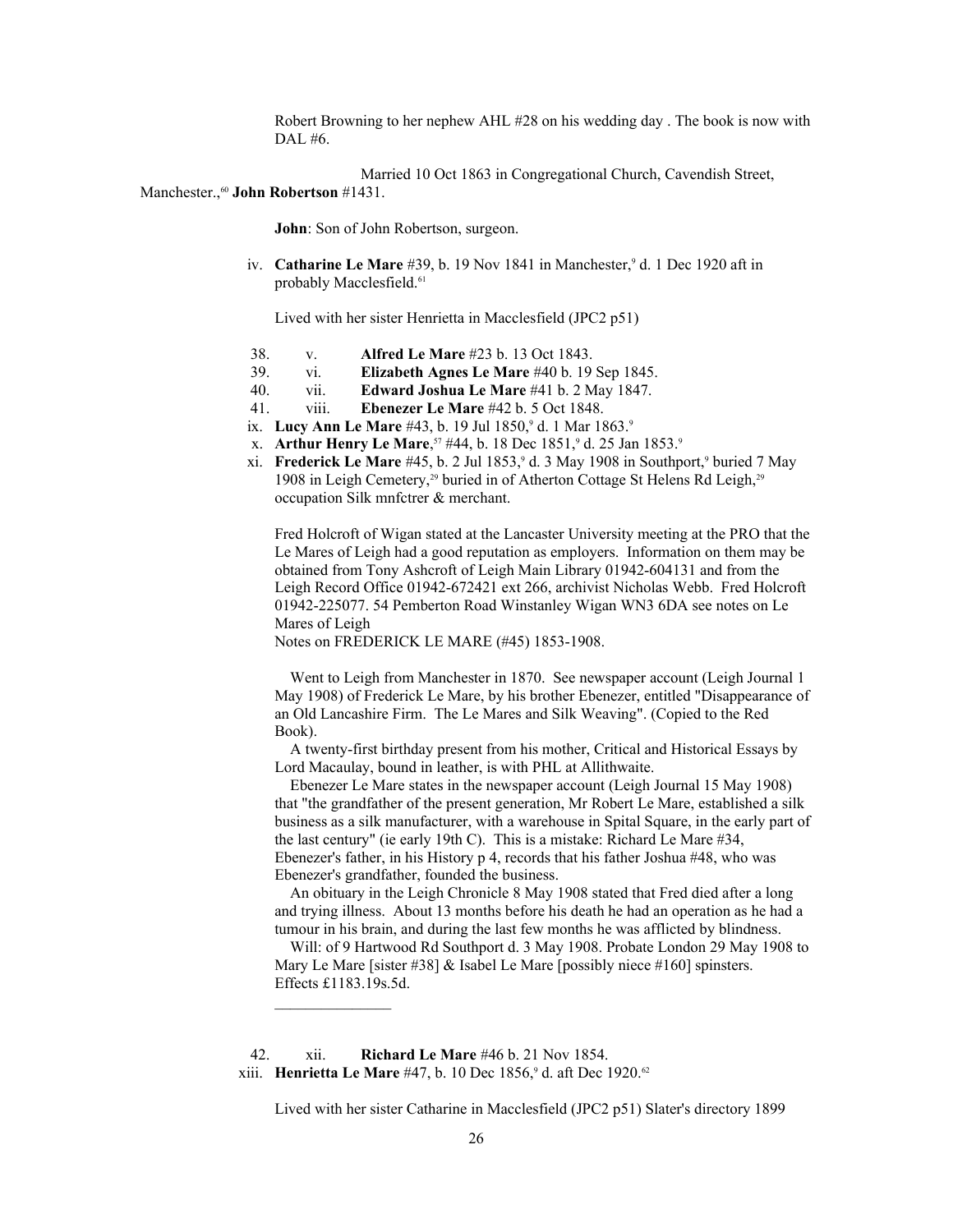Manchester & Salford: Le Mare Miss Henrietta, Homes of Peace for Persons in Consumption Ashton Old Road Oldham.

18. **James Le Mare** #359, b. 3 Mar 1799,<sup>8</sup> baptized 15 May 1803 in St Leonard's Shoreditch,<sup>28</sup> d. 18<sub>\_\_</sub>.

A James Le Mare married Ann Spooner on 22 Apr 1852 at St Matthew Bethnal Green (IGI). Was this a second marriage of #359? Twin of #364, Elizabeth Esther.

Married 19 Jul 1821 in St Matthew's Church Bethnal Green,<sup>28</sup> Mary Ann Calvert #363.

*Children:*

i. **Sarah Elizabeth Le Mare** #553, b. 1825,<sup>4</sup> baptized 2 Oct 1825 in St Matthew's Church Bethnal Green.<sup>10</sup> d. \_.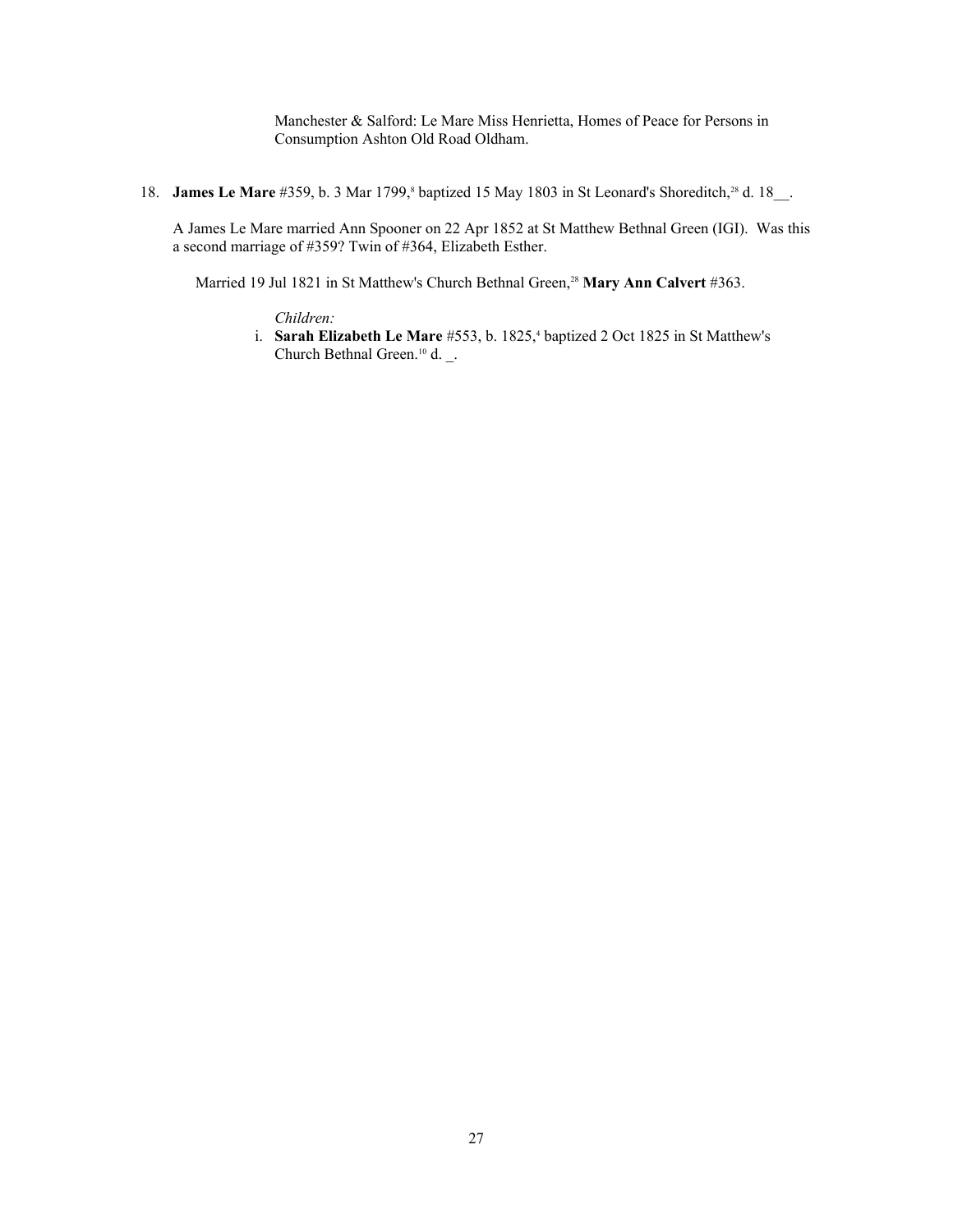# *Generation Six*

19. **Alfred Le Mare** #233, b. 1820,<sup>[63](#page-106-6)</sup> baptized 5 Feb 1821 in St Leonard's Shoreditch,<sup>10</sup> d. ca 1909 in Australia.<sup>36</sup>

Harold J Le Mare notes state that Alfred "was forced to leave the country in early life for his family's, country's and his own good, and migrated to Australia where he died at the age of 89 (?). He had three children."

From website of Old Bailey:

 ALFRED LE MARE, victim name in trial of HENRY COOPER, Deception > fraud, 9th July 1860.

 597. HENRY COOPER (37) , Unlawfully obtaining, within three months of his being adjudged a bankrupt, goods, value 80l., the property of Alfred Le Mare, with intent to cheat and defraud him thereof; to which he PLEADED GUILTY. Judgment Respited.

Married 12 Dec 1843 in Old Gravel Pit Mtng Hse Morning Lne Hkny,<sup>8</sup> Mary Parker #386.

*Children:*

i. **May Le Mare** #823, buried in Abney Park Cemetery.<sup>36</sup>

Burial at Abney Park implies May died young before her parents emigrated to Australia.

ii. **Jessie Le Mare** #824, buried in Abney Park Cemetery.<sup>36,20</sup>

Burial at Abney Park implies Jessie died young before her parents emigrated to Australia. However, the Abney Park website shows a Jessie Le Mare was buried there on 9 Jan 1917, aged 65 years.

iii. **Annie Le Mare** #825.

Information from notes of Harold J Le Mare #561. Abney Park website shows Anne Maria Prince was buried there on 1 Nov 1914, aged 78; Julius Prince is not recorded.

She married **Julius Prince** #827.

20. **Joseph Le Mare** #230, b. 15 Apr 1821,<sup>63,43</sup> baptized 26 Jun 1821 in St Leonard's Shoreditch,<sup>10</sup> d. .

Notes by Harold J Le Mare #561 state that Joseph went to America where he married an American. He returned and entered his father's business which, as he was no business man, was wound up soon after.

Huguenot Families no 15, p39, records Lydia Elizabeth Le Mare of London Fields died 22 May 1848 aged 2 years and Agnes Le Mare of London Fields died April 29 1849 aged 15 months buried 5 May 1849, both in St Thomas's Square cemetery, Hackney.

Married in USA,<sup>36</sup> **Mary Susan ?** #396.

**Mary**: Abney Park website28 May 2001 shows a Mary Susan Le Mare was buried there on 9 June 1860, aged 28 years.

*Children:*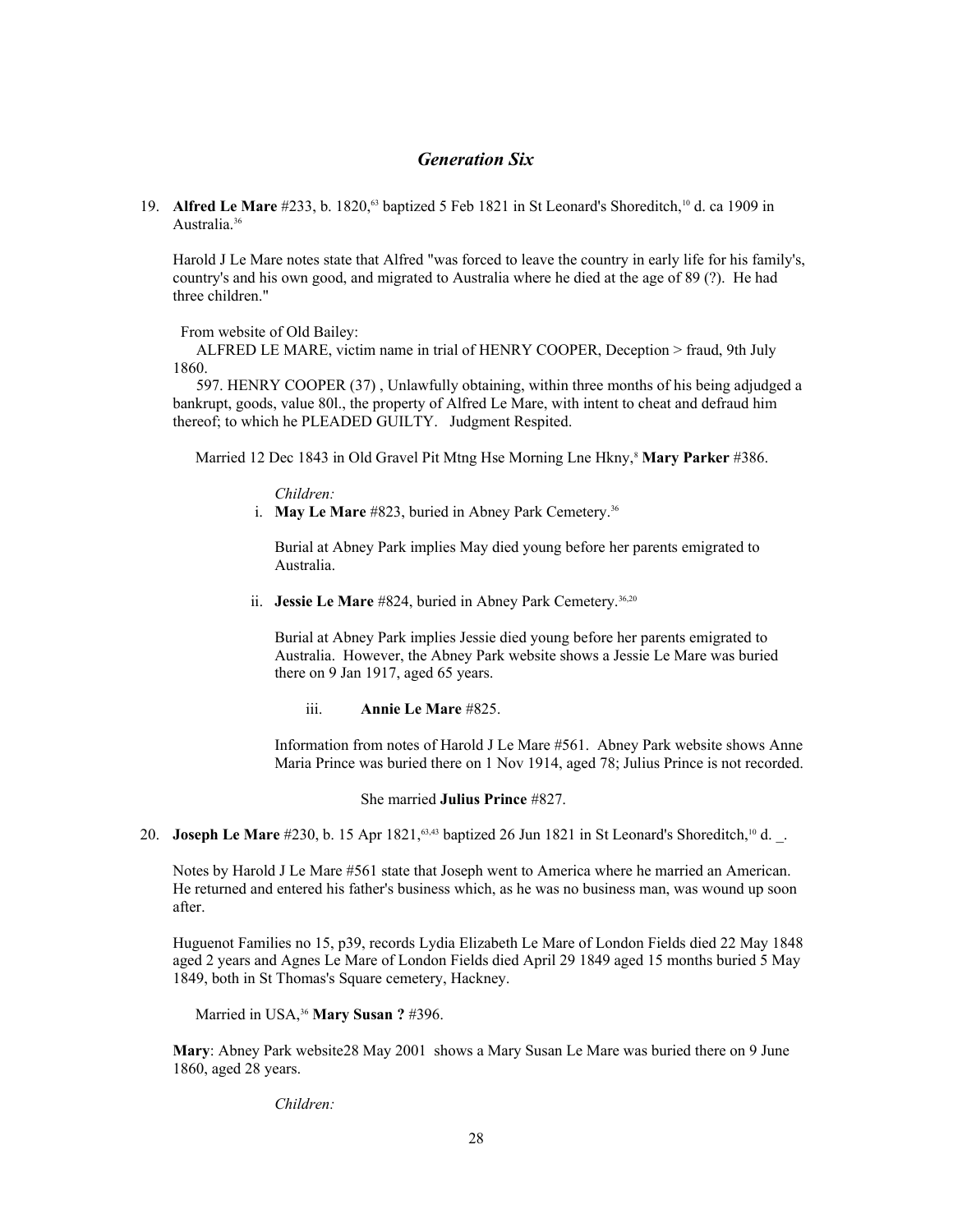## i. **Agnes Mary Le Mare** #397.

21. **Rachel Prestage Le Mare** #392, b. 22 Jan 1825,<sup>43</sup> baptized 21 Apr 1825 in St Leonard's Shoreditch,<sup>10</sup> d. 1892,<sup>63</sup> buried in Abney Park Cemetery,<sup>36</sup> description IGI: Bestage.

Harold J Le Mare records Rachel death as 1893.

Married 3 Aug 1860,<sup>8</sup> George Fuller #395.

*Children:* i. **Arnold Fuller** #559.

Married his first cousin.

Married 1898,<sup>[64](#page-106-7)</sup> Ada Le Mare #555, b. 1863,<sup>64</sup> (daughter of John Thomas Le Mare #231 and Ellen Moul #360), d. \_.

**Ada**: Married her first cousin. No children.

22. **Henry Le Mare** #469, b. 1827,<sup>63</sup> baptized 9 Oct 1829 in St Mary's Whitechapel Stepney,<sup>10</sup> d. 1890, buried 19 Sep 1890 in Abney Park Cemetery,<sup>[65,](#page-106-8)20</sup> occupation Stock broker.<sup>[66](#page-106-9)</sup>

A son born between Florence and Ethel died in infancy (I K-J #567 & HJL #561) HJL records: Henry was on the London Stock Exchange and went under the hammer. In view of the fact that his brother, who was also on the Stock Exchange, had a lot to live down on his brother's account, one may conclude that his failure was not an ordinary one. He migrated to America on account of this, but returned to London and died there and was buried at Abney Park Cemetery. He had four children. A son died in infancy.

He married **Henrietta Littlewood** #471, description from RGL90, buried 18 Feb 1907 in Abney Park Cemetery.<sup>20</sup>

**Henrietta**: Abney Park website shows a Henrietta Le Mare was buried there on 18 Feb 1907 aged 75 years.

*Children:*

- 43. i. **Florence Helm Le Mare** #472.
- ii. **Ethel Le Mare** #473, description<sup>63.</sup>

HJL's #561 notes state Ethel died young. Abney Park website shows Ethel Grace Le Mare died on 5 Dec 1876 aged 14 years.

iii. **Marietta Le Mare** #474, b. ca 1866,<sup>[67](#page-106-10)</sup> d. 24 Feb 1965 in Alton (aged 99).<sup>[68](#page-106-11)[,69](#page-106-12)</sup>

Recorded by Harold J Le Mare #561; and by Robert Gordon Le Mare at 1990 meeting. Probate: to Doris Robinson married woman and Hugh Warner Lewis solicitor £11788.

23. **John Thomas Le Mare** #231, b. 1830,<sup>8</sup> baptized 26 Sep 1830 in St Mary's Whitechapel Stepney,<sup>10</sup> d. 28 Oct 1917 in Croydon,<sup>[70](#page-106-13)</sup> buried 1 Nov 1917 in Abney Park Cemetery,<sup>70,20</sup> occupation Stock broker.

Notes on JOHN THOMAS LE MARE (#231) 1830-1917.

Harold J Le Mare #561 q.v. wrote that John Thomas left school aged 14 and was a general boy in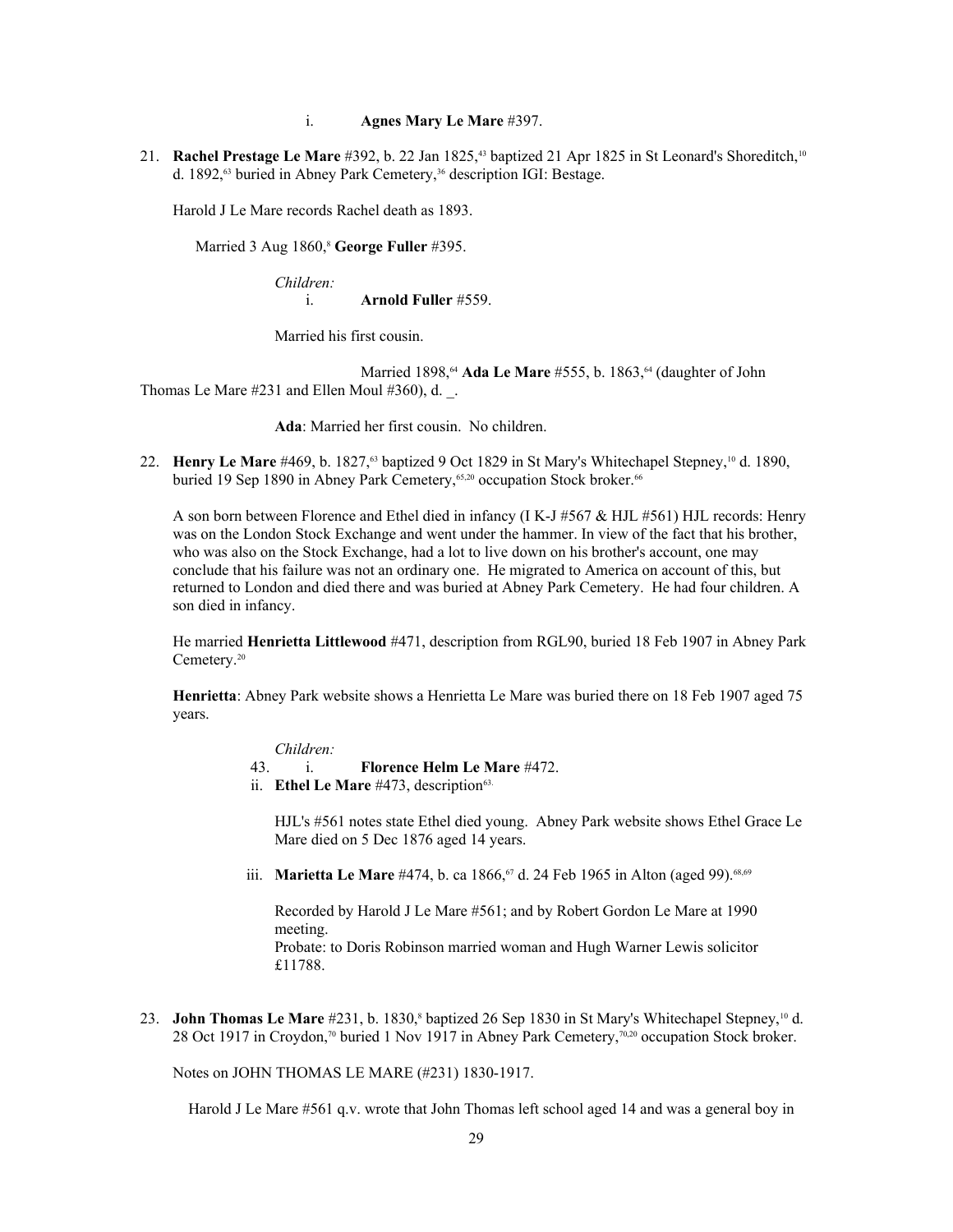some (?) sic warehouse for two years when he went as a clerk to William Underhill on the Stock Exchange on an April 30th. Worked his way up to head of the firm of Underhill and Le Mare. Married Ellen Moul in 1858. Had a hard time in middle life on account of his brothers, most of whom he had to help and in consequence had a lot to live down on their account. Was most generous and kind-hearted man and could never pass a Punch and Judy show without giving the showman 2/6d. He made a great name on the Stock Exchange and was greatly respected by all. His wife predeceased him by a few years. He lived in Ameshurst Road, Hackney and finally moved to Park Hill Rise, Croydon, where he died in October 1917 at a good old age. He had nine children.

 Will: of Rozel Park Hill Rise Croydon d 28 Oct 1917. Probate Lndn 18 Jan 1918 to Rowland John Le Mare stock & share dealer, Alfred Moul esq, Herbert Mason solicitor & Ewart Raby Le Mare stock & share dealer. Effect £57076.17s.4d. Resworn £56517.10s.9d.

The 1881 census shows that JT Le Mare was a stock broker then living at Park Hill Rise, Croydon. Alice and Rowland are not included; by then Alice was married and Rowland was, presumable, absent on the day of census. No occupation is shown for Minnie but the other three daughters were scholars. There were six female domestic servants, aged 16 to 56, in residence.

Married 11 May 1858 in Old Gravel Pit Mtng Hse Morning Lne Hkny,<sup>34</sup> Ellen Moul,<sup>8</sup> #360, b. 1834 in Southwark,<sup>8</sup> d. 1907,<sup>[71](#page-106-14)</sup> buried 24 May 1907 in Abney Park Cemetery.<sup>20</sup>

**Ellen**: Will dated 8 June 1905; proved in London 6 June 1907 (RGLms) MJW gives dates 1835-1911. Abney Park website shows Ellen Le Mare was buried there on 24 May 1907, aged 72 years.

#### *Children:*

i. **Alice Ellen Le Mare** #388, b. 1859,<sup>64</sup> d. \_.

Five children: Alice, Gladys, Douglas, Claud, Mary (I K-J). Harold J Le Mare noted that one of the children married a "Hun".

Married 1880,<sup>64</sup> Walter Rogers #391.

- 44. ii. **Minnie Le Mare** #236 b. 13 Sep 1861.
- iii. **Russell John Le Mare** #556, b. 1862,<sup>64</sup> d. 1862,<sup>35</sup> buried 31 Dec 1862 in Abney Park Cemetery.<sup>20</sup>
- iv. **Ada Le Mare** #555, b. 1863, <sup>64</sup> d. .

Married her first cousin. No children.

Married 1898,<sup>64</sup> Arnold Fuller #559 (son of George Fuller #395 and

Rachel Prestage Le Mare #392).

**Arnold**: Married his first cousin.

### 45. v. **Rowland John Le Mare** #387 b. 8 Jun 1865.

 vi. **William Ernest Le Mare** #557, b. 1867,35 d. 1867,35 buried 5 Apr 1867 in Abney Park Cemetery.<sup>20</sup>

Abney Park website 28 May 2001 shows he died aged 6 weeks.

vii. **Edith Emma Le Mare** #389, b. 1870 in Surbiton,<sup>8</sup> d., description did not marry. viii. **Percy Le Mare** #558, b. 1871,<sup>35</sup> d. 1871.

> A Percy Le Mare is shown in the Abney Park website 28 May 2001 as having been buried there on 28 Nov 1871, aged 6 weeks.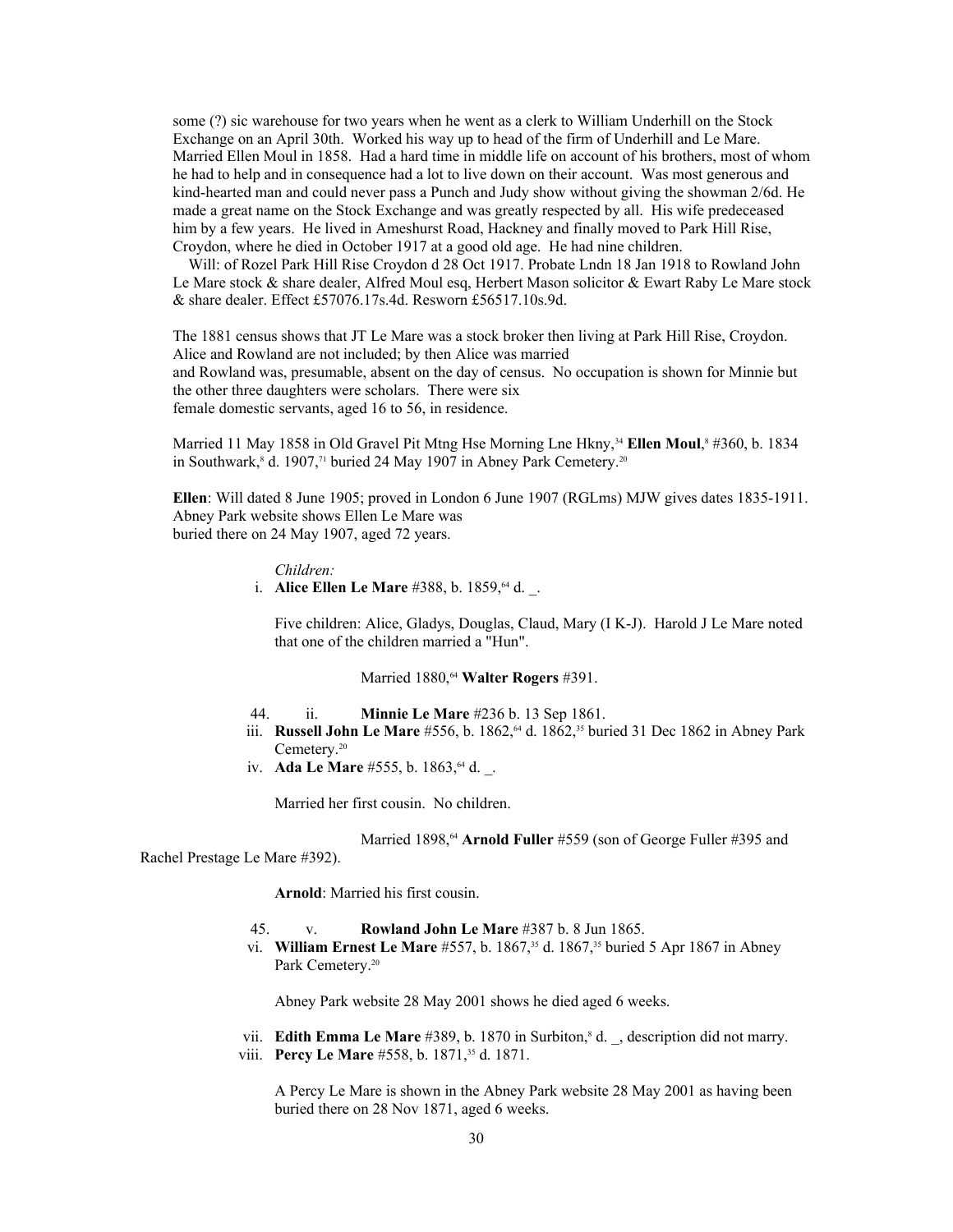- ix. **Lilian Grace Le Mare** #390, b. 1872 in Croydon,<sup>8</sup> d., description did not marry.
- 24. **Isaac Le Mare** #232, b. 1835 in Hackney, Middlesex,11,32 baptized 12 Apr 1835 in Old Gravel Pit Independent Hackney,<sup>10</sup> d. 2 Jan 1920 in Westcliff on Sea Essex,<sup>[72](#page-106-15)</sup> occupation Shoemaker.<sup>[73](#page-106-16)</sup>

Margaret Le Mare #290 states that Isaac had five sons and two daughters Will: of 44 Ronald Park Av Westcliff on Sea Essex d 2 Jan 1920. Probate London 25 Jan 1920 to Stanley Raby Le Mare advertizing agent. Effects £98.6s.7d.

1881 Census: Shoe maker; living at 3 Landsdown Road, Tottenham, Middlesex.

Married 27 Apr 1871 in St German's Parish Church Cornwall,<sup>11</sup> Susan Mary Raby #235.

| 46. | й.                 | <b>Percy Raby Le Mare #237 b. 1874.</b>        |
|-----|--------------------|------------------------------------------------|
| 47. | $\overline{111}$ . | Stanley Raby Le Mare #238 b. 1874.             |
| 48. | $iv_{-}$           | <b>Ewart Raby Le Mare #239 b. 10 Dec 1875.</b> |
| 49  | V.                 | <b>Hugh Cecil Le Mare #240 b. 1877.</b>        |

The 1881 census shows a Margaret Jane Raby Le Mare b. 1879, a daughter of Isaac and Susan. She seems to have been known as Daisy.

25. **Ebenezer Le Mare** #393, b. 10 Dec 1836 in Homerton, Middlesex, 8[,74,](#page-106-17)32 d. 1893 in Devonshire.<sup>36</sup>

Harold J Le Mare #561 recorded that Ebenezer was on the Stock Exchange (?), was a defaulter and went to live in Devonshire where he died.

The 1881 census shows that Ebenezer was described as a commercial traveller, aged 44, retired. The family was living at Lower Fore Street Brookfield House (sic), Edmonton, Middlesex. One visitor, Samuel W. Tanpert, bankers clerk aged 21, born in India, was viisiting. There were two female domestic servants in residence.

1886 living at Clifton House Edmonton.

Married 24 Jul 1860 in Union Chapel Islington,<sup>8</sup> **Mary Ann Eleanor Merry** #394, b. ca 1837 in Hoxton, Middlesex.<sup>32</sup>

### *Children:*

i. **Harley Ebenezer Le Mare** #830, b. ca 1862 in Hackney, Middlesex,<sup>32</sup> d. 1915.

Harold J Le Mare #561 recorded that Harley went abroad for his family's good and died there unmarried in 1915. The 1881 census shows he was then a clerk to a shipbroker.

From Kay Loomes in New Zealand via Genforum (See http://genforum.genealogy.com/lemaire/messages/162.html/)

My Grandmother married a Harley Ebenezer Le Mare, in New Zealand in 1914. Marriage lasted a matter of hours as my Grandmother decided she liked another suitor better! Harley gave his age as 49 ,born Hackney London. Parents were Ebenezer and Mary Ann Eleanor [née Merry].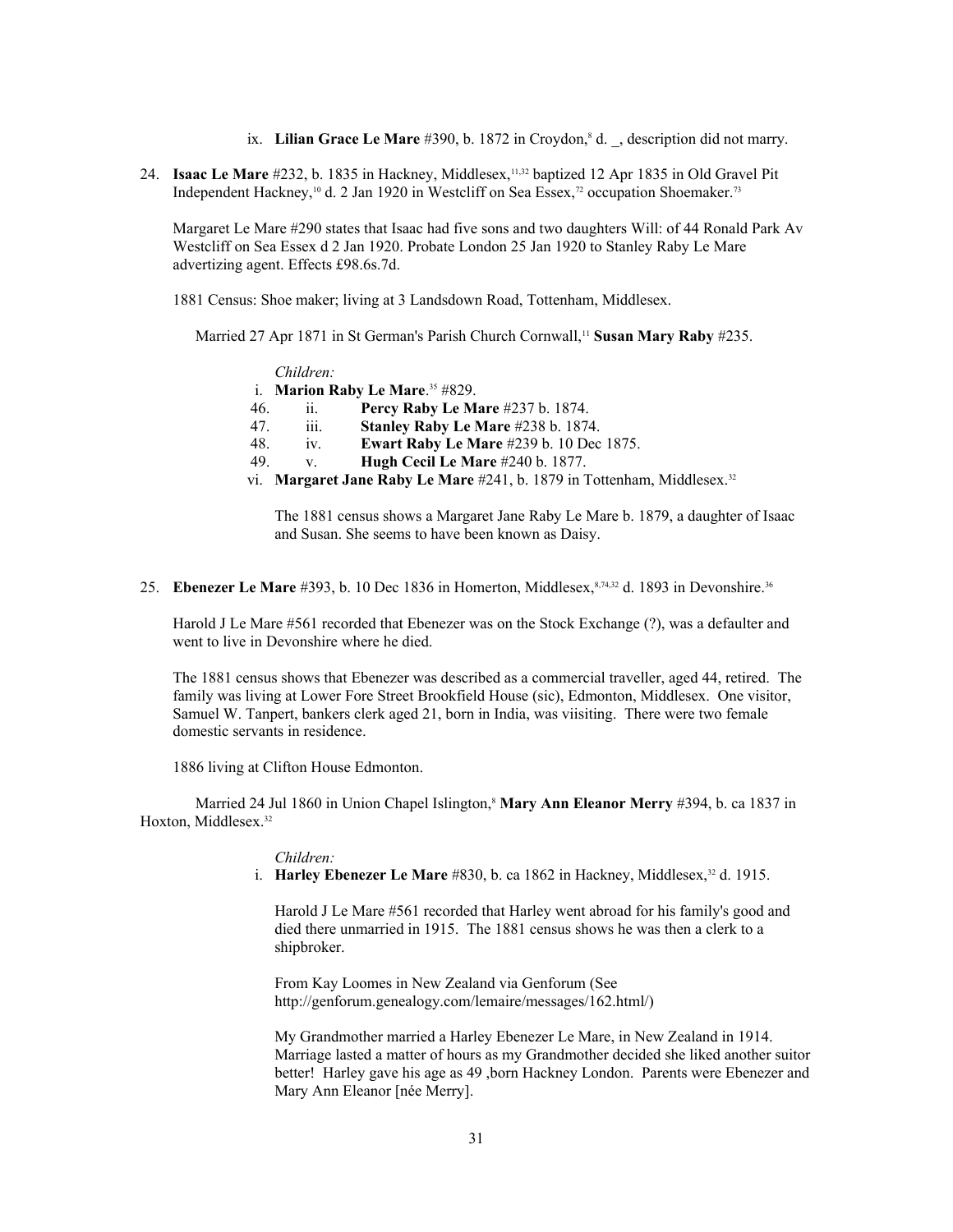# ii. **Stuart Merry Le Mare** #831, b. 1862 in Hackney, Middlesex.<sup>35,32</sup>

1881 census: Stuart was clerk to a tea merchant. Harold J Le Mare #561 recorded: "Stuart married twice: second wife Nellie Henry. He is no credit to the family and is still living in England".

(1) Married 2 Apr 1887 in Dacca, Bengal, India,[75](#page-106-18) **Gertrude Mary** 

(2) Married 4 Oct 1904 in Christ Church Highbury Islington London,<sup>[76](#page-106-19)</sup> **Nellie Frances Hurry** #1207, b. 1875.<sup>76</sup>

iii. **Harry Prestage Le Mare** #832, b. ca 1865 in Edmonton, Middlesex.<sup>35,32</sup>

1881 census: shown as Henry T. Le Mare, clerk to printer. Harold J Le Mare #561 recorded that Harry married Janet Henry. Resided at Edmonton. Had two children.

Married 6 Feb 1886 in Edmonton,<sup>57</sup> Janet Hurry #1165.

**Janet**: Second daughter of Charles Hurry.

**Stansbury** #1208, b. 1865.

iv. **Arthur McKennal Le Mare** #833, b. ca 1866 in Edmonton, Middlesex,<sup>32</sup> d. 1889.

1881 census: scholar. Died early in his life in 1889 (Harold J Le Mare #561).

v. Leslie Thomas Le Mare #834, b. 1867 in Edmonton, Middlesex.<sup>64,32</sup>

1881 census: scholar. Harold J Le Mare #561 recorded: Leslie married. No credit to the family. Is still living in England, or it is hoped he has gone abroad.

vi. **Kathleen Eleanor Le Mare** #835, b. 1869 in Edmonton, Middlesex, 64,32 d. 1894.<sup>36</sup>

1881 census: scholar. Harold J Le Mare #561 stated that she married Alfred Rowe and had one child.

vii. **Margaretta Clara Le Mare** #836, b. 1871 in Edmonton, Middlesex.<sup>64,32</sup>

1881 census: scholar. Harold J Le Mare #561 stated that she married Stanley Smith and had two daughters.

viii. **Constance Beatrice Le Mare** #837, b. 1873 in Edmonton, Middlesex.<sup>64,32</sup>

Harold J Le Mare #561 stated that she married Norman Marples. Lived in Canada. Three children.

ix. **Evelyn Alice Le Mare** #838, b. ca 1878 in Edmonton, Middlesex,<sup>32</sup> d. 8 Aug 1943 in Kent $69$ 

Probate: spinster; to Ian William Standring electrical engineer £2531.8s.7d.

26. **Thomas Alfred Warland** #1214, b. 2 Nov 1828 in Stepney,<sup>37</sup> baptized in Christchurch, Stepney,<sup>37</sup> d. 23 Apr 1880,<sup>37</sup> buried in Rockwood, NSW.<sup>37</sup>

He married **Sarah Maclean** #1293.

*Children:*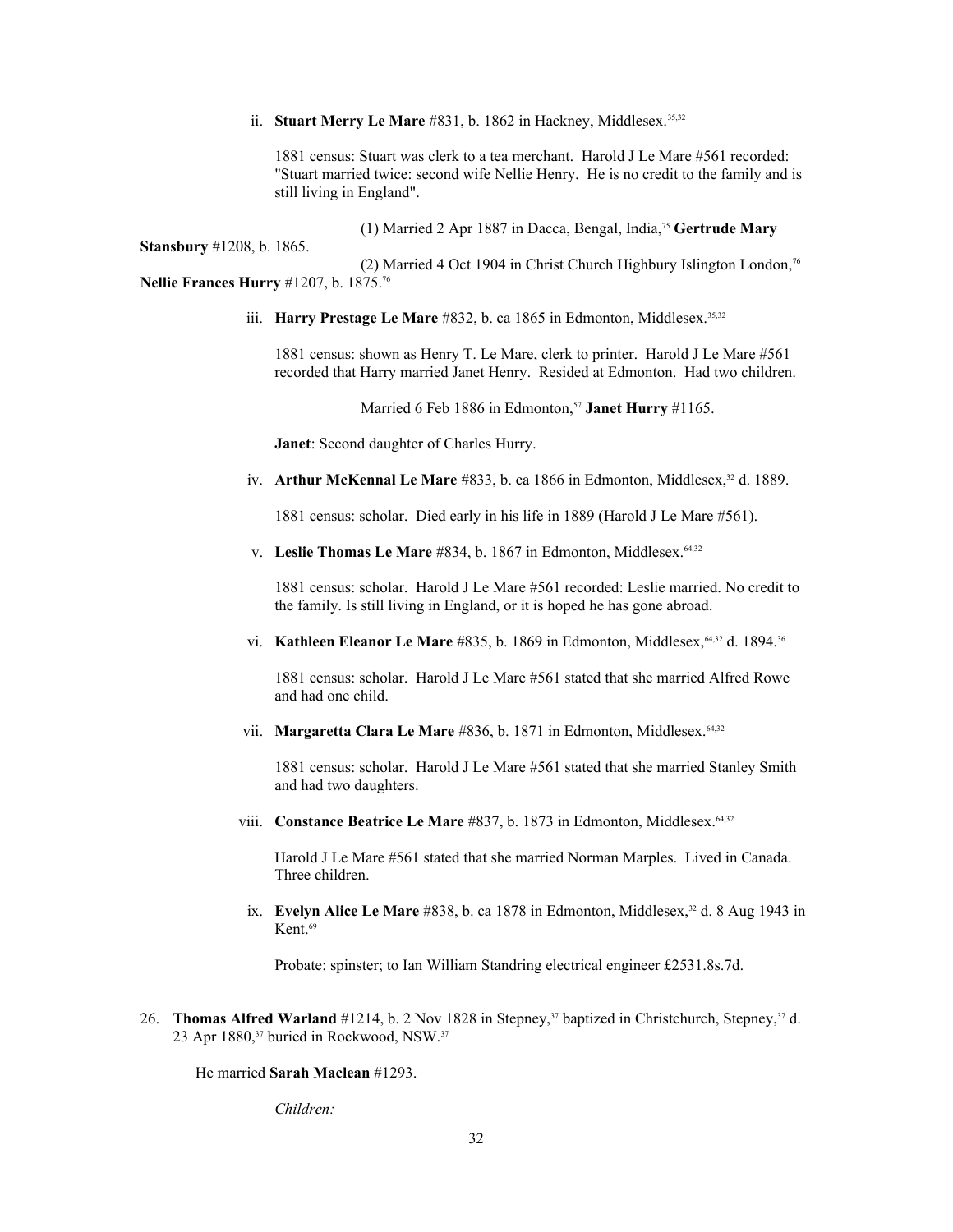- i. **Thomas Beatson Warland** #1294, b. 1851 in NSW.[77](#page-106-20)
- ii. **Irwin W Warland** #1295, b. 1852 in NSW.<sup>77</sup>
- iii. **Arthur M Warland** #1296, b. 1854 in NSW.<sup>77</sup>
- 50. iv. **Walter Edmund Warland** #1297 b. 1856.
	- v. **Alfred Augustus Warland** #1298, b. 1856 in NSW.<sup>77</sup>
	- vi. **Edith Warland** #1299, b. in NSW.<sup>77</sup>

# 27. **Lydia Sarah Hemminway** #1199, b. 1835.<sup>39</sup>

Married 1852,<sup>39</sup> **George Sharp** #1201.

*Children:*

- i. **William John Sharp** #1202, b. 1854.<sup>39</sup>
- ii. **George Sharp** #1203, b. 1856,<sup>39</sup> d. 1913.<sup>39</sup>
	- iii. **William Sharp** #1204, b. 1862.
- iv. **Albert Emmanuel Sharp** #1205, b. 1869,<sup>39</sup> d. 1940.<sup>39</sup>

Sandra Whaley's grandfather. Twice a bigamist (Sandra Whaley email 22 March 2011).

- v. **William Ernest Sharp** #1206, b. 1872.<sup>39</sup>
- 28. Aubrey Lack Le Mare #380, b. 18 Nov 1841 in Holly Bush Gardens Bethnal Green,<sup>8</sup> d. 24 May 1915 in Kaipara Wylde Green B'ham.<sup>8</sup>

An Aubrey Frederick Le Mare of 56 Overton Drive Wanstead E11 is recorded in Hug Soc Proc 16 37- 41 as having been elected a Fellow in Jan 1925; he is recorded as having died in 1947-48. Possibly he was a son of Aubrey Lack Le Mare.

Married 20 Jul 1874 in Parish Church Kingswinford Stafford,<sup>8</sup> **Emily Margaretta Charlton** #383.

*Children:*

- i. **Martha Gertrude Le Mare** #384, b. 1878 in Forest Hill Kent.<sup>8</sup> d.
- ii. **Edith Charlton Le Mare** #385, b. 1880 in Forest Hill Kent,<sup>8</sup> d. 09121964 in Sutton Coldfield.<sup>69</sup>

Probate: £7427 to Westminster Bank

29. **Elizabeth Burrough Le Mare** #345, b. 25 Oct 1823,43 baptized 18 Feb 1824 in St Leonard's Shoreditch,<sup>10</sup> d. Sep 1903 in Kensington, London.<sup>[78](#page-106-21)</sup>

Married 21 Sep 1843 in Islington Parish Church,<sup>8</sup> **John Fuller Shallis** #348, d. Jan-Mar 1903 in Kensington, London.,<sup>78</sup> b. ca 1821 in Clerkenwell, London.<sup>78</sup>

*Children:*

i. **John Shallis** #349, occupation Clergyman.

30. **Mary Vigers Le Mare** #171, b. 1826 in 27 Spital Square London,58 baptized 30 Aug 1826 in St Botolph's Bishopsgate,<sup>10</sup> d. 15 Feb 1861 in London (aged 34),<sup>9</sup> buried in Family vault St Chad's Church Handforth.<sup>9</sup>

Lived Ningpo, China, 1854-1861 where her husband was a missionary with the CMS (JPC p41 and JPC2 p63,69). She was confined on 17 Dec, two months earlier than expected, developed dropsy and was nursed on the voyage to London by her husband and died a few days after arrival.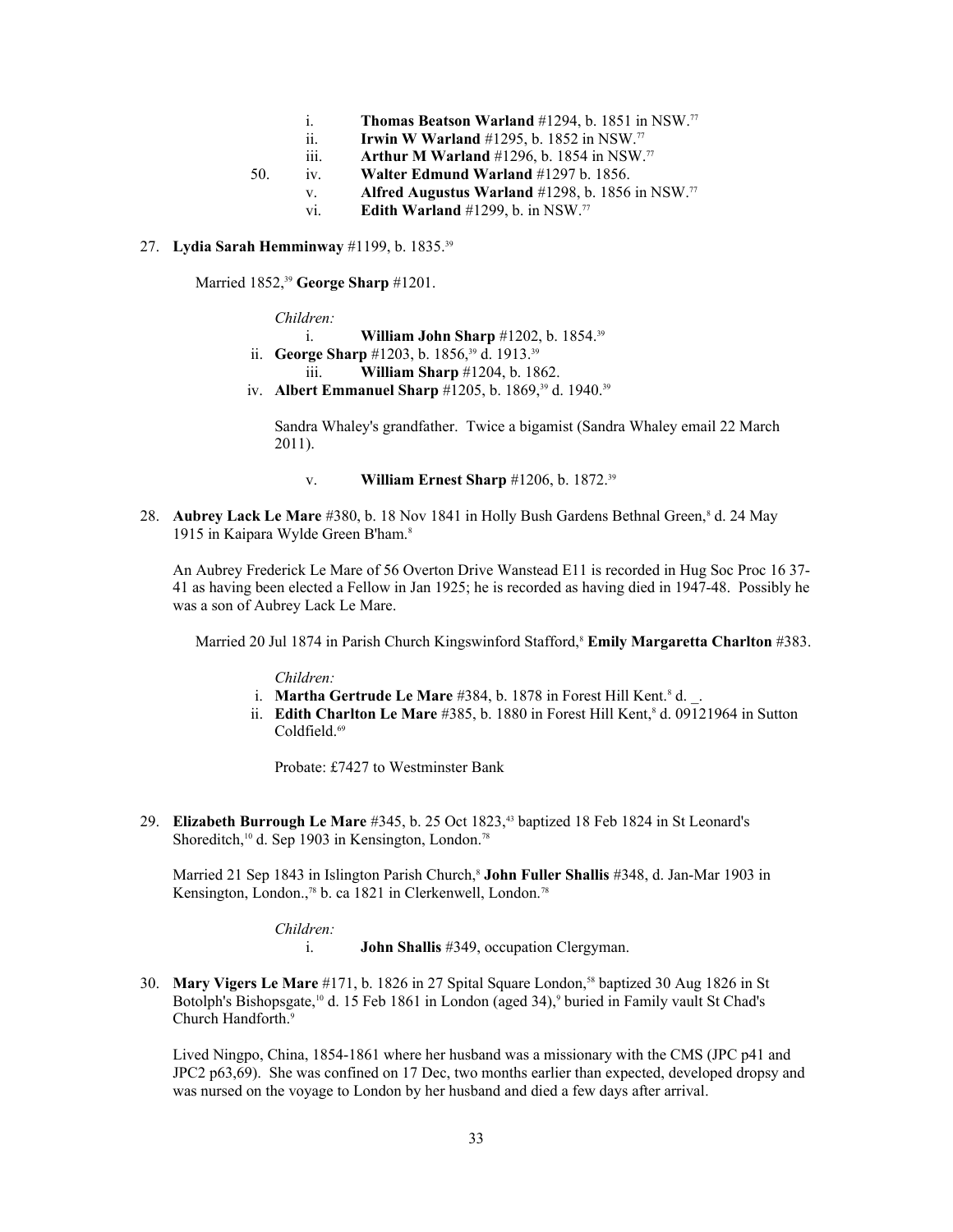Married 4 Apr 1854 in Christ Church Salford,<sup>[79,](#page-106-22)5747</sup> Frederick Foster Gough #321, occupation CMS Ningpo China.

|             | Children: |                                                                       |
|-------------|-----------|-----------------------------------------------------------------------|
| China. $47$ |           | <b>Mary Le Mare Gough</b> #322, b. Aug 1856, d. 15 May 1858 in Ningpo |
|             |           |                                                                       |
|             |           | <b>Ellen Tunnicliffe Gough <math>\#323</math> b. Aug 1858.</b>        |

31. **Sarah Susannah Le Mare** #172, b. 18\_\_ in 27 Spital Square London,58 d. 1859 in London.

From The Patrician, London (Ed John Burke of the Peerage) vol 3 1847 p91: Parry, Henry A. of Hendon to Sarah Susannah second daughter of E R Le Mare of Belmont Cheadle, 24 Nov.

Married 24 Nov 1846 in St Mary's Cheadle,<sup>4347</sup> Henry A Parry #325.

**Henry**: Of Hendon, Middlesex.

| Children:                   |                                                                     |
|-----------------------------|---------------------------------------------------------------------|
|                             | <b>Ernest Parry</b> #326, d. 1851 an infant. <sup>47</sup>          |
| $\ddot{\phantom{a}}$<br>11. | <b>Ellen Isabella Parry</b> #327, d. 1867 as a child. <sup>47</sup> |

32. **Ellen Le Mare** #173, b. 1829 in 27 Spital Square London,<sup>58</sup> d. 5 Jan 1857,<sup>47</sup> buried in Farnworth.<sup>47</sup>

Died following birth of Harold Alfred Barnes (Farnworth Journal 1933).

Married 27 Jun 1854,<sup>47</sup> **Alfred Barnes** #328, b. 14 Dec 1831,47 d. 3 Sep 1893, buried in Farnworth.

**Alfred**: Son of George and Elizabeth (née Topp) Barnes. Shirley Ingham has date of birth 11 Dec. Succeeded grandfather and father in the cotton trade and developed their mill in Farnworth J.P. 1861. Lancashire County Council member for Farnworth, alderman, 1889.

> *Children:* i. **Charles Alfred Barnes** #329, b. 30 Oct 1855,47 d. 14 Nov 1855.<sup>47</sup> 52. ii. **Harold Alfred Barnes** #330 b. 28 Dec 1856.

33. **Joshua Le Mare** #175, b. 4 Sep 1832 in Pendleton, Lancashire,47 d. 3 May 1881 at 3 Templeton Rd Highbury Vale Mdlsx,<sup>34</sup> buried in Family vault, Handforth, Cheshire.,<sup>9</sup> occupation Paper dealer(MJWwl).

Of Yokohama and Manchester: see Times marriage announcement of son in JPC p72 Educated at Rossall School (JPC p27) Will: of 3 Templeton Road Highbury Vale Mdsx Paper dealer d 3 May 1881 at above address. Probate to Joshua Le Mare 3 Suffolk Villas Wood Green clerk in Secretary's Office L&NW Railway, son and only next of kin.

Married 11 May 1859,<sup>[80](#page-106-23)</sup> Elizabeth Alice Willson #267, b. ca 1831,<sup>9</sup> d. 21 Sep 1886 in London,<sup>9</sup> buried in Highgate.<sup>9</sup>

*Children:*

53. i. **Joshua Le Mare** #268 b. 1 Apr 1860.

34. **Annie Le Mare** #176, b. 22 May 1834 in Broughton View Pendleton Lancashire,47 d. 28 Dec 1920 in 16 Southside Weston super Mare,<sup>47</sup> buried in Leckhampton Churchyard Cheltenham.<sup>47</sup>

Married Joseph Consterdine, 1824-1896, (#227) of Alderley Edge. Annie's son Joseph Philip Consterdine (#228) recorded much information on the Le Mare family.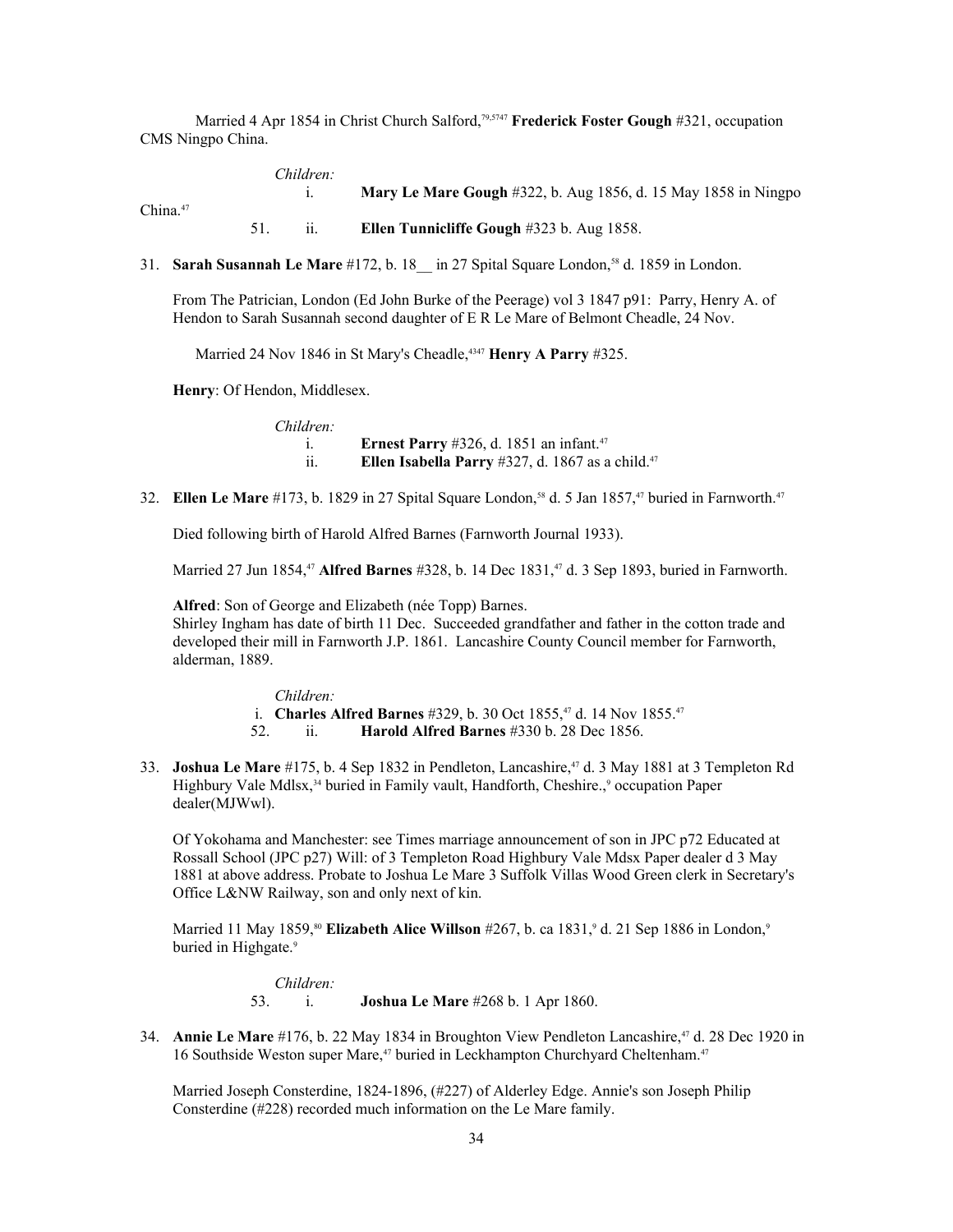From The Gentleman's Magazine and Historical Review by Sylvanus Urban July-Dec 1859: At Wilmslow, Joseph Consterdice of Alderley Edge, eldest son of James Consterdine, to Annie fourth daughter of E R Le Mare of the same place.

Married 1859,<sup>[81](#page-106-24)</sup> Joseph Consterdine #227, b. 29 Nov 1824,<sup>47</sup> d. 3 Jul 1896.<sup>47</sup>

**Joseph**: 1881 census: living at Cheetham, Lancashire.

*Children:*

.

i. **Joseph Philip Consterdine** #228, b. 7 Apr 1866 in Alderley, Cheshire., $47,32$  d. 1921.<sup>81</sup>

1881 census: living at Cheetham, Lancashire.

35. **Jane Le Mare** #177, b. 30 Mar 1837 in Pendleton, Lancashire,<sup>47</sup> d. 21 Feb 1887,<sup>47</sup> buried in Bride Churchyard Isle of Man.<sup>47</sup>

(1) She married **John Hixon Arrowsmith** #302, b. \_, d. 12 Nov 1865,47 buried in Chollerton Northumberland.<sup>47</sup>

*Children:*

i. **John Le Mare Arrowsmith** #303, b. 12 Aug 1865.<sup>47</sup> d.

(2) Married \_\_ Jun 1870, **Edward W Kissack** #304, b. 18\_\_, d. 29 Apr 1901.<sup>47</sup>

*Children:*

- 54. ii. **Elaine Le Mare Kissack** #305 b. 7 Aug 1871.
- iii. **Edward Vigers Kissack** #306, b. 1 Apr 1873.<sup>47</sup> d. \_.
- iv. **Wilfred Langton Kissack** #307, b. 8 Jul 1874.<sup>47</sup> d. .
- v. **Enid Emily Kissack** #308, b. 4 Nov 1876.<sup>47</sup> d.
- vi. **Harold Robertson Kissack** #309, b. 9 Apr 1878,<sup>47</sup> d. 12 Aug 1918 in France,<sup>47</sup> buried in on the battlefield.<sup>47</sup>

He is listed by the Commonwealth Graves Commission.

- vii. **Henry Brougham Loch Kissack** #310, b. 19 Oct 1879.47 d. \_.
- 55. viii. **Bernard Keble Kissack** #311 b. 21 Aug 1881.
- 36. **Jessie Le Mare** #178, b. 13 Mar 1839 in 9 Leaf Square Pendleton Salford,[82,](#page-106-25)43 d. 14 Jan 1912 in 6 Regents Park Terrace London,<sup>47</sup> buried in Finchley Cemetery London.<sup>47</sup>

Married 1 Aug 1867 in St Philip's Church Alderley Edge,<sup>47</sup> John James Bunch #312, b. 18<sub>\_,</sub> d. 21 Dec 1896 in 6 Gordon Place London NW,<sup>47</sup> buried in Finchley Cemetery London,<sup>47</sup> occupation MRCS.

**John**: Of Wolverhampton.

### *Children:*

- i. **John Le Mare Bunch**. <sup>47</sup> #313.
	- ii. **Frank Vigers Bunch** #314, b. 15 Jul 1869,<sup>47</sup> d. 5 Oct 1894 in 6 Gordon Place London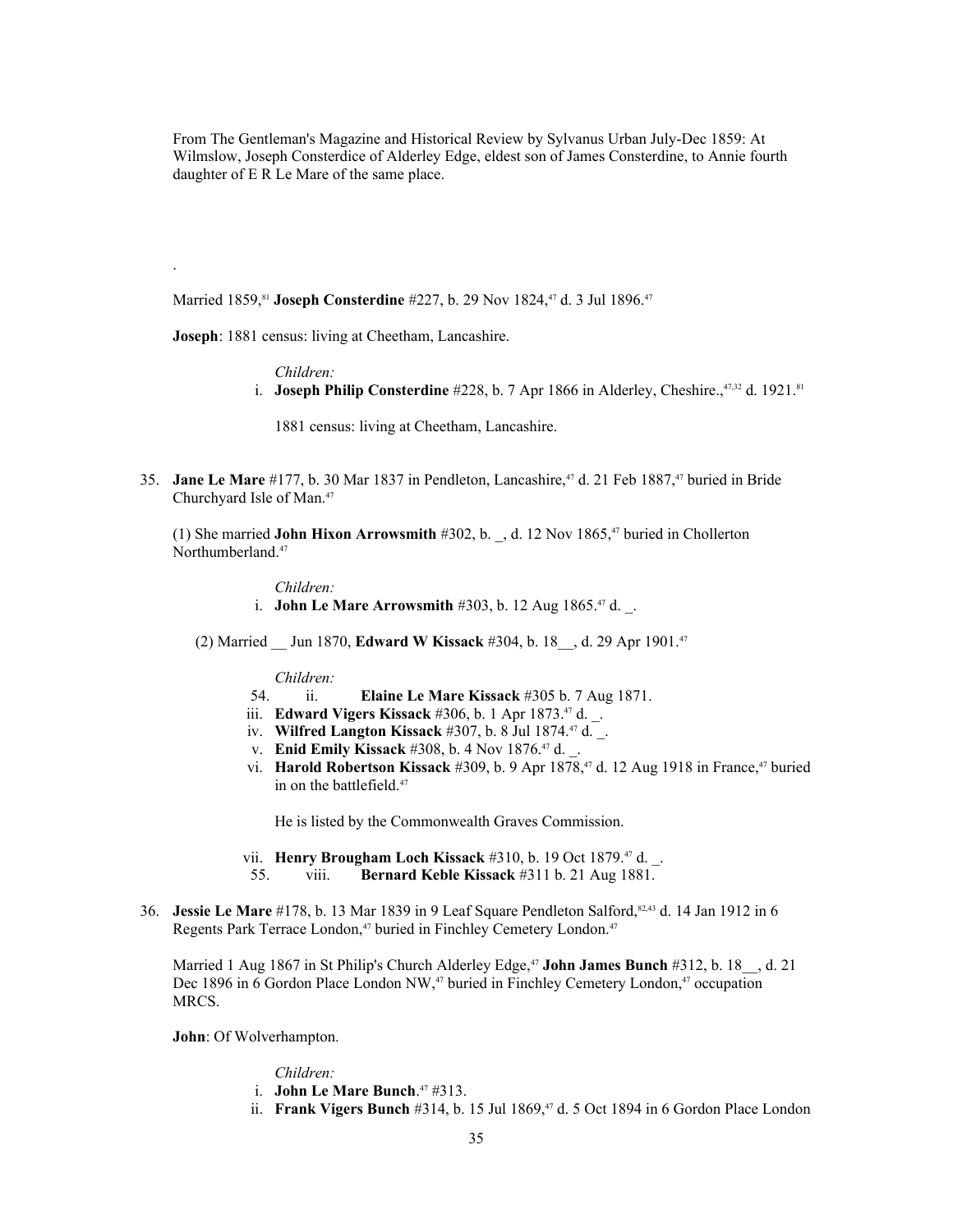NW,<sup>47</sup> buried in Finchley Cemetery London,<sup>47</sup> occupation Medicine.

Died after attending a diphtheria patient (p45 of JPC)

37. **Samuel Le Mare** #37, b. 6 Jan 1839 in 27 Spital Square London,58 baptized in Poultry Chapel London,<sup>59</sup> d. 20 Aug 1925 in 52 Francis Road, Edgbaston.,<sup>[83](#page-106-26)[,84](#page-106-27)</sup> occupation Felt and later silk manufacture.<sup>[85](#page-106-28)</sup>

Notes on SAMUEL LE MARE (#37) 1839-1918.

The 1881 census taken on 3 April records Samuel living at Windlehurst House, Marple, Cheshire. He is recorded as a felt manufacturer employing 400 hands.

Eight children are recorded, all as scholars. There were two domestic servants, Eliza Jane Wilson (36) born Tyrone and Sarah Salmon (32) born at Manchester; neither was married.

 Ebenezer Le Mare's (#42) account of Frederick Le Mare (#45) and the Family Connection with the Silk Trade (Leigh Journal 15 May 1908) states that Samuel was in the trade, both in Manchester and Leigh, until he moved to Sherborne to manage the business of Messrs Willmott. In 1907 A R Wright & Co of Bingley purchased Willmott's mill

at West Mills, installed new engines and machinery and made it a branch mill of their Bingley headquarters (Warner p336). Possibly Samuel retired at about this time, when he would have been 68. E R Le Mare, uncle of Samuel and Frederick, had a mill at Bedford (not Beaford, as in Warner p 151) near Leigh.

 There is little about Samuel in the records in Leigh but his name is in Kelly's Directory for Manchester 1887 as a silk manufacturer in the firm Le Mare & Griffin, silk and mixed goods manufacturers at 7 Portland St Manchester. In Slater's Manchester Directories 1898 and 1903 Le Mare is not shown under Manufacturers of silk so that Samuel seems to have withdrawn the family connection with silk in Manchester between 1887 and 1898. Frederick continued in Leigh until he died in 1908 - see notes on Frederick.

 H. Margaret Le M (#105) commented (April 1990) that M S Le M (#29) used to say that Samuel closed the Le Mare silk business, so depriving Alfred, her father, of it. However, Frederick continued in the business but as the silk industry declined during the 19th century perhaps there was agreement on how the business should be continued.

 The oil portrait of Joshua (#48) now with P H Le Mare at Allithwaite, was at one time in Samuel's possession (p46 of JPC).

 Kelly's Directory 1887: Le Mare & Griffin, Silk & mixed goods manufacturers, 7 Portland St. See RL34 History p 9. Le Mare Samuel, Silk manufacturer [Le Mare & Griffin] 7 Portland St.

 In a phone call in Dec 1991 Dorothy Spencer (#114) remembered Great Uncle Sam bringing her a "nigger" dolly, which she named "Sam", from USA; "nigger"

was a word commonly used in the early twentieth century. Possibly Samuel had been to Texas whence two of his sons (Richard #159 and George #161) and two

daughters (Isabel #160 and Caroline #162) had emigrated. Dorothy was almost certainly mistaken. Samuel went to South Africa in 1912, returning in 1915 (see below) and his granddaughter Janet Harris thinks he did not go to USA.

 His daughter, Lucy (156) and her husband lived in Mexico and were murdered there, as was her sister Caroline (162) who was visiting them, in 1918.

John Feltwell in The Story of Silk (1990: Alan Sutton) states on p100 "One of the wealthy traders of 'Spittlefields' was Abraham Elton. He dealt in wool, wine, tobacco, copper, brass and glass and also owned the estate of Clevedon Court, Somerset, where today there is also a legacy of mulberry trees." On p189 he states that "In the south-west there were at least two rival silk mills in Sherborne, Dorset, which had been there since 1753. One, of which little is known, was in the refectory of Sherborne Abbey. The other was Westbury Mill which was established by a Spitalfields throwster called John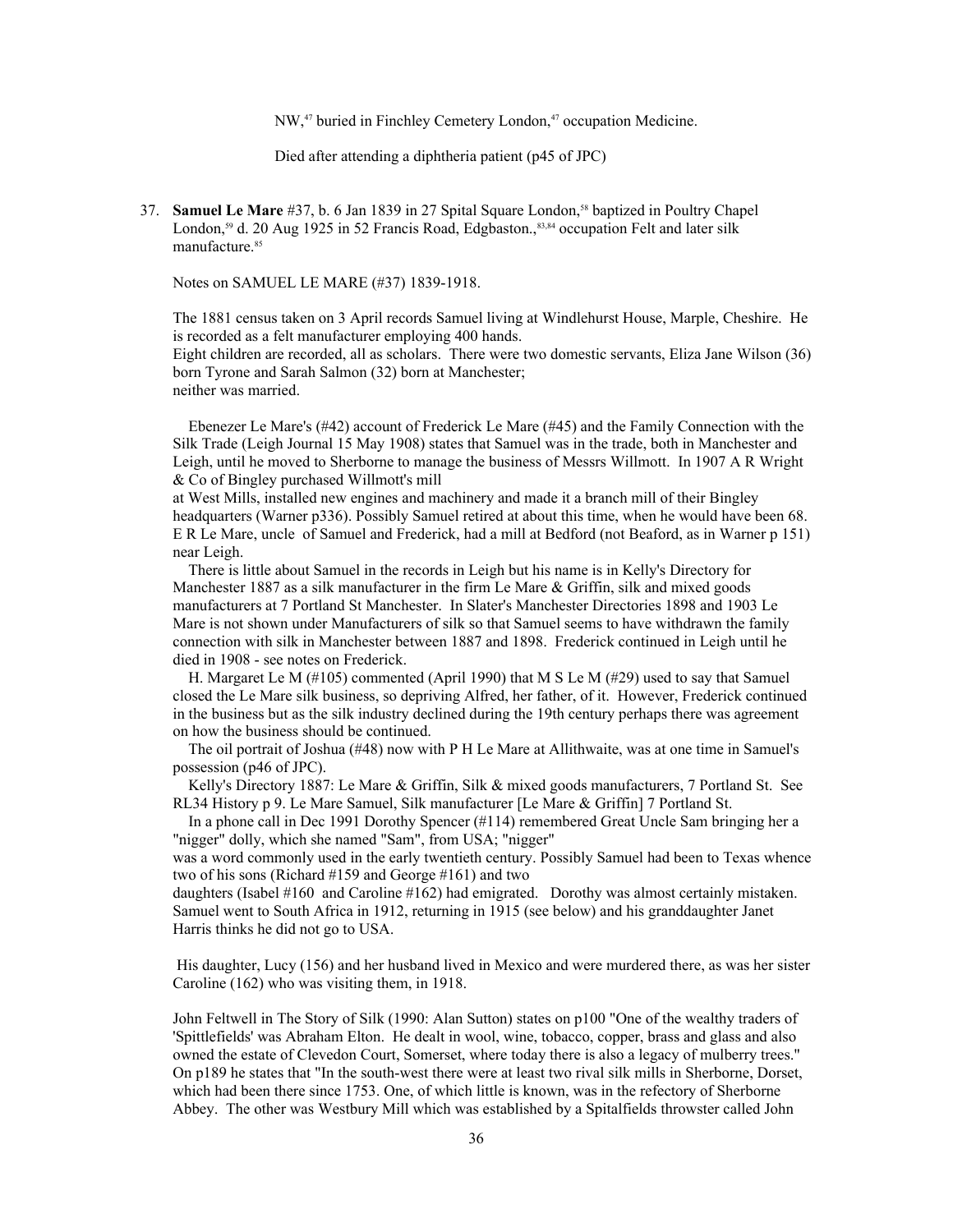Sharrer. This mill was bought by the Willmott family in 1769, who then bought out the abbey silk mill. By 1885 silk-throwsting had replaced weaving. During the second world war the mill was converted to glass fibre production."

1911 census: Retired; living at Windlehurst, Hemyock, Cullompton. Also entered Euphemia, Isabel, Caroline and one servant.

Ancestry.com: Samuel Le Mare dep 20 Oct 1912 for Natal on ss Inanda bound for Beira. Country of intended residence (i.e. for one year or more): Durban. Presumably visiting his son, Samuel Bellhouse and family.

Ancestry.co.uk: S Le Mare 76 arrived Liverpool from South Africa 24 May 1915 on ss Nestor (Blue Funnel line) . Home address given as 37 Blaklelow Road Macclesfield, the home of his sister Mary (1840-1918), spinster. Last country of residence S. Africa.

Married 8 May 1[86](#page-106-0)2 in Cavendish Chapel Manchester,<sup>86</sup> **Euphemia Roberton** #149, b. 1832 in Chorlton-on-Medlock Manchester,  $32,87$  $32,87$  (daughter of John Roberton #1247 and Mary Bellhouse #1248), d. 9 Mar 1912 in Wellington Somerset.<sup>[88,](#page-106-2)[89](#page-106-3)</sup>

**Euphemia**: 1901 census shows her aged 69 so was born ca 1832, in Manchester. It also shows Margaret Roberton, single, aged 42, visitor, born in Scotland; and Richard Robinson, grandson aged 3 born in West Bromich.

*Children:*

i. **Lucy Alice Le Mare** #156, b. 1863 in Manchester,<sup>[90,](#page-106-4)32</sup> d. 2 May 1918 in Mariposa, Mexico (murdered).<sup>9,90</sup>

1901 census: records Lucy A Le Mare, single, 38, sick nurse, visiting Charles B. Robinson (and family) tar distiller, Leamington. Passenger list for the Fürst Bismarck (Capt Lotze) records her as a cabin passenger departing Southampton on 17 Dec 1906 bound for Tampico Mexico

(Ancestry.co.uk). Visited England in 1912 (Hillcoat files). She, her husband, stepson, Garesche Ord Hillcoat, and her sister Caroline were murdered on their ranch by bandits, 2 May 1918 (see Hillcoat files). Probate: 17 Ap 1926, Bristol.

Married 10 Jan 1907 in Tampico, Mexico,<sup>90</sup> **Frederick Hillcoat** #862, d. 2 May 1918 in Murdered on his ranch near Muzquiz, Mexico,<sup>90</sup> b. Sep 1852 in Prince Edward Island. $91,90$  $91,90$ 

**Frederick**: His first wife, Molly Ord (Mary Mercer Ord), died aged 34 in Boerne, Texas, 3 July 1899, when he was ranching in Mexico. (Hillcoat files). When he and his family were murdered Richard Le Mare was in Muzquiz.

#### 56. ii. **William Roberton Le Mare** #157 b. 10 Apr 1864.

57. iii. **Helen Le Mare** #158 b. ca 1866.

iv. **Richard Le Mare** #159, b. ca 1868 in Manchester.<sup>32</sup>

Went to Mexico with brother, George, 1885. Listed in Texas State Gazateer and Business Directory, 1892. (Hillcoat files)

v. **Isabella Le Mare** #160, b. ca 1869 in Manchester,<sup>32</sup> d. 6 Sep 1918 in San Antonio, Bexar County, Texas.<sup>90</sup>

Named Isabel in 1881 census. Travelled with sister, Caroline, arriving at New Orleans on 11 Nov 1912 on board ss 'Cestrian' from Liverpool. Her brother George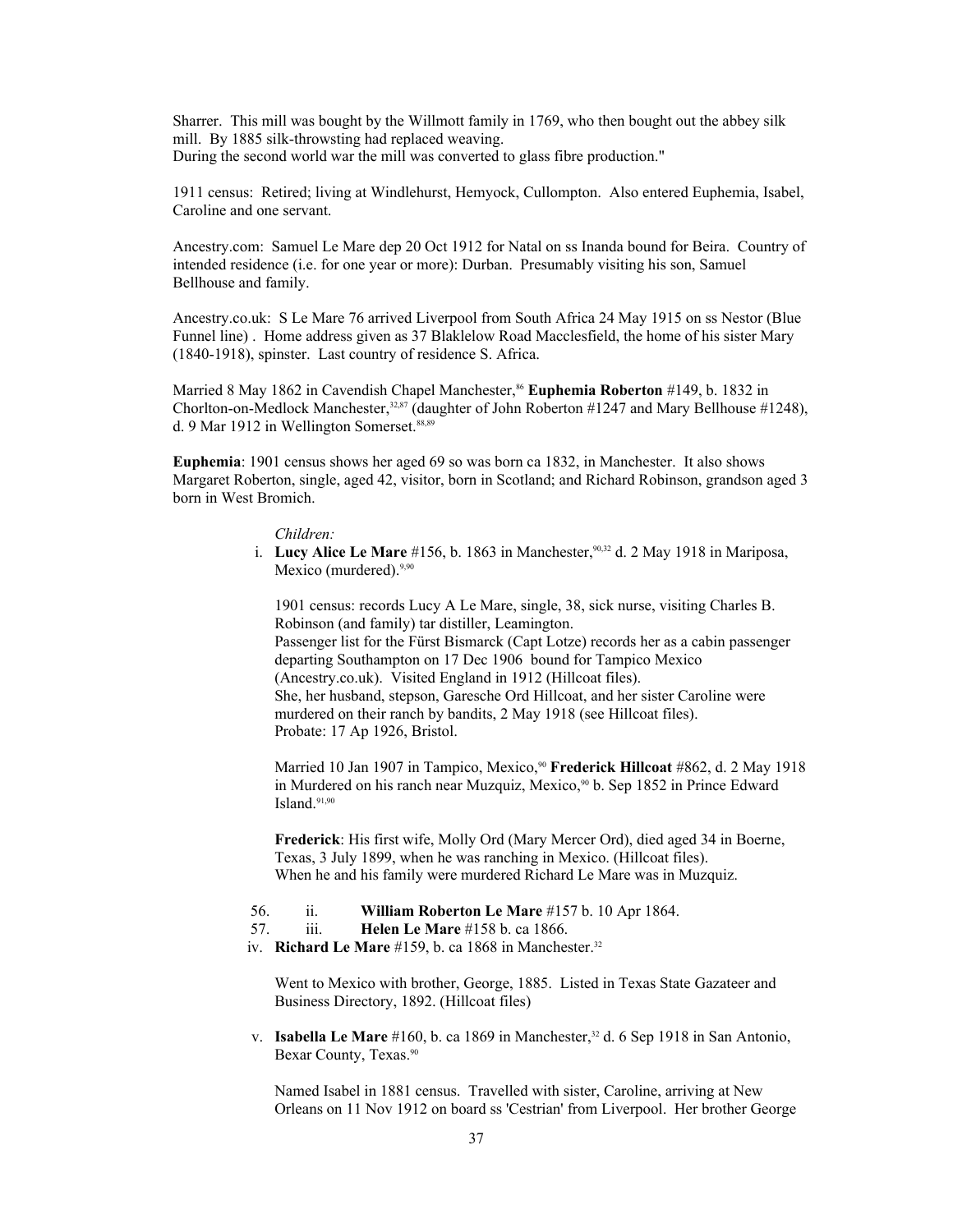Hamilton Le Mare was listed as her contact friend on her entry papers in USA (Ancestry.co.uk). Recorded crossing from Mexico to Usa at Eagle Pass on 24 Dec 1917; arrival contact brother George Hamilton Le Mare (Ancestry.co.uk).

vi. **George Hamilton Le Mare** #161, b. ca 1870 in Marple,<sup>32</sup> d. 16 June 1924 in Muzquiz, Mexico.<sup>90</sup>

Went to Mexico with brother, Richard, 1885 (Hillcoat files) dep New York 1899: George H Le Mare 29 Rancher arr Liverpool July 1899 1st class cabin ss Californian Allan Line (Ancestry.co.uk) Arrived New York from Liverpool 4 Aug 1911 on ss Lucitania (Ancestry.co.uk) Crossed the Mexico-US border at Eagle Pass 6 Mar 1919 (Ancestry.co.uk)

vii. **Caroline Burden Le Mare** #162, b. ca 1871 in Marple,<sup>32</sup> d. 2 May 1918 in Mexico.<sup>9[,92](#page-106-6)</sup>

See notes on Isabella. Visited her sister, Lucy, in Mexico, 1915. Massacred by bandits in Mexico when visiting her sister Lucy Alice #156 (q.v.) in May 1918. She did not marry.

viii. **Samuel Bellhouse Le Mare** #163, b. ca 1873 in Marple,<sup>32</sup> occupation Bank clerk.<sup>[93](#page-106-7)</sup>

1891 census: Lodger in Axbridge, Somerset. Banker's clerk.

From David Stewart: The 1901 census entry for Samuel Bellhouse etc is interesting - I can send you a copy - he's living with Emily Elizabeth Britton and her children - and is described as a "boarder" and his occupation as "Transvaal Refugee School Tutor". Emily Elizabeth also seems to have shaved 4 years off her age - not an uncommon practice I've found!

David Stewart: great grandson of John Henry Broadbent (JHB). JHB's sister, Emily Elizabeth Broadbent married Samuel Bellhouse LeMare on 20 November 1901 - they also appear earlier that year on the 1901 census in Lewisham - along with Emily Elizabeth's 6 children by her 1st marriage to Thomas Allen Britton. They seem to disappear off the radar after that. Samuel Bellhouse's profession is given as bank clerk - and his father as Samuel LeMare, silk manufacturer. The witnesses are Emily Elizabeth's married sister, Helen Maud Gilbart-Barber and one of the Broadbent family - I can't make out the initials.

Married and lived in Johannesberg.

Known in the family as Bellhouse.

Married 20 Nov 1901 in Lewisham (Vol 1d 2003),<sup>14</sup> **Emily Elizabeth Broadbent** #1196, b. 2 Jan 1862 in Scotland,<sup>[94](#page-106-8)</sup> d. 1946.<sup>[95](#page-106-9)</sup>

- ix. **Elizabeth Findlay Le Mare** #1432, b. July-Sept 1876 in Stockport,78 d. 13 Sep 1876 in infancy.[96](#page-106-10)
- 38. **Alfred Le Mare** #23, b. 13 Oct 1843 in 94 Bloomsbury Chorlton upon Medlock Mcr,<sup>71</sup> d. 20 Oct 1917 in 20 Circular Road Withington,<sup>[97](#page-106-11)</sup> occupation Cashier & Secretary to Ltd Co.<sup>73</sup>

See /bk/txt/AL23 for notes about dates of birth and marriage. Cause of death: 1. Chronic myocarditis. 2. Cardiac dilatation. Cardiac failure. Certified by A. Hopkinson M.B.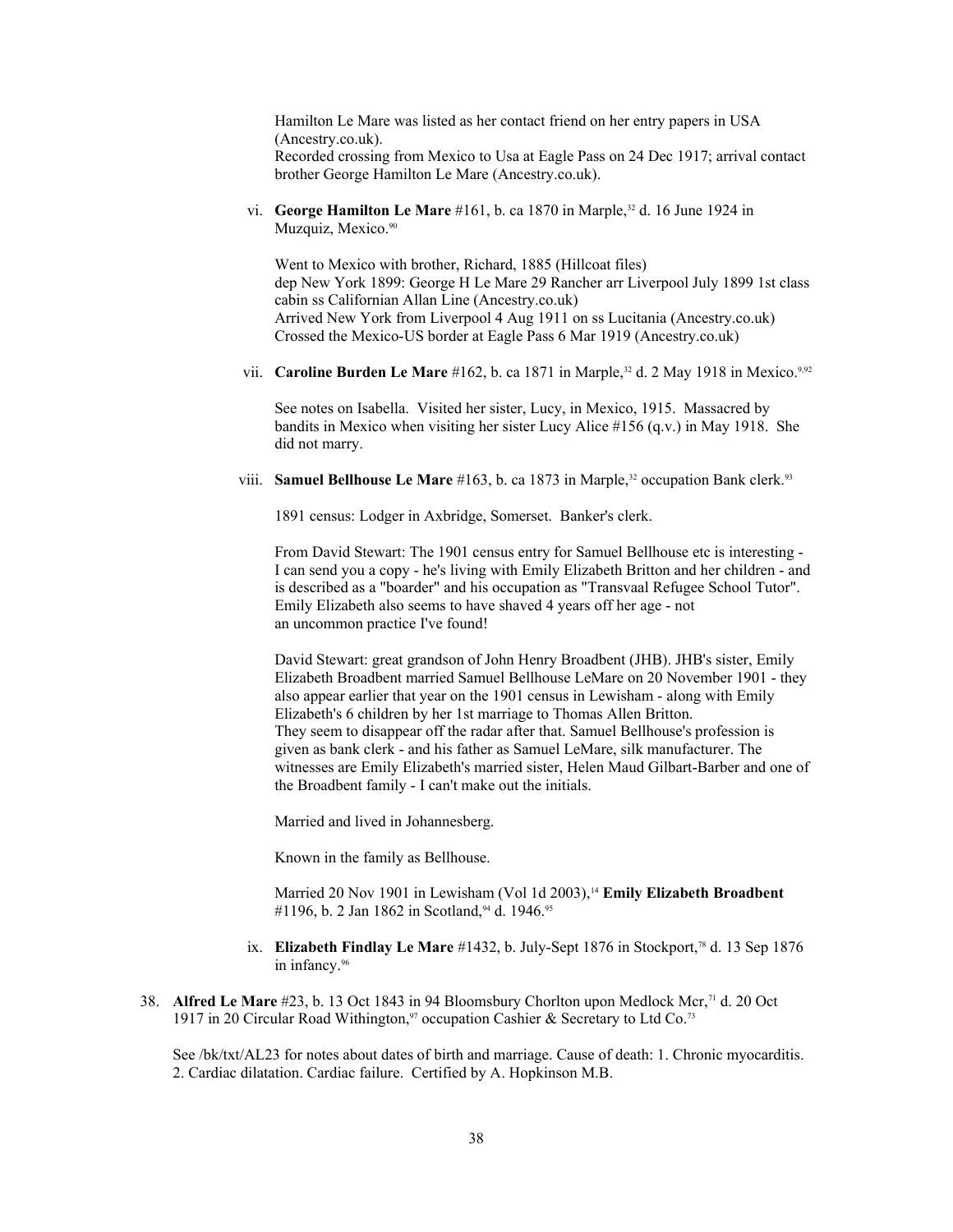#### Notes on ALFRED LE MARE (#23) 1843-1917.

 $\mathcal{L}_\text{max}$  and  $\mathcal{L}_\text{max}$  and  $\mathcal{L}_\text{max}$ 

 There are discrepances in the records about the dates of birth and marriage. JPC and RGLft record the date of birth as 13 Oct 1843. In a list of dates of birthdays and wedding days AHL (#28) gives AL's birthday as 30 July 1843 . AL's death certificate shows that he was 74 when he died on 20 October 1917 indicating that he was born before 20 October 1843 so that either date could be correct but 13 Oct seems more likely, being recorded by both RGLft and JPC, although the source of each may be the same. JPC gives the date of marriage as 16 June 1874 but a letter to AL dated 1875 from Heyrod Street Ragged School indicates, and Jms confirms, that the marriage was in 1875. MLL's (#24 wife of AL) manuscript records 16 June 1875. JPC and MLL agree on 16 June but JPC seems to have recorded the wrong year. The marriage was recorded in the register at Chorlon-upon-Medlock in the quarter April-June 1875, vol 8c, p 920 so 16 June 1875 was the probable date.

 A desk with Peter Le Mare at Allithwaite bears the inscription "Presented to Alfred Le Mare Esq in recognition of 40 years service to the Heyrod Street Schools Ancoats Manchester 1871-1911."

 Papers relating to Heyrod Street Schools, in addition to that mentioned above: 1) the programme for the Jubilee meeting on Thursday Nov 23, 1911 to celebrate completion of Mr William O'Hanlon's 50 years service, at which Alfred Le Mare read the original minute accepting Mr O'Hanlon as a teacher; 2) letter of Jan 9 1913 accepting the resignation of Alfred Le Mare because of poor health.

 Alfred's occupation is recorded in successive censuses as: 1861 employed in silk warehouse; 1871 warehouseman; 1881 Agent (silk); 1891 cashier; 1901 cashier and secretary to Limited company; 1911 cashier with company of upholsterers and warehousemen.

 Company Secretary of Wm O'Hanlon and Co Ltd 49 and 51 Dale St Manchester. See also notes from Manchester Trade Directories for 1869, 1887, 1898, 1903.

 See ASL25 which states that Alfred Le Mare and his father #34 were in partnership as silk manufacturers in 1876; this is the only record of Alfred Le Mare being in the silk business.

 AL & his brother-in-law HSJ (#92) wrote an interesting account entitled A Tour of the Lake District in 1869 and a photograph, possibly of AL and HSJ, by an Ambleside photographer, is in the leather bound album of the Jackson family.

 Slater's Directory 1898 & 1903: Le Mare Alfred householder Lathkill Dickenson Rd Rusholme. RGL's family tree states: Will dated 14 April 1898, proved Manchester 5 Jan 1918. Register of Wills: of 20 Circular Road Withington Manchester d. 20 Oct 1917. Probate Manchester 5 Jan 1918 to Mary Levett Le Mare widow & Herbert Somerville Jackson accountant. Effects £22.17s.4d.

Married 16 Jun 1875 in Rusholme Road Independent Chapel Manchester,[98,](#page-106-12)78,57 **Mary Levett Jackson** #24, b. 24 Nov 1844 in 55 Rumford Street Chorlton-upon-Medlock,<sup>[99](#page-106-13)</sup> (daughter of Peter Jackson #80 and Martha Gall Bristow #81), d. 9 Jan 1933 in Woodleigh Laurel Road St Helens Lancs.<sup>97</sup>

**Mary**: Cause of death: 1a. Myocardial failure; b. Senility. Certified by J.T. Kyle FRCS. Notes on MARY LEVETT JACKSON (#24) 1844-1933.

 Mary Levett Jackson prepared a Family History of the Stanways & Jacksons, signed Mary Levett Le Mare, Withington 1914. On p4 she wrote: Much of the following information was obtained from Miss Martha Gall Jackson of Manchester  $\&$  is based partly on information obtained by Edward Stokes Jackson from church books at Gatley. Many dates have been supplied from John Stanway Jackson's memoranda in his copy of Bogatsky's Golden Treasury, lent by Miss Emma Sophia Jackson. Portraits of John Jackson and Mary Stanway, his wife, are in the possession of Miss Emma S. Jackson, Douglas, I of M. A Portrait of Mary

Stanway Jackson is in the possession of Mrs Alfred Le Mare, Withington, M/c. This latter portrait remained with MLJ until the end of her life at Woodleigh, Laurel Road, St Helens, the home of Alfred Henry Le Mare, and finally passed to his daughter Kathleen who sold it.

 A silver plated (probably not Sheffield plate) sugar bowl marked H.M.G.S. to A & M.L.L., and a silver sugar spoon marked M.S.S. to A & M.L.L. (assayed in London 1874-5) are with Peter Le Mare at Allithwaite. They were wedding presents. The spoon was probably made by John and Henry Lias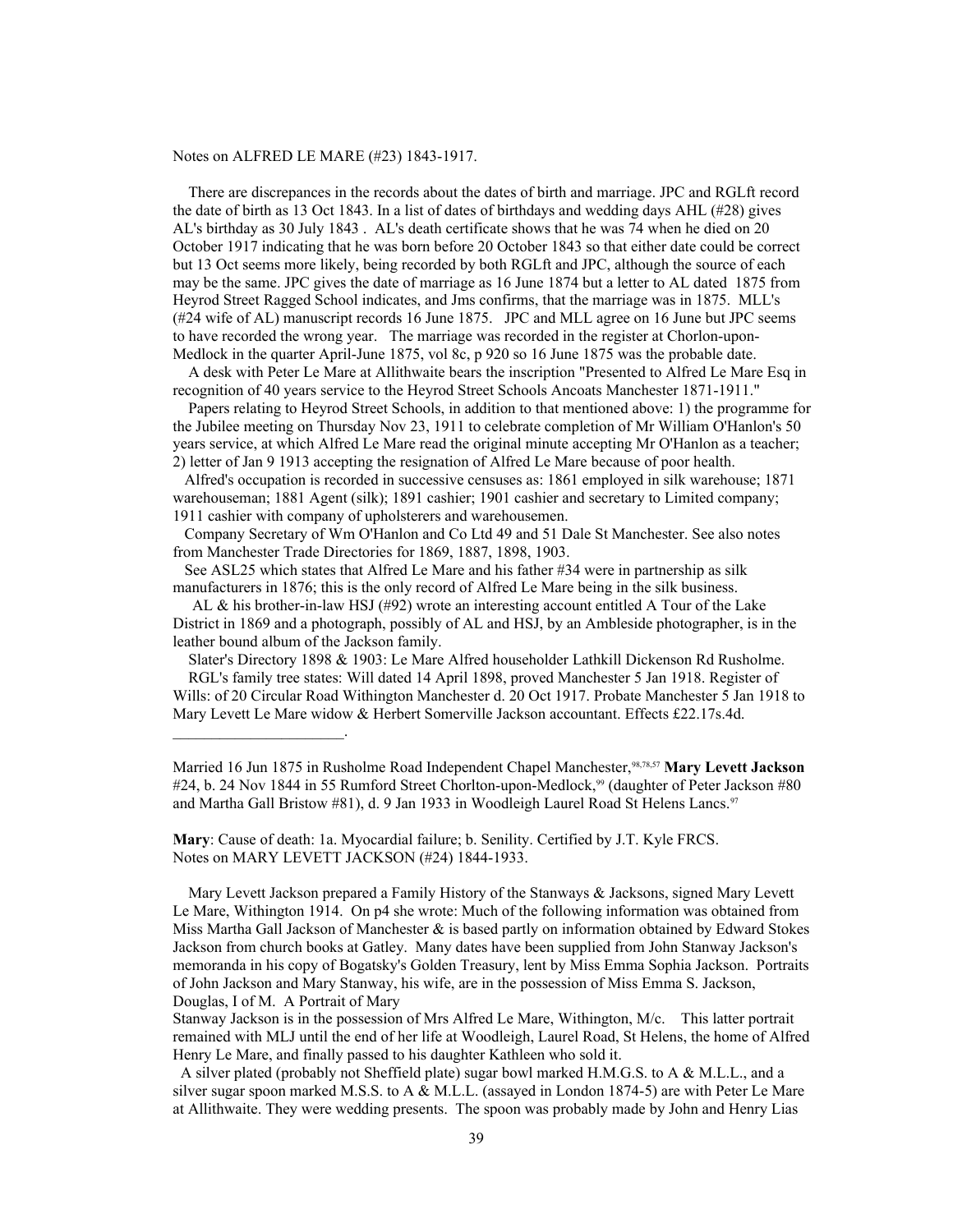of London. M.S.S. was Mary Stanway Shelly #444 (q.v.), first cousin of M.L.L. H.M.G.S. was Henrietta Maria Geldart Shelly. Mary Shelly Le Mare (#29) used to speak of her. She was the daughter of John Wilton Shelly #403 and his first wife Hannah Brightwen #447. Mary Stanway Shelly was a daughter by his second wife Martha Evans Jackson #99, an aunt of Mary Levett Jackson.

*Children:*

 $\mathcal{L}_\text{max}$  , where  $\mathcal{L}_\text{max}$ 

.

- 58. i. **Arthur Stanway Le Mare** #25 b. 17 Jul 1876.
- ii. **Florence Mary Le Mare**,<sup>57</sup> #26, b. 24 Nov 1878 in Manchester,<sup>[100](#page-106-14)</sup> d. 8 Feb 1880 in 12 Plymouth Avenue Manchester.<sup>[101](#page-106-15)[,102](#page-106-16)</sup>
	- 59. iii. **Margaret Le Mare** #27 b. 17 Nov 1880.
	- 60. iv. **Ernest Bristow Le Mare** #1 b. 17 Nov 1880.
	- 61. v. **Alfred Henry Le Mare** #28 b. 2 Oct 1883.
	- vi. **Mary Shelly Le Mare** #29, b. 24 Sep 1886 in 12 Plymouth Ave Chorlton-upon-Medlock,<sup>99</sup> d. 20 Oct 1975 in Maryland Home, Silverdale,<sup>[103](#page-106-17)</sup> cremated 23 Oct 1975 in Lancaster & Morecambe Crematorium.<sup>[104](#page-106-18)</sup>

Cause of death: 1a. Cerebral thrombosis. Certified by J. Findlater M.B. Notes on MARY SHELLY LE MARE (#29) 1886-1975.

 Educated at Manchester High School for Girls where she met Helen Jane Hotson (#2). During 1914-18 war MSL worked in the Didsbury and Withington Auxiliary Hospital until October 1917, chiefly assisting with cooking. Then she moved to B. and S. Massey Ltd to take charge of the canteen; she received many compliments from Government Inspectors. During the war the company made munitions and employed a large number of women; she exercised general supervision of the women in all matter except their work. She was also in charge of the Ambulance room. In February 1922 MSL applied for a job at the Warrington Training College because the work she supervised at Masseys dwindled. However, upon the death of her brother Harry's wife in March 1922 she went to keep house and look after his children, Deryck and Kathleen, in Newcastle-upon-Tyne. She lived with her brother Harry (#28) until he remarried when she moved to Grange-over-Sands. There she joined the art society (among her art friends she was known as Shelly) and for sometime went weekly to pottery classes in Morecambe.

In 197? MSL underwent a colostomy operation.

Copies of MSL's testimonials are among the Le Mare papers.

One son, four daughters (JPC) but the red book states they had 6 children; Frederick died in infancy.

Will: Probate 13 Dec 1932; effects £1378.6s.1d.

Married 7 Jul 1870,<sup>9</sup> **Herbert Somerville Jackson** #92, b. 8 Sep 1842 in Chorlton-upon-Medlock,<sup>29[,105](#page-106-19)</sup> (son of Peter Jackson #80 and Martha Gall Bristow #81), occupation Chartered Accountant & estate agent; employer, 85,73 d. 1 Nov 1827 in Calder Bank, 67 Davenport Crescent, Stockport.<sup>38</sup>

**Herbert**: Herbert Somerville Jackson was granted probate on his sisters Martha and Rebecca in 1905.

HSJ's will: probate 10 Dec 1927. Effects £2219.16s.0d.

<sup>39.</sup> Elizabeth Agnes Le Mare #40, b. 19 Sep 1845 in Chorlton-upon-Medlock,<sup>9</sup> d. 3 Nov 1932 in Calder Bank, 67 Davenport Road, Stockport.<sup>38</sup>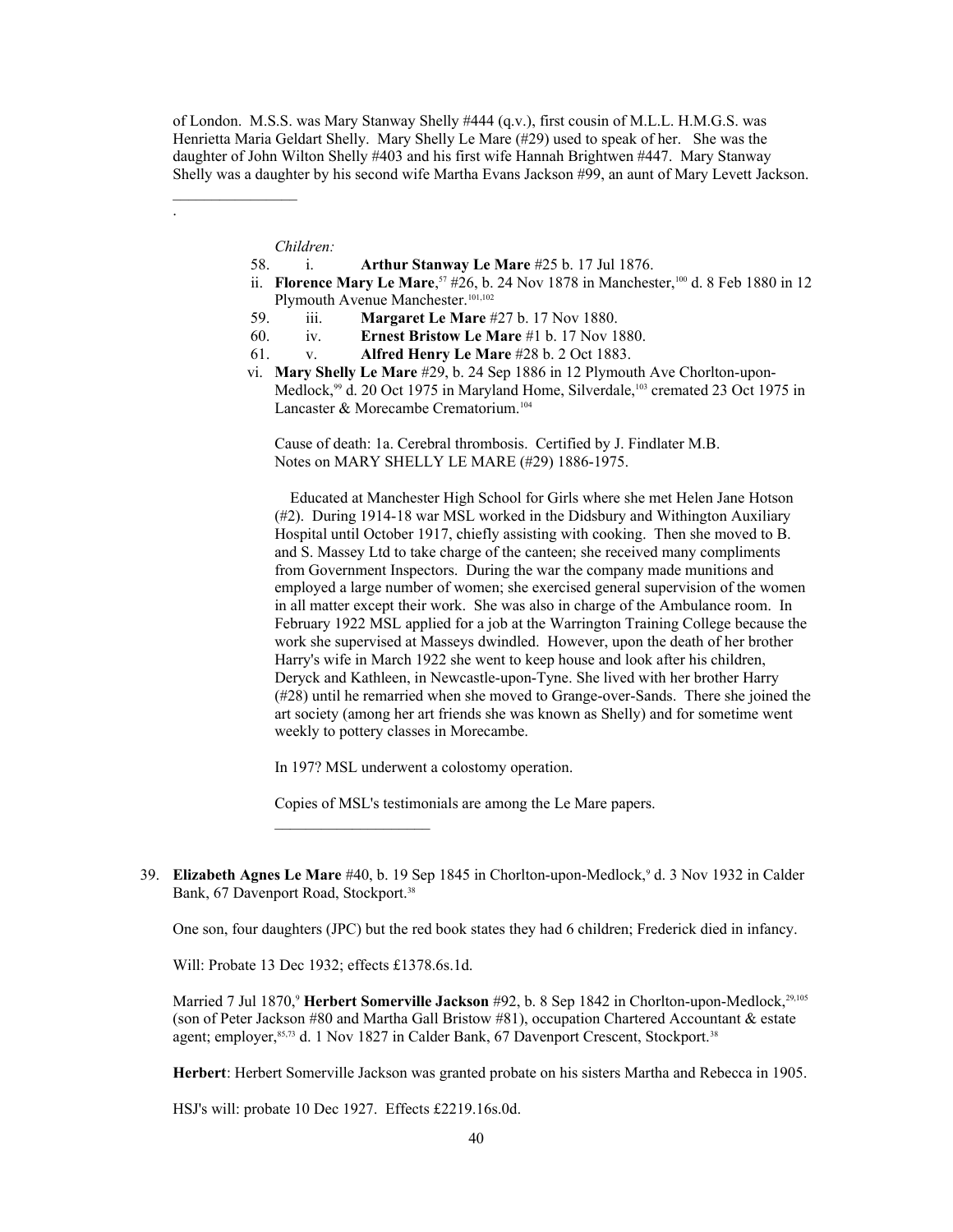Extract from an article on H S Jackson in the Stockport P S A Leader Mar 1900.

 So far back as 1830 we find that Mr Jackson's father and uncles were engaged in the hatting industry, under the firm Gilham, Jackson & Co whilst Mr John Stanway Jackson and Mr James Jackson were both connected with the world-famed Stockport Sunday School some seventy years ago. The independence of Nonconformity was evidently a strong and vital heritage in the Jackson family and the subject of our sketch relates with pride that his grandfather, John Jackson (1770-1840) was largely instrumental in founding the Congregational interest in Gatley, and the remains of his father, Peter Jackson, are interred in the family vault under the church there.

 His aunt, Mrs Shelly, [née Martha Evans Jackson] was for many years a teacher in Orchard Street Congregational Sunday School and is the composer of several well-known hymns - "Lord a little band and lowly" and "Father let Thy Benediction" being perhaps the most popular. His father, Peter Jackson, was for some years a Deacon at the Rusholme Road Chapel and also Superintendent of the Sunday School there.

 An oak writing chest presented to Herbert S Jackson is with Peter Le Mare at Allithwaite. It bears a silver plate inscribed: Presented to Mr Herbert S. Jackson by the Teachers, Scholars & Friends of George Lane, Woodley, as a memento of his services to the Sunday School, Dec. 15. 1889.

### *Children:*

 $\mathcal{L}_\text{max}$  and  $\mathcal{L}_\text{max}$  and  $\mathcal{L}_\text{max}$ 

- i. **Edith Lucy Jackson** #337, b. 1871.98 d. \_.
- ii. **Ethel Agnes Jackson** #338, b. 1873, d. \_ Mar 1919.<sup>[106](#page-106-20)</sup>

1911: typist in leather works.

possibly married a Norman Jackson and lived in Adelaide S Australia Norman Jackson #859 was her first cousin. E B Le Mare's address book which was compiled after 1919 contains an address of a Mrs Norman (E A) Jackson in Adelaide South Australia. See also Notes on Lucy Stanway Jackson #436

iii. **Jessie Bristow Jackson** #339, b. CIR 1877 in Manchester.<sup>73</sup>

lived in Stockport

iv. **Herbert Le Mare Jackson** #340, b. CIR 1879 in Manchester,<sup>73</sup> occupation Accountant's clerk.<sup>73</sup>

lived in Stockport

 v. **Frederick Jackson** #341, d. in infancy.[107](#page-106-21) vi. **Beatrice M Jackson** #342, b. CIR 1887 in Manchester.<sup>73</sup>

lived at 23 Compton Road Buxton

40. **Edward Joshua Le Mare** #41, b. 2 May 1847,<sup>9</sup> d. 5 Oct 1918 in St Asaph,<sup>72</sup> occupation Cashier.<sup>85</sup>

Will: of Glandwr St Asaph d. 5 Oct 1918. Probate London 2 Ap 1919 to Elizabeth Le Mare widow. Effects £150.17s.2d.

Married 7 Jun 1882,<sup>9</sup> **Elizabeth Marriott** #150.

**Elizabeth**: Second daughter of Joshua Marriott of Bredbury.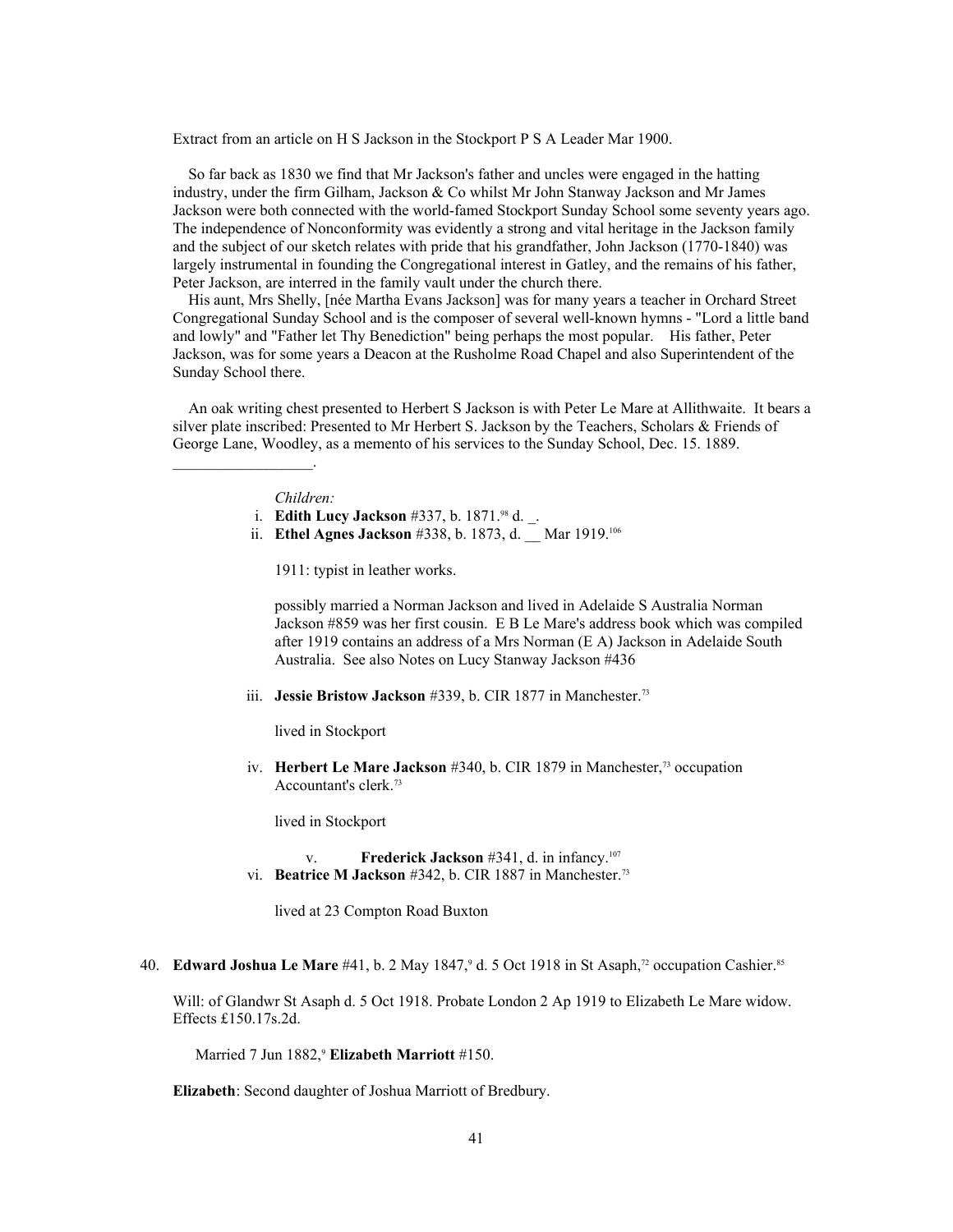*Children:*

62. i. **Dorothy Le Mare** #203 b. 1881.

63. ii. **Winifred Le Mare** #204 b. 1887.

41. **Ebenezer Le Mare** #42, b. 5 Oct 1848 in 96 Bloomsbury Chorlton upon Medlock Mcr,[108,](#page-106-22)99 d. 12 May 1939 in Fleetwood,[109](#page-106-23) buried in Congregational Churchyard Garstang,109 occupation LMS Missionary India; Congregational minister.

Notes on EBENEZER LE MARE (#42) 1848-1937

 Notes from his accounts "Some Recollections of an Octogenarian" (6 Oct 1928) and "Romance and Realities of Missionary Life" (about 1932) published in

Fleetwood Chronicle, Fylde News

nd Advertiser, and other sources. Born in Bloomsbury, Manchester, soon after moved to Upper Brook Street. Educated at the

Misses Tubb's school and later at Chorlton High School which his brothers also attended; Owens College Arts Course 1864; Lancashire Independent College, (non-conformist theological) Whalley Range, 1867-1872; accepted by London Missionary Society before graduation; arrived Madras 1873. Worked in Salem. Visited England (date not known) and returned via Bombay to visit a brother in business there (perhaps Richard #46, who was married in Bombay). Travelled via Calcutta to Vizajapatam, his last station in India (see 1886 photo in "Romance and Realities of Missionary Life"). On final return to England worked as

Fleetwood's School Attendance Officer, and retired at Wyre Bank, 25 The Esplanade Fleetwood. The gravestone at the Congregational (now United Reformed)

Church in Garstang bears the inscription

nter alia: "In loving memory of Cyril Hamer, fourth child of Rev. Eben. and Sarah Le Mare. Born at Salem South India

Nov 11 1880, died at Garstang Oct 18 1882. Also of Sallie (née Hamer) the beloved mother of the above born at Scorton Dec 18 1849, died at Fleetwood July 29 1913. Also Ebenezer, died May 12 1939, aged 90". There are also passages from the scriptures.

 The Bombay Calendar & Directory 1880 gives the names of members of the London Missionary Society at Belgaum: Rev J G Hawker, Rev E Le Mare, Rev J

Smith, Rev J Manhantappa, Rev P Siddalingappa. E Le Mare was not in the list in 1882. Ivor Herbert states on p174 of his book

ed Rum that Ebenezer became a 'New Theologian' and as his son, Noel, put it 'My father got the sack'. The family returned to England and Ebenezer and his wife, who was a qualified teacher, started a little school in Fleetwood. But, Noel commented, as soon as parents knew his father was a New Theologian they began to take the children away, for it was heresy in those days not to believe in the Virgin Birth. The school closed and for a time Sarah kept a boarding-house. The family seems to have left India in 1886 or 1887; the photograph mentioned above was taken in 1886 and Noel was the first to be born in England, in 1887.

PHL has a photo of EL taken in his garden at Wyre Bank 25 The Esplanade Fleetwood on his 88th birthday in 1936.

1901 census: Congregational minister living at 52 Harris Street Fleetwood.

The following website gives a list of ministers at the Fleetwood United Reformed Church. From http://fleetwood.urc.org.uk/?page\_id=991:-

Ebenezer Le MARE

Though never called as a minister of the Fleetwood church there should be record of the Revd Ebenezer Le MARE. Mr Le Mare went from the Lancashire Independent College in 1873 he answered a call from the London Missionary Society to serve in Bellary, India where he served until 1880. Returning to the United Kingdom Mr Le Mare served at Salem, Caernarfonshire (1880-1884) before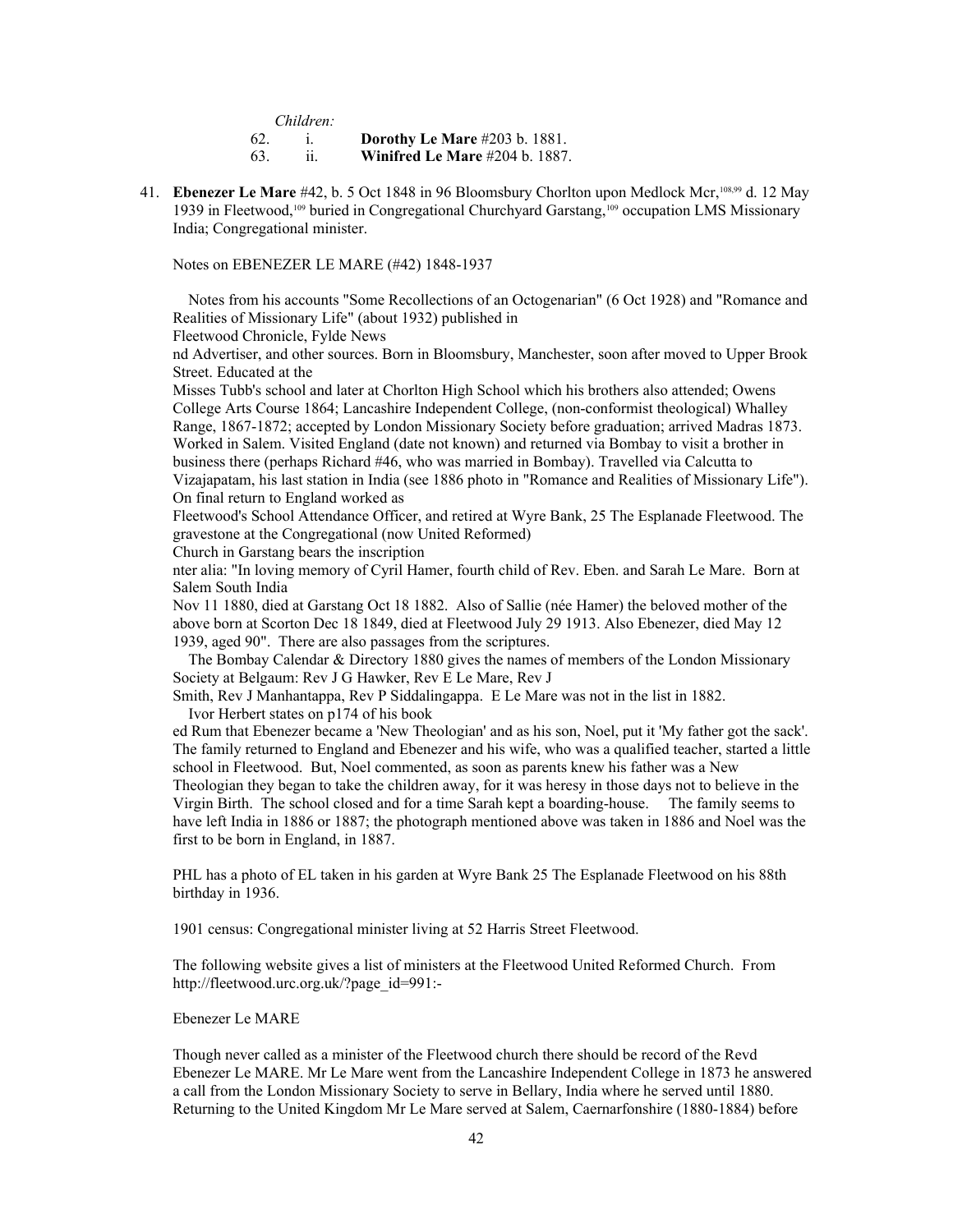receiving a call to Garstang. (There is a memory of a family connection with Garstang.) However, the records suggest that Mr Le Mare returned to India (1885-1887) serving the LMS in Vizagapagtam. This was followed by a period at Barton upon Irwell (1888-1889) before retirement to Fleetwood.

Married 24 Nov 1875 in Davidson St Congregational Church Madras,<sup>9</sup> **Sarah Jane Hamer** #151, b. 18 Dec 1849 in Scorton,109 d. 29 Jul 1913 in 6 Balmoral Terrace Fleetwood,[110](#page-106-24) buried 1 Aug 1913 in Congregational Church Garstang,<sup>110</sup> occupation Confectioner, baker.<sup>73</sup>

**Sarah**: 1901 census: confectioner working at home 52 Harris Street Fleetwood. Buried in Congregational Churchyard Garstang. A photograph of Sarah records

Brenda Fox of Garstang: Sallie trained as a teacher and was also an artist, pianist and singer. Her parents were John and Margaret Hamer. Her brother, the Rev. Thomas Hamer, like Ebenezer, were active in the churcuh in Garstang. John Hamer was a groom emplyed by Geirge Fishwick Esq. of Scorton, a cotton spinner.

that she was a teacher, an artist (black and white drawing), a pianist and a singer. Also that she lost her health in India. The photograph gives the order of her children: Amy, Percy, Connie, Cyril (born in India) Ida (England) Harold (India) Noel, Margaret (England). A John Hamer, clerk and station master, lived at Wyersdale in Scorton Nether Township (Mannex & Co. 1851). Possibly he was Sarah's father.

#### *Children:*

i. **Amy Le Mare**,<sup>73</sup> #481, description RGL90, b. ca 1877 in India,<sup>73</sup> occupation Confectioner, baker.<sup>73</sup>

1901 census: confectioner working at home

- 64. ii. **Percy Lamartine Le Mare** #153 b. 16 Feb 1878.
- iii. **Constance M Le Mare**,<sup> $73$ </sup> #479, b. 19 Jul 1879 in India,<sup> $73,111$  $73,111$ </sup> occupation Confectioner, baker with mother.<sup>73</sup>

Possibly Cyril and Constance (Connie) were twins.

- iv. **Cyril Hamer Le Mare** #480, b. 11 Nov 1880 in Salem S. India,109 d. 18 Oct 1882 in Garstang,109 buried in Congregational Churchyard Garstang.<sup>109</sup>
- v. **Ida Bell Le Mare** #478, b. 15 Apr 1883 in Garstang,<sup>73,57</sup> d. 26 Jan 1953 in Corwen,<sup>[112](#page-106-26)</sup> buried in grave of 1st hsbnd Thomson Black Kersal, description RGL90.

see correspondence sent by Lee Whitman

- 65. vi. **Harold Huguenot Le Mare** #483 b. 7 Nov 1885.
- 66. vii. **Noel Hamer Le Mare** #152 b. 18 Dec 1887.
- 67. viii. **Margaret Le Mare**73 #482 b. ca 1891.

#### 42. **Richard Le Mare** #46, b. 21 Nov 1854,<sup>9</sup> d. aft Jan 1918.<sup>[113](#page-106-27)</sup>

Richard and Ophelia had two sons and two daughters (JPC). Richard's brother, Ebenezer (#42) was a missionary with the London Missionary Society in India and in his "Romance and Realities of Missionary Life" records returning via Bombay "to visit a brother in business there". Slater's 1903 Directory for Manchester records a Richard Le Mare as Resident Secretary of the English & Scottish Law Life Association, 18 Arcade Chambers

Notes on RICHARD LE MARE (#46) 1854-?

Slater's Directory 1898: Le Mare Richard Cobden Villas 13 Grove Road Heaton Chapel. Slater's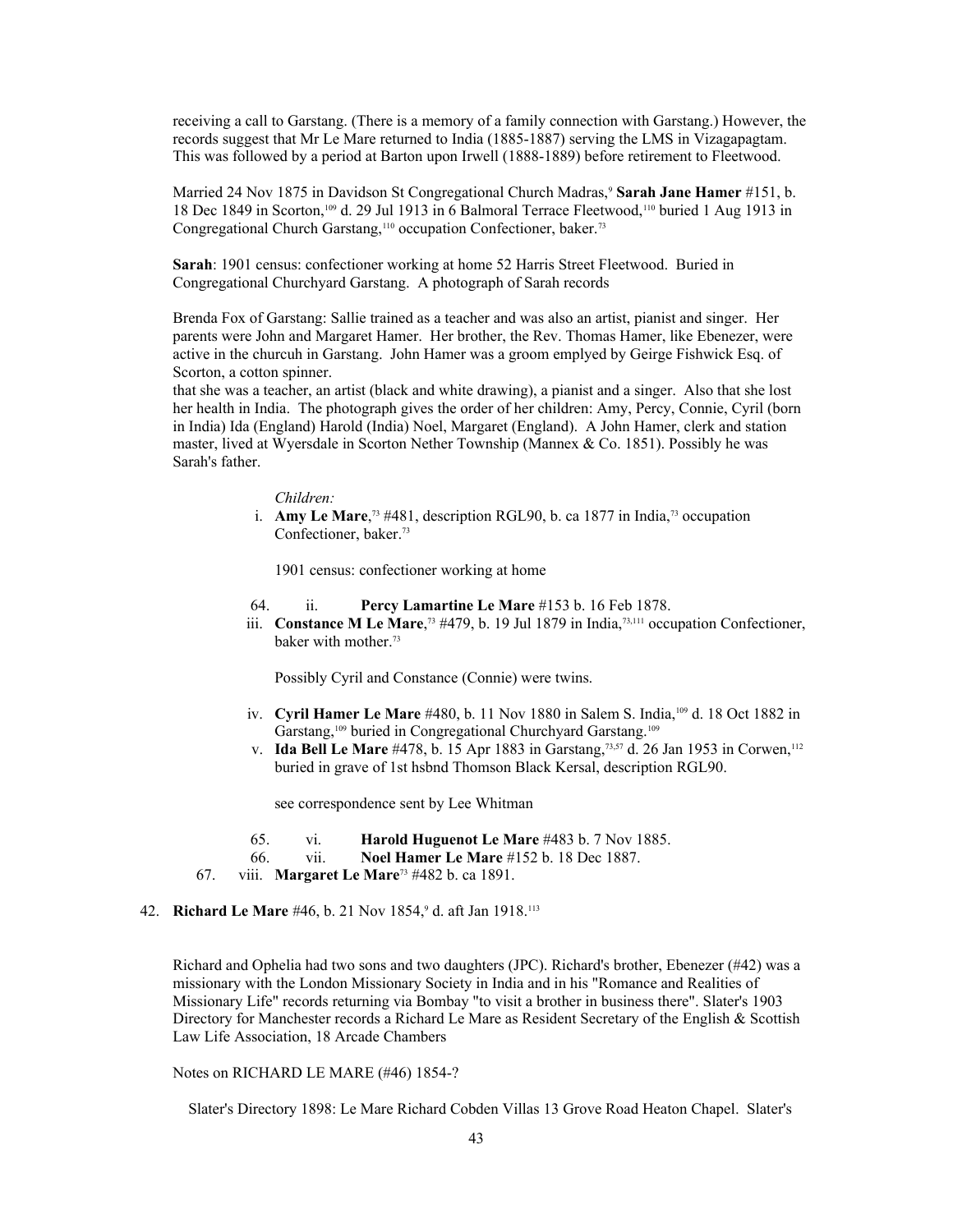1903: Le Mare Richard resident secretary English & Scottish Law Life Association 18 Arcade Chambers St Mary's Gate.

 This brother was married in Bombay so is likely to have been business there but is this the Richard Le Mare who was in insurance in Manchester? Did RL46 leave India and take the insurance post in Manchester?

 The Times of India Calendar and Bombay Directory 1882 shows under Local Residents: Le Mare, Richard, Assistant, Franjee Sands & Co; Fort (an area of Bombay).

Franjee Sands & Co were agents for Northern Assurance Co, Head office, 1 Moorgate London.

Married 3 Dec 1882 in Malabar Church Bombay,<sup>9</sup> **Ophelia Driver** #155, b. Oct-Dec 1853 in Chorlton,<sup>14</sup> d. 1936 in Heaton Norris.<sup>[114](#page-106-28)</sup>

*Children:*

 $\mathcal{L}_\text{max}$  , where  $\mathcal{L}_\text{max}$  , we have

.

i. **John Frederick Driver Le Mare** #165, b. 1884 in Bombay,<sup>114</sup> d. 1956 in Glossop.<sup>81</sup>

Retired to Glossop from Heaton Moor.

Notes on JOHN FREDERICK DRIVER LE MARE (#165) ?-1956.

 Gertrude (#166, JFD Le M's widow) gave Richard Le Mare's (34) certificate of the Freedom of the City of London and a framed engraving of the Revd George Burder to KMSL. Both are now with PHL at Allithwaite. Ebenezer Le Mare (#42) records visiting a brother, who was in business in Bombay. The family were devout Congregationalists and Ebenezer was a missionary with the London Missionary Society in India. In 1803 George Burder became unpaid secretary of the L.M.S. (founded 1795) of the Congregational Church, and a founder of the British and Foreign Bible Society. Richard and Ophelia may have had the portrait in recognition of the work of George Burder, so that subsequently it came into the hands of their son. Possibly the portrait had belonged to Richard Le Mare (34).

A son of George Burder, Thomas Harrison Burder DD, corresponded with James Hope DD, FRS, (#1425) son of Ann Jackson (#1099) and Thomas Hope (#1424).

Married Jy-Sep 1936 in Stockport,<sup>14</sup> Gertrude Ashton #166, b. aft 8 Apr 1887,<sup>[115](#page-106-29)</sup> d. 8 Apr 1982 in In hospital Glossop,[116](#page-106-30) buried 14 Apr 1982 in Duckinfield Crematorium.<sup>116</sup>

**Gertrude**: For notes on the Certificate of Freedom of the City of London of Richard Le Mare (#34) and portrait of Revd George Burder given by Gertrude to KMSL, now with PHL at Allithwaite, see JFDL165. formerly of 118 Sheffield Road Glossop.

ii. **Marjorie Le Mare** #208, b. 1886 in Bombay.<sup>114</sup>

iii. **Elsie Le Mare** #586, b. 1888.<sup>114</sup>

iv. **Richard C. Le Mare** #164, b. 1900,<sup>114</sup> d. Oct-Dec 1966 in Wallasey.<sup>14</sup>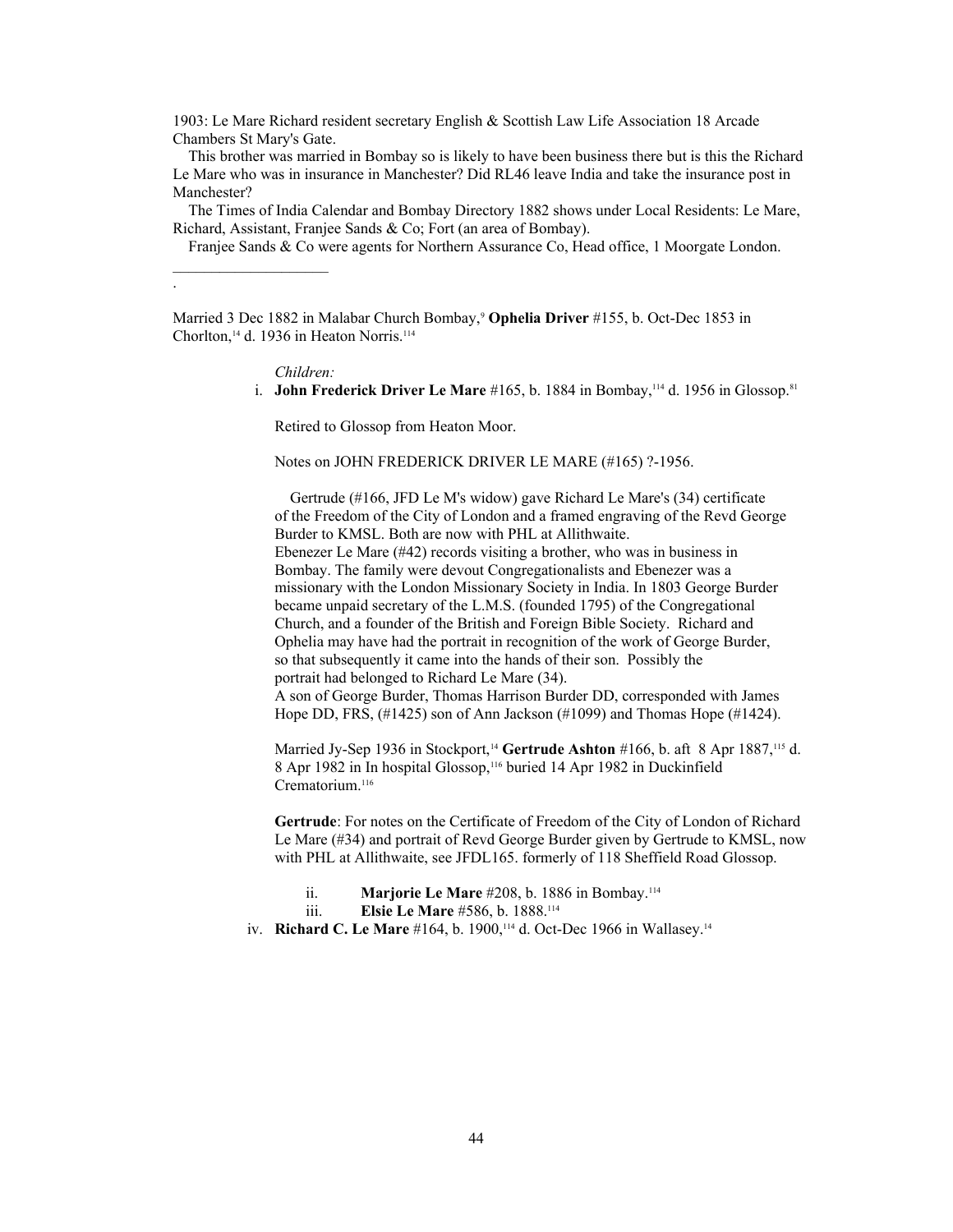### *Generation Seven*

#### 43. **Florence Helm Le Mare**, [117](#page-106-31) #472.

Married 1889, **Edward Atkinson**, <sup>117</sup> #475.

*Children:* i. **Geoffrey Atkinson**, <sup>36</sup> #476, description from RGL90. ii. **Henrietta Marjorie Atkinson** #477, description from RGL90.

44. **Minnie Le Mare** #236, b. 13 Sep 1861 in 2 Frampton park Villas South Hackney,[118](#page-107-0) d. 31 Jan 1947 in Randall Road Kenilworth.<sup>34</sup>

Harold J Le Mare recorded year of marriage as 1890 (?). MJW as 1892. Great grandmother of Merion John Warren 49 Prideaux Road Eastbourne BN21 2NE For details of Minnie's descendants see correspondence with MJW. Governess to issue of first marriage. Notes on MINNIE LE MARE (#236) 1861-1947.

 Minnie Le Mare travelled widely in Britain and Europe with her father and later with her husband, for whose children by his first wife she was governess. See her diaries transcribed by John Warren, her great grandson.

 Minnie Le Mare claimed that her ancestors were Huguenots from La Rochelle and that the family crest included a negro's head. Gordon Havelock Le Mare #243 made a similar claim concerning the crest. Were the ancestors slave traders? This seems unlikely unless the Edict of Nantes permitted it.

 One of the Robert Le Mares (see RL54) had a crest incorporating a mermaid with a comb and a glass, indicating a nautical ancestry. Possibly two branches of the family were nautical, perhaps indicating a connection with Isaac Le Maire of the Dutch East India Company (see notes on him in file /LEM/ISAACLEM), but he was from Amsterdam.

 Sir Bernard Burke, Ulster King of Arms, in his book he General Armory of

England, Scotland, Ireland and Wales (London, 1884) records:

Le Maire (London; David Le Maire, visit. London, 1563, son of James Le

Maire, of Tournay) Ar. three Moors' heads couped ppr.

rest - A Moor's head

couped ppr.

otto - Tempera te tempori. [ar. = argent or silver or white.

ppr. = proper]. We have not traced our family back as far as 1563 and have no reason to suppose that we are descended from these Le Maires so seemingly it is unlikely that we can claim this crest or motto. It seems unlikely that we are descended from James Le Maire because our earliest recorded ancestors were lowly weavers who learnt their trade as apprentices.

#### Boyd's

nhabitants of London records David Le Maire, son of James Le Maire or Turnay, and Catharine de Bary of S Brixe, daughter of Peter de Bary and Catherine Bonenfaut, married 9 Feb 1591 to Sarah Tyron at Austin Friars. Children: Peter will dated 1632. PCC 7. Mary bur 22 Aug 1645. marr 1 Henry Swinnerton; 2 Sir Francis Crane. Sarah marr Edward Baeshe.

 Thus David Le Maire was the father of Sir Peter Le Maire who was knighted at Royston on 18 July 1624.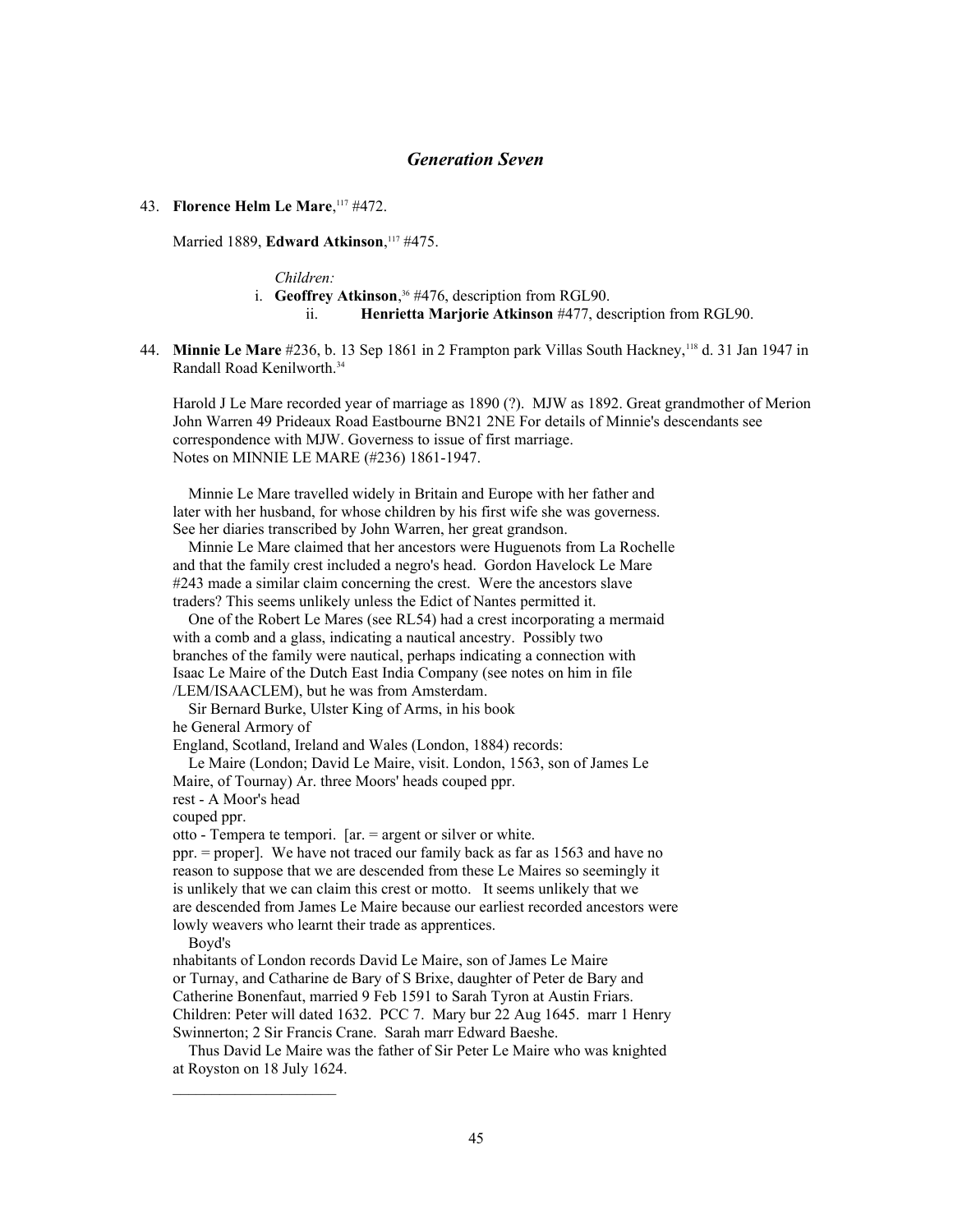Married 1890,<sup>[119](#page-107-1)</sup> **James Warren** #546, b. ca 1837,<sup>34</sup> d. 27 Nov 1904 in Capel House, Bull's Cross, Enfield.,<sup>34</sup> occupation Tea merchant.<sup>[120](#page-107-2)</sup>

**James**: Great grandfather of Merion John Warren.

.

|     | Children:             |                                                                              |
|-----|-----------------------|------------------------------------------------------------------------------|
| 68. |                       | Eric Russell Warren #571 b. 25 Apr 1893.                                     |
| 69. | $\ddot{\mathbf{u}}$ . | Hilda Margaret Warren #607 b. 1895.                                          |
|     |                       | iii. <b>Ralph Warren</b> #608, b. 1898, <sup>34</sup> d. 1987. <sup>34</sup> |

One child

45. **Rowland John Le Mare** #387, b. 8 Jun 1865,<sup>[121](#page-107-3)</sup> d. 6 Jan 1938 in South Norwood,<sup>8</sup> occupation Stock broker.<sup>66</sup>

Married 1891,<sup>35</sup> Constance Glazier #560.

*Children:*

i. **Harold John Le Mare** #561, b. 28 Nov 1895 in Hampstead, <sup>64</sup> d. 1967, <sup>35</sup> buried No children.

 A Major H J Le Mare appears in the Army List Beds & Herts Regt. Efficiency decoration Colonial Office or Colonial Government 15/10/1924.

 Ian Knill-Jones #567 has a notebook written by his uncle, Harold J Le Mare, shortly after the Great War of 1914-18. It contains a number of entries which are very similar to the contents of the history written by Richard Le Mare #34 in 1889; these concern Richard's ancestors. There are also entries on the descendants of Isaac Dunn Le Mare #185. A summary of the notes was sent to me by John Warren.

 Harold John records himself as educated at Aldenham 1909-12. Went to France for one year on leaving school. Entered father's business on Stock Exchange 1 December 1913. Gazetted 2/Lieut. 1st Herts Regt T.F 25 Feb 1914. Mobilized 5 Aug 1914 and served 1st Herts Regt all through The Great European War ending up as Captain. Demobilized 15 Nov 1919 and resumed business 1 Dec 1920 with Underhill and Le Mare, Stock Exchange, London. Ian Knill-Jones, in a letter dated 25 April 1995, stated that during the 1914-18 war HJL suffered shell shock. After he left the Stock Exchange he went into the Civil Service. He spent many years in East Africa, probably in Customs and Excise. He and Loy retired to Gloucestershire.

London Gazette: promoted to Lt Hertford Regt 14 Mar 1916 (29696).

(1) Married 7 Jun 1924,<sup>35</sup> **Ellen Frances Jarman** #565. (2) Married 28 Mar 1940,<sup>35</sup> **Clara Leonora Lucas** #566, description known as Loy, d. 6 Oct 1965 in Bristol. $69$ 

**Clara**: Probate: of Jasmine Cottage Picts Hill Langport Somerset to Harold John Le Mare retired major HM army £1439.

- ii. **Winifred Le Mare** #562, b. 1 Feb 1898,<sup>64</sup> d. 26 Jan 1991,<sup>35</sup> description did not marry.<sup>35</sup>
- 70. iii. **Doris Le Mare** #563 b. 14 Jan 1900.
- 46. **Percy Raby Le Mare** #237, b. 1874 in Tottenham, Msex,[122,](#page-107-4)73 d. 8 May 1960, occupation Chmn Rickett Cockerell & Co., coal merchants.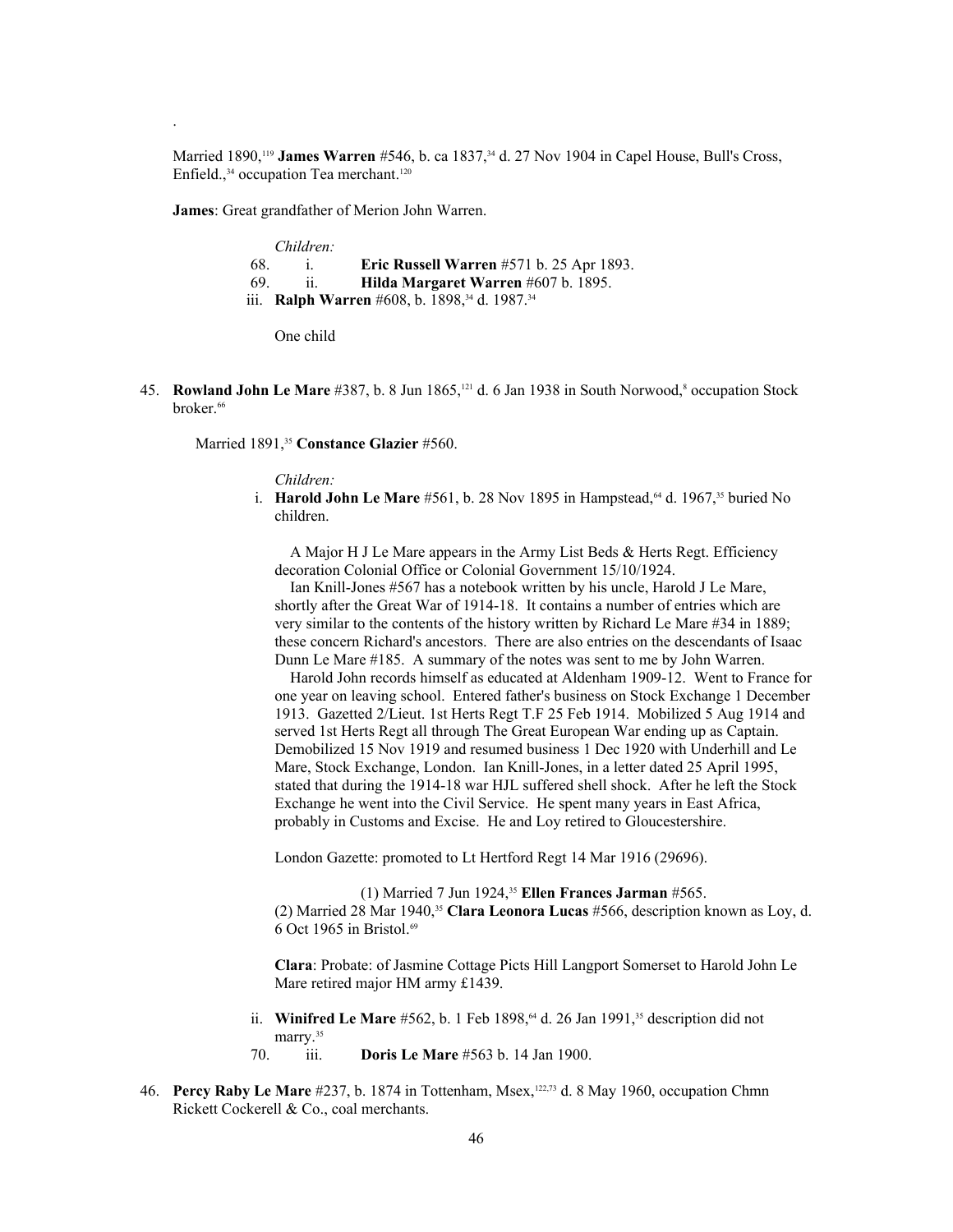formerly of Chelsworth Hall Suffolk. Also lived in Harpenden. Rickett and Cockerell was a large firm of coal merchants. 1901 census gives occupation as manager in coal. 2nd Lt to Lt 2 Oct 1918 (London Gazette 31057).

Married Jun 1900,<sup>[123](#page-107-5)</sup> Mary Gertrude Lester #287, b. 1 Apr 1878,<sup>[124](#page-107-6)</sup> d. 28 Feb 1953.<sup>124</sup>

**Mary**: To the right lies the village playground, given to the people of Chelsworth in 1950 by Mrs Mary le Mare, who with her husband owned Chelsworth Hall. see http://www.chelsworth67.fsnet.co.uk/Stroll.htm.

*Children:*

- 71. i. **Geoffrey Le Mare** #288 b. 1903.
- 72. ii. **Lester Le Mare** #289 b. 1905.
- iii. **Margaret Le Mare** #290, b. 07 May 1908 in Harpenden,<sup>8</sup> d. 29 Dec 2008.<sup>116</sup>

Wrote an account of her father, Percy Raby Le Mare (#237) Celebrated her 100th birthday in May 2008 with a concert in her honour in Duffield by the Hallé Chamber players (Derby Evening Telegraph). See <http://bygonederbyshire.co.uk/articles/Lady\_Margaret\_looks\_back\_on %22wonderful%22 century> for a brief account of her life. From Wikipedia: In 1933, Max Bemrose married Margaret Le Mare, a violinist who had studied music and singing in Dresden and Copenhagen, and together they adopted one son, Tony, and one daughter, Paddi.[5]

Married 1933,<sup>[125](#page-107-7)</sup> **John Maxwell Bemrose** #336, b. 1 Jul 1904,<sup>125</sup> d. 13 Jul 1986,<sup>[126](#page-107-8)</sup> occupation Printer: Bemrose Corp Ltd.

**John**: From Who's Who (1983): Kt 1960. Director 1938-79 and Chairman Bemrose Corporation Ltd 1953-78 (retired 1983). m. 1933 Margaret Le Mare (#290); one adopted son, one adopted daughter. MA (Econ) Cantab. Prospective candidate Derby 1938; fought General Election 1945; contested Watford 1950. Chairman East Midlands Provincial Area Conservative and Unionist Association 1937-61; Member of Executive and General Purposes Committee of National Union of Conservative and Unionist Associations 1964-65. Chairman of Printing and Publishing Industrial Training Board 1972-77; President of the British Federation of Master Printers 1967- 68 and 1971-72. Deputy Lieutenant of Derbyshire 1967, High Sheriff 1969-70. Recreations: swimming, music, gardening. Address: Hazelbrow, Duffield. Derby 840388. Clubs: Carlton, Landsdowne.

The Sir Max Bemrose bursary was established in his memory at the Royal Northern School of Music.

From Wikipedia: In 1933, Max Bemrose married Margaret Le Mare, a violinist who had studied music and singing in Dresden and Copenhagen, and together they adopted one son, Tony, and one daughter, Paddi.[5]

47. **Stanley Raby Le Mare** #238, b. 1874, d. 17 Feb 1965 in Colchester (aged 90).<sup>[127,](#page-107-9)69</sup>

.

Probably the younger twin of Percy Raby Le Mare (see Margaret Le Mare's #290 account of her father who was the elder of twins) - dates of other sons are recorded. Probate: to Midland Bank £10912.

Married Jan-Mar 1898 in West Ham,[128](#page-107-10) **Clara May Harris** #452.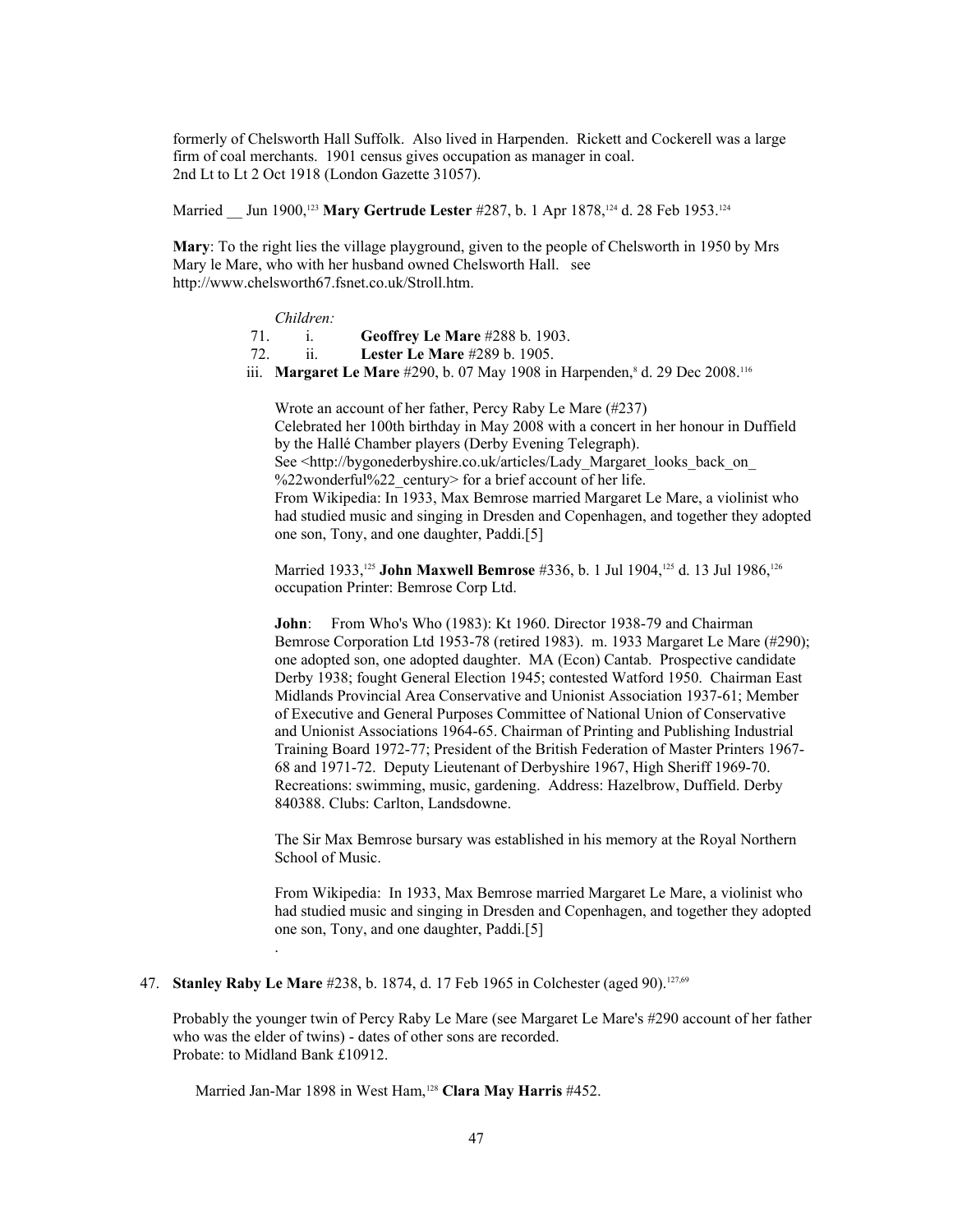**Clara**: from London Gazette:

Clara Mary Le Mare, of Beaumont Hall, Marine Parade West, Clacton-on-Sea. Widow, died 29 April 1970.

> *Children:*<br>73. *i.* **Leslie Le Mare** #453 b. 1900.

48. **Ewart Raby Le Mare** #239, b. 10 Dec 1875 in Stanley Villas Pembury Rd Tottenham,<sup>[129](#page-107-11)</sup> d. 19<sub>\_\_</sub>, occupation Stock Broker.

Married 23 Mar 1905 in Bovinger Essex,<sup>11</sup> Jessie Scott #242, b. in Neilston Renfrew.<sup>11</sup>

**Jessie**: possibly Jessie Scott Holm.

*Children:* 74. i. **Gordon Havelock Le Mare** #243 b. 15 Oct 1910. ii. **Margaret Le Mare** #466, description Peggy, d. ca 2004.<sup>[130](#page-107-12)</sup>

Bernard Silley was presumably her first husband as she was later known as Peggy Alexandre. In the Ancestry marriage list she is recorded as Peggy Le Mare.

Married Oct-Dec 1932 in Thanet,<sup>78</sup> Bernard L Silley #1152.

# 49. **Hugh Cecil Le Mare** #240, b. 1877, <sup>81</sup> d. 1973. <sup>81</sup>

He married **----- -----** #250.

|    | Children: |                                              |
|----|-----------|----------------------------------------------|
| 75 |           | <b>Charles Desmond Le Mare #251 b. 1915.</b> |
|    | 11.       | Cynthia Le Mare #252.                        |
|    |           | She married Leslie Fletcher $\#261$ .        |
|    | 111.      | <b>Audrey Le Mare #253.</b>                  |

Elsewhere the name is given as Cecily.

She married **Charles Vivian** #64.

## 50. **Walter Edmund Warland** #1297, b. 1856 in NSW.<sup>77</sup>

John David Watkins wrote: (from death records "plus 1 male 3 females deceased" from NSW Registry of Births Benjamin T b 1877, Lily L b1879, Ruby A b 1885, Ivy A b 1887).

He married **Sarah Jane Newman** #1300.

|      | Arthur Edmund Warland #1301 b. 21 Sep 1876.           |
|------|-------------------------------------------------------|
| ii.  | Lily F Warland $#1302$ , b. in NSW.                   |
| iii. | Alfred W Warland $#1303$ , b. in NSW. <sup>77</sup>   |
| iv.  | Edith A Warland #1304, b. 1889 in NSW. <sup>77</sup>  |
| V.   | Stella L Warland #1305, b. in NSW.77                  |
| vi.  | <b>Mona L Warland</b> #1306, b. in NSW. <sup>77</sup> |
| vii. | <b>Hilda Warland</b> #1307, b. in NSW. <sup>77</sup>  |
|      | Children:                                             |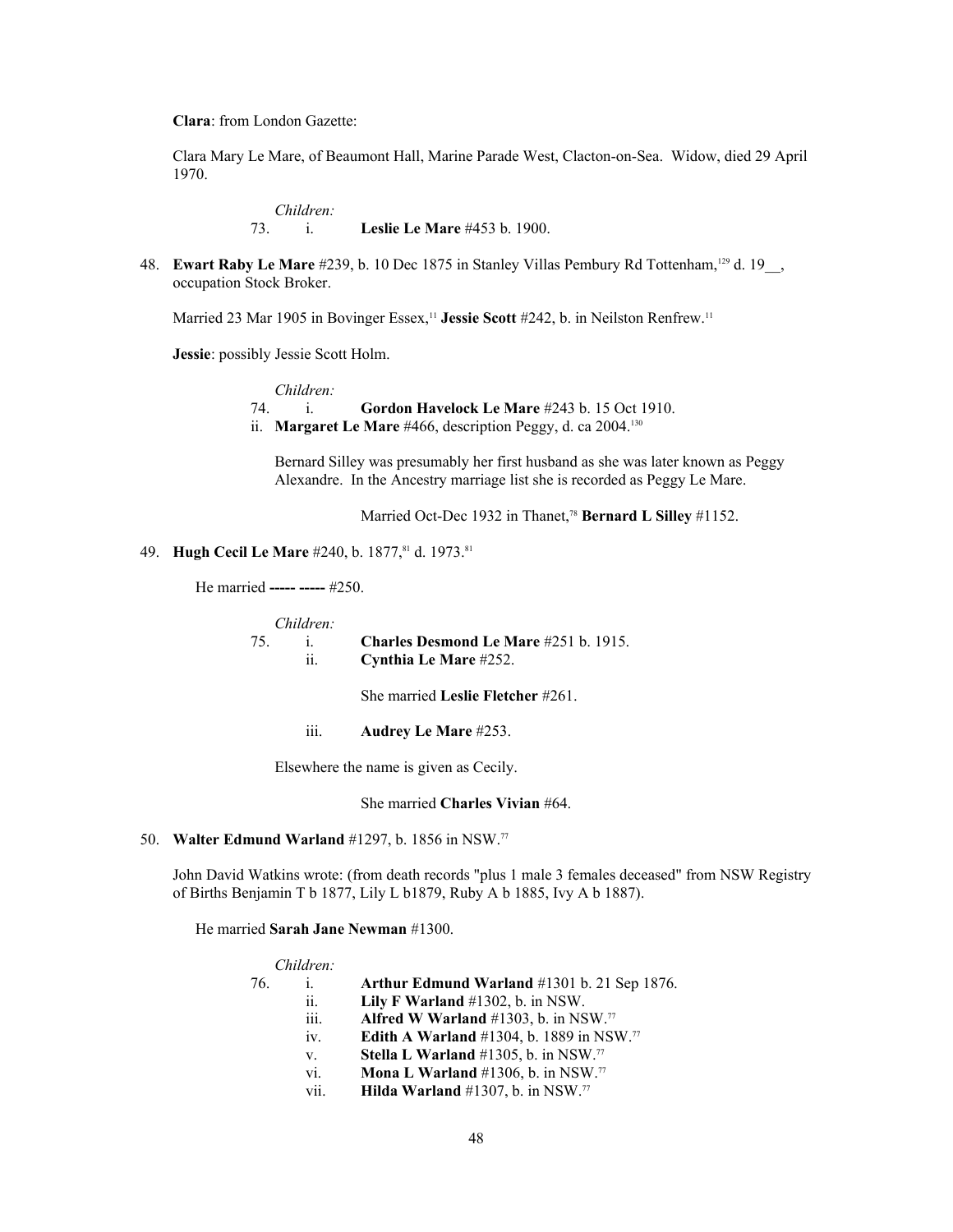51. **Ellen Tunnicliffe Gough** #323, b. Aug 1858 in China (see JPC2 p69),<sup>47,79</sup> d. 10 Feb 1937.<sup>43</sup>

She was J C Hoare's second wife. 1910 living in Cliff Avenue, Cromer.

Married 1886 in Ningpo,<sup>7947</sup> **Joseph Charles Hoare** #324, b. 15 Nov 1851,[131](#page-107-13) d. 18 Sep 1906 in Drowned in typhoon off China coast,<sup>47,131</sup> occupation Bishop of Victoria Hong Kong 1898-1906.<sup>131</sup>

**Joseph**: Gough pedigrees shows he was drowned on 18 Nov , JPC recorded 18 Sep 1906. DD. Principal of CMS Training College, Ningpo (1875-98) and bishop of Hong Kong (1898-1906). His memorial in St Martin's Church, Comer, records he and four Chinese students lost their lives in the great typhoon of 18 Sept 1906.

Fourth son of Canon Edward Hoare (5 June 1812-7 July 1894).

*Children:* 77. i. **May Le Mare Hoare** #976 b. 1891.

52. **Harold Alfred Barnes** #330, b. 28 Dec 1856,<sup>47</sup> d. \_ at Greenbank, Farnworth.<sup>43</sup>

Entered and developed the family cotton textile business in Farnworth.

Married 17 Feb 1885 in Liscard, Birkenhead, Wirral,<sup>47</sup> Mary Elizabeth Gwyther #331, b. 18<sup>1</sup>,

d.  $\overline{\phantom{a}}$ .

*Children:*

i. **George Le Maire Barnes** #332, b. 24 Nov 1885, <sup>47</sup> d.

Conservative councillor, Bolton, 1931 (Farnworth Journal, 1933).

- ii. **Ellen Mary Barnes** #333, b. 14 Sep 1888.47 d. \_.
- 53. **Joshua Le Mare** #268, b. 1 Apr 1860 in Islington, London.,9,78 d. 30 Mar 1899 in ss Stella off Guernsey,<sup>9</sup> buried in Dieppe.<sup>9</sup>

Notes on JOSHUA LE MARE (#268) 1860-1899.

 $\mathcal{L}_\text{max}$ 

.

 Educated at King William's School, IoM. Joshua died when ss Stella was shipwrecked. His wife was with him but after drifting in an open boat she was rescued by ss Vera and landed in Guernsey. A few items of crockery and cutlery from the Stella are in the Jersey Museum in St Hellier, where the ship is reported to have sunk of Alderney.

 The following testimonial on paper of London & North Western Railway, Stores Office, Euston Station, London N.W. Telegrams: LE MARE STORES EUSTON

LONDON is in the possession of John S Le Mare of Ipswich. The testimonial is not dated. Private and confidential. Joshua Le Mare entd service of L & NW Ry. at Euston as an Apprentice in Assistant Secretary's Dept 1st June 1876, was appointed Chief Clerk in Stores Dept in Feby 1883 and on the resignation of the Head of the Dept (Mr P Jones) in Novr 1887 was appointed Secretary of Stores Comee subsequently Secretary of Locomotive Comee as well which appointments are at present held. Age 38 years on 1st April 1898. Present salary £400 per annum, last advance 2 years & 6 months ago. Mr Le Mare has been told by the Secretary recently (Jany last) that the Directors think highly of him and that he may expect in due course a lucrative appointment. Address 3 Suffolk Villas Pellatt Grove Wood Green (see will of his father, Joshua Le Mare #175).

Married 7 Feb 1891 in St Pancras Church London,[132](#page-107-14) **Matilda Beatrice Williams** #269, description Cissy.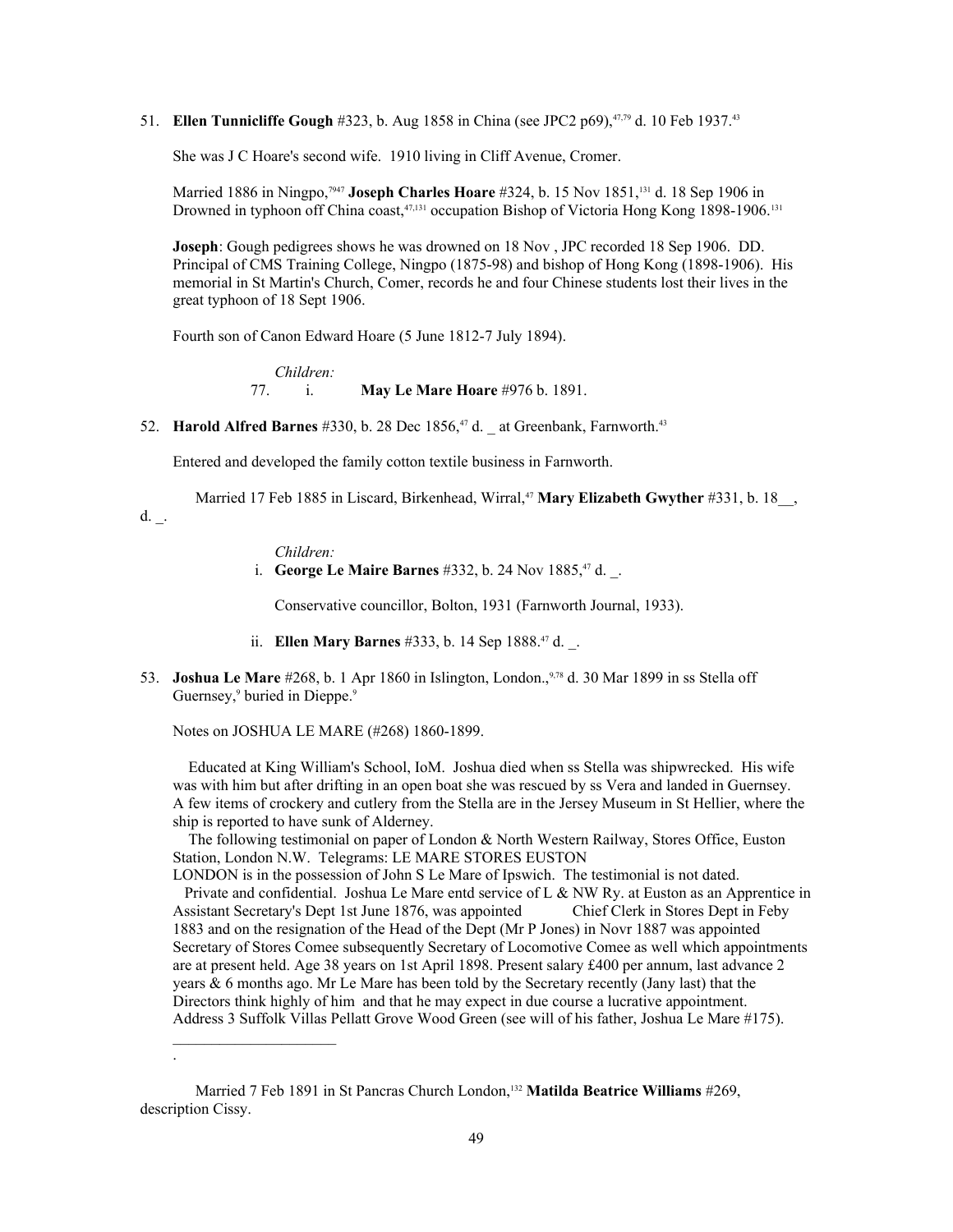**Matilda**: Father: David Williams of Laurel Bank Muswell Hill, late of Whalley Range.

|     | Children: |                                              |
|-----|-----------|----------------------------------------------|
| 78. |           | <b>Reginald Le Mare #270 b. 29 Nov 1891.</b> |
| 79  | ii.       | <b>Ralph Le Mare</b> #271 b. 1 Jun 1893.     |
| 80. | iii.      | <b>Beatrice Le Mare #272 b. 10 Jul 1895.</b> |
| 81. | 1V        | Victoria Le Mare #273 b. 10 Jun 1897.        |

54. **Elaine Le Mare Kissack** #305, b. 7 Aug 1871, <sup>47</sup> d.

Married in Douglas IOM,<sup>47</sup> **John Thomas Teare** #318.

*Children:*

i. **John Teare**. <sup>47</sup> #319.

ii. **Enid Mary Teare**. <sup>47</sup> #320.

# 55. **Bernard Keble Kissack** #311, b. 21 Aug 1881, d. 19\_\_.

Married 16 Oct 1912 in St Ninnians Church Crieff,<sup>47</sup> Caroline Mary Keith-Murray #315.

*Children:*

- i. **Keith Edward Kissack** #316, b. 17 Nov 1913,<sup>47</sup> d. 19
	- ii. **George Anthony Alistair Kissack** #317, b. 30 Jul 1917.<sup>47</sup>
- 56. **William Roberton Le Mare** #157, b. 10 Apr 1864 in Manchester,[133,](#page-107-15)32 d. Jan 1929,133 occupation Commander P&O; hsptl ship.

Marriage broke up about 1918 - Malcolm Le Mare's account. Commanded P&O liner "Rome". His son, Malcolm Hamilton Le Mare, stated at the Le Mare gathering at Banbury on 17 April 1982 that WRL's Master's Certificate showed his address as Westbury House, Sherborne.

manuscript - 'Diary of a Tour in the Naga Hills, 1922-1923' by Henry Balfour Caption: Entering the Mediterranean Sea aboard the Malwa Medium: diaries Date: 15.8.1922

Tues. 15th

Off Tangier, 7.30 a.m. Very fine & smooth. Dolphins very numerous. Tarifa Point 8.15 a.m. Gibraltar, 9.30 a.m. Went ashore for an hour with Mrs. E.M. Campbell. Found it very hot on shore & dusty. Sailed at about 1 p.m. Discovered that the Captain of the "Malwa", W.R. LeMare, was the boy I knew 50 years ago nearly, at Macclesfield. Both delighted to meet one another again. He insisted on my being transfered to his table for meals. We had a good talk about Macclesfield days & the Grammar School, etc. Hot at night & the ship vibrating badly (a characteristic of the "Malwa" which I had noted on the voyage to Australia in her in 1914, but which seems to have become more marked, making her very uncomfortable to travel in, especially in certain parts, e.g. my cabin, where the oscillation has 'nodes', as it were.) Apart from this vibration the "Malwa" is very nice & my cabin was excellent, being a corner one with 2 windows. Production:

Person: Balfour/ Henry Date: 1922-1923

Henry Balfour was an anthropologist and curator of the Pitt-Rivers Museum in Oxford.

Samuel Le Mare and family were living at Marple in 1881. Marple to Macclesfield is about 11 miles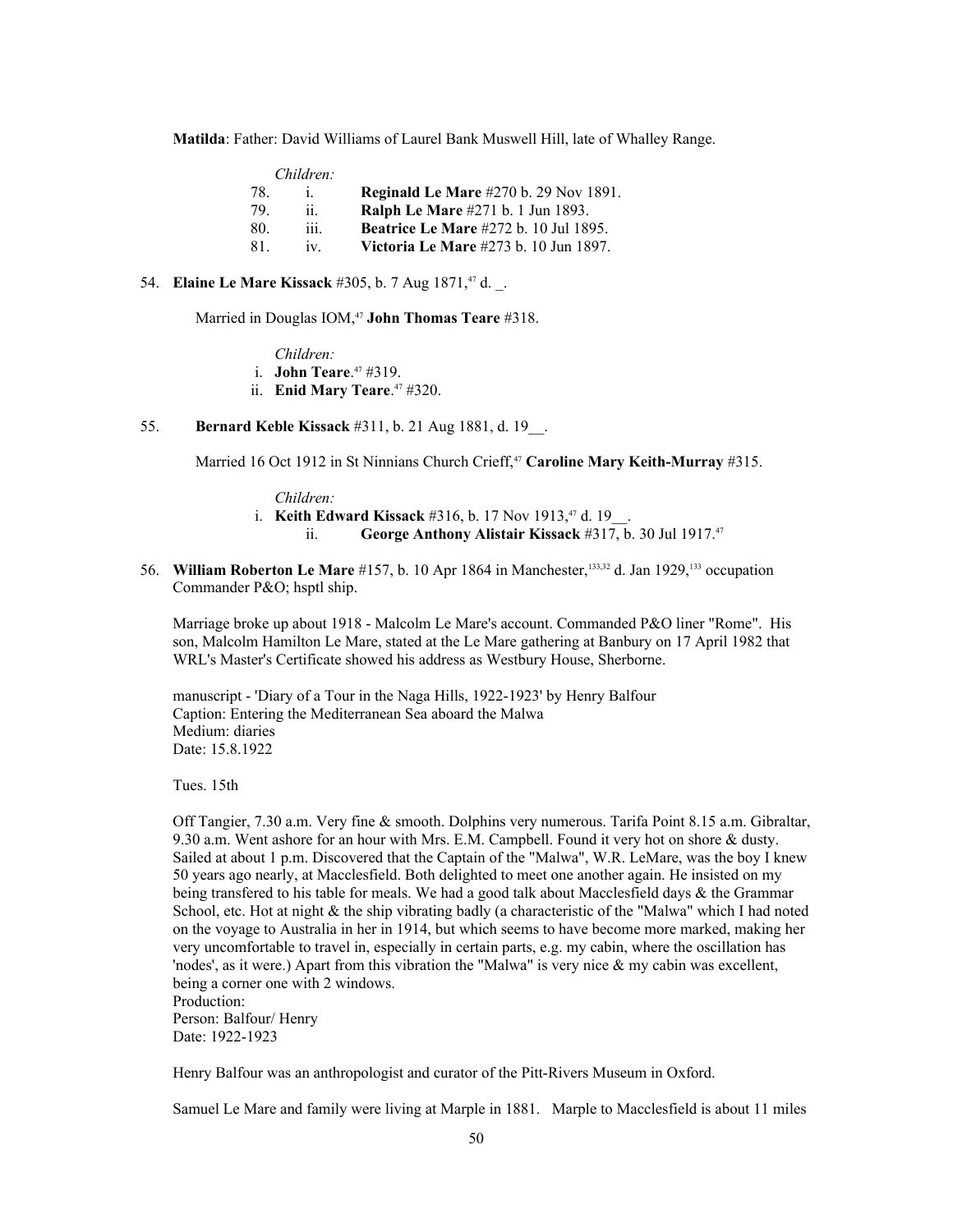so WR Le M must have travelled by train (there was a link then) or he was a boarder.

Married 1902,<sup>81</sup> Mildred Caroline Southwell Piper #221, b. c. 1879, d. 1962 in Australia aged

83.<sup>133</sup>

*Children:*

- 82. i. **Malcolm Hamilton Le Mare** #222 b. 12 Aug 1904.
- ii. **Barbara Patricia Cochrane Le Mare** #223, b. 18 Jun 1910.<sup>133</sup>

Lived with her grandfather Samuel #37 for a time until she married his chauffuer.

She married **--- Hughes** #1223.

iii. **Beryl Hamilton Le Mare** #224, b. 16 Apr 1914.[134](#page-107-16)

Emigrated to Australia

21. John Swift Joly (son of John Swift Joly), b. 21 Mar. 1912 at Harley St., W.I. Educ. at Westminster, T.C.D., Cambridge and St. Bartholomew's Hosp. B.A. 1933, M.R.C.S., L.R.C.P., 1937, M.B., B.Ch. 1938, F.R.C.S. 1941. H.S. Metropolitan Hosp., Kingsland Rd., Cas. H.S. Surgical Unit, and jun. H.S. E.N.T. Dept. St Bartholomew's Hosp., R.S.O. St Peter's Hosp., Fellow R. Soc. of Medicine. WW2 R.N.V.R. Surg. Lieut. 1941-1945. Served with Eastern Fleet 1941-2. Invergordon and Normandy 1943-4, Messina 1945. 39/45 Star. Atlantic Star with Bar for France and Germany. War Medal; Italy Star. Chief Asst. Genito-Urinary Dept, Central Middlesex Hosp., Clin Asst. St Peter's Hosp., Sen Surgical Registrar, Metropolitan Hosp., Surgeon, Colonial Hosp. San Fernando, Trinidad. He married 1944 at Invergordon, Beryl Le Mare, dau. of William Roberton Le Mare of Cheshire and Mildred Caroline Southwell Piper, dau. of Frederick Southwell Piper of Bombay.

# Married<sup>133</sup> John Swift Joly #1224.

**John**: Emigrated to Australia.

57. **Helen Le Mare** #158, b. ca 1866 in Manchester.<sup>32,73</sup>

.

1901: living at 71 Beaches Road, West Bromwich. At the time of the 1901 census Helen's sister, Lucy A. Le Mare, was visiting; she is described as sick nurse.

Married 1894 in Sherborne Abbey,<sup>[135](#page-107-17)</sup> Charles Burt Robinson #1038, b. ca 1867 in Warwick,<sup>73</sup> occupation Tar distillery chemist, employer.<sup>73</sup>

| Children |      |                                                                                         |
|----------|------|-----------------------------------------------------------------------------------------|
| 83.      |      | Richard Burt Robinson $\#1127$ b. 1897.                                                 |
|          |      | <b>John William Roberton Robinson</b> $\#1128$ , b. 1901 in West Bromich. <sup>73</sup> |
| 84.      | 111. | <b>James Robinson</b> #1234.                                                            |

58. **Arthur Stanway Le Mare** #25, b. 17 Jul 1876 in Manchester,<sup>[136](#page-107-18)</sup> d. 10 Oct 1942 in Kentdale Nursing Home Kendal,<sup>[137](#page-107-19)</sup> buried 13 Oct 1942 in Quaker Burial Ground Sedbergh Rd Kendal,<sup>137</sup> occupation Education.

 Educated Manchester Technical School: electrical engineering. Apprenticeship with Exide Battery Co. University of Manchester 1897; Lancashire Independent College (of the Independent or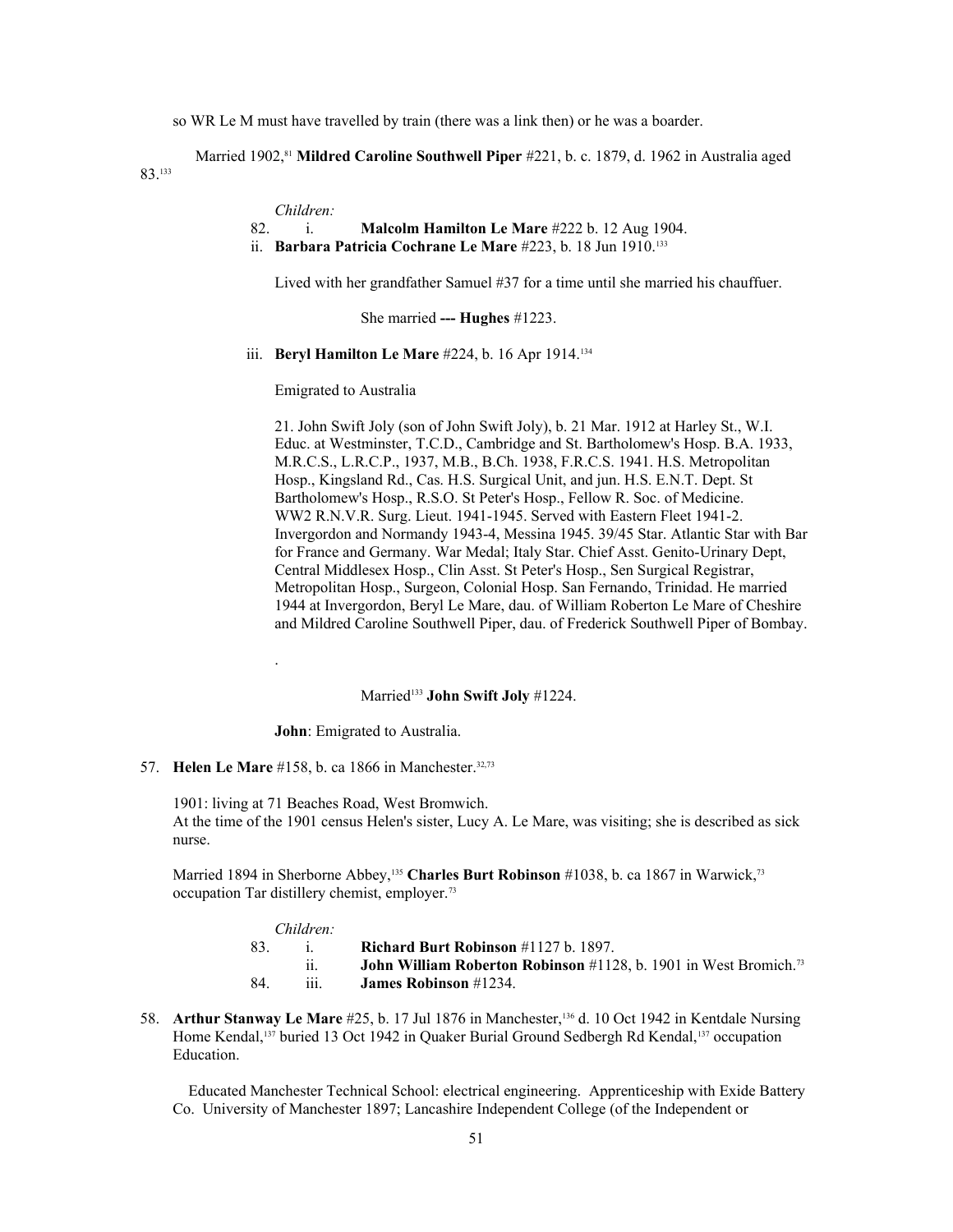Congregational Church) studying for theology BA; ordained 1904. Minister of Nether Green Congregational Church Leeds. Resigned 1904 for teaching in Leeds Boys' Modern School; 1914 Bishops Stortford College; 1916 Sheriff School Rugby (not the "public" school); 1919-23 Leighton Park School Reading geography master. In 1919 at Rugby joined the Society of Friends. Resigned from the Rugby school in summer of 1919 when asked to by the headmaster. The Rugby Observer reported that he sat down rather than stand and sing the national anthem on the king's birthday because he disagreed with continuation of conscription, the war against Russia and the terms of the 1918 armistice with Germany.

Manchester Courier and Lancashire General Advertiser: 2 Jan 1892 Manchester Corporation Technical School £30 Day Scholarship for two years to A.S. Le Mare. 27 July 1893 Electrical Engineering second year: Second class A.S. Le Mare.

1901 census: visitor, student (theological) at the home of Alfred Holden Byles where Edith Mary Byles, daughter is shown as housekeeper (domestic).

1923 appointed Warden of Walthamstow Educational Settlement. Councillor and Alderman in Walthamstow.

A govenor of Sir George Monoux School, Walthamstow.

From the Old Monovian 1933: This year, Speech Day was celebrated on Thursday, October 26th, and it was again found necessary to divide the function and to hold the junior prize giving in the afternoon and the senior in the evening. There was not a seat vacant at either ceremony, the attendance being greater even than last year.

Once again Mr. P. Astins, E.C.C., Chairman of the School Governors, presided. In the afternoon he opened the proceedings by drawing attention to the progress the School had made in recent years, declaring that in many ways the Monoux School was "second to none." After the distribution of the prizes by Mrs. A. S. Le Mare, Mr. Le Mare gave an interesting talk on education. He defined education as "getting into touch with one's environment," and after describing some of the methods by which men had learnt to do this, he went on to say that the international situation showed how much still remained to be learnt. The close attention, which he received throughout from even the youngest present, showed how greatly his talk was enjoyed.

 Retired 1937 to Kirkby Stephen. Hon. Librarian Free Library KS; Chief Billeting Officer in KS for children evacuated from industrial areas at start of war in 1939. Member of North Westmorland Rural Council.

### A testimonial held by H Margaret Le M states:

"Alderman Arthur Stanway Le Mare is descended from a family of French Protestants who fled into exile after the revocation of the Edict of Nantes in 1685 and established themselves as silk-weavers in Spitalfields at the end of the 17th century. A junior member of the family migrated to Manchester about 1840 and there Mr Le Mare as born in 1876, his father and grandfather being then in partnership as silk manufacturers in that city. He was educated at Manchester Technical School taking, in the last two years of school life, the course in Electrical Engineering and afterwards serving an apprenticeship with the Exide Battery Co. In 1897 Mr Le Mare entered Manchester University in order to prepare himself for the Christian ministry and later studied theology at Lancashire Independent Coll; he was minister of Nether Green Congregational Church Leeds for 4 years. The work of the ministry in one of the poorest districts of a great industrial city meant close touch with the lives of weekly wage earners and this experience provoked a study of social conditions which led Mr Le Mare to become a convinced socialist and a member of the Independent Labour Party; a decision which resulted in resignation from the pastorate and another change in profession. For the 16 years following he was an assistant master at boys' schools at Leeds, Bishop's Stortford, Rugby and Reading. During the period he spent at Rugby Mr Le Mare joined the Society of Friends

and it was in 1923 that he came to Walthamstow as Superintendent of the Friends' Hall and Warden of the Educational Settlement in Greenleaf Road; a post which he still holds."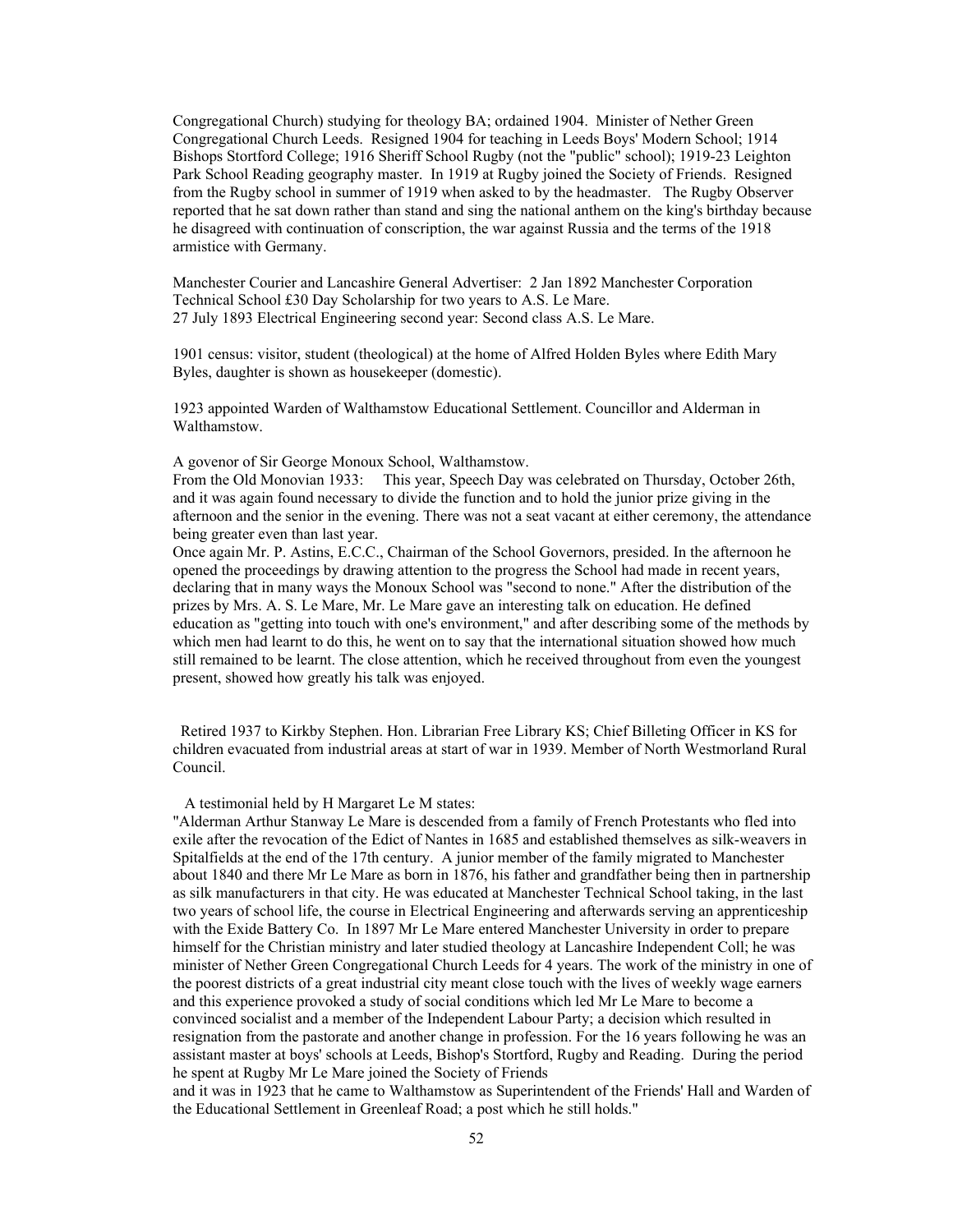Probate: to Public trustee £630.10s.1d.

Married 6 Jul 1904 in Austwick Wesleyan Chapel,<sup>106</sup> **Edith Mary Byles** #103, b. 28 Feb 1881 in Bradford,137 d. 31 Mar 1969 in Sibford Gower Oxfordshire,137 buried 5 Apr 1969 in Oxford Crematorium,<sup>137</sup> description Mary.

**Mary**: Father: Revd Alfred Holden Byles. Mother: Louisa Bridget Davids. Mary's name is on the grave stone of Arthur Stanway Le Mare in the Quaker Burial Ground, Kendal.

*Children:*

 i. **Monica Winter Le Mare** #104, b. 20 Dec 1905 in Leeds,137 baptized 1906 in Leeds,<sup>137</sup> d. 9 Mar 1970 in Rome,<sup>137</sup> buried 11 Mar 1970 in Rome,<sup>137</sup> occupation Teacher: Music, education.

Notes on MONICA WINTER LE MARE (#104) 1905-1970.

 LRAM; BLitt(Oxon). Taught music at Friends' School, Sidcot, Winscombe. Youth work in Ely. Lecturer in Education at Dudley College. Before second world war helped refugees escape Nazi Germany and Austria.

ii. **Hilda Margaret Le Mare**  $#105$ , b. 14 Jan 1907 in Leeds,<sup>137</sup> baptized 1907 in Leeds,<sup>137</sup> occupation School teacher: French, d. 8 Mar 2014 in The Ridings, Banbury,[138](#page-107-20) buried 15 Mar 2014 in Friends' Burial Ground, Sibford Gower.

Teacher of French at Skellfield School, Thirsk, Yorks. (see below and Media); Portsmouth (?Mount Merton) evacuated to Petersfield and Winchester during world war 2; Devon; Walthamstow Hall, Sevenoaks; Friends' School, Sibford. Retired 1967.

Note by PHL: visited Margaret at The Ridings, Banbury, 12 Feb 2009. She asked if I had wondered why she didn't marry. She told me that when at University she hoped to marry a fellow student named Duncan but not until she graduated. He wished to marry earlier and did so. Many years later when his wife died Margaret enquired if he would mind if she went to the funeral. He agreed and they met again, happily.

From the Banbury Guardian, 28 March 2014:

Warm tributes paid to 107-year-old Margaret

A passionate Quaker who remembered the sinking of the Titanic has died at the age of 107.

Margaret Le Mare, who was a well-known character in Sibford where she lived and worked for almost 50 years, died at The Ridings Care Home in Banbury on March 8.

Born in Leeds in 1907, she came to Sibford in the late 1950s to teach at the Quaker school.

Her nephew Philip Le Mare, of Adderbury, said: "What made her well known in the area was her Quakerism; that was the main part of her life. She taught at the Quaker school and that was really the essence of her life."

Although Miss Le Mare, who taught French, never married or had a family of her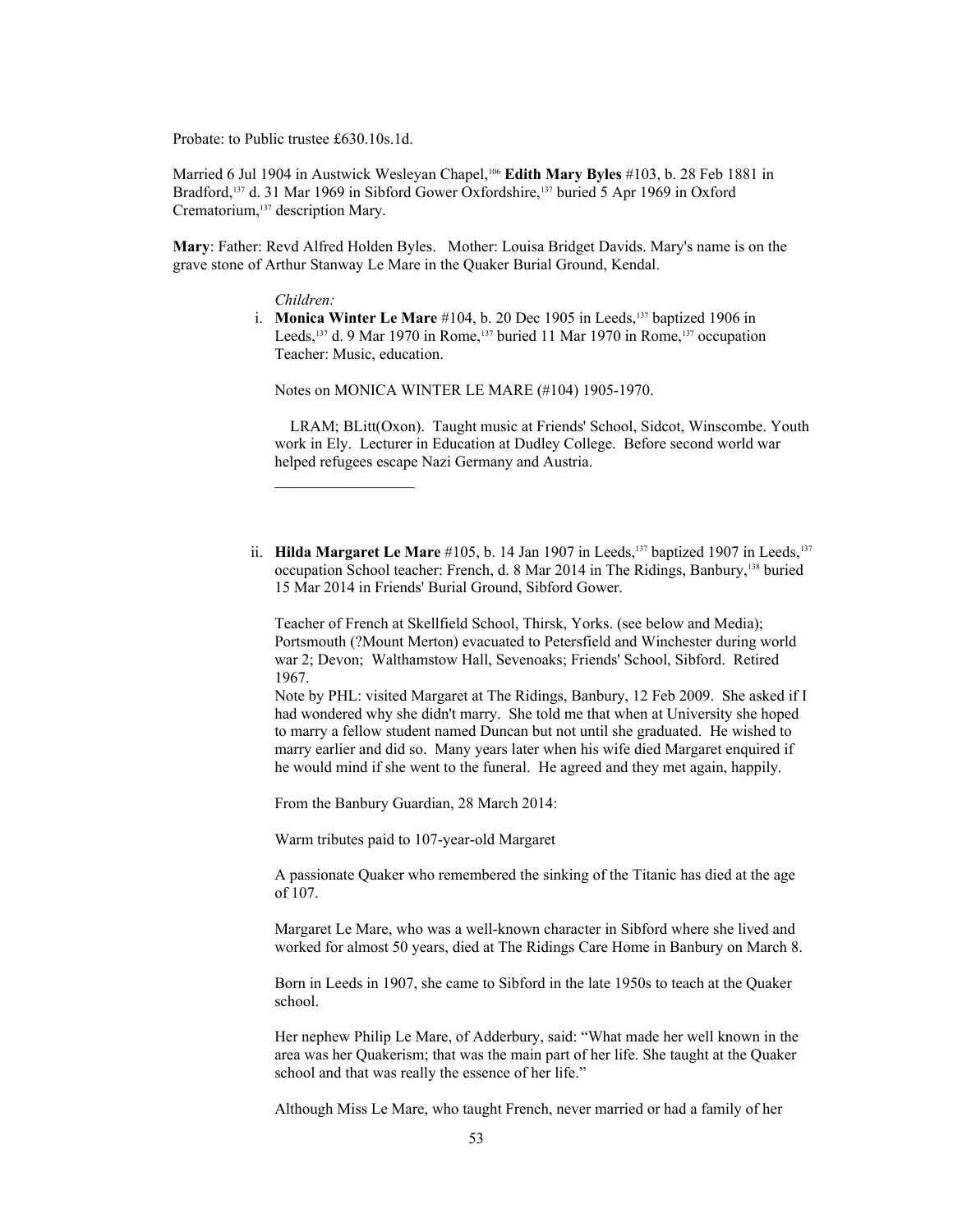own, she was very family orientated. Mr Le Mare said: "She kept the family together and was always very involved. She also researched the family history from when they came over from France as persecuted Huguenots and set up as silk weavers in London's Spitalfields."

Miss Le Mare's long life meant she experienced many significant historical events first hand and her first memory was the sinking of the Titanic in 1912 as her uncle died in the tragedy. Mr Le Mare said: "She also went through two world wars as a Quaker, which can't have been easy, and she was an absolute socialist."

Miss Le Mare was so appalled when Margaret Thatcher announced 'there was no such thing as society' that she was compelled to join the Labour Party, of which she remained a committed member.

Mr Le Mare said: "We would talk about politics and she'd be right up to date with everything, as well as cricket and snooker. If we wanted to know the scores, we'd come to her." He said she always read the papers, with the Banbury Guardian being one of her favourites.

In Sibford she was not only an active Quaker but also organised quizzes, was involved in the village hall and really made an impact in the community. Mr Le Mare said: "It was her stature. She was very small, under 5ft, but she was formidable. You would see her at a meeting talking to a man of 6ft 6 waving her finger in the air. She had a lot of wisdom and people listened to her because of all of her experience."

Miss Le Mare had been a resident at The Ridings for the past five years. Hospitality manager Juliet Guntrip said: "She was a truly remarkable lady and it was our pleasure to care for her."

She was buried at the Sibford Quaker Meeting House on March 15 and the service was a special one for funeral director Edd Frost, of Edd Frost and Daughters, as he knew Miss Le Mare his entire life. He said: "She was a well known character at Sibford School, where I was a pupil, and I remember her as a little white-haired old lady. But she was immaculate, very smart and well dressed and she commanded this kind of aura; it was like she glided through the school corridors. She was definitely a force to be reckoned with for a lady under 5ft but she was also very kind. She will be missed and I was so honoured I got to send her home."

'School for friendships' recalled at reunion of ex-pupils Published on the 20 May 2001 by Yorkshire Post 19:55

FORMER pupils of a girls' boarding school which closed in 1970 met for their annual reunion on Saturday at the country mansion which still holds fond memories for many of them.

Skellfield School, which was founded at Ripon in 1877, moved out of the city to Baldersby Park at Topcliffe, near Thirsk, in the 1920s where it stayed until its proximity to bomber airfields caused its evacuation to Nidd Hall, near Harrogate, during the Second World War.

Baldersby Park, built for railway baron George Hudson, is now the home of another independent school, Queen Mary's, which hosts the annual reunion of the Skellfield Old Girls' Association.

During the war Baldersby Park was occupied by the Royal Canadian Air Force and when the school returned in 1946 it found boisterous aircrew had lit a bonfire in the entrance – destroying a large section of timber panelling.

Former housemistress Olga Booth, of Heddington in Oxfordshire, who is now president of the old girls' association, remembers how the school placed bookshelves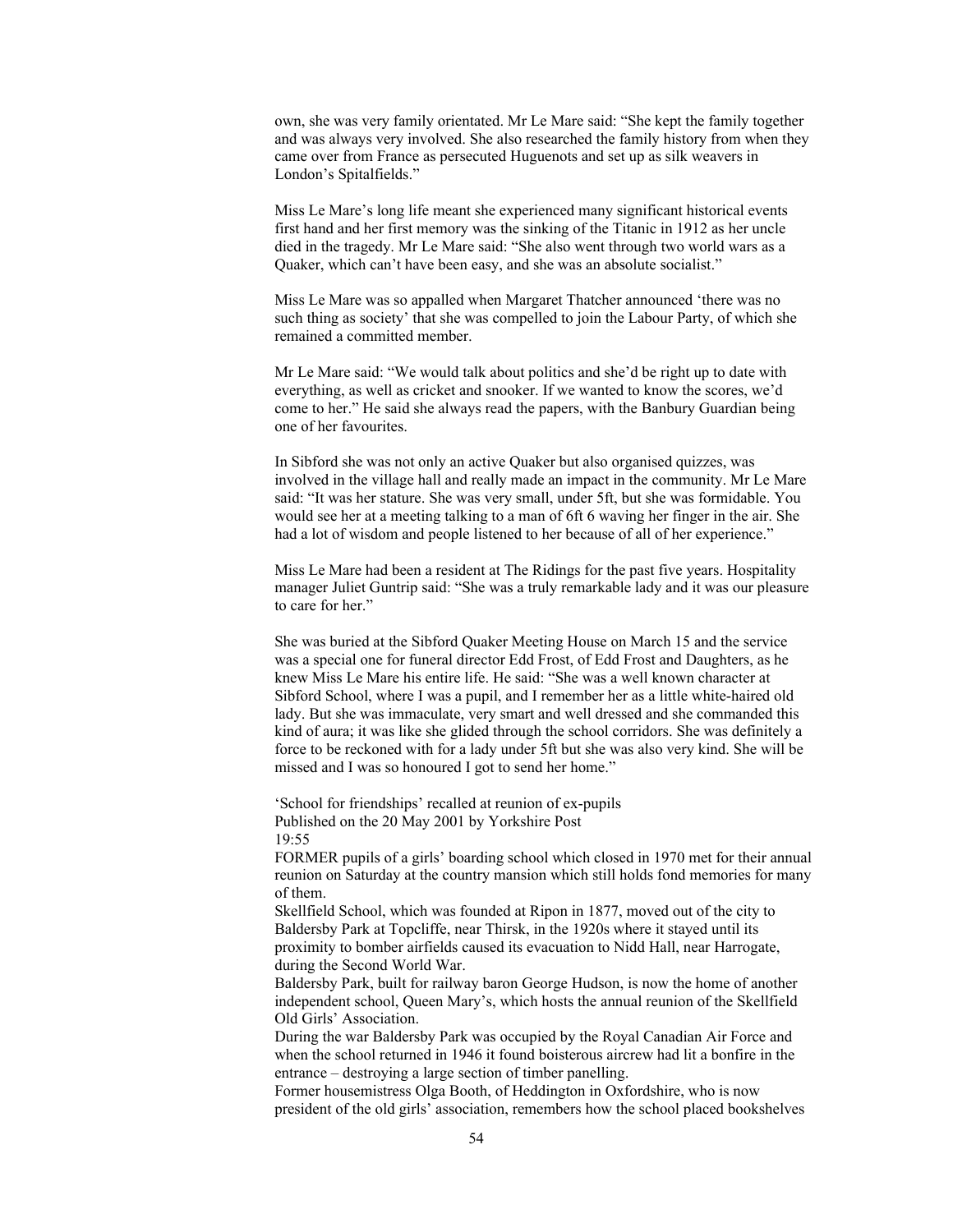along a wall to hide the scar – still concealed by a tapestry. Miss Booth, who taught Latin and religious education as well as running the Girl Guide unit, said: "During the war there were plans to move the whole school to Canada but when a ship carrying one group of children was sunk they changed their minds and we stayed in Yorkshire."

Thirty years after Skellfield closed, many of the former pupils attending the reunion took a secret delight in using the main entrance from which they were banned in their schooldays.

It was just one of the rules of a strictly run establishment where dormitory windows had to be open six inches top and bottom and where pupils were required to run to the end of the school drive before breakfast each day.

Open windows meant bats were frequent visitors to the dormitories but lacrosse nets – used in one of the sports taught by Kathleen Fawell of Ripon who was also at the reunion – proved to be an ideal tool to remove the intruders.

The reunion, which attracted 45 old girls and staff, was arranged by the secretary, Anne Brown, and treasurer, Sue Hindley, a former headgirl, who live near each other in the Leeds area and keep members in touch through a newsletter. Mrs Hindley, who now teaches at an independent school in Ilkley, said: "We send out postcards to the old girls and they let us have snippets of news on what they are doing." Mrs Brown said: "It was not a terribly academic school but we were taught friendships and it says something that many of us are still friends today."

- 85. iii. **Bernard Arthur Le Mare** #100 b. 31 Oct 1908.
- 86. iv. **Eric Roussel Le Mare** #106 b. 11 Apr 1911.
- 59. **Margaret Le Mare** #27, b. 17 Nov 1880 in 12 Plymouth Avenue Chorlton-upon-Medlock,[139](#page-107-21) d. 1958 in The Retreat York.[140](#page-107-22)

Known in the family as Daisy.

Born 16.45; twin Ernest at 17.00 (Family Bible). EBL's birth certificate states he was born at 12 Plymouth Grove Chorlton on Medlock so that Margaret must have been born there also. The mother of Margaret Le Mare's husband, Wilfrid Spencer, was Emily Harris-Smith, daughter of Sarah Tuke of the family of Quaker tea merchants of York. William Tuke (1732-1822) founded The Retreat in York in 1792; it was opened in 1796. Margaret was a patient in The Retreat for many years.

Note from Brigitte Herrod, 2 October 2012:

I don't think I have much information at all that you don't already know.I will bring any old photos that my mum has, particularly any that she has no idea of who they are. I will bring all the notes I have on Daisy and any that might turn up about your father. After Wilfrid died, (yes it is definitely Wilfrid not Wilfred, my error in typing, poor Wilfrid misspelling seems to have happened to him all his life on official documents too, so I should be more careful!), not that many years after Daisy went to The Retreat, your father seemed to have certainly been very much involved, along with hersons Ernest and Geoffrey, in arranging Daisy's care at The Retreat. Ernest was clearly a good brother to her. She had a very sad story from about 6 years before her entrance to the Retreat until her death there. She was very mentally disturbed, silent, and very subdued alone with outbursts of manic laughter and singing. From reading her notes she was very heavily sedated for the 25 years she was there so it is hardly surprising that she had no inclination to engage in life at all. Though without sedation, before her admittance, it wouldseem she was a danger to herself and others. A sad story that makes one realise that had she lived in this day and age her story may have been very different. My grandpa Geoff never talked about her even to my mother. My mother remembers as a child waiting outside The Retreat when he visited her though she says Daisy didn't recognise her children at all. One thing I did find in her notes was that Wilfrid stated when she was having 'episodes' at home they often took the form of her reliving an incident as a child when she was badly burned about the neck and saved by an older brother. Her notes are also confusing in that she is in one part listed as Baptist and another as Quaker I have also noted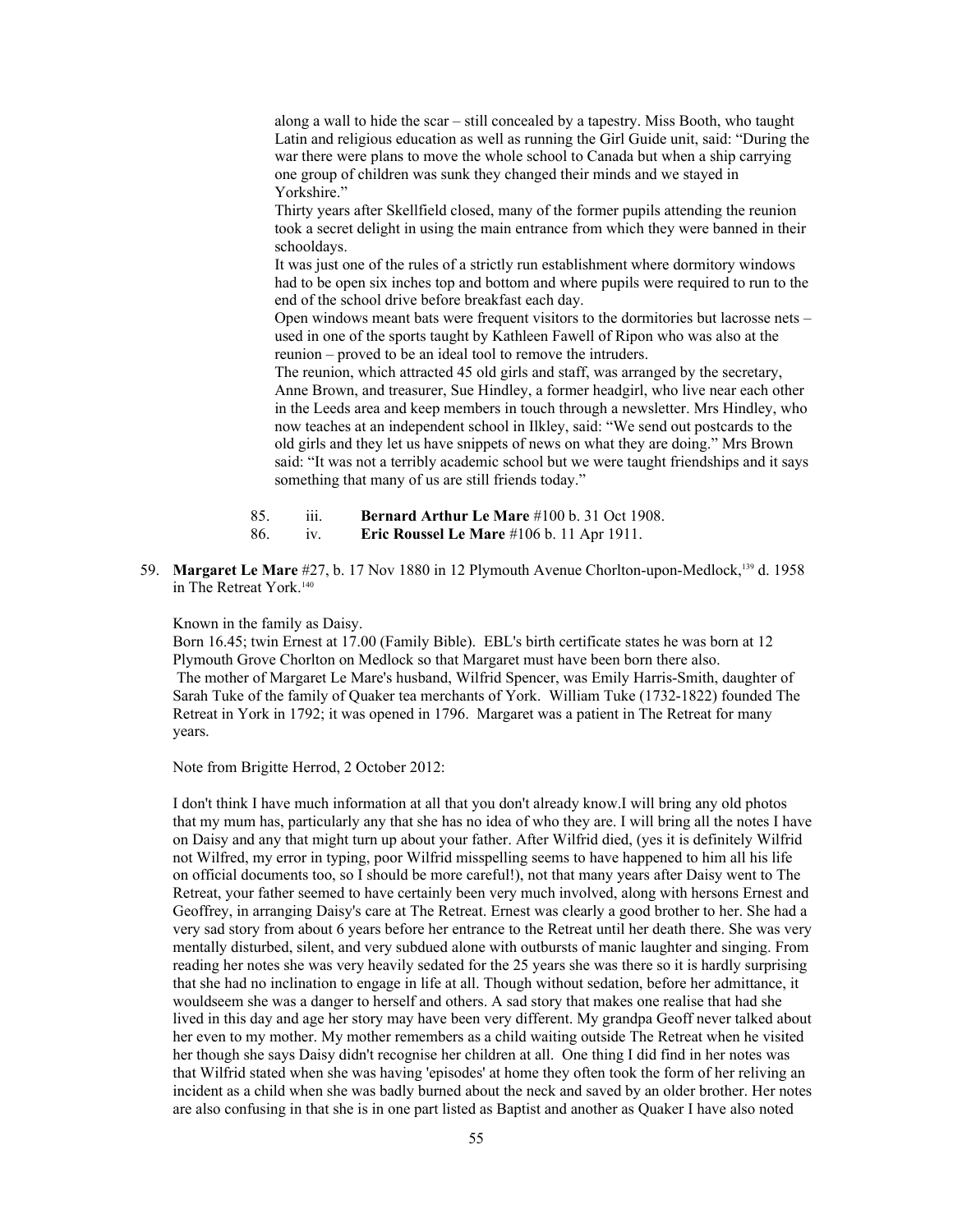and forgot to mention that in one of the documents Wilfrid's mother is named as Emily Harris Smith daughter of Sarah Tuke. I think she was actually called Emily Tuke Smith and on all documents after her marriage is Emily T. Spencer or Emily Tuke Spencer. I think Wilfrid had special rates at the The Retreat for Daisy because he was descended from the Tukes who established it. Though from the later notes towards the end of Daisy's life I think The Retreat were no longer willing to give a discount. Wilfrid was also descended from the family of William Tyndale (translator of Bible to English), the line was actually from William's brother. William had no children. One of Wilfrid's brothers had Tyndale as his middle name, as did my Uncle Snookey (David) and as has my cousin Jon because of this history. Brigitte.

Married 20 May 1903 in Rusholme Congregational Church,<sup>140</sup> Wilfrid Spencer #111, b. 1874 in Monton Green, Eccles, Lancashire.,<sup>[141](#page-107-23)</sup> (son of Edmund Spencer #1380 and Emily Harris Smith #1433), baptized in Congregational Church,<sup>140</sup> d. 24 Aug 1935 in Mayfield, Beechwood Ave, Romiley, Cheshire,140 buried in Southern Cemetery Manchester, occupation Mech Engineering Sales.

#### **Wilfrid**: Notes on WILFRID SPENCER (#111) 1874 - 1935.

 Wilfrid Spencer's mother was Emily Harris-Smith, daughter of Sarah Tuke of the family of Quaker tea merchants of York. William Tuke (1732-1822) founded The Retreat in 1792; it was opened in 1796. His work was continued by his son, Henry, and especially his grandson, Samuel, who with Godfrey Higgins, a York magistrate, were responsible for great improvements nationally in the treatment of mental disorders from about 1820. Also, William Tuke (1732-1822) first raised the idea in 1818 of establishing a boys' school in York for the sons of Friends (Quakers) who were not eligible for Ackworth School, near Pontefract. The origins of The Mount School date back to 1785 when wealthy York Quaker William Tuke and his wife, Esther, founded The Friends' Girls' School in Trinity Lane, off Micklegate.

1891: scholar living at 321 Dickenson Road, Rusholme. 1901: mechanical engineer. Living at 22 Birch Grove, Rusholme.

1911 census: Mechanical engineer with machine tool makers. B & S Massey of Openshaw. Living at 16 Circular Road, Withington, Manchester.

Find My Past indicates birth in fourth quarter of 1874.

Probate: 11 November 1935 to E B Le Mare, H E Spencer and G Spencer. Effects £3544 2s. 10d. Resworn £3404 2s. 10d.

### *Children:*

i. **Harold Ernest Spencer** #112, b. 1904 in Manchester,<sup>140</sup> baptized in Rusholme Congregational Church,<sup>140</sup> d. 29 Mar 1984,<sup>140</sup> buried in Southern Crematorium Manchester,<sup>140</sup> occupation Mech. Engineering Sales.

Worked for  $B \& S$  Massey of Openshaw. For a time during the depression of the 1930s he was unemployed.

Married 1935 in St Pauls Withington,<sup>140</sup> Jessie Ross #512, b. 1904,<sup>140</sup> occupation Secretary Comptometers.<sup>140</sup>

- 87. ii. **Geoffrey Spencer** #113 b. 1 Feb 1907.
- iii. **Dorothy Mary Spencer** #114, b. 15 May 1912 in Manchester,<sup>140</sup> baptized in Rusholme Congregational Church,<sup>140</sup> d. -- Jan 2001,<sup>[142](#page-107-24)</sup> buried in Bangor Crematorium,[143](#page-107-25) occupation High school teacher.

BSc Hons (Leeds) Zoology; Dip.Ed. (Leeds). Head of Science teaching, Blackburn Girls High School. Active in Girl Guides. Retired to Glan y Mor, a family cottage at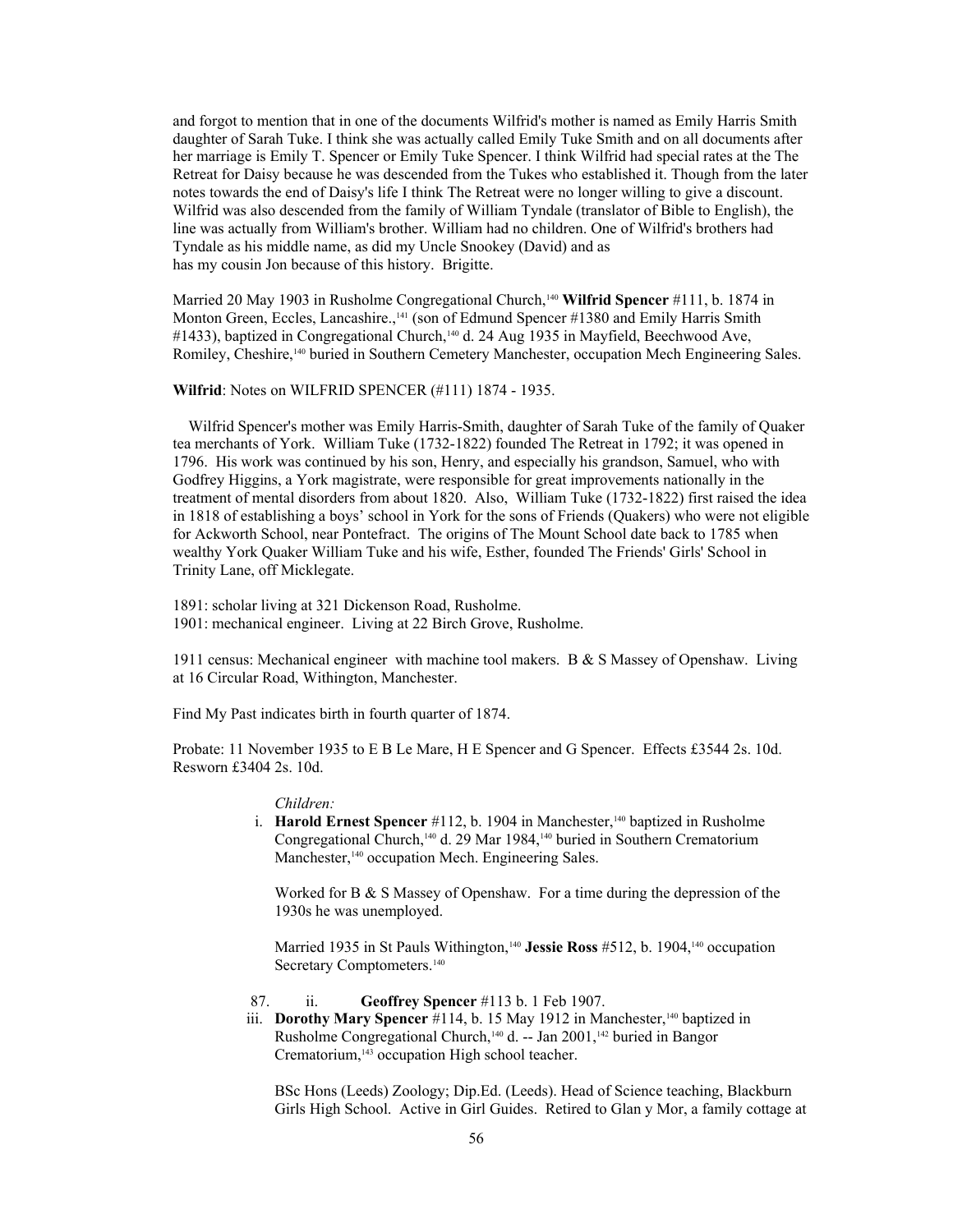Nefyn, and then to Morfa Nefyn.

60. **Ernest Bristow Le Mare** #1, b. 17 Nov 1880 in 12 Plymouth Avenue Chorlton-upon-Medlock,<sup>99</sup> d. 18 Apr 1963 in Boarbank Nursing Home, Allithwaite,<sup>97</sup> cremated 1964 at Manchester Crematorium,<sup>[144](#page-107-26)</sup> occupation Plate glass maker.

Born 17.00 hours; twin Margaret at 16.45 (Family Bible). Probate to Helen Jane Le Mare £4003.

1911 census: Departmetal manager, glassworks living as a boarder at Ashley House Dentons Green St Helens.

See Pictures for copy of EBL's letter to the Electors of the Gartside Scholarship. Notes on ERNEST BRISTOW LE MARE (#1) 1880-1963.

 William Hulme's Grammar School Manchester (Foundation Scholarship Sept 1895; Leaving Exhibition; silver medal of the Humane Society of Salford for life-saving). Owens College, Victoria University of Manchester BSc Hons (Cl 1) Chemistry 1901. 1901-2, post graduate research to determine the value of the ratio of the specific heat at constant pressure to the specific heat at constant volume, at high temperature and for various gases (MSc: see Barker, The Glassmakers p 212). 1902-3, University Fellowship (£100); July 1902, Gartside Scholarship which required the holder to study first at Owens College and later in the United States or Europe. Member of Owens College Hockey Club. 1903-07, chemist in the electrochemical research laboratory of the American Can Co, Washington DC, founded soon after 1900 by Elmer Ambrose Sperry (an inventor with over 400 patents including the gyrocompass) and C P Townsend; they invented the chlorine detinning process for salvaging old cans and scrap. EBL wrote to the Electors to the Gartside Scholarships on March 3 1903 outlining his proposed work for the second year of the scholarship.

1907-47, glass technologist and Department Manager in the plate glass works of Pilkington Brothers St Helens. Appointed 2nd Lieut.Territorial Force,5th Battalion Prince of Wales Volunteers 55th Div. 5 July 1915. Served in Belgium and France until 1919. Retired 6 Dec 1947 to Greenfield House Allithwaite. Died at Boarbank Nursing Home, Allithwaite. Left his body to the School of Medicine, University of Manchester.

 Recorded as an attender of St Helens Preparative Meeting of Hardshaw West Monthly Meeting the Society of Friends (Quakers) 1929; membership of Hardshaw West Monthly Meeting recorded as on 30 March 1932; transferred to Swarthmoor Monthly Meeting, 19 November 1948. Adult School Union St Helens. Various other voluntary activities especially for unemployed miners and poor children.

Hobbies: water colour painting, gardening.

 Some of his technical work, especially on the continuous process for making plate glass, is mentioned in Pilkington Brothers and the Glass Industry by T.C. Barker (George Allen and Unwin 1960) and in The Glassmakers. Pilkington: the rise of an international company 1826-1976 by T.C. Barker. (Weidenfeld and Nicolson, London, 1977). With Pilkington Brothers Ltd he held a number of patents. EBL is also mentioned in The Land Called Me by E J Russell (George Allen & Unwin 1956).

 The following is an extract from Cullet, Pilkington's magazine, Winter 1947-48, on EBL's retirement: "The flow process of Plate Glass making, not only here but

also in several of the American glass factories, remains as a permanent monument to his ability as a glassmaker, and there is scarcely any feature of Plate Glass

making which does not carry the stamp of his technical ability and extreme thoroughness. But, great though these achievements are, it is E.B. Le Mare the

man we shall always think of first, and remember, long after his achievements as a glass maker have been forgotten".

 The late Procter S Le Mare had a portrait of EBL, in pencil by Harry Coller; this portrait passed to PSL's son Peter Robert Le Mare #14.

London Gazette: 2nd Lt to temp Lt 12 June 1916 (26940); Lt to acting Capt 28 May 1918 (30777); relinquished Acting Capt 15 June 1918 (30816).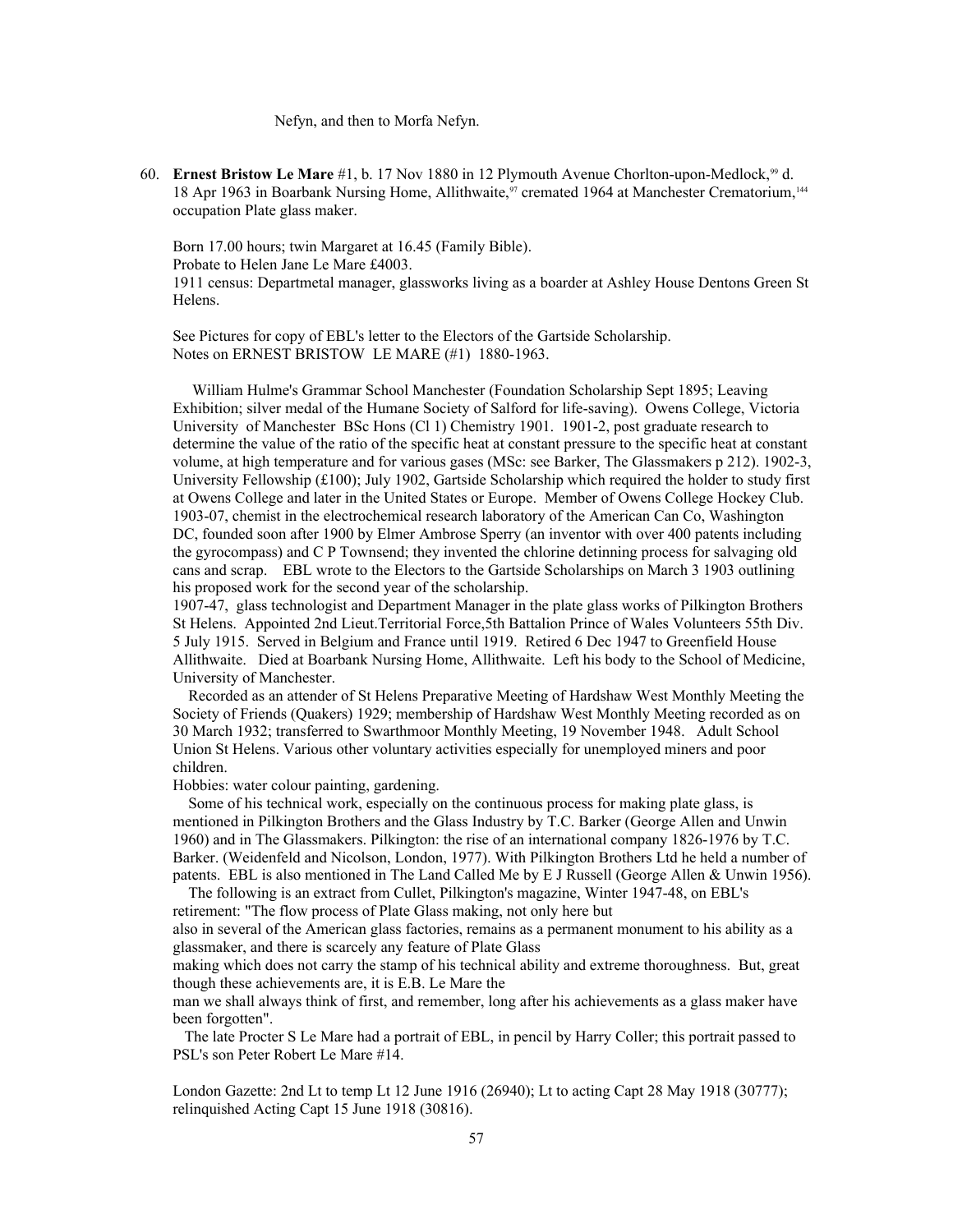1901 census: student in chemistry

31 July 1919 arrived Liverpool on ss Celtic (White Star line) from New York; address Ashley House Denton's Green St Helens. 1st class. (Ancestry.co.uk) This visit is recorded by T.C.Barker in The Glassmakers p271.

13 Feb 1925 left Liverpool with Robert Taylor on ss Montcalm (CPR) for St John Canada en route to USA. 1st class.

Married 31 Mar 1921 in St Matthews Parish Church Stretford,<sup>76</sup> **Helen Jane Hotson** #2, b. 12 Dec 1887 in Belmont Place, Harriet St, Stretford,<sup>99</sup> (daughter of William Procter Hotson #74 and Jane Roscoe #75), d. 10 Feb 1978 in Battle Hospital Reading Berkshire,<sup>97</sup> cremated 16 Feb 1978 in Reading Crematorium,[145](#page-107-27) description known as Nellie, occupation Theatre sister, baptized 10 Feb 1888 in St Matthews Parish Church.<sup>[146](#page-107-28)</sup>

**Helen**: Cause of death: 1a. Broncho pneumonia; b. Cardio vascular arrest. Fractured L neck of femur. Certified by P. Newton M.B.

 Elmswood College, Stretford; Manchester High School for Girls where she met Mary Shelly Le Mare whose brother, Ernest, she later married. Theatre Sister Salford Royal Hospital during war of 1914-18 and until 1919. Wedding ring of 22 carat gold inscribed "E and N 31 3 21" now worn by her grand daughter Margaret Helen Le Mare (#8) with additional inscription "M and T 5 6 92".

(www.mhgs.org/article\_391.php records her having passed the Shorthand Examination in 1904.)

EBL and HJL left on 'Empress of Britain' (CPR) tourist class from Salford on 2 May 1958 to Montreal and returned on 'Empress of England' arriving 28 July 1958.

Joined The Society of Friends 30 March 1956 (see copies of Christian Practice etc given to her on the occasion).

 An audio-tape of a conversation between HJH, her son Peter and his family and her brother Stanley was recorded at Christmas 1975. The tape also carries a conversation with her son Procter (#4). The tape is in the Hotson family box.

| Children: |  |                                                   |
|-----------|--|---------------------------------------------------|
|           |  | Peter Hotson Le Mare #3 b. 18 Nov 1922.           |
| 89        |  | <b>Procter Stanway Le Mare #4 b. 24 Feb 1924.</b> |

61. **Alfred Henry Le Mare** #28, b. 2 Oct 1883 in 12 Plymouth Avenue Chorlton-upon-Medlock,<sup>99</sup> d. 12 Nov 1964 in Boarbank Nursing Home, Allithwaite,<sup>[147](#page-107-29)</sup> cremated in Lancaster & Morecambe Crematorium, occupation Mechanical engineer.

Notes on ALFRED HENRY LE MARE (#28) 1883-1964.

 Educated at The Municipal School of Technology, Manchester. Prize for Applied Mechanics, 1903-4 Session. During first world war was an ordnance draughtsman, Admiralty, London. Later assistant manager, Armstrong-Whitworth shipyard, Newcastle-upon-Tyne. In 1927 he moved to Pilkington Brothers, St Helens, as Manager of Ravenhead glass works. He retired before he was 65, the full retirement age, and for a time had a small holding at Newborough Warren, Anglesey, but this was not successful.

 After his first wife died his sister, May (#29), was his housekeeper and looked after his children. After his father died his mother moved to live with them at Newcastle and St Helens. After his second marriage he moved to Allithwaite and later to Kents Bank.

 A keen sailor; during 1930s and 1940s he had a series of yachts at Rock Ferry and on the Menai Straits at Min-y-Mor, Pwll Fanogl, Llanfair PG, Anglesey, a cottage he rented from the Marquis of Anglesey. He was a member of the Tranmere Sailing Club and the Royal Mersey Yacht Club. He was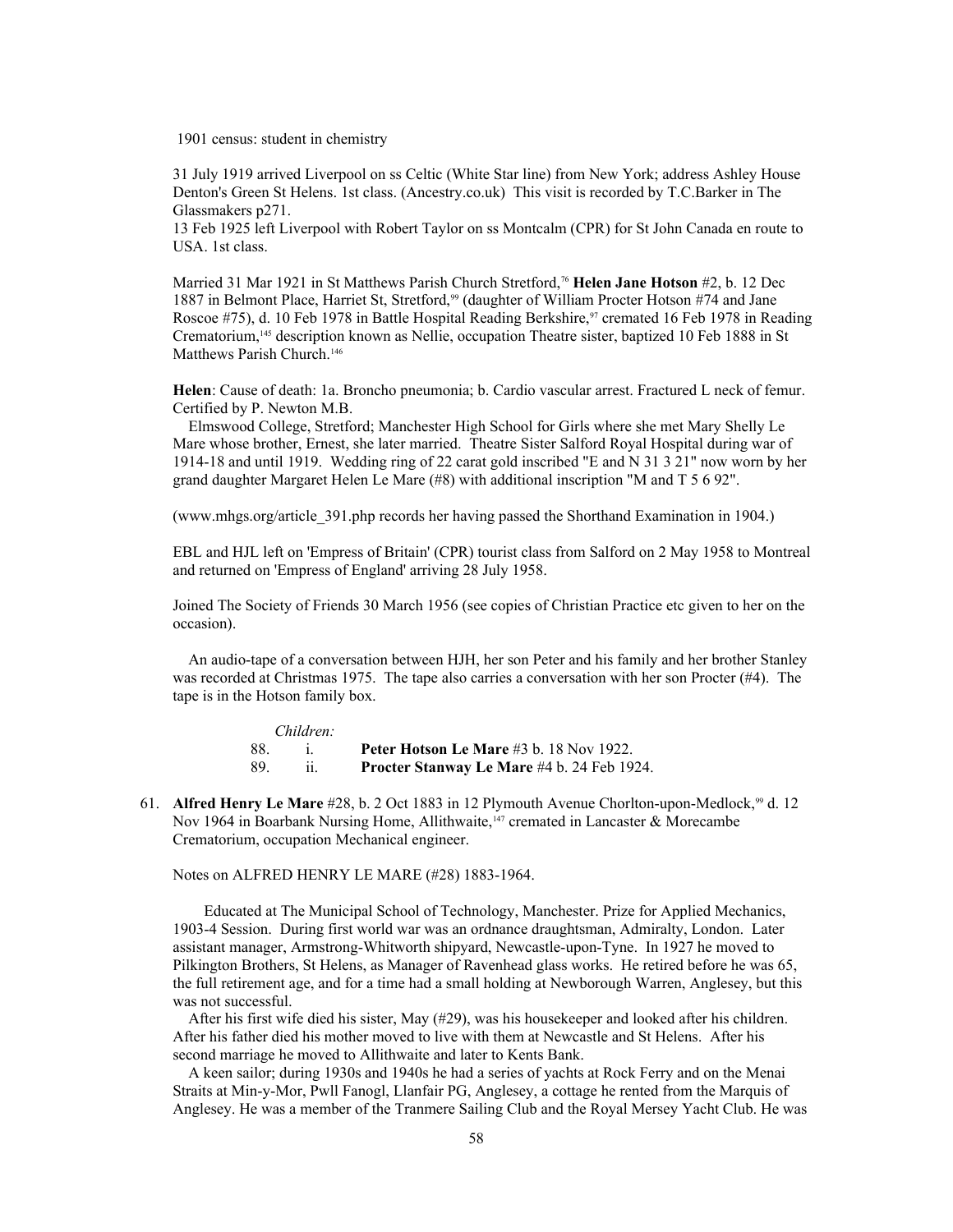a very skillful and inventive engineer and woodworker. In retirement he was a member of the Grange-over-Sands art society and painted in water colours.

1901 census: Clerk accountant.

1911 census: Gun machinery draughtsman.

Probate: AHL of Sun House Kentsford Road Kents Bank to Deryck Watts Le Mare retired civil servant and Harold Ernest Spencer service manager £4369.

(1) Married 24 Jul 1909 in Rusholme Congregational Church,<sup>76</sup> **Ethel Jane Coller** #107, b. 28 Jan 1880 in Blackburn,[148](#page-107-30)[,149](#page-107-31) (daughter of William Edward Coller #1168 and Jane Watts #1169), d. 17 Mar 1922 in 19 Victoria Square Newcastle upon Tyne,<sup>97</sup> description Jennie.

**Ethel**: At time of marriage living at 100 Cecil Street, Moss Side, the home of her parents.

At death living at The Patch Whickham Durham. Daughter of Rev. William Edward Coller, recorded on her marr. cert. as Secretary to the Society for the Liberation of the Church from State Control. Her brother, Frederick Ernest Watts Coller OBE, married Norah Beatrice Allandale. Cause of death: 1. Acute pancreatitis; 2. Syncope certified by W.E. Hume MD.

#### *Children:*

 i. **Deryck Watts Le Mare** #108, b. 1 Oct 1912 in Streatham,[150](#page-107-32) d. 11 May 1967 in Fowey and District Hospital,<sup>97</sup> cremated 13 May 1967 in Penmount Crematorium Truro,<sup>[151](#page-107-33)</sup> occupation Director of Fisheries.

Deryck was known as D.

D's mother, Ethel Jane Coller, was the daughter of Jane Watts, sister of Sir Philip Watts KCB, FRS, naval architect;. Her brother Frederick Ernest Watts Coller was manager of Armstrong-Whitworth's shipyard, of which Watts was a director.

Watts married in 1875 Elise Isabelle, daughter of Chevalier Gustave Simoneau de St Omer, of Brussels. His wife and his two daughters survived him. He died of pneumonia at his residence, 4 Hans Crescent, Chelsea, London, on 15 March 1926 and was buried in Brompton cemetery. (from Oxford Dictionary of National Biography).

Deryck: 1963: Coronary thrombosis. Cause of death: 1a Broncho pneumonia; b. Cerebral haemorage. Certified by F.D.Skerrett MB.

D and G travelled on the ss Carthage (P&O) arriving London 21 Mar 1949. Also on ss Pyrrhus (Blue Funnel 10092 t.) from Penang to Liverpool disembarking on 11 Nov 1955 (16 adults, 8 children 1-12 and one  $\langle 1y \rangle$ . Notes on DERYCK WATTS LE MARE (#108) 1912-1967 from DWL's papers left by his sister and other sources.

 1922-27 Royal Grammar School, Newcastle-upon-Tyne. 1927-1931 Manchester GS. 1931 Somerset Thornhill Scholarship (Nat.Sci.) Brasenose College Oxford. 1934 MA Cl1 Zoology; BSc. Awarded: 1) Senior Hulme Research Scholarship, Oxford: £600 for four years; 2) Brasenose College Book Prize; 3) Naples Biological Scholarship, Oxford: one year; 4) Colonial Office Veterinary Scholarship which was declined on acceptance of the Naples Scholarship. 1934-5 at Stazione Zoologica, Naples. 1935-37 Department of Zoology and Comparative Anatomy, Oxford. 1936 appointed 1) Demonstrator in the Department 2) Lecturer and Tutor of St John's Oxford 3) Lecturer to the WEA, Oxfordshire. Nov 1937 appointed Assistant to the Director of Fisheries, Straits Settlements; March 1938 arrived Singapore; Nov 40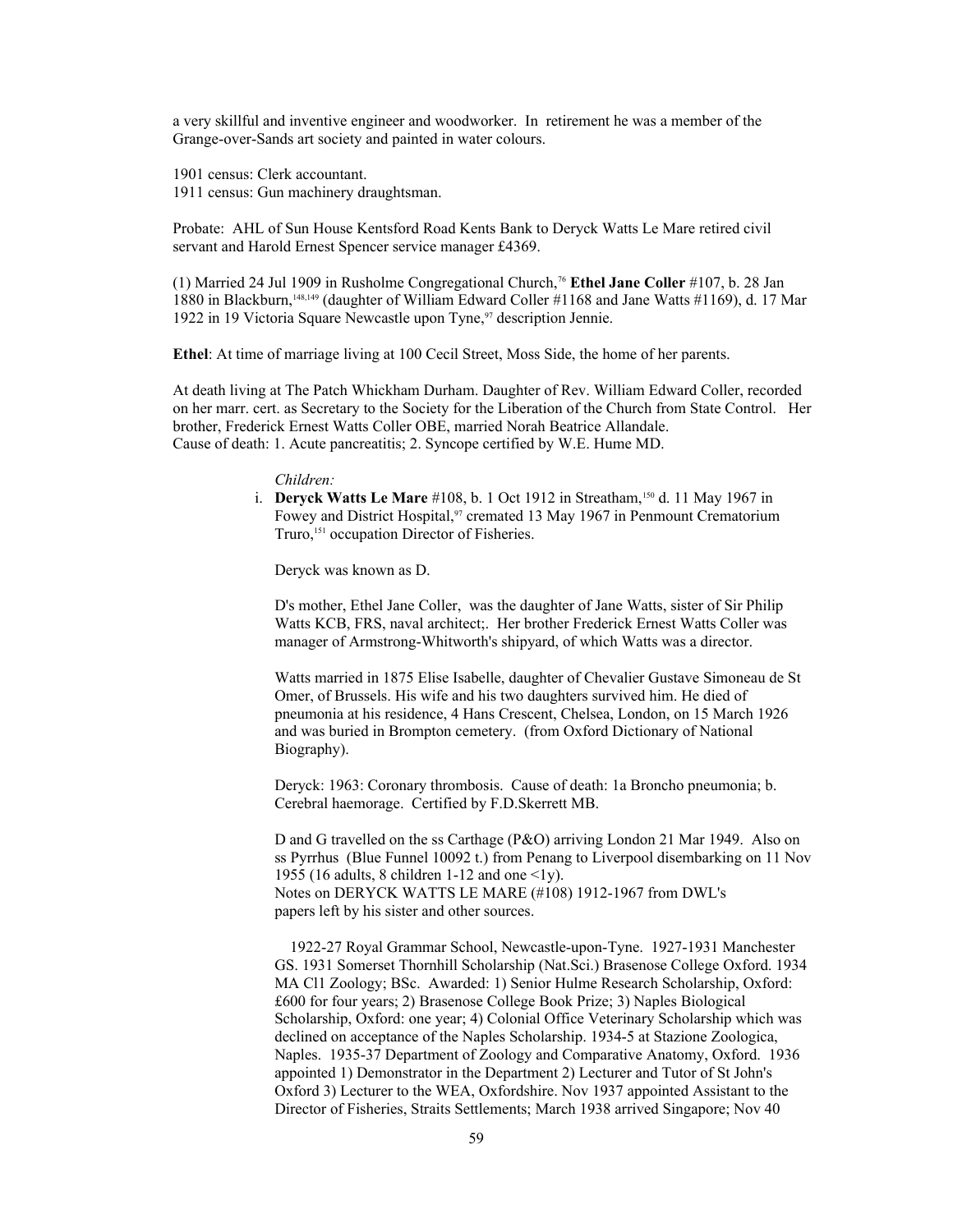acting Director. 1939 married Gladys Keay. 1938-41 Played rugby and hockey at Singapore Cricket Club. 1939-45; acting sub-lieutenant Straits Settlements Royal Naval Volunteer Reserve 1939 (Far Eastern Volunteers web-site); Special Duties: Captain, Intelligence Corps (Dispatches: London Gazette 10 Sep 1946 p4576); Prisoner of War 1942-45. Gladys mentions in her report that D hoped, if he got to Java, that he could join the Royal Navy. 1 Feb. 1942 he and Gladys left Singapore in search of dried fish on Dutch islands. 15 Feb Singapore taken by Japanese so D stayed on Singkap whicle Gladys left for UK. 24 Feb 1942 Lt Intelligence Corps. March 1942 D member of 43 Special Mission in West Java under Laurens van der Post; D taken prisoner of war 3 August 1942 (D's debriefing report). In his debriefing report under Sabotage D stated "Drifters and mining equipment broken up in Omine-Machi coal mine, Japan. Explosive materials destroyed in the same mine". He also noted that "approx. 5 miles N.W. of Omine railway station is a large ammunition and petrol dump in old mine workings".

Returned to Malaya 1947; March 1948 Director of Fisheries, Federation of Malaya and Singapore, back-dated to Aug 1947. Fisheries HQ move to Penang announced Feb. 1947. Nov 1948 seconded for special duties connected with the Malayan Emergency. In Oct-Nov 1955 he and Gladys travelled to England by sea bringing their yacht, Chencharu, as deck cargo. Chencharu had been built in Malaya. 1956 awarded Silver Medal by HM King Frederik IX of Denmark for assistance to the Galathea Expedition 1950-52, a Danish world-wide deep sea expedition. 1957 Awarded Companion of the Imperial Service Order for contribution to development of Fisheries in the Federation. 18 Aug 1957 left Malaya in accordance with the policy of Malayanization of the Public Service. On return to UK DWL worked with the White Fish Authority. He and Gladys lived at Brockham Warren, Surrey, until retirement, about 1962, to Lescrow Hay, Fowey, where for a time D cultivated oysters.

 DWL joined the Regiment of Major W R Busby (now Lt Col, MBE MC) in captivity in Java in May 1942 after, as he said in a letter to the Colonial Office 3 May 1971, D had fought a single handed guerrilla operation for six months in Malaya, and Java". D was in solitary confinement and publicly humiliated by the Japanese but later served as an attached officer (Capt) with Busby until Oct 42 when they were taken to Japan, where D was put in charge of 30 men working in a coal mine. D looked after his men better than any other officer Busby had known. Throughout 3½ years D continued to harass the Japanese whenever an opportunity arose. Busby recommended that D be decorated for courage and bravery; he was disappointed when D was awarded only a Mention in Dispatches.

 A favourite quotation of D was from the Mock Turtle's song in Alice's Adventures in Wonderland:

 "What matters it how far we go?" his scaly friend replied. "There is another shore, you know, upon the other side."

 Lady Jean Medawar wrote to PHL on 25 Nov 1990: I remember Deryck as a sensible, hard working member of the zoology class, good at marine biology, friendly, and almost always with Gladys Keay. His and my Peter's interests weren't specially close, so we didn't meet much outside the labs - but I did join a party in that cottage on the Menai Straits and enjoyed it.

 W R Busby wrote to PHL on 12 May 1991: Deryck was a personal friend of mine. He was attached to my Battery, 95 Light Anti Aircraft RA from May 42 in Java until Nov 45 in No 1 Allied P.W. Camp Hiroshima. We remained friends until he died in 67. He was a great loss. He was a wonderful fearless officer, totally unselfish, and an outstanding commander of men. He served under me. In a telephone conversation on 18 May Walter Busby said that D was also a very good linguist - French German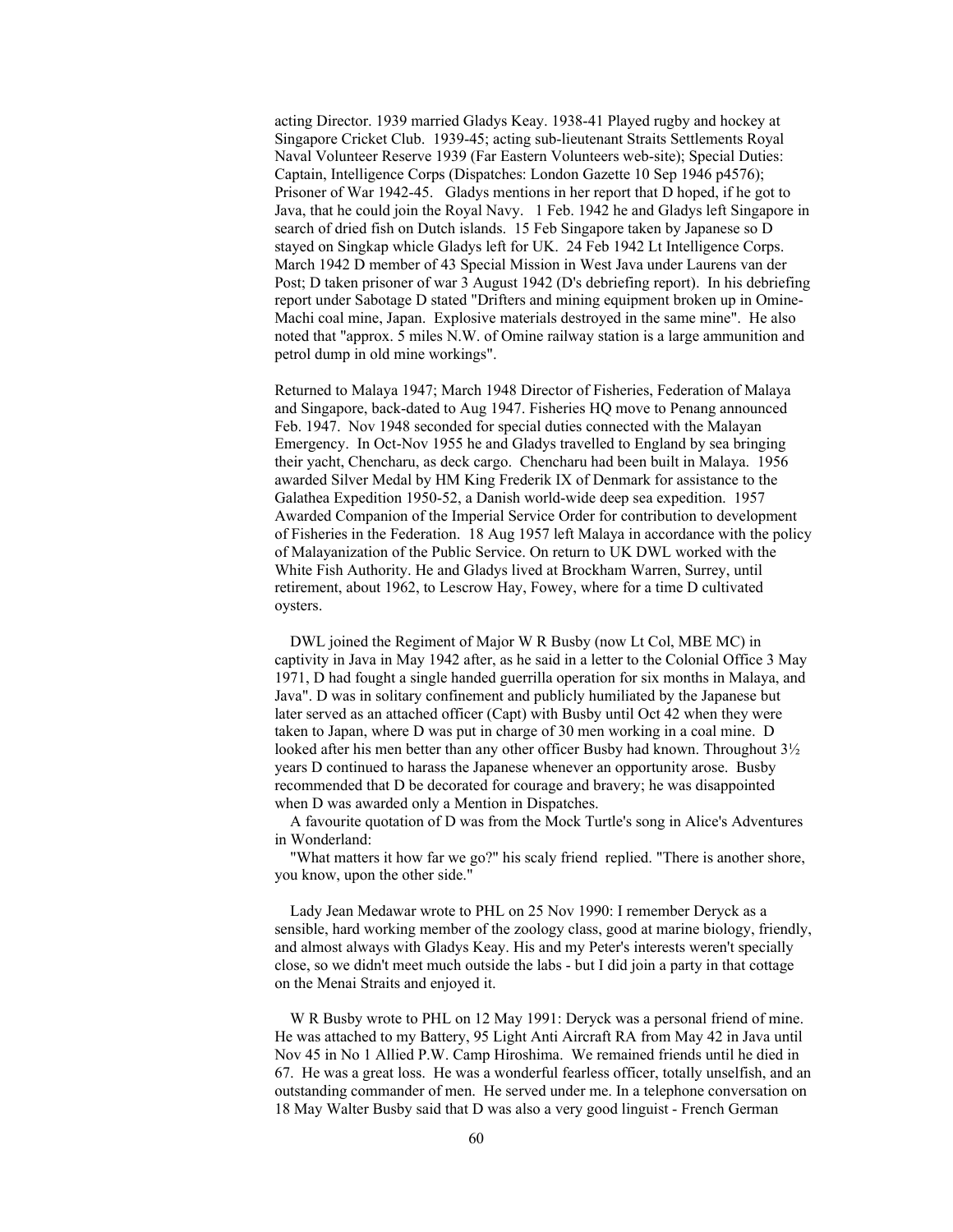Italian Cantonese and Japanese. Initially D was resented by other officers because they were from England and D had come in via the Malayan army. In 1951 D wrote to Busby to suggest that he transfer to the Malayan army from the British army; Busby much appreciated this but was unable to accept. Busby drafted a book on his experiences but he had difficulty with a ghost writer and publishers so it was not published.

 Canon Rupert Godfrey wrote on 17 May 1991: D and I were fellow inmates of Fukuoka Camp Six from Nov 1942 to June 1943 when I was transferred to Zentsuji camp. D was one of about six prisoners brought in to Glodok camp in Batavia some weeks after the surrender and, as you say, lodged in solitary confinement. We were a little suspicious of them at first because it was thought that one of them was a stool pigeon planted by the Japs. I believe D had been captured with Laurens van der Post but I may be wrong. We were both on the hell ship Dai Nichi Maru which left Java on 21 Oct and landed at Mogi about 25 Nov. The draft which were taken from Mogi to Fukuoka were all, except D, members of 48th Light AA which had been sent off from Glasgow to Singapore just days before the war in the Far East began. We never got there but were dropped off in Java instead. I was the regimental padre. The winter of 1942 was not particularly cold but, coming straight from the tropics and with no warm clothing, it played havoc with nearly everybody's health and many there were who died of dysentery and pneumonia. I think D was probably one of the fittest and I am glad to know that Major (as he then was) Busby, the Camp CO officially recorded his services. Being in charge of coal mine shifts was no enviable task. I also remember that D - like me an Oxford graduate - took the trouble during those months to learn the Japanese language and this would have enabled him to harass the Japanese at their own game. I have group photos of the officer POWs and the mining authorities given us by the Japs which shows us all in our motley attire at that time.

 Letter from H.M. Burkill OBE, 10 June 1991. Met D in Malaya/Singapore before and after the war. After the war D shared quarters with Eric Holttum, Director of the Botanic Gardens. Burkill met D and G at the Director's house in the Gardens. Another of the close friends and Government Civil Servants was Michael Tweedie, Director of the Raffles Museum.

 Letter from Sir Laurens van der Post CBE, 18 September 1995 in response to a letter enquiring about D's activities in Java. L v d P wrote an account of his captivity in Java in The Night of the New Moon.

 "Of course I knew Deryck Le Mare and remember him extremely well, but I do not think that I can add anything to which you would not have ready access as a member of the family.

 He was a distinguished civil servant, and then of course volunteered for active service in the War, and was captured with some other members of my unit when I had already walked into an ambush myself. He was briefly one of my officers in Java and an extremely good one at that.

 I just saw him once or twice after the war, and very much regretted that he died -- I believe -- much too young with still a great deal to offer".

 L v d P states in Who's Who and elsewhere that he was a POW during 1943-45 but says he walked into an ambush before D was captured which occurred on 3 August 1942. The report of the Mission by L.L. Cooper, L v d P's deputy, states v d P was captured on 9 April 1942 when he went to parley with Japanese troops. JDF Jones, biographer of L v d P, states that "Time after time, the storyteller's tales about himself were inaccurate, embellished, exaggerated, distorted or invented. Put more bluntly he was a constant liar". (The Guardian, 22 Sep 2001). L v d P was a POW before 1943.

 "Storyteller: the many lives of Laurens van der Post" by J D F Jones contains in Chapter 2 an account of Special Mission 43, mentioning Lieut. Lemaire. Jones states that van der Post was not engaged in guerrilla fighting; possibly the remaining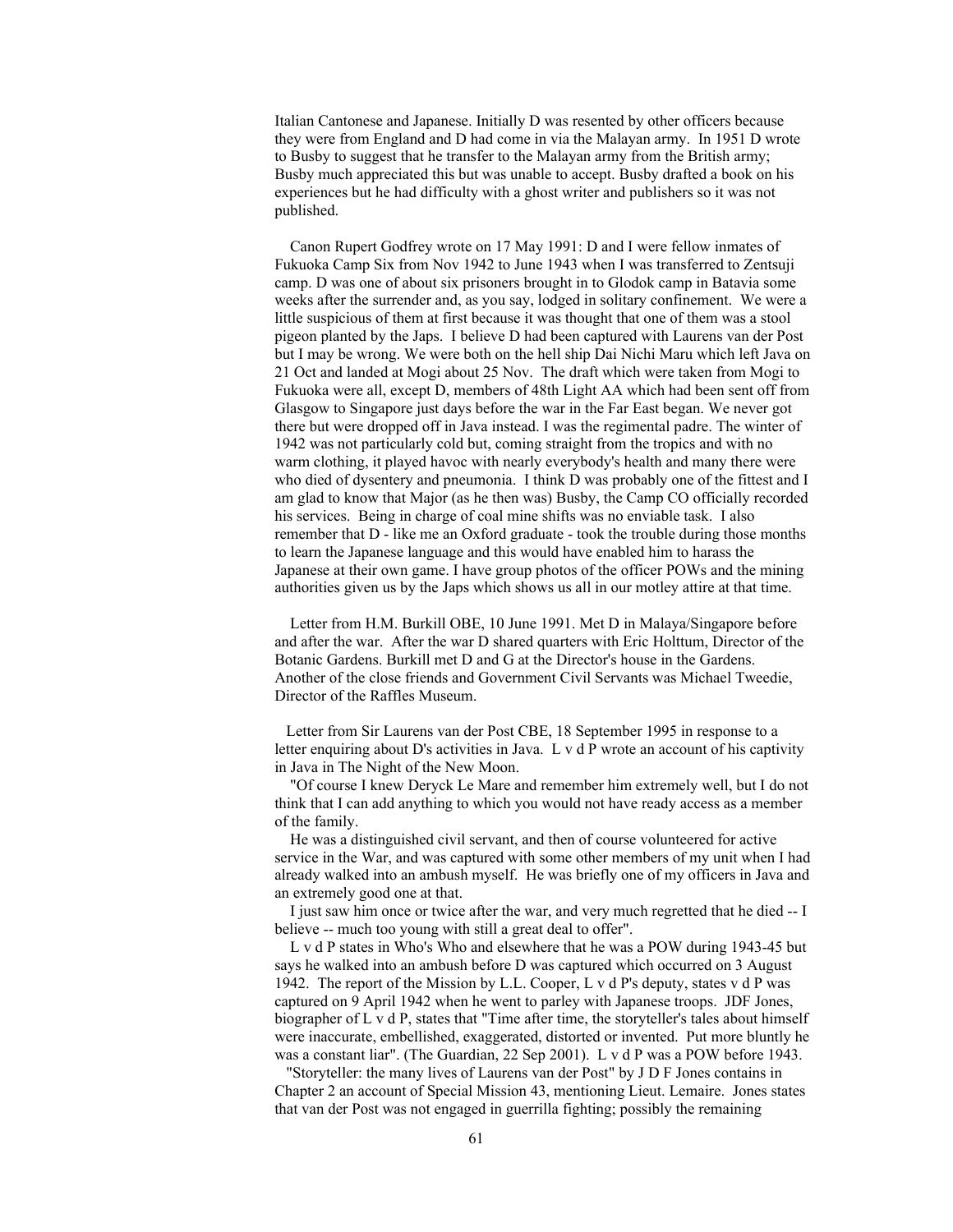members were after LvdP was captured but not according to Cooper's report.. Jones raises a number of doubts about LvdP's activities.

See http://www.far-eastern-heroes.org.uk/Deryck\_and\_Gladys\_Le\_Mare/.

Married 24 Aug 1939 in Singapore Straits Settlements (living at 254, Upper Stephen Road, Taiping).,[152](#page-107-34)[,153](#page-107-35) **Gladys Keay** #110, b. 29 Dec 1912 in possibly Willesden Middlesex see reference,<sup>[154](#page-107-36)[,155](#page-107-37)</sup> d. 28 Jun 1967 in Greenbank Hospital Plymouth,<sup>116</sup> cremated 1 Jul 1967 in Penmount Crematorium Truro.<sup>116</sup>

**Gladys**: Notes on GLADYS KEAY (#110) ca1912-1967.

Daughter of Mr & Mrs R. Keay of Hanley, Staffs.

 1934 MA Oxon Cl 1 Zoology; St Hugh's. Research on the seasonal occurrence of harvest mites (Trombicula autumnalis) on voles and mice near Oxford (Parasitology, 28, 110-114, 1936) and the ecology of the harvest mite in the British Isles (J. of Animal Ecology, 6, 23-35, 1937). Taught in South Africa until marriage to D W Le Mare (#108) in Singapore in 1939. Played hockey at Singapore Cricket Club. Editor of Malayan Nature Journal 1940- (Correspondence with Lim Swee Yian  $\leq$ sweeyianlim@yahoo.com> 8/9 Nov 2009). Gladys's work for the Malaysian Nature Society is recorded in the 70th anniversary editions of the Malaysian Naturalist, September 2010, and in Birding Asia, June 2010.

 Notes from Gladys's account of her departure from Malaya in 1942: Deryck had instructions to investigate the possibility of collecting stores of dried fish in the Dutch islands, and running the blockade of Singapore if necessary. D and G left Singapore harbour on Sun 1 Feb 1942. With them were Mr Taylor, Deputy Food Controller, S'pore and Fanny, a Chinese girl wishing to escape Malaya and return home. Mr T had orders to seek supplies of charcoal. They sailed in the Kurau, a Fisheries Dept boat designed by D. They were unable to recruit a crew but the boat could be sailed single handed for a short time. They called at Pulau Sambu and then sailed, via Pulau Bulau where they took on a crew, to Penuba and Singkap where a ship was expected to evacuate the tin miners and their families. D decided G should go on it. D remained on Singkap. By then Japanese had landed on Singapore Island. The ship sailed to Batavia (now Jakarta) where G went aboard the Planceus sailing for Colombo and Bombay where she was told she may have to wait for months for a passage to UK. After making an abortive attempt to get a job she was instructed after ten days to go to the docks to board the Strathnaver. They sailed, without convoy, via Cape Town, to Glasgow where they arrived on 23 April 1942.

 In England during the rest of wartime G worked with Professor Alan Drury at the Medical Research Council's blood drying unit in Cambridge. She shared a house with Sheila, first wife of E J H Corner, and their children; he was assistant director, Gardens Dept, Straits Settlements, and during the occupation of Singapore by the Japanese from 1942 was a 'civil internee' and continued to work in the Botanic Gardens under Japanese supervision. He returned to England but was divorced in 1952 and in the following year married his daughter's nanny (see entry in Dictionary of National Biography).

 G and D retired to Orchard Lodge Golant Fowey where G was a Red Cross worker, Welfare Officer for the Care of the Disabled Club and leader of a team which she founded in the canteen at St Lawrence's Hospital Bodmin.

 ii. **Kathleen Margaret Shelly Le Mare** #109, b. 9 Jul 1915 in 39 Arragon Gardens Streatham,<sup>99</sup> d. 11 Dec 1983 in 7 Wandales Lane Natland Cumbria, buried in Lancaster & Morecambe Crematorium, description Kay, occupation Primary school

 $\mathcal{L}_\text{max}$  and  $\mathcal{L}_\text{max}$  and  $\mathcal{L}_\text{max}$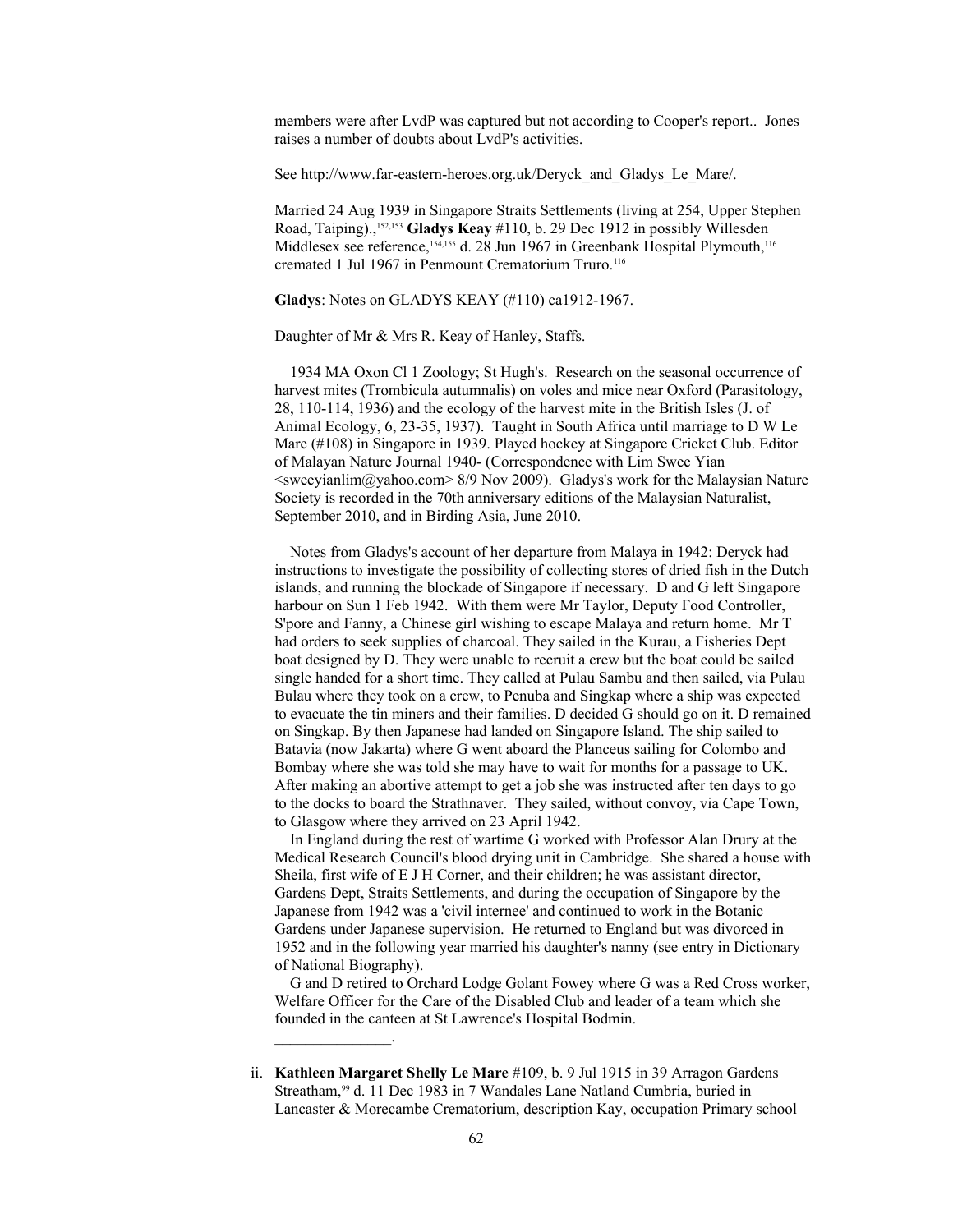education.

Cause of death: 1a. Carcinomatosis; b. Carcinoma of bladder. Certified by J.R. Adams, B.M. Notes on KATHLEEN MARGARET SHELLY LE MARE (#109) 1915-1983.

Educated at Newcastle Central High School; Malvern Girls College (1929- 1932) and Froebel Educational Institute Roehampton (1932-36). Taught at Kingsmoor School Glossop (1936-39); Wyggeston Grammar School for Girls (1939- 43), Frensham Heights School (1943-60) and Newcastle where she was Headmistress of Westfield Junior School 1960-1974. At Frensham the Govenors claimed they had lost confidence in her and she was asked to resign. They refused to give their reasons so she refused to resign and said they would have to sack her. The parents supported her and called a protest meeting to move a vote of no confidence in the Governors. In a booklet entitled The Rothley Trust and the Tyneside Voluntary Movement 1959- 1980 by J D Long are the following

comments: p7 "For the post of headmistress the Governors had interviewed and appointed Miss Kathleen Le Mare, previously of Frensham Heights School, which had a high reputation. The intention was that she should become headmistress of the senior school once it was established. Meanwhile she would run Westfield. Kathleen Le Mare's contribution at this period of uncertainty to what may be termed the credibility factor cannot be over-estimated. Her dazzling personality seemed to those who heard her address, in May 1960, a crowded Association meeting, the very embodiment of their hopes, and served as a counterpart to T N Douthwaite who, composed, confident and reassuring, was at the centre of things." p8 "...A financial statement was sought, and Kathleen Le Mare was invited to the Campbell home to meet the Trustees... Oakfield House was puchased and in September 1962 took its first pupils under Mary Ellenby, Kathleen Le Mare having expressed the wish to remain headmistress of the junior school... By the time Mungo Campbell felt able to hand over the chair in 1977, Westfield School had 392 pupils (244 senior and 148 junior) and had unobtrusively taken its place among the independent schools of the area."

 She retired August 1974 and moved to Natland Cumbria. After retirement she joined the Society of Friends and attended Preston Patrick Meeting. With Margaret H (#8) and H Margaret (#105) she revived the family history, writing to many members of the family she found listed in UK telephone directories, and helped organize family gatherings held at Banbury.

**Dorothy**: Cause of death: 1a. Coronary atheroma; b. Arteriosclerosis; c. Senility. 2. Diabetes mellitis. Certified by R.W.T. Mason M.B.

62. **Dorothy Le Mare** #203, b. 1881,<sup>81</sup> d. 1970.<sup>81</sup>

Notes on DOROTHY LE MARE #203

Did not marry (letter from Barbara Gill-Gibson #206 dated 2 June 1998). Adopted a boy aged 6, John Tester, and changed his name to Alistair Le Mare. She said the adoption was her war effort. Dorothy left Le Mare possessions to Alistair so that they have passed out of the Le Mare family.

<sup>(2)</sup> Married 22 Jun 1948 in London,[156](#page-107-38) **Dorothy Hotson** #78, b. 21 Mar 1891 in Stretford,[157](#page-107-39) (daughter of William Procter Hotson #74 and Jane Roscoe #75), d. 14 Oct 1971 in Boarbank Nursing Home, Allithwaite,<sup>97</sup> cremated 19 Oct 1971 in Lancaster & Morecambe Crematorium,<sup>116</sup> baptized 19 Apr 1891 in St Matthews Parish Church Stretford.<sup>146</sup>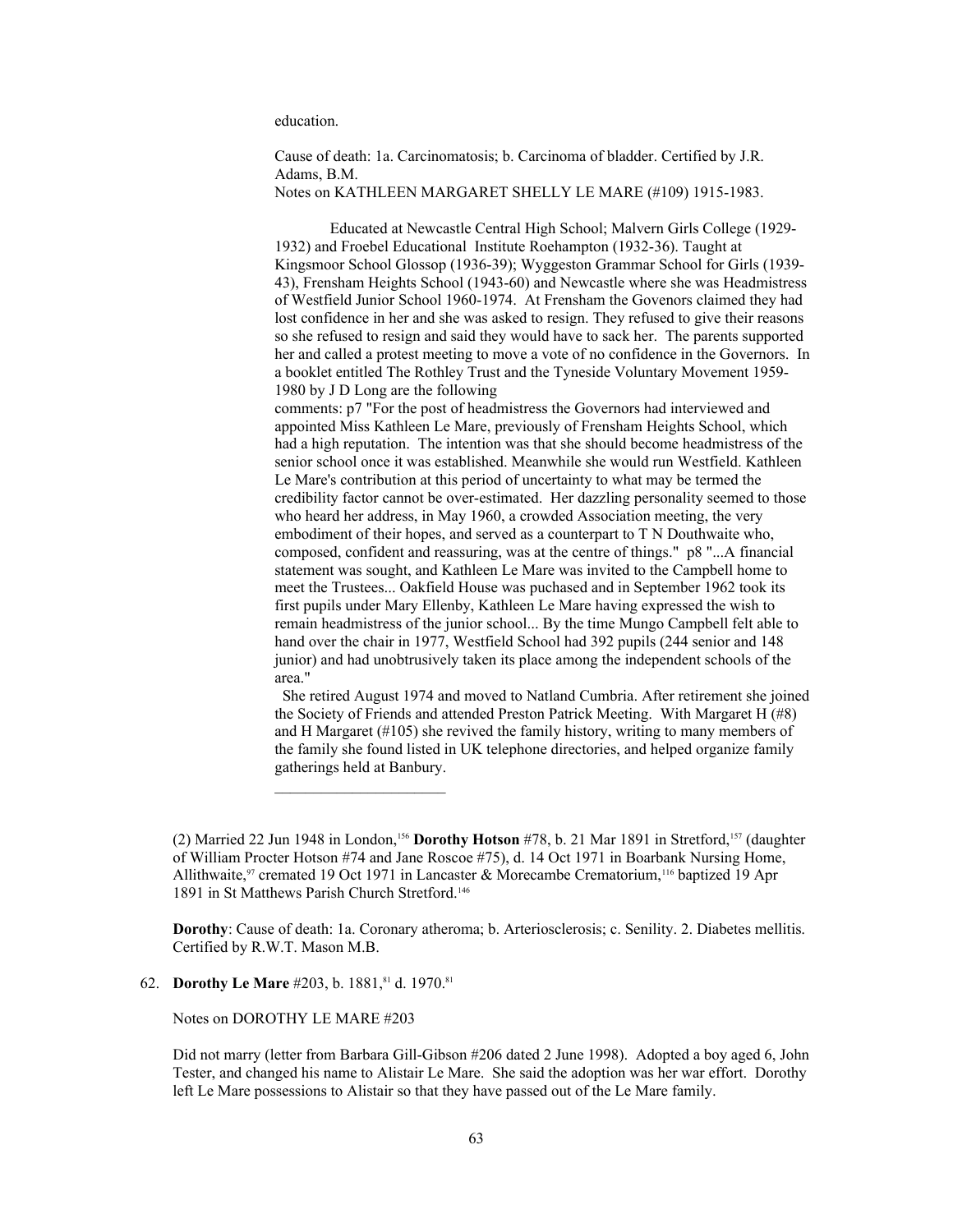*Children:*

.

i. (adopted) **Alistair Le Mare** #921, b. 30 Jul 1937,78 d. Sep 1996.<sup>78</sup>

Born John Tester - adopted by Dorothy Le Mare #203 about 1939-40 - see notes on her.

An Alistair Le Mare married Irene M Denslow at Honiton, Devon, Ap-Jun 1962 (Ancestry.co.uk)

63. **Winifred Le Mare** #204, b. 1887 in Marple, 81,43 d. 1962. 81

Married 1912, **James Preston Gill** #205.

**James**: The Prestons were descended from those of Furness.

*Children:* 90. i. **Barbara Winifred Gill** #206 b. \_\_ Jul 1914.

64. **Percy Lamartine Le Mare** #153, b. 16 Feb 1878 in Belgaum India,[158](#page-107-40) d. 5 Feb 1962 in Comox Courtney BC,<sup>158</sup> buried in Cemetery at Courtney,<sup>158</sup> occupation District Forest Ranger.<sup>[159](#page-107-41)</sup>

Bruce Cockburn records birth 16 Feb 1874/78 Wood scaler, first aid attendant, timekeeper

BCGenWeb Home Victoria Divorces Index SUPREME COURT OF BRITISH COLUMBIA Victoria Court Registry Orders Issued in Divorce and Matrimonial Causes, 1877-1931 Volume 4

Vol. 4 Pages 152, 161 Petitioner: husband Le Mare Percy and Hardy Sarah Kathleen Married 19 Aug 1914 at Kamloops, BC Dissolved: 9 Jun 1922 Co-respondent(s): Samuel Cowan Remarks: Child: Philip Hardy. MR: Percy Lamartine Le Mare, 35, bach., district forester, r.Lillooet, b.Belgaum, IND, CE, s.o. Ebenezer Le Mare & Sarah Jane Hawer mar Sarah Kathleen Hardy, 24, spin., r.Chuchua, b.Alvastone, DBY, ENG, CE, d.o. Henry Hardy & Sarah W. Furniss, 19 Aug 1914, Kamloops. MR: Samuel Cowan, rancher, bach., 32, Ang, r.Hammond, BC, b.Cork, Henry Cowan, b.IRl & Hester Greenleigh, b.ENG mar Sarah Kathleen Le Mare, div. 32, Ang, r.Hammond, b.Alvaston, DBY, ENG, d.o. Henry Hardy, b.Alveston & Sarah Furniss, b.Matlock, ENG, 24 Oct 1922, Vancouver. DRI: Percy Lamartine Lemare, 5 Feb 1962, 83, Comox. DRI: Sarah Kathleen Cowan, 24 Nov 1974, 83, Victoria.

Married 19 Aug 1914 in Kamloops BC,<sup>159</sup> **Sarah Kathleen Hardy**, <sup>43</sup> #196, b. 8 Feb 1890 in Alveston Derby,<sup>[160](#page-107-42)</sup> d. 24 Nov 1974 in Victoria BC,<sup>158</sup> cremated in Vancouver BC Canada,<sup>158</sup> buried in Victoria BC.<sup>158</sup>

### *Children:*

- 91. i. **Philip Hardy Le Mare** #197 b. 3 Jul 1915.
- ii. **John David Le Mare** #485, b. 28 Nov 1916 in Lillooet BC,<sup>159</sup> baptized 1916 in Lillooet BC,<sup>158</sup> d. 23 Jul 1943 in air battle over Crete,<sup>[161](#page-107-43)</sup> occupation Forestry engineer.<sup>158</sup>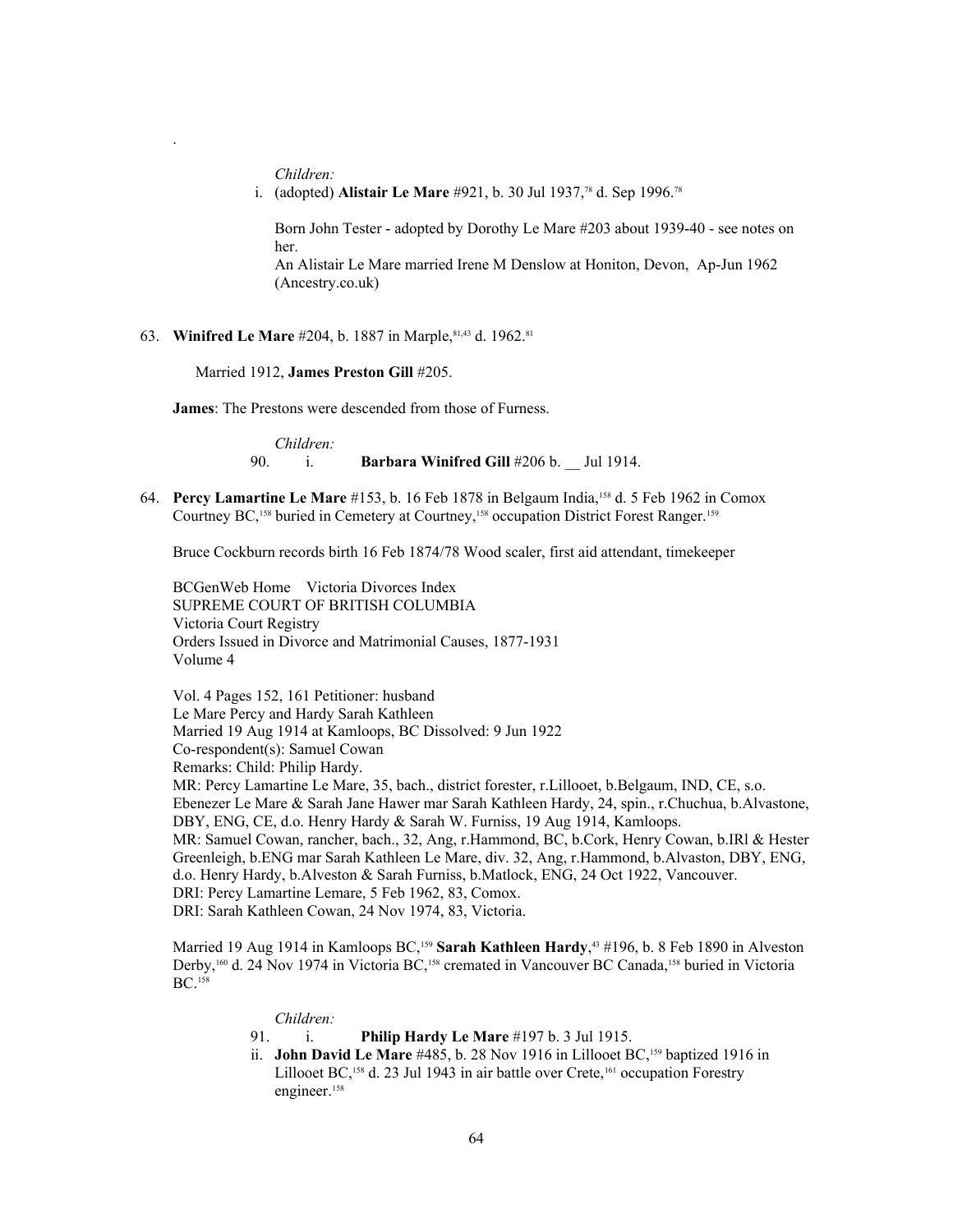Graeme stated that John was born in Lytton BC.

Married a first cousin, Jean Stevenson #486.

The following information was received by Procter Le Mare (copy with Peter LeMare) from Janet Mason, Research Officer, BC Geographical Names Office (file:10280-60 (92 L/5) dated December 20, 1996) concerning Le Mare Lake:

Adopted 6 April 1950 on 92/NW, as labelled on BC map 2C, 1948 and early forestry maps.

"Slim" Le Mare was a forestry engineering student at UBC in the late '30's/early 40's. During the summer months he worked for BC Forest Service on their timber inventory crews. One summer (1939?) he worked in the Quatsino Sound area, and an unnamed lake was given the name "Le Mare Lake" after Slim. Within a few days of Pearl Harbour, Slim walked out of his classroom at UBC and enlisted in the Army; he was killed overseas. (Information provided July 1989, as relayed to R.K.Vivian by UBC Professor T.G.Wright, Slim Le Mare's instructor in 1941.) Given name not provided. (file C.1.49)

Correct spelling and form is "LaMare" (August 1989 telephone call from UBC Prof. Thomas Wright).

NOTE: RCAF Flying Officer John D. Le Mare, SJ9643, enlisted at Duncan and killed 23 July 1943, is identified on Department of Veterans Affairs lists (BC Casualty List p.127). No Army fatalities with this name, and no fatalities named LaMare, enlisted in British Columbia.

Le Mare Lake is at approx. 51°N128°W. It is described on the internet at www.island.net/~rdldr/LeMareLk.html.

From The Forestry Chronicle (National Research Council of Canada) Vol 21, No 3, Sept 1945, p 223.

#### JOHN DAVID LeMARE

In August, 1943, R.C.A.F. Headquarters announced that Flying Officer John David LeMare was missing after an operational flight; and in February, 1944, it was reported that he was presumed dead. Flying Officer LeMare was born at Lytton, B.C., in 1916. He received his high school education at Courtenay, Vancouver Island, and graduated in forest engineering from the University of British Columbia in 1940. Prior to and during h s studies at the university he was employed in various capacities in logging operations where he showed considerable skill and aptitude in handling mechanical equipment. From 1938 until he enlisted Flying Officer LeMare was employed by the

British Columbia Forest Service, and during this employment he was given responsibilities in respect to the North Shore Survey.

He is survived by his wife in Liverpool, England; and by h s mother and father in British Columbia.

Sincere sympathy is extended to relatives and friends in their loss and bereavement.

Married 1942 in Fleetwood, England,<sup>160,158</sup> Jean Stevenson #486 (daughter of James L Stevenson #595 and Margaret Le Mare #482).

> **Jean**: Of Fleetwood (Bruce Cockburn by e-mail to Shirley Ingham). Married a first cousin, John D. Le Mare #485.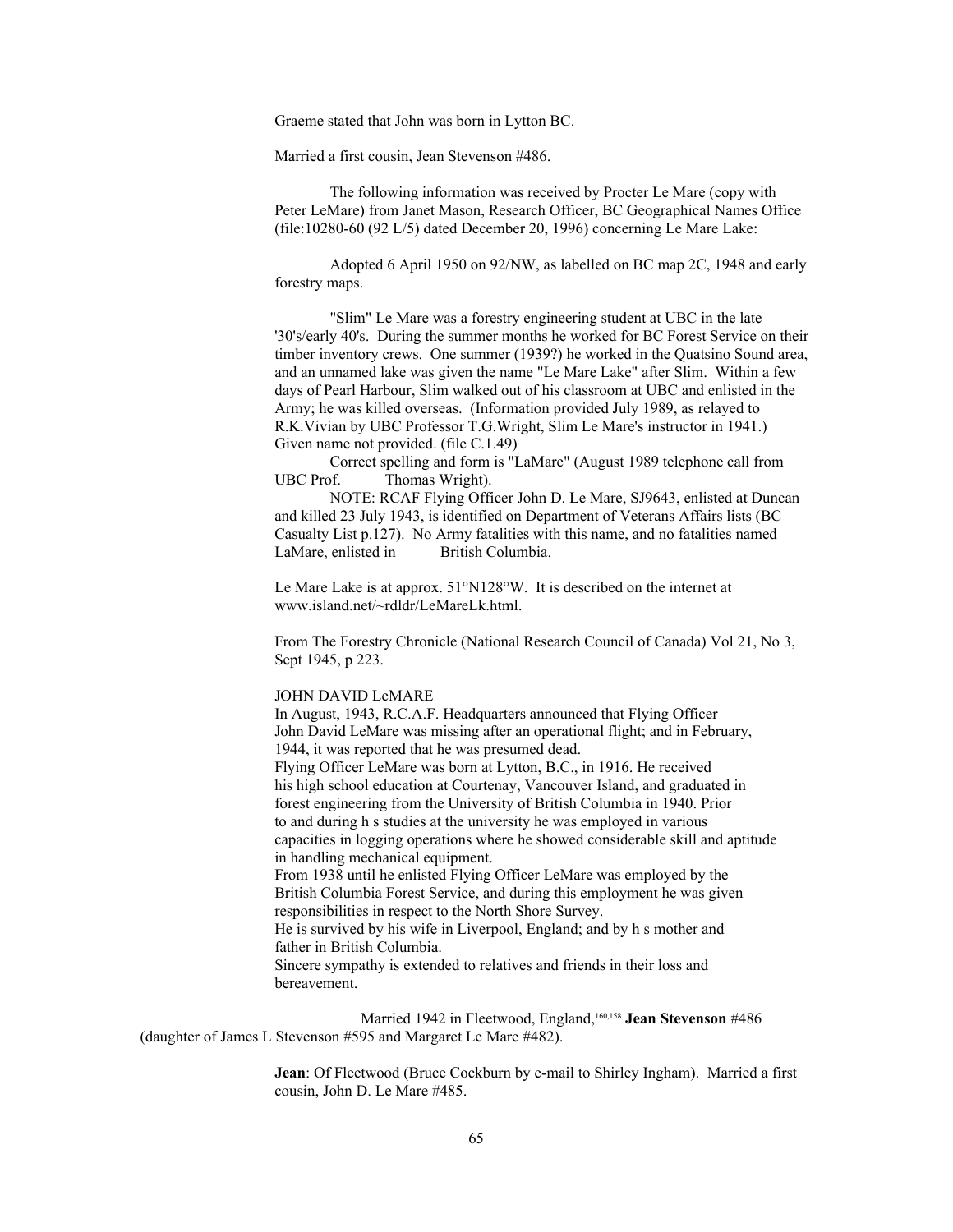65. **Harold Huguenot Le Mare** #483, b. 7 Nov 1885 in Vizajapatam India,[162](#page-107-44) d. 11 Dec 1976 in S Pasadena Ca USA,<sup>162</sup> buried in Forest Lawn Glendale Ca, occupation CC Clerk commercial; Department manager.<sup>73</sup>

### Notes on HAROLD HUGUENOT LEMAIRE (#483) 1885-1976

 Left home, Mount Trescomb, Fleetwood, for Canada in 1906. Moved to Grand Forks, N. Dakota and later to Los Angeles and S. Pasadena, Ca. In California he was Manager of the Parts Dept of Kelite Corp.

 In a phone call on 9 Feb 1992 Lee Whitman #606 said that Harold changed his name to Lemaire when he settled in USA. However, Evelyn Lemaire, formerly

Evelyn Waller #774, wife of Vernon Vincent Lemaire, son of Harold Huguenot, said in a letter dated 28 Feb 1992 that when Harold went to Canada the man who made out his homestead papers misspelled the name. Harold found it almost impossible to correct it. He decided it didn't matter so used the new spelling

thereafter. Evelyn's explanation is supported by an Canadian Pacific insurance policy issued to Harold in Vancouver dated 1st October 1913, found by Lee Whitman in October 1996. This shows Lemaire for Harold and his brother Percy who was to be beneficiary. However, Percy kept his name as Le Mare throughout his life.

 A printed notice of a social evening organized by the Amalgamated Union of Co-operative Employees at Fleetwood on 9 Nov 1904 announced 'Harold Le-Mare,

Humorist, in his latest songs'. He would have had his 19th bithday two days before the social. With a letter dated 26 Dec 1995 Lee Whitman sent a copy of a pencil drawing by HHL, "An Italian

Peasant Boy", for which he won first prize for a black and white drawing by a 12 year old in 1897, when he was living in Fleetwood.

 In a telephone conversation on 13 April 1997 Lee Whitman said that Harold was a freight handler with Canadian Pacific Railways until he and hiswife Olina moved to Grand Forks to help her parents, who immigrated from Sweden, on their homestead and farm. The parents left the farm to Olina and Harold. They lived on the farm, which was about four miles south of Grand Forks, during the summer but moved into Grand Forks during the winter so that the children could go to school there.

1901 census: commercial clerk working at home 52 Harris Street Fleetwood.

Married 7 Mar 1914 in Kamloops BC Canada,<sup>162</sup> **Olina Andrina Amble** #484, b. 23 Nov 1890 in Grand Forks N Dakota,<sup>162</sup> d. 16 Mar 1976 in S Pasadena Ca USA,<sup>162</sup> buried in Forest Lawn Glendale Ca.

**Olina**: Father: Butler Amble Mother: Kari Bottolfsdotter, of Norwegian extraction; this incormation was provided by Lee Whitman in a telephone conversation on 7 October 1995.

#### *Children:*

|     |   | Harold Butler Lemaire #609 b. 1 Jan 1915.                          |
|-----|---|--------------------------------------------------------------------|
| 93. |   | Margaret Andrina Lemaire #602 b. 6 Oct 1916.                       |
|     | . | <b>James Kenneth Lemaire</b> #604, b. 20 Mar 1920 in Grand Forks N |
|     |   | $1.0111077$ n $1.011$ n $1.011$ n $1.011$ n $1.011$ n $1.011$ n    |

Dakota, d. 8 Jul 1977 in Pasadena Ca, buried in Forest Lawn Glendale Ca, occupation US Navy.

- 94. iv. **Cyril Hamer Lemaire** #603 b. 26 Mar 1922.
- 95. v. **Vernon Vincent Lemaire** #605 b. 27 Sep 1924.
- 66. **Noel Hamer Le Mare** #152, b. 18 Dec 1887 in Barton on Irwell, Lancashire.,[163,](#page-107-45)73 d. 7 Oct 1980 in A nursing home in the Isle of Man,<sup>163</sup> occupation Civil engineer.

Notes on NOEL HAMER LE MARE (#152) 1887-1980.

 Noel was born in Barton-on-Irwell to Rev. Ebenezer and Sarah (née Hamer) Le Mare on 18 Dec. 1887. His father was a missionary with the London Missionary Society in India. Noel seems to have been born when his parents were on leave in England.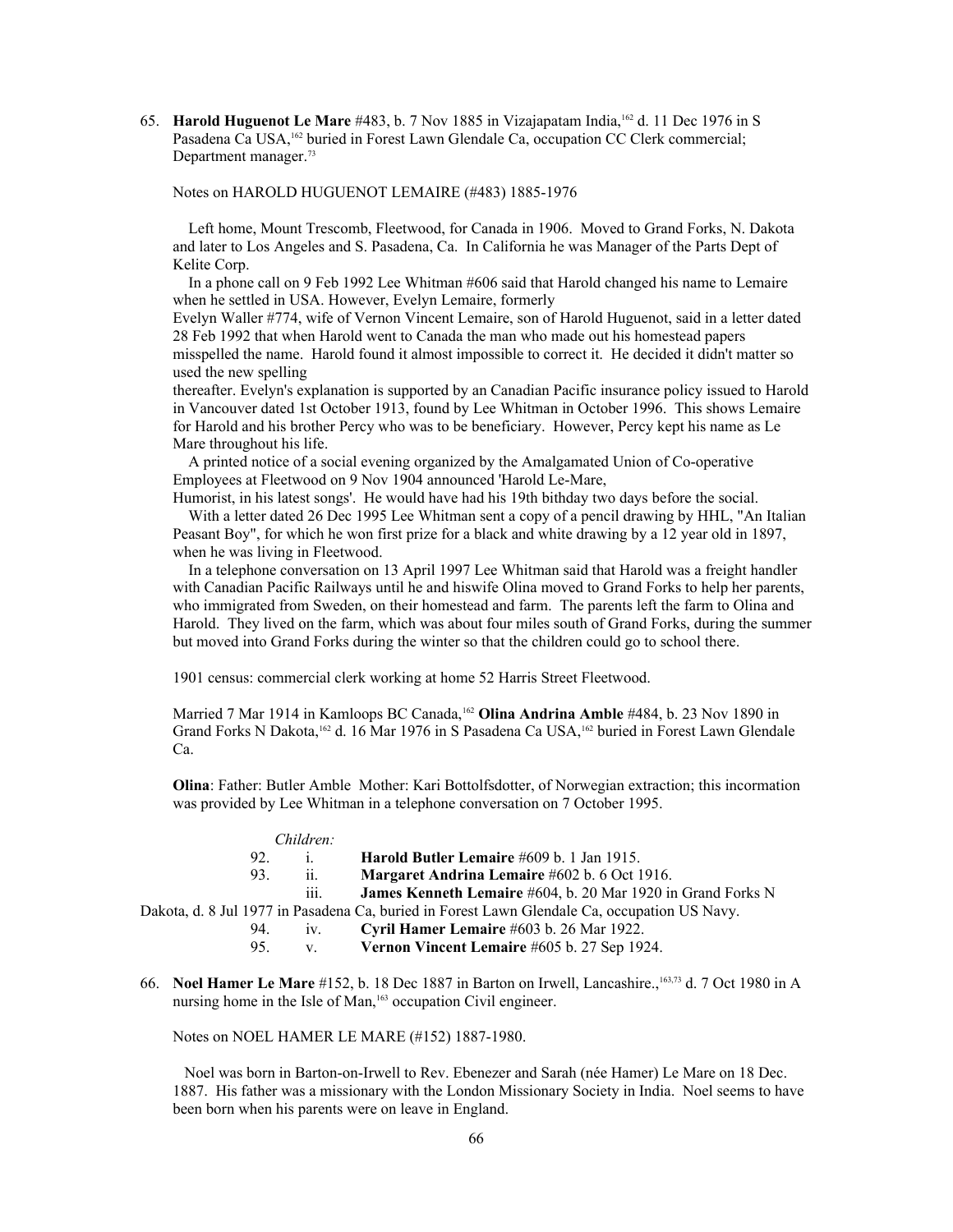Notes from obituaries in the Daily Telegraph, the Times and elswhere:

Noel started work aged 12 in the engineering shop of a Fleetwood trawler company and went to sea at 14; he took his chief engineer's ticket six years later. He served with several shipping companies and was rescued after his ship was torpeoed during the 1914-18 war. He came ashore in 1919 when he married Bertha Baucher. In 1922 he formed a partnership to found a civil engineering company, Norwest Construction Ltd. In its early years the company specialized in cable laying but firm built the open-air swimming pool at Grange-over-Sands, opened in August 1932. During the 1939-45 war Noel was a member of the Building and Civil Engineering Advisory council; he was involved with building the half-mile long jetty for oil tankers at Heysham and the "Mulberry" harbour used for the invasion of Europe. In 1969 Norwest Construction Ltd merged with Holst & Co as Norwest Holst plc; Noel was President of the company.

Noel owned horses and raced at Cartmel, Aintree and elsewhere. There are many references to him in Red Rum, by Ivor Herbert (London: Arrow Books 1977. ISBN: 0 09 916390), an account of his horse which won the Grand National three times and was second twice. A videotape with the same title was published by the Pickwick Group Ltd in 1992; this includes and interview with Noel. The video is also on a DVD.

Noel died on 7 Oct. 1980 in a nursing home on the Isle of Man where his daughter, Monica Burns, lived.

Married 8 Nov 1919,<sup>151</sup> **Bertha Baucher** #193, b. 19 Mar 1894 in Liverpool,<sup>163</sup> d. 17 Sep 1967.<sup>163</sup>

| Children: |  |                                                    |
|-----------|--|----------------------------------------------------|
| 96.       |  | <b>Monica Le Mare</b> #195 b. 27 Aug 1920.         |
| 97        |  | <b>Dennis Baucher Le Mare</b> #194 b. 29 Jun 1923. |

67. **Margaret Le Mare** #482, b. ca 1891 in Urmston Lancashire,73 description Peggy.

at one time at 22 Grosvenor Av Great Crosby L'pool 23 1953 living in Fleetwood.

She married **James L Stevenson** #595.

*Children:*

i. **Jean Stevenson** #486.

Of Fleetwood (Bruce Cockburn by e-mail to Shirley Ingham). Married a first cousin, John D. Le Mare #485.

Married 1942 in Fleetwood, England,160,158 **John David Le Mare** #485, b. 28 Nov 1916 in Lillooet BC,<sup>159</sup> (son of Percy Lamartine Le Mare #153 and Sarah Kathleen Hardy #196), baptized 1916 in Lillooet BC,<sup>158</sup> d. 23 Jul 1943 in air battle over Crete,<sup>161</sup> occupation Forestry engineer.<sup>158</sup>

**John**: Graeme stated that John was born in Lytton BC.

Married a first cousin, Jean Stevenson #486.

The following information was received by Procter Le Mare (copy with Peter LeMare) from Janet Mason, Research Officer, BC Geographical Names Office (file:10280-60 (92 L/5) dated December 20, 1996) concerning Le Mare Lake:

Adopted 6 April 1950 on 92/NW, as labelled on BC map 2C, 1948 and early forestry maps.

"Slim" Le Mare was a forestry engineering student at UBC in the late '30's/early 40's. During the summer months he worked for BC Forest Service on their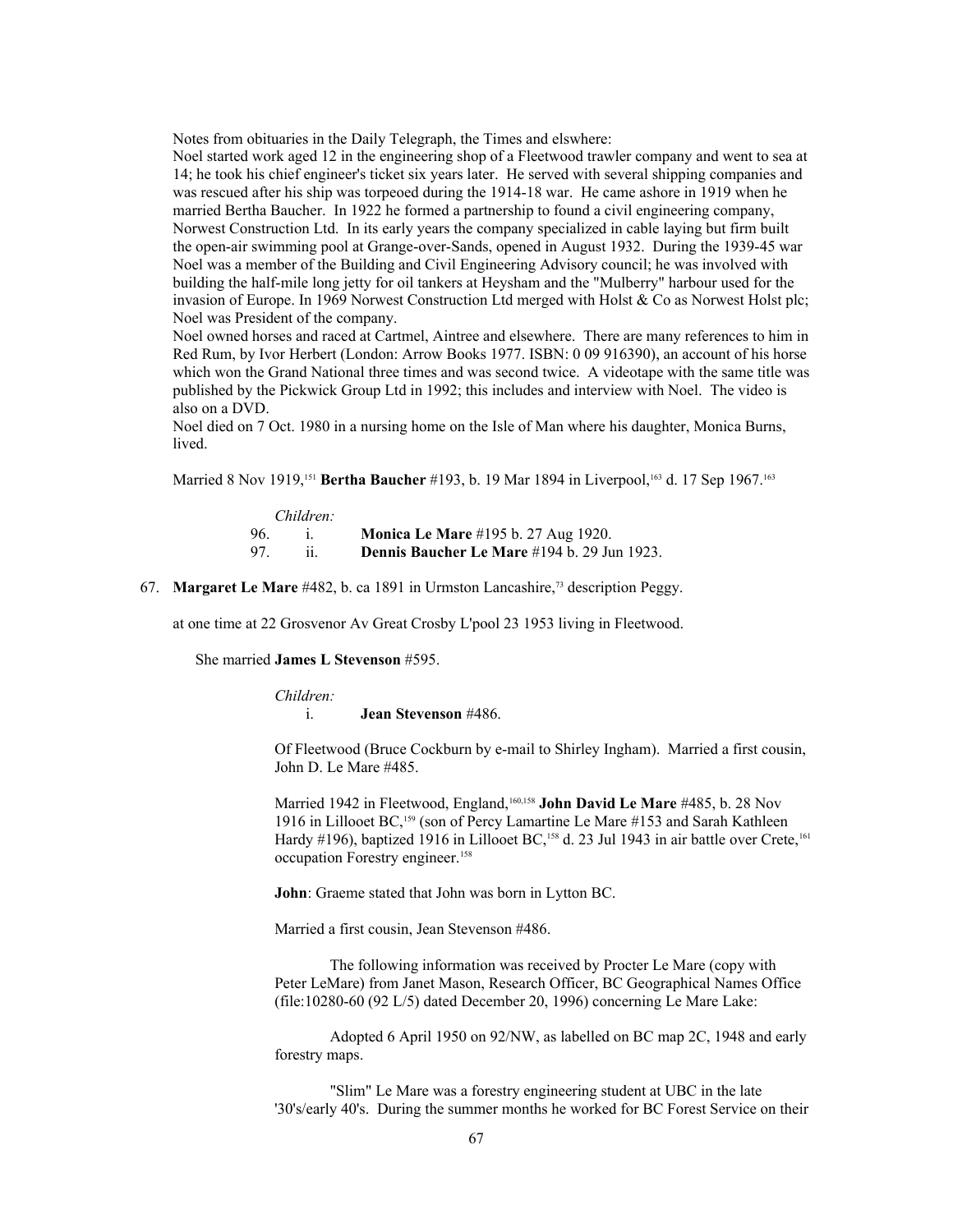timber inventory crews. One summer (1939?) he worked in the Quatsino Sound area, and an unnamed lake was given the name "Le Mare Lake" after Slim. Within a few days of Pearl Harbour, Slim walked out of his classroom at UBC and enlisted in the Army; he was killed overseas. (Information provided July 1989, as relayed to R.K.Vivian by UBC Professor T.G.Wright, Slim Le Mare's instructor in 1941.) Given name not provided. (file C.1.49)

Correct spelling and form is "LaMare" (August 1989 telephone call from UBC Prof. Thomas Wright).

NOTE: RCAF Flying Officer John D. Le Mare, SJ9643, enlisted at Duncan and killed 23 July 1943, is identified on Department of Veterans Affairs lists (BC Casualty List p.127). No Army fatalities with this name, and no fatalities named LaMare, enlisted in British Columbia.

Le Mare Lake is at approx. 51°N128°W. It is described on the internet at www.island.net/~rdldr/LeMareLk.html.

From The Forestry Chronicle (National Research Council of Canada) Vol 21, No 3, Sept 1945, p 223.

#### JOHN DAVID LeMARE

In August, 1943, R.C.A.F. Headquarters announced that Flying Officer John David LeMare was missing after an operational flight; and in February, 1944, it was reported that he was presumed dead.

Flying Officer LeMare was born at Lytton, B.C., in 1916. He received his high school education at Courtenay, Vancouver Island, and graduated in forest engineering from the University of British Columbia in 1940. Prior to and during h s studies at the university he was employed in various capacities in logging operations where he showed considerable skill and aptitude in handling mechanical equipment.

From 1938 until he enlisted Flying Officer LeMare was employed by the British Columbia Forest Service, and during this employment he was given responsibilities in respect to the North Shore Survey.

He is survived by his wife in Liverpool, England; and by h s mother and father in British Columbia.

Sincere sympathy is extended to relatives and friends in their loss and bereavement.

## 98. ii. **Margaret Stevenson** #596.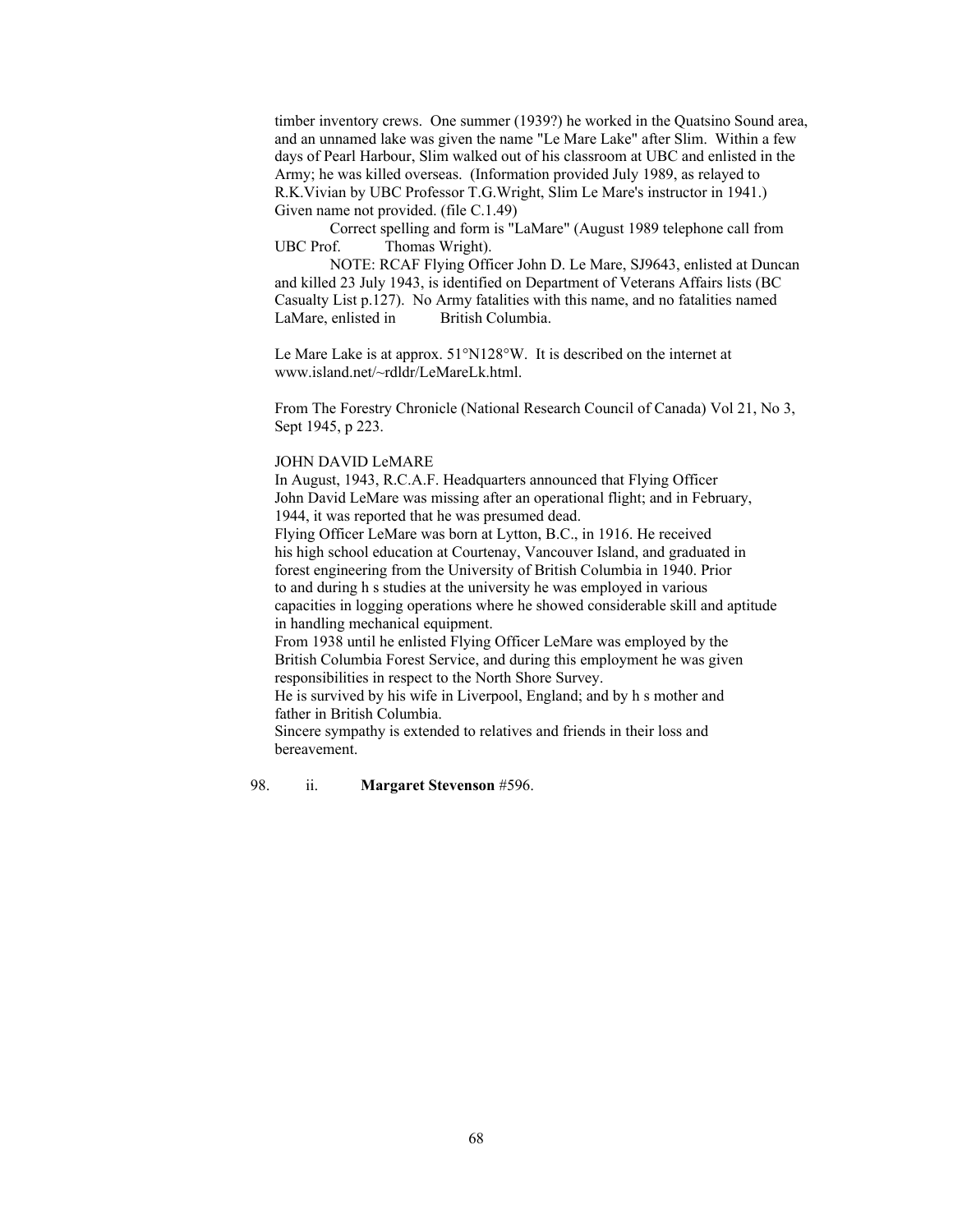## *Generation Eight*

68. **Eric Russell Warren** #571, b. 25 Apr 1893,34 d. 1984.<sup>34</sup>

Married 27 Feb 1923,<sup>34</sup> Elsa Georgina Cooper #572, d. 1947.<sup>34</sup>

*Children:* 99. i. **Hilary John Warren** #573 b. 1924.

69. **Hilda Margaret Warren** #607, b. 1895,34 d. 19\_\_.<sup>34</sup>

Four children; for details see letter from I K-J 29 Nov 1993. First, Evelyn Mary b. 1931, m. Tom Buchan.

She married **Ernest Keate** #840.

*Children:* i. **Evelyn Mary Keate** #869, b. 1931.[164](#page-107-46)

Three children: Wendy Margaret, b.1959, m. Michael Rennie; two children. Jane Clare b. 1961, m. Simon Evans; two children. Paul Robert b. 1965.

She married **Tom Buchan** #873.

ii. **Anne Margaret Keate** #870, b. 1932.<sup>164</sup>

Lives in Australia. Two children.

She married **Joszef Pete** #874.

 100. iii. **Sylvia Madeline Keate** #871 b. 1934. iv. **Honor Elizabeth Keate** #872, b. 1938.<sup>164</sup>

Three children.

She married **James Simpson** #876.

70. **Doris Le Mare** #563, b. 14 Jan 1900,<sup>64</sup> d. 11 Apr 1973.<sup>35</sup>

Married 8 Sep 1932,<sup>35</sup> Samuel Knill-Jones #564, b. 1 Aug 1876,<sup>[165](#page-107-47)</sup> d. 1965.<sup>165</sup>

*Children:* 101. i. **Ian Russell Knill-Jones** #567 b. 9 Jun 1934.

71. **Geoffrey Le Mare** #288, b. 1903,[166](#page-107-48) d. 1986.[167](#page-107-49)

Childhood in Harpenden; at St George's School. Gosfield Hall, Essex (Malcolm Le M #222 letter of Dec 80) Was elected a Director of the French Hospital in 1968 (Proc Hug Soc 25 182) Weavers Company 1939; Upper Bailiff 1975-76. Formerly of Chelsworth Suffolk. 1958: Bridgefoot Hse Kelvedon Colchester Gave money to start the restoration of the ketch-rigged Tamar sailing barge "Shamrock", built at Plymouth in 1899. 1970-71 St Mary's Grange Eastthorpe Colchester.

Married 1928,<sup>[168](#page-107-50)</sup> Norah Constance Lucy Young #291, b. 1903 in Orlingbury Northants,<sup>[169](#page-107-51)</sup> d. 19\_\_.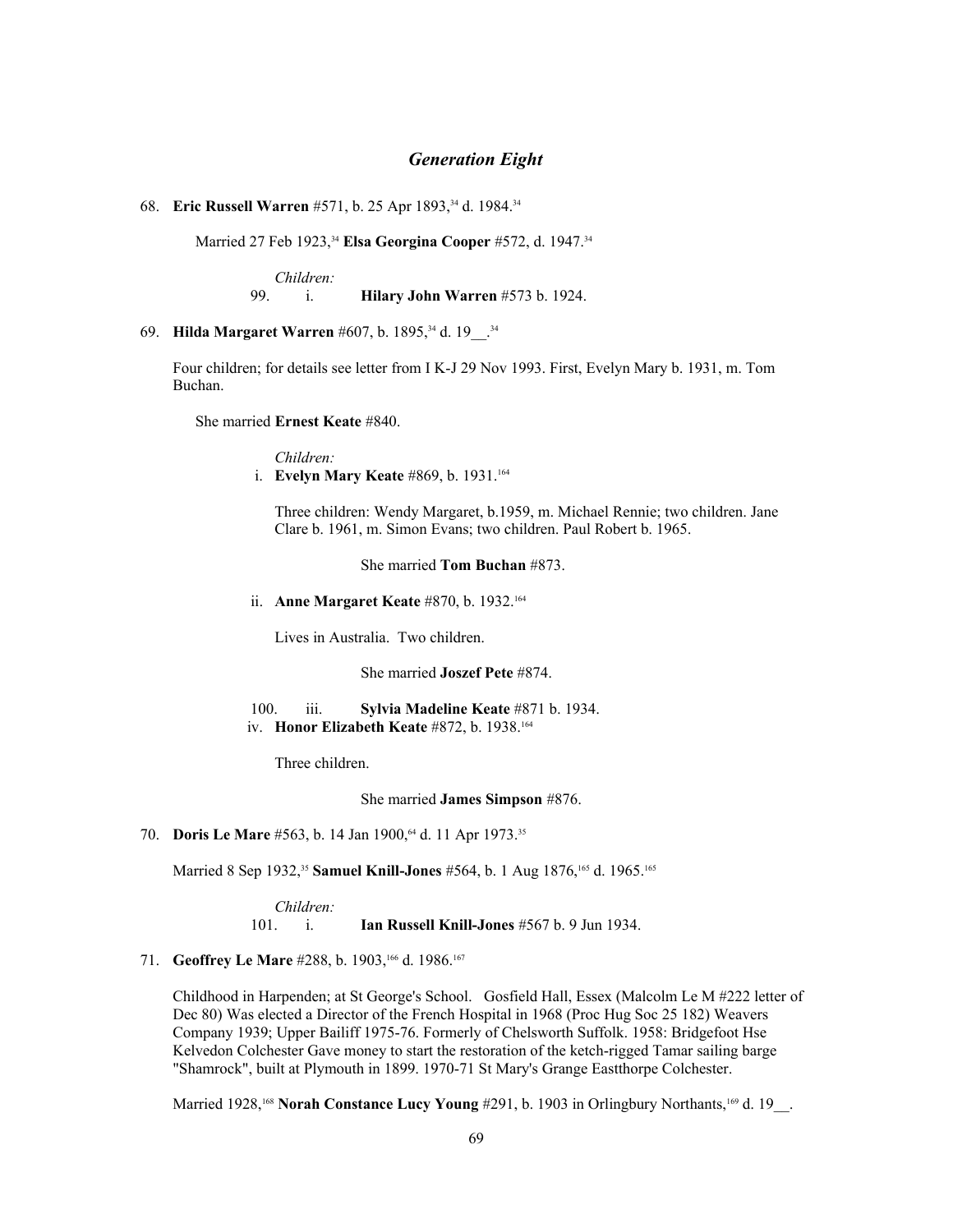*Children:*

i. **Jennifer Le Mare** #292, b. 23 Jun 1932.<sup>169</sup>

Of Canterbury. Married Lt Cdr A W M Collyer RN (JRLft)

102. ii. **John Richard Le Mare** #293 b. 1937.

72. **Lester Le Mare** #289, b. 1905.<sup>8</sup>

Childhood in Harpenden. At St Georges School. Living in Beaconsfield, July 98 (JRL e-mail July 98) see address of daughter Elizabeth # 296.

Married Jul 1931,<sup>81</sup> Elizabeth Helen Corner #294.

*Children:* 103. i. **David Lester Le Mare** #295 b. 1934. 104. ii. **Elizabeth Jane Le Mare** #296 b. 1940. iii. **Robert Hugh Le Mare** #297, b. 1947.<sup>168</sup>

Married 1969,[170](#page-107-52) **Yvonne Le Rolland** #465.

73. **Leslie Le Mare** #453, b. 1900,[171](#page-107-53) d. 1986.<sup>171</sup>

He married **Edith -----** #454.

*Children:* 105. i. **Derek Victor Le Mare** #455 b. 1932.

74. **Gordon Havelock Le Mare** #243, b. 15 Oct 1910 in Epping Essex,<sup>11</sup> d. 25 Jul 1994 in hospital in Cornwall,[172](#page-107-54) buried 1 Aug 1994 in St Mary Abbots Church London W8,172 occupation Stock broker.

(1) Married 22 May 1936 in London,<sup>11</sup> **Phyllis Kate Clark** #244, b. 19\_\_, d. 1989.

**Phyllis**: When she married GH LeM she was Mrs Phyllis Kate Skiff having been divorced from Cyril Harold Skiff (Times, 6 Nov. 1935).

> *Children:* 106. i. **Robert Gordon Le Mare** #245 b. 26 Dec 1939.

(2) Married Jan-Mar 1960 in Westminster,<sup>78</sup> **Marjorie S. Bentall** #467.

**Marjorie**: Known as Joy.

(3) Married abt 1960, **Karina -----** #246, b. 15 Dec 1936 in Norway.[173](#page-107-55)

**Karina**: 1994 married Glynn Neville Payne in Woking Surrey. Breeds dogs at Wey Farm Kennels Ottershaw Surrey. See Noah.

Hon. Sec. Canine Supporters Charity.

*Children:* ii. **Noah Le Mare** #247.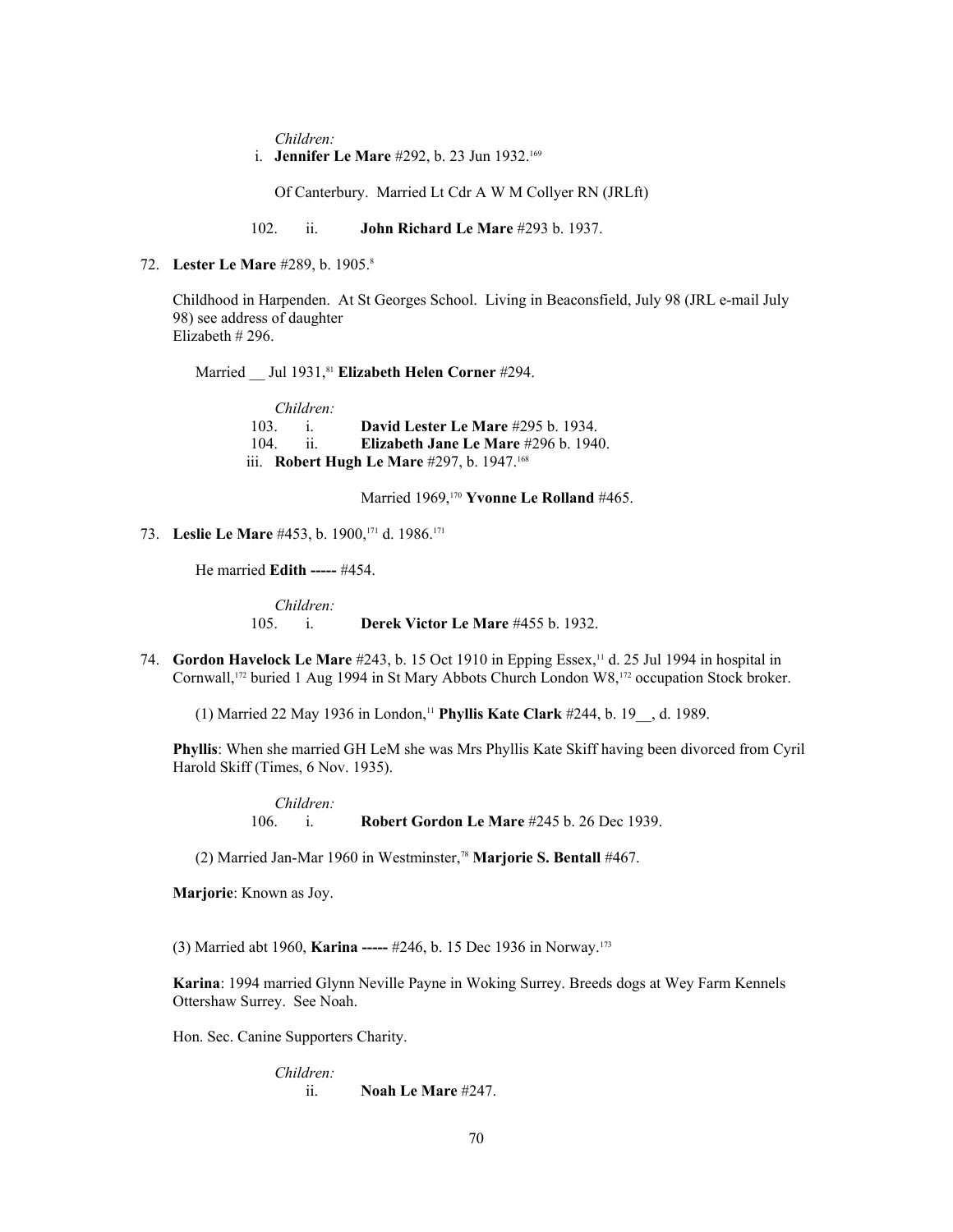(4) He married **Caroline -----** #468.

(5) Married Ap-Jun 1968 in Surrey SW,<sup>14</sup> **Aagot K Balensi** #1292.

75. **Charles Desmond Le Mare** #251, b. 1915.<sup>81</sup>

He married **Kathleen -----** #254.

|      | Children: |                                            |
|------|-----------|--------------------------------------------|
| 107. |           | Nigel Robert Desmond Le Mare #255 b. 1945. |
| 108. |           | David Antony Charles Le Mare #256 b. 1946. |
| 109. | 111.      | Roderick Hugh Gordon Le Mare #257.         |

76. **Arthur Edmund Warland** #1301, b. 21 Sep 1876 in NSW.<sup>77</sup>

May have been born 21 Sep 1875.

He married **Mary Ellen Baird** #1308.

| Children:  |                                                                                     |
|------------|-------------------------------------------------------------------------------------|
| 110.<br>i. | <b>Ruby Warland</b> #1309 b. 19 Dec 1892.                                           |
| 11.        | Horace Warland $#1310$ , b. in NSW. <sup>77</sup>                                   |
|            | iii. Ina Adell #1311, b. 1895 in NSW, $\frac{77}{4}$ d. Infancy.                    |
|            | iv. Vera Amy Warland #1312, b. 1896 in NSW, <sup>77</sup> d. Infancy. <sup>77</sup> |
| V.         | Muriel Warland #1313, b. in NSW.77                                                  |
| vi.        | Phyllis Warland #1314, b. in NSW.77                                                 |
| vii.       | Lilian Warland #1315, b. in NSW.77                                                  |
|            | viii.<br>Godfrey Warland #1316, b. <sup>77</sup>                                    |
| 1X.        | Esme Warland #1317, $b$ . <sup>77</sup>                                             |
| Х.         | Arthur Oswald Warland #1318, d. Infancy. <sup>77</sup>                              |
|            |                                                                                     |

77. **May Le Mare Hoare** #976, d. 1982, b. 1891.<sup>43</sup>

She married **James Milton-Thompson** #979, d. 1968.<sup>79</sup>

*Children:*

i. **Godfrey James Milton-Thompson**, [174](#page-107-56) #977, b. 25 Apr 1930.<sup>174</sup>

Married 1952,<sup>174</sup> **Noreen Helena Frances Fitzmaurice** #978.

78. **Reginald Le Mare** #270, b. 29 Nov 1891,<sup>9</sup> baptized in St James's Church Muswell Hill,<sup>9</sup> d. 29 Feb 1968,[175](#page-107-57) buried in Old Cemetery Ipswich.[176](#page-107-58)

Artists' Rifles, 10 August 1914. Commissioned June 1915. Wounded 2nd Ypres & invalided out in 1916 with rank of Captain. Subsequently employed by Huntley and Palmers, biscuit makers, Reading. World war 2 Suffolk Regt. Territorial Decoration. Address at one time Mill House Burkitt Road Woodbridge Suffolk.

He married **Winifred Sutton** #274, d. 29 Feb 1972.<sup>175</sup>

*Children:* 111. i. **John Sutton Le Mare** #275 b. 15 Apr 1926. ii. **Nicholas James Le Mare** #276, b. 21 Oct 1937,<sup>[177](#page-107-59)</sup> d. 1999 or 2000.<sup>[178](#page-107-60)</sup>

He married **Kathleen Cresswell** #501.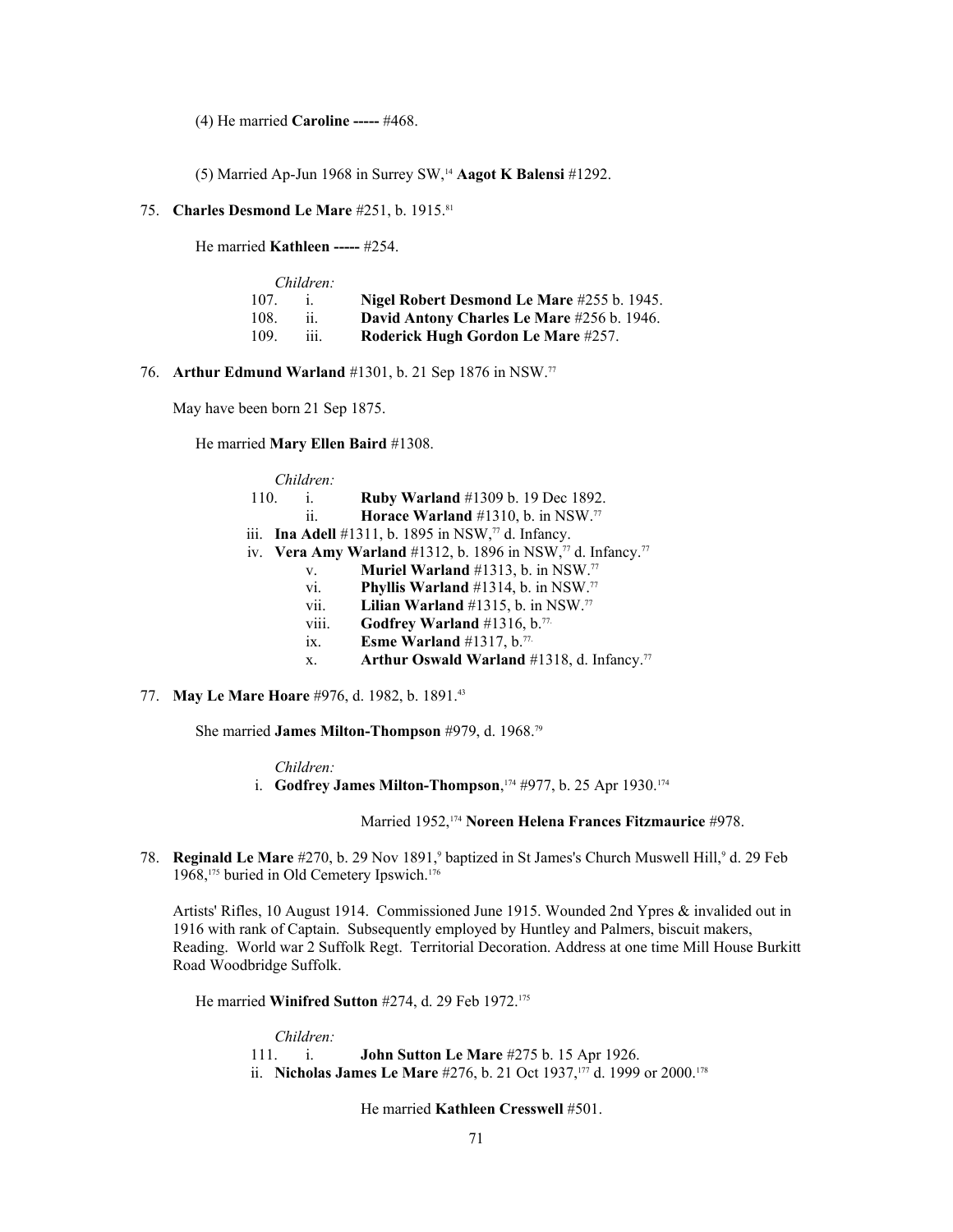79. **Ralph Le Mare** #271, b. 1 Jun 1893,<sup>9</sup> baptized in St James's Church Muswell Hill,<sup>9</sup> d. 22 Oct 1970,<sup>177</sup> buried in Eastbourne.<sup>176</sup>

Notes on RALPH LE MARE (#271)

 Joined Artists' Rifles (28th London) 10 Aug 1914. France 26 Dec 1914. Commissioned 2nd Lieut. March 1915 in 87th The Royal Irish Fusiliers. In nearly all engagements with the Regiment in the 4th Division in France until 1917. Then transferred to 4th King's African Rifles in German East Africa Campaign until the end of the war. Twice mentioned in despatches. Gazetted out with rank of Captain.

 Served in Colonial Service. R Le Mare was Junior Warden & Acting Secretary, Northern Nigeria Lodge No 3325 Masonic Hall Kaduna 1927-8. This latter information was in the Business Agenda for 10 June 1927 found in a copy of Mrs Beaton's Cookery Book which belonged to the mother of Ian Carruthers of

Carlisle. Ian's father, Robert Carruthers, was Superintendent of Arts and Crafts in Northern Nigeria. Ian is a friend of Barbara Jo Kirke, formerly a friend of Kathleen M S Le Mare (1915-1983, #109) at Preston Patrick Friends' Meeting.

 He is mentioned is a British report to the League of Nations to have left Palestine where he was Senior Assistant Treasurer and was appointed Accountant, Nigeria.

 Notes from J S Le Mare (#275) dated 8 Jan 1995: Ralph served in Colonial Service in Palestine in late 1940s. Married Gweth who was killed soon after in a road accident; Ralph was badly hurt and bore a large facial scar thereafter. Later transferred to Nigeria and worked in the North and in Lagos where he was in the Treasury. On return to UK he was secretary of Addington Golf Club and later Willingdon Golf Club near Eastbourne.

(1) Married 19\_\_, **Gweth -----** #863, b. \_, d. 19\_\_, description No children.

(2) Married 19\_\_, **Irene Goulden** #794, b. \_, d. 5 Aug 1991.<sup>177</sup>

*Children:*

 $\mathcal{L}_\text{max}$  and  $\mathcal{L}_\text{max}$ 

- i. **Brian Le Mare** #864, b. 19<sup>[179](#page-107-61)</sup>
- 80. **Beatrice Le Mare** #272, b. 10 Jul 1895,<sup>9</sup> baptized in Parish Church Hornsey London,<sup>176</sup> d. 22 Oct 1965.<sup>175</sup>

Married 29 Nov 1919 in St James's Church Piccadilly London,<sup>9</sup> **Richard Dyce Gard'ner** #283, b. 8 Aug 1883, d. 19\_\_, occupation Major Seaforth H'lndrs MC.

#### *Children:*

- i. **Richard Wade Dyce Gard'ner** #284, b. 18 Sep 1921,<sup>9</sup> baptized in St Mary's Parish Church Eastbourne.<sup>9</sup>
	- ii. **John Gard'ner** #594, b. 23 Mar 1925,<sup>[180](#page-107-62)</sup> d. 25 Mar 1925.<sup>180</sup>
- 81. Victoria Le Mare #273, b. 10 Jun 1897,<sup>9</sup> baptized in Parish Church Hornsey London,<sup>9</sup> d. 22 Jan 1996.<sup>[181](#page-107-63)</sup>

Married 29 Aug 1918 in St Mary's Cathedral Glasgow,<sup>9</sup> **Robert Rowley Morrison** #285, d. 15 Nov 1930.<sup>175</sup>

### *Children:*

i. **Robert Rowley Morrison** #286, b. 17 Apr 1920,<sup>9</sup> baptized in Pollockshields Parish Church Glasgow,<sup>9</sup> description MC Kohima Burma, occupation Seaforth Highlanders. ii. **Ann Morrison** #593, b. 25 Jul 1924.<sup>180</sup>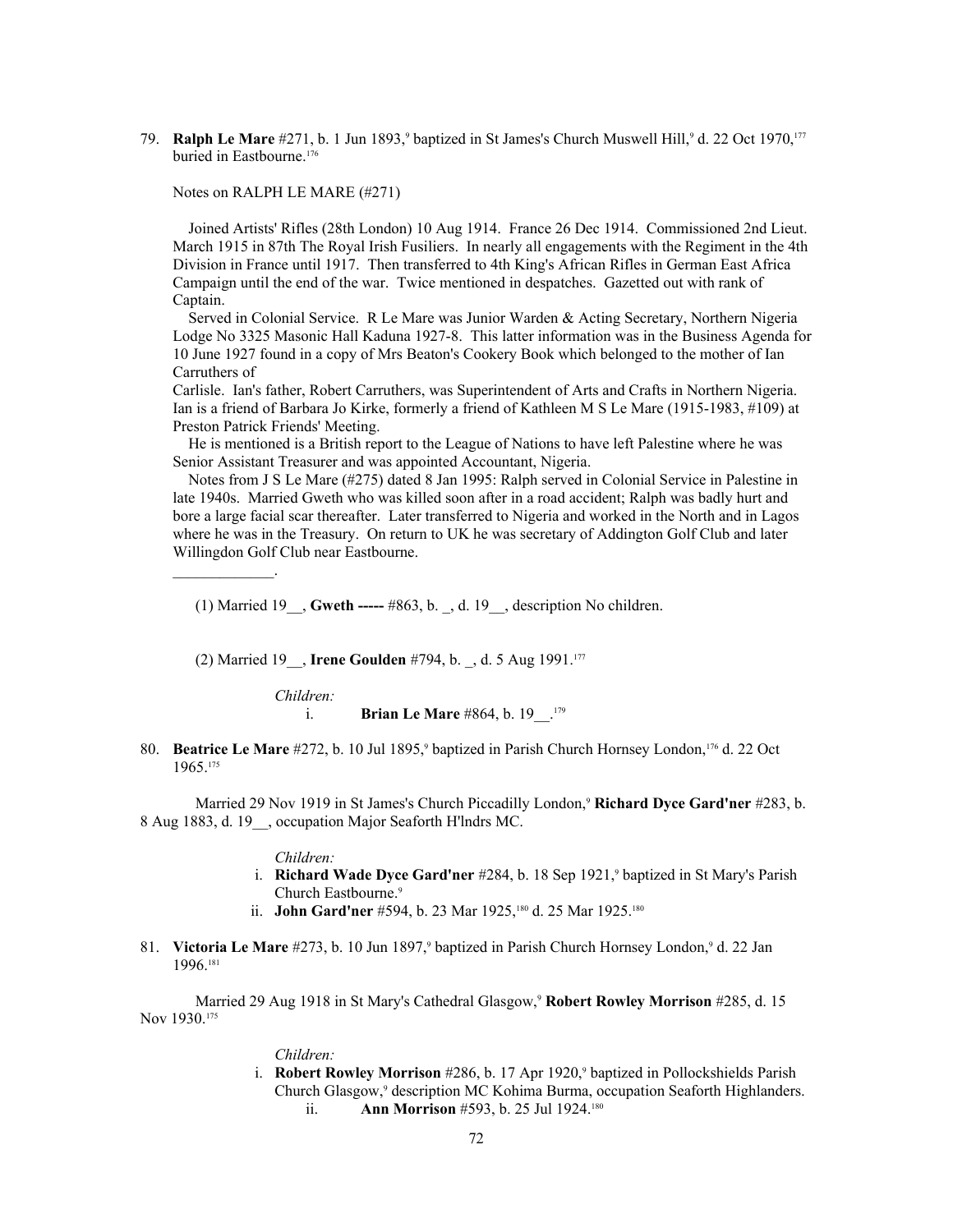# 82. **Malcolm Hamilton Le Mare** #222, b. 12 Aug 1904,134 d. 1982,71 occupation Royal Navy.

### Notes on MALCOLM HAMILTON LE MARE (#222) 1904-1982.

 In a letter to KMSL dated 2 September 1982 written soon after Malcolm's death Adriana wrote "We were hardly ever apart in the 35 years of our married life". They were married in 1947 so that Malcolm must have died about 1982. Later in the letter she says "Malcolm had really a very lonely life before I met him when he was already 42." From letter to HML 5 Dec 1980: 1918, Cadet RN College Osborne; 1922, Midshipman on battleship in Mediterranean fleet, returning to England 1925. 1929, Submarine Lieutenant. 1946, Commander RN, Naval Liaison Officer to Royal Netherlands Navy, serving on aircraft carrier. Met Adriana. 1948 retired from Navy and appointed Captain of Shaftesbury Homes Training Ship "Arethusa" in Medway. 1969 retired to Coggeshall. Ran a Day Centre for handicapped old people. Cttee member of Coggeshall Society, British Legion Secure Home house "Prail Court". When in Arethusa had a connection with the French Hospital at Rochester where he met Geoffrey Le Mare #288, one of the Directors.

Married Jul 1947 in Holland,<sup>134</sup> Adriana Cornelia Arends #225, b. 21 May 1921 in Holland.<sup>134</sup>

*Children:* 112. i. **Theodora Petra Le Mare** #226 b. 29 Sep 1950.

83. **Richard Burt Robinson** #1127, b. 1897 in West Bromich.<sup>73,135</sup>

 $\mathcal{L}_\text{max}$ 

.

1914-18 war; wounded. Later trained at Aldershot for wireless telegraphy.

From Janet Harris, daughter of Richard and Sylvia, 30 July 2013:

I am pretty sure that Sam never went near the USA, though I can't prove it. He was an irascible old man and something of a tyrant to his daughters, who were very glad to escape from him when they did. My father's recollection of him tallied with this, as you can see from these few extracts from his memoir:-

It was towards the end of the eighties that Sam and his wife, Euphemia, with their family, moved from Marple to Sherborne in Dorset. The silk mill there had been in financial straits and since it involved a sizeable labour force a local consortium headed by the Rev. Joseph Ogle, a Congregational minister who had married Jessie Roberton, a sister of Euphemia, had been formed to put it back on a firm basis. The rescue made it necessary to recruit a new manager and Sam appears to have been the man. I had always understood he had been in the silk industry hitherto and no doubt this, plus nepotism, explained his move. When the move took place three daughters were living at home.. and it was while living here that (my) mother became engaged and that Sam, with a dash of Wimpole Street, used to pre-empt her letters when the post arrived and to keep them for a while to torment her. Sam represented a restrictive presence to all of us. What he did all day I have no idea he had a tiny study at the back and I think he must have complained to my aunts about my indifference to him, because I was told I ought to make a habit of greeting him and kissing him at breakfast, beard and all. Sam would occasionally go and spend a night with W.G.Ibison after my grandmother had died. This involved the pony and trap .. I can vividly remember my aunts dancing a sort of cachucha on the terrace as they watched the pony and trap disappearing down the lane outside.

He married **Sylvia Harward** #1237.

*Children:*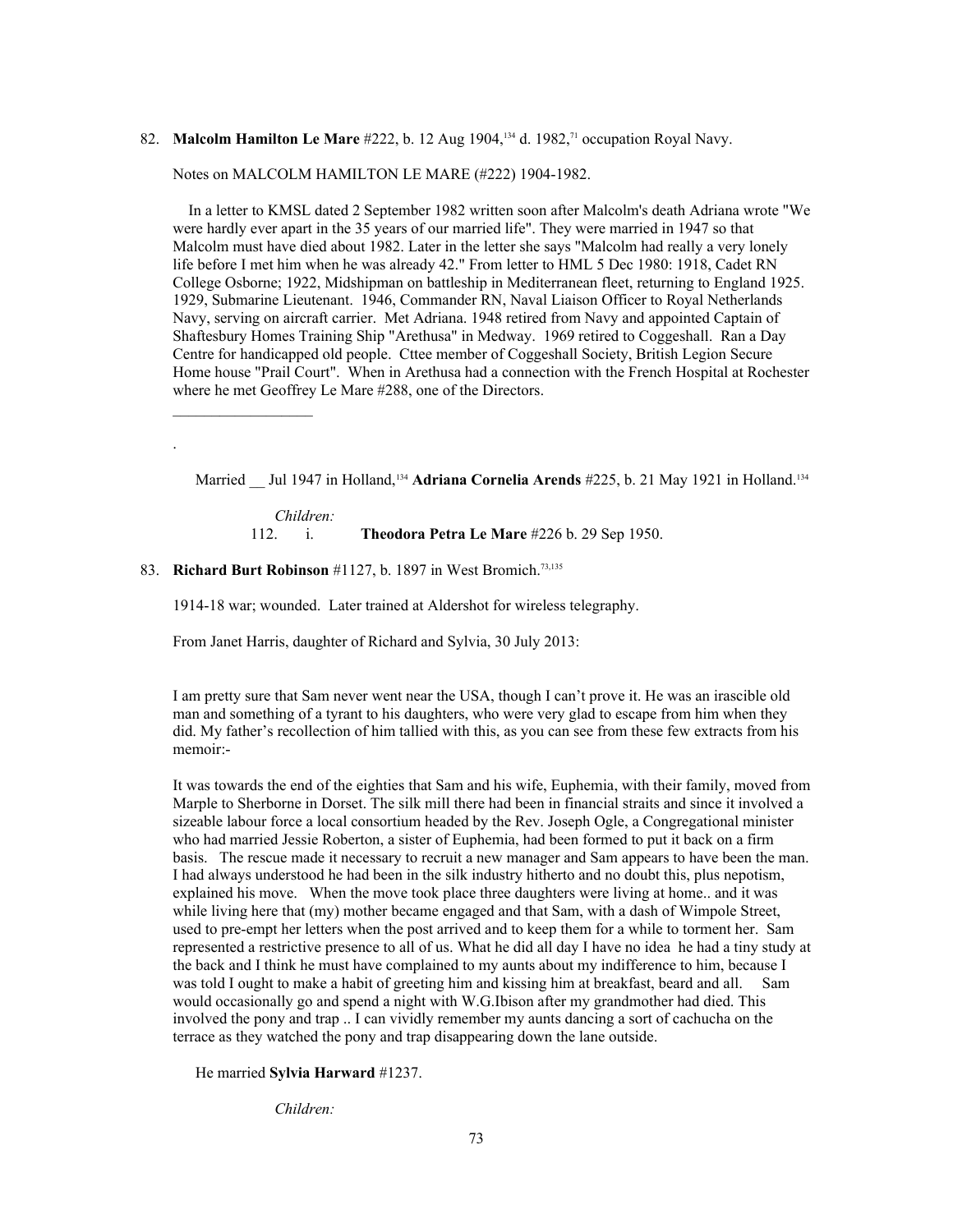i. **Susan Robinson** #1238.

Widowed.

| $\ddot{i}$          | <b>Janet Robinson</b> #1239.               |
|---------------------|--------------------------------------------|
|                     | She married <b>Frank Harris</b> $\#1241$ . |
| $\ddot{\mathbf{m}}$ | Lynda Robinson $#1240$ .                   |
|                     | She married <b>Dennis</b> $? \#1242$ .     |

### 84. **James Robinson** #1234.

He married **Elisabeth ?** #1236.

# *Children:* 113. i. **Jeremy Robinson** #1235.

85. **Bernard Arthur Le Mare** #100, b. 31 Oct 1908 in Leeds,<sup>137</sup> baptized 1909 in Leeds,<sup>137</sup> d. 19 Dec 1989 in at home, 12 Codicote Road Welwyn, buried 28 Dec 1989 in Welwyn Cemetery,137 occupation Architect.

Notes on BERNARD ARTHUR LE MARE (#100).

Friends' School, Saffron Walden. School of Architecture: A.R.I.B.A.

 Lecturer at School of Architecture, Hull. During second world war initially registered as a conscientious objector but later joined the army and served in the Royal Engineers in India, with the substantive rank of lieutenant. Architect with British Railways, LCC and GLC. Co-ordinating architect on Royal Festival Hall. Retired to Welwyn. Member of Welwyn Parish Council which, after his death, planted an oak tree in the Cemetery in his memory.

At one time lived at 117 Park Av. Hull. Tel;. Central 10230.

from London Gazette:

# NOTICE OF APPLICATION FOR LICENCE TO OBSTRUCT OR IMPEDE THE FLOW OF AN INLAND WATER BY MEANS OF IMPOUNDING WORKS

Notice is hereby given that an application is being made to the Thames Water Authority by the Welwyn Planning and Amenity Group for a licence to obstruct or impede the flow of the River Mimram by means of a weir at the west side of the bridge at High Street, Welwyn. The object of impounding water by means of the work is for amenity purposes. A copy of the application and of any map, plan or other document submitted with it may be inspected free of charge at 12 Codicote Road, Welwyn, Herts, at all reasonable hours during the period beginning on 18th January 1975 and ending on 22nd February 1975. Any person who wishes to make representations about the application should do so in writing to the Divisional Manager, Lea Division, Thames Water Authority at The Grange, Crossbrook Street, Waltham Cross, Herts, ENS 8LX, before the end of the said period.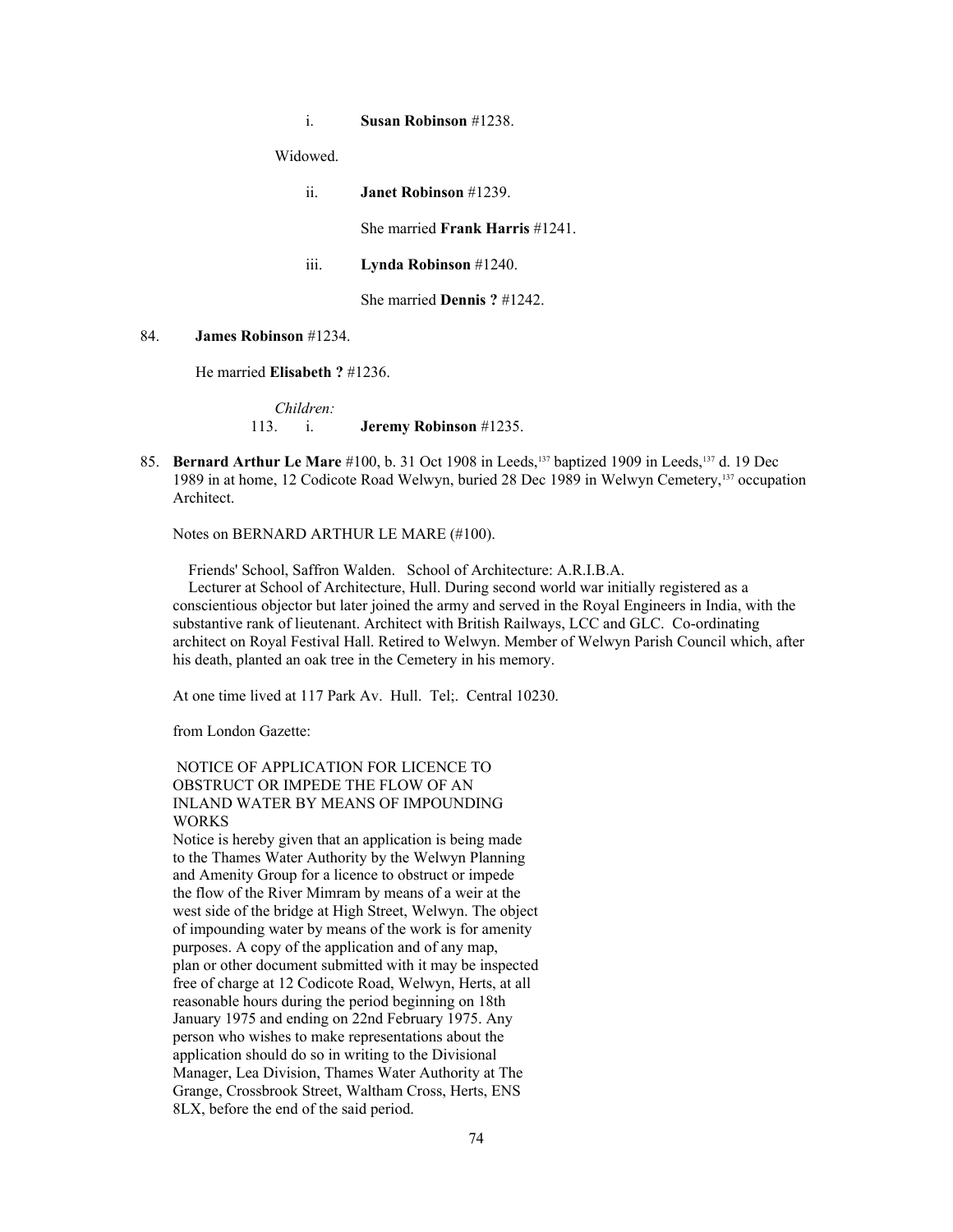Bernard Le Mare, on behalf of The Welwyn Planning and Amenity Group. 10th January 1975.

Married 26 Dec 1942 in St Augustines Church, Hull.,<sup>92</sup> **Kathleen Bowen** #117, b. 13 Mar 1922 in 6 Lansdown Street, Hull.,<sup>92</sup> d. 22 Sep 2003 in Queen Victoria Hospital, Welwyn., buried 29 Sep 2003 in Welwyn.

**Kathleen**: Father: Myles Bowen. Mother: Phyllis Worsdale.

*Children:* 114. i. **Philip André Le Mare** #118 b. 1 Apr 1947. 115. ii. **Timothy John Le Mare** #119 b. 11 Jun 1948. iii. **Michael David Le Mare** #120, b. 1 Jun 1949 in Hendon, London,<sup>92</sup> baptized 1949 in Hull,<sup>137</sup> occupation Graphic art.

Married 16 Apr 1992 in Stevenage,<sup>92</sup> Joan Patricia Hurst #220,

description Pat, b. 29 Jan 1950.<sup>[182](#page-108-0)</sup>

.

| 116.  | Stephen Paul Le Mare #121 b. 16 Sep 1951.           |
|-------|-----------------------------------------------------|
| -117. | <b>Frances Roussel Le Mare</b> #122 b. 26 Apr 1962. |

86. **Eric Roussel Le Mare** #106, b. 11 Apr 1911 in Bramhope near Leeds,<sup>137</sup> baptized 1912 in Leeds,<sup>137</sup> d. 19 Apr 2000 in Cornwall.[183](#page-108-1)

(1) Married 6 Apr 1935 in Stratford, London E,<sup>137</sup> **Phyllis Mary Morris** #123, b. 1906 in Walthamstow,<sup>137</sup> d. 1961 (July-Sep) in Almondsbury, Glos..<sup>137,78</sup>

**Phyllis**: Met Eric while attending the Socialist Sunday School at Walthamstow Educational Settlement. With no qualifications trained as a nurse at Guy's Hospital and served as a District Nurse and Midwifeduring the war just north of Bristol one of the few women allowed a car during the war.

Cause of death: Multiple schlerosis.

Father: William Henry Morris. French polisher. Alderman, Walthamstow council; invited to be mayor but could not afford to be. Mother: Harriet Harman.

### *Children:*

i. **Ann Roussel Le Mare** #124, b. 3 Jun 1936 in Chalfont St Giles, Bucks.,<sup>137</sup> occupation Nurse, d. 21 Jun 2015.[184](#page-108-2)

Died of lung cancer.

Married 1978 in Edinburgh,<sup>137</sup> J. Johnston #209, occupation Artist.

 118. ii. **Jennifer Mary Stanway (Sally) Le Mare** #125 b. 17 Nov 1937. iii. **Peter Morris Le Mare** #126, b. 30 Dec 1939 in Bristol.<sup>137</sup>

(1) He married **Maureen Carr** #1448.

(2) Married 1980 in Bangkok Thailand,<sup>137</sup> **Anna Prathin Traibhok**

#213, b. in Thailand.

**Anna**: Born in Thailand Prathin Traibhok. One son in Thailand before meeting Peter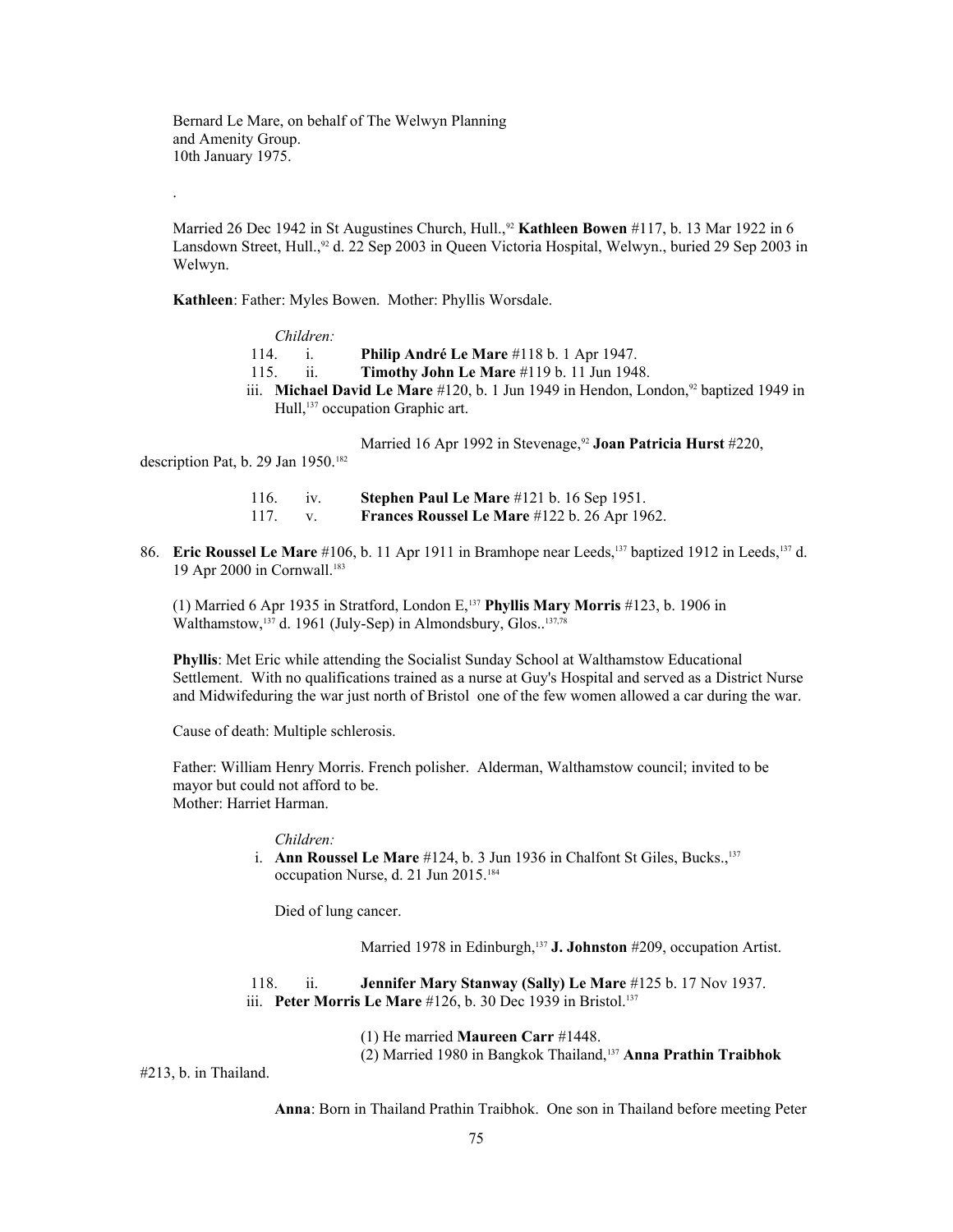M Le Mare. Registered as a British citizen as Anna Prathin Traibhok-Le Mare.

# 119. iv. **Elizabeth Harman Beuzeville Le Mare** #127 b. 9 Aug 1944.

(2) Married Oct-Dec 1961 in Thornbury,<sup>78</sup> **Kathleen D Cobbing** #502.

#### **Kathleen**: Known as Kate:

The Ancestry record of marriages: Kathleen D. Cobbing married Robert W. Cobbing or Clark (sic) in Hendon during July-September 1954.

Email form Pete, 14 March 2011:

Yes Kate was Eric's Wife and she was in Sewell House. I have really lost touch with her and her daughters all who fell out with us so I have no real contact with them. I had more or less left home by the time they came to live with us but we had welcomed them as "the more the merry" after mothers death which was particularly traumatic as she was the centre of out universe, but unfortunately Kate and her family took over and somewhat forced us out, I think because she was very mentally stressed and depressed about her previous marriage and divorce.

Yes, he did leave her to to go into a commune in Bristol. It was a sort of cult like religious thing that thought we were violent and war like because some time millions of years ago we ate monkey brains or something! It was anyway a bit of a strange marriage with Kate (but maybe all marriages are strange). I did however try to keep a contact with Kate for many years and tried to be a go between her family and mine. This is probably too much info for you!

87. **Geoffrey Spencer** #113, b. 1 Feb 1907 in Manchester,<sup>140</sup> baptized in Rusholme Congregational Church,140 d. 1988 in Hafod-y-Mor Nefyn Gwynedd North Wales,140 buried in Bangor Crematorium,<sup>140</sup> occupation Social worker.

Occupations: 1. Social worker; 2. Double glazing sales.

Married 193 , Mary Taylor #115, b. 1911,<sup>140</sup> d. 1988,<sup>140</sup> buried in Bangor Crematorium, occupation Florist (trained at Kew).

|      | Children: |                                                  |
|------|-----------|--------------------------------------------------|
| 120  |           | Michael Ian Spencer $\#116$ b. 21 Jun 1937.      |
| 121. |           | <b>Margaret Jean Spencer</b> #503 b. 8 Jun 1939. |
| 122. | 111       | David Randal Tyndale Spencer #504.               |

88. **Peter Hotson Le Mare** #3, b. 18 Nov 1922 in Merlewood Kiln Lane Eccleston St Helens,<sup>99</sup> occupation Soil chemist.

Married 14 Sep 1946 in St John's Church Wakefield,<sup>76</sup> **Joy Estelle Gude Smallwood** #5, b. 12 Jun 1921 in 15 Oxford Road Wakefield,99 (daughter of Bertram Frederick Arthur Gude Smallwood #643 and Elsie Ellis #642), baptized 31 Jul 1921 in St John's Church Wakefield,[185](#page-108-3) d. 17 Dec 1996 in Westmorland General Hospital Kendal,<sup>97</sup> cremated 23 Dec 1996 in Lancaster and Morecambe Crematorium,<sup>[186](#page-108-4)</sup> occupation Horticulture.

#### **Joy**:

Notes on JOY ESTELLE GUDE SMALLWOOD 1921-1996.

Educated at Wakefield Girls' High School; Howells' School, Denbigh; Swanley Horticultural College, Swanley 1939-42. NDH 1942. Field technician, ICI Hawthorndale Laboratories, Bracknell, 1942-47. Teaching biology at Blackburn High School 1947-48. Sailed London to Dar-es-Salaam in Llandovery Castle June 1948. Part time work in Statistics Section, Scientific Department, Overseas Food Corporation, Kongwa, 1948-50; Cotton Research Station, Namulonge. Committee of Uganda Council of Women. WI committee Harpenden, Maplewood Caversham (President); Programme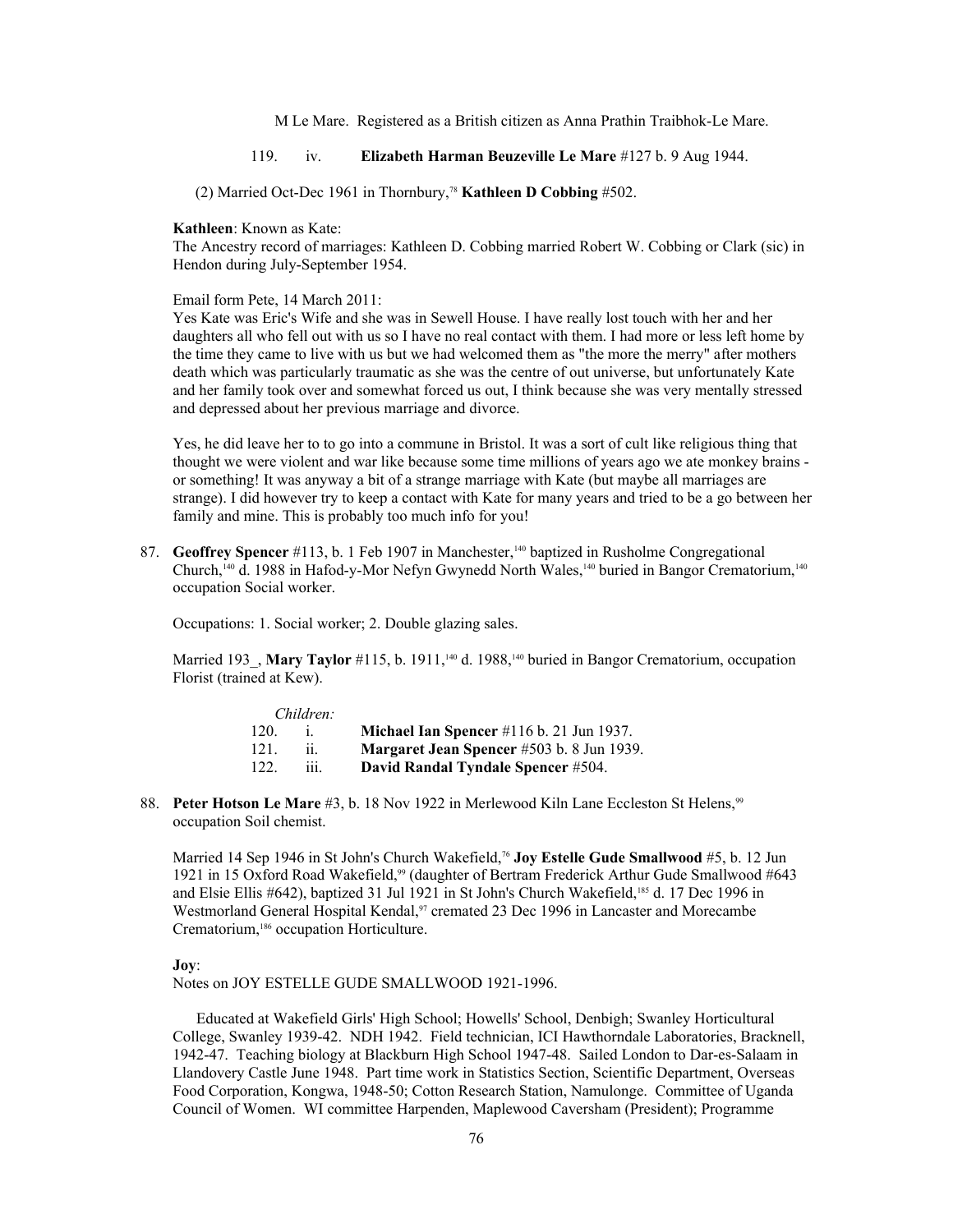Secretary, Reading Natural History Society. Committee of University Overseas Wives' Club, Reading. Cause of death: ischaemic heart disease.

*Children:*

- 123. i. **David Arthur Le Mare** #6 b. 29 Mar 1950.
- ii. **Robin Smallwood Le Mare** #7, b. 19 Sep 1951 in Kongwa Hospital, Kongwa, Tanzania,99 occupation Overseas Charity worker.

#### 124. iii. **Margaret Helen Le Mare** #8 b. 16 Apr 1953.

 iv. **William Richard Peter Le Mare** #9, b. 13 Feb 1956 in Nakasero Hospital, Kampala, Uganda.,<sup>99</sup> occupation Radiography.

Married 4 Oct 1994 in Register Office Auckland New Zealand, **Alison Elizabeth Payne** #145, b. 19 Nov 1960 in Coventry, occupation Medical g.p.

89. **Procter Stanway Le Mare** #4, b. 24 Feb 1924 at Merlewood Kiln Lane Eccleston St Helens, <sup>157</sup> d. 27 Oct 1997 at home in West Vancouver,<sup>[187](#page-108-5)</sup> cremated 30 Oct 1997 in Vancouver, occupation Architect.

Known as Proc Cause of death: myeloid leucaemia Notes on PROCTER STANWAY LE MARE (#4) 1924-1997

 1929-34 Cowley School St Helens. 1934-41 Friends' School Saffron Walden. 1941-42 School of Architecture University of Liverpool. 1943-47 Friends' Ambulance Unit in UK, Egypt, Italy, Jugoslavia - Transport Officer Field Bacteriological Unit (UNRRA). 1947-51 University of Liverpool: Dip. Arch. Architect's Department London County Council. Emigrated to Vancouver, Canada. Hobbies: boat building, sailing, bee keeping, wine making, brewing, hiking, cycling, swimming, joie de vivre etc.

May 1996: influenza and pneumonia treated with antibiotics. Later intestinal eosinia infection and acute myeloid leukaemia M5 treated with chemotherapy. August 1997 tumour in rectum treated by colostomy. September 1997 recurrence of leukaemia.

Ashes scattered on the sea off Lighthouse Park, March 1998.

Married 22 Mar 1952 in Christ Church Eccleston St Helens,<sup>157</sup> **Elizabeth Barbara Knowles** #10, b. 23 Aug 1929 in Eccleston Park, Prescot, Lancs,<sup>157</sup> description known as Bari.

**Elizabeth**: Parents: Mr and Mrs R N Knowles of Eccleston Park Prescot.

|     | Children:    |                                                                                    |
|-----|--------------|------------------------------------------------------------------------------------|
| 125 | $\mathbf{1}$ | <b>Simon Procter Le Mare</b> $\#11$ b. 2 Mar 1955.                                 |
|     | 126. ii.     | Lucy Jane Le Mare #12 b. 22 Oct 1956.                                              |
|     |              | iii. John Knowles Le Mare #13, b. 9 Dec 1958 in Vancouver BC Canada, 157 d. 19 Apr |
|     |              | 1969 in Vancouver BC Canada. <sup>188</sup>                                        |
| 127 | $\mathbf{v}$ | Peter Robert Le Mare #14 b. 13 Jul 1960.                                           |
| 128 | $V_{\rm c}$  | Elizabeth Marian Le Mare #15 b. 26 Sep 1961.                                       |
|     |              |                                                                                    |

# 90. **Barbara Winifred Gill** #206, b. \_\_ Jul 1914.[189](#page-108-7)

Father: James Preston Gill descended from Prestons of Furness. Cousin: Roger Moser, Kendal. Son of Thomas Gill's daughter (Preston family). Notes on BARBARA WINIFRED GILL #206

Barbara Winifred Gill, whose mother was Winifred Le Mare, is descended on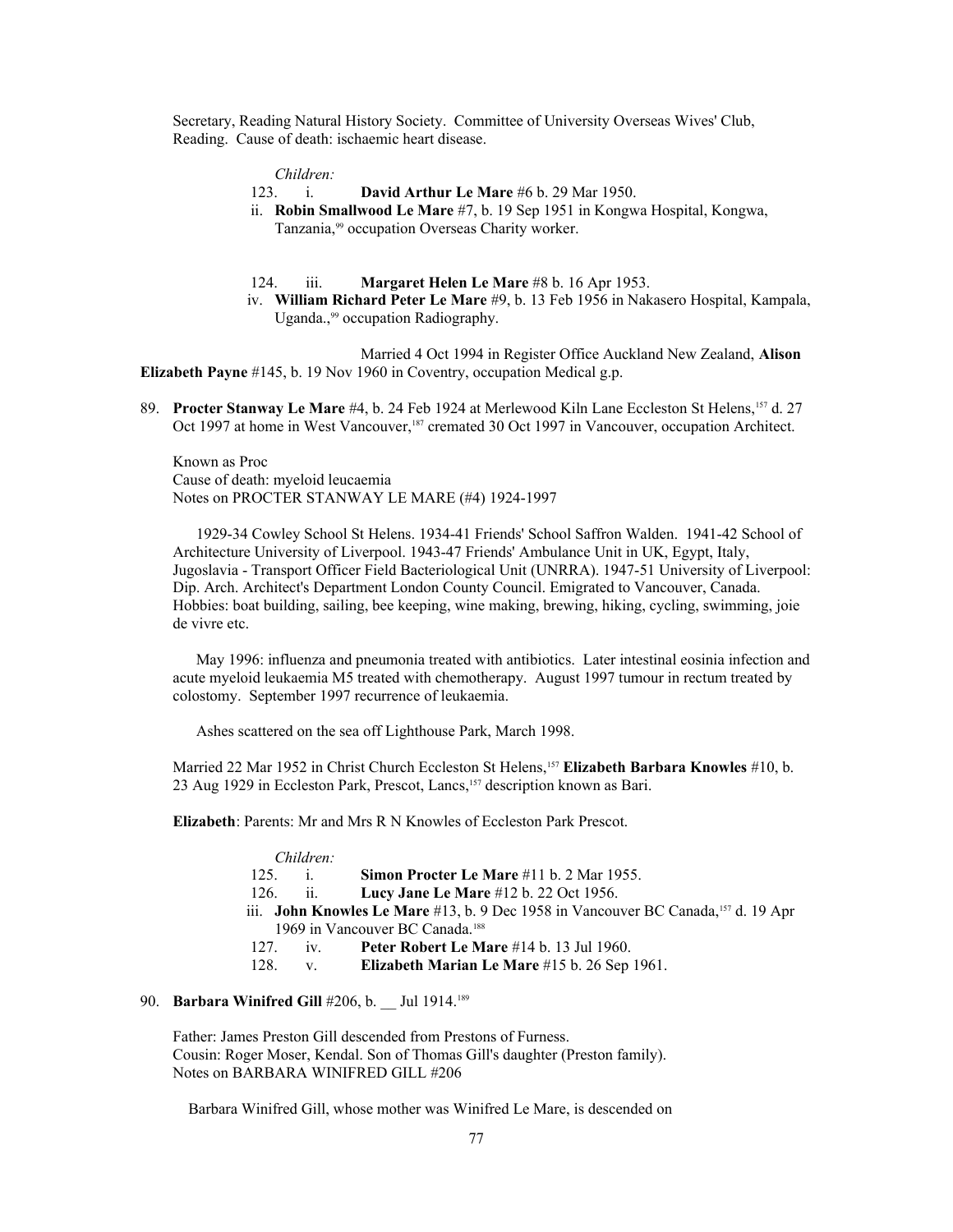her father's side from the Prestons of Furness who, at one time owned Holker, Cark-in-Cartmel. In 1609 the Bishop of Chester gave them buildings which had belonged to Cartmel Priory, including tithe barns. One of these was in Allithwaite, probably on the site where Greenfield House, now the home of Peter Le Mare, has stood since 1841. For details see the account of the history of Greenfield House by PHL.

Married 1942,<sup>81</sup> Martin Gibson #207, d. 29 Sep 1987.

 $\mathcal{L}_\text{max}$ 

.

**Martin**: Director of Bombay branch, Platts Textile Machinery, Oldham. Contracted poliomyelitis in India.

|      | Children: |                                       |
|------|-----------|---------------------------------------|
| 129. |           | <b>Susanne Gibson #590.</b>           |
| 130. |           | <b>Angela Gibson #591.</b>            |
|      | .<br>111. | David Gibson #592, b. 1949 in Bombay. |

Three children: one son, Jeremy, a builder, and two daughters.

(1) He married **\_\_\_\_ \_\_\_\_** #933. (2) He married **\_\_\_\_ \_\_\_\_** #934. (3) He married **\_\_\_\_ \_\_\_\_** #935, occupation Sculpter.

91. **Philip Hardy Le Mare** #197, b. 3 Jul 1915 in Lillooet BC,159 baptized 1915 in Lillooet BC,158 d. 20 Sep 1994 in Duncan BC,<sup>159</sup> occupation Steam engineer, merchant.

Steam engineer, merchant and real estate salesman.

Married 8 Apr 1939 in The "Birdcages", Esquimalt BC,160,158 **Rona Margaret MacDonald** #198, b. 1 Mar 1918 in Victoria BC,<sup>158</sup> baptized 1918 in Victoria BC,<sup>158</sup> occupation Home maker.

**Rona**: Father Charles Jeremiah MacDonald Mother Mary Catherine Cullison.

*Children:*

131. i. **Graeme Phillip Le Mare** #199 b. 23 Nov 1939.

- 132. ii. **Wendy Rona Le Mare** #202 b. 19 Jul 1943.
- iii. **John David Le Mare** #200, b. 5 Dec 1951 in Duncan BC,<sup>160,158</sup> baptized 1952 in Lake Cowichan BC,158 occupation WR Sales Man Amer Express Vancouver.<sup>158</sup>

James's twin.

Married 12 Aug 1984 in Vancouver BC Canada,<sup>158,160</sup> Ingrid Leah Gilmour #400, b. 25 Nov 1956 in South Africa,<sup>158</sup> occupation Relocation consultant.<sup>[190](#page-108-8)</sup>

iv. **James Allen Le Mare** #201, b. 5 Dec 1951 in Duncan BC,<sup>158</sup> baptized 1952 in Lake Cowichan BC,158 occupation Asst Man Mkt Fording Coal.<sup>158</sup>

John's (200) twin.

Married 25 Jan 1992 in Lake Louise AB,<sup>158,160</sup> Janet Helen Kennedy

#785, b. 25 Nov 1961.<sup>158</sup>

92. **Harold Butler Lemaire** #609, b. 1 Jan 1915 in Kamloops BC Canada, description Joe, occupation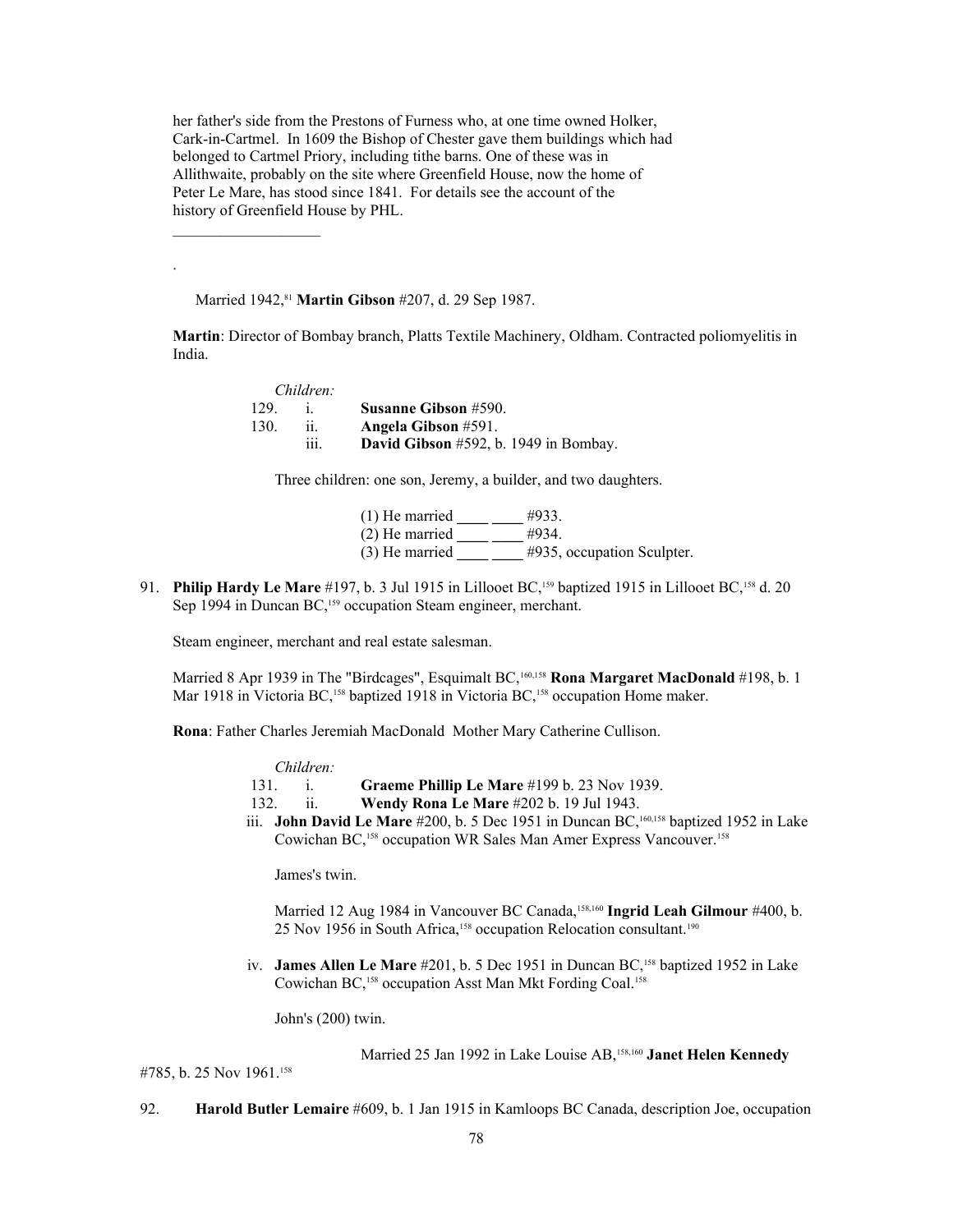Petroleum engineer.

To distinuish HBL from his father HHL, HBL was known as Joe; (Lee Whitman 5 Jan 1992).

Married 18 Jul 1941 in Santa Monica Ca, **Louise Rock** #613, b. 22 Mar 1918 in Conway Pa USA, description Rocky.

| Children:                    |      |                                                                    |
|------------------------------|------|--------------------------------------------------------------------|
|                              |      | Louise Ann Lemaire #729, b. 18 Apr 1943 in Rochester Pa USA, d. 17 |
| Apr 1944 in Aliquipa Pa USA. |      |                                                                    |
| 133                          |      | Harold Charles Lemaire #730 b. 17 Apr 1946.                        |
| $\cdots$                     | 111. | Susan Jane Lemaire #731, b. 20 Jan 1948 in Los Angeles Ca.         |
|                              |      |                                                                    |
|                              |      | $L_{\text{max}}$ in Walant $C_2$ Esk 00                            |

Lives in Walnut Ca Feb 92

| 1V   | <b>Jean Ruth Lemaire</b> #732, b. 23 Sep 1950 in Los Angeles Ca.                      |
|------|---------------------------------------------------------------------------------------|
|      | $(1)$ Married 1978, Cliff Lardinois #739.<br>$(2)$ Married 1989, Richard Juarez #740. |
| 134. | <b>Janet Mary Lemaire</b> #733 b. 1 May 1961.                                         |

93. **Margaret Andrina Lemaire** #602, b. 6 Oct 1916 in Grand Forks N Dakota, d. 4 Sep 1995 in South Pasadena California, buried 8 Sep 1995 in Rose Hills Memorial Park, occupation Dir Youth Employmt Servce.

Notes on MARGARET ANDRINA LEMAIRE (#602) 1916-1995.

 Margaret's work for the community was via the MCA. A Proclamation of the City of San Marino states that she was an active MCA member and volunteer for more than 60 years, beginning in Grand Forks, North Dakota, and since 1950 at the South Pasadena - San Marino MCA. She assumed directorship of the Youth Employment Service in 1968 and served in that capacity for 25 years, providing employment to thousands of young people. She was elected to the Board of Managers in 1958 and was Secretary for 23 years. She was a fund raiser during 35 years and in 1988 chaired the Current Support Campaign; active membership

of the Program, Wellness and Aquatics Committees; President of the MCA's Women's Club. All this and her leadership of the Youth Employment Service led to her being named in 1988 to the MCA Golden Book of Distinguished Service, the highest honour accorded to volunteers in the MCA of Metropolitan Los Angeles. A similar Proclamation was made by the City of South Pasadena.

 The undertakers who were responsible for the funeral have an arrangement that for every casket (coffin) made the Forest Department will plant a redwood tree in memory of the individual; a tree in memory of Margaret has been planted in Washington state.

In her final years she suffered from Parkinson's Disease.

 $\frac{1}{2}$ 

.

Married 3 Jul 1936 in Crookston Minn, **LeGrande William Whitman Jr** #606, b. 5 Jun 1911 in Grand Forks N Dakota, description Lee, occupation Manufacturing, d. 24 Nov 1998 in South Pasadena.

**LeGrande**: Father Le Grande William Whitman Sr Mother Blanche Myra Wieglef. A recorded telephone call from Lee to PHL, Christmas 1993, is in the Le Mare box.

|       | Children: |                                                   |
|-------|-----------|---------------------------------------------------|
| 135.  |           | <b>Marsha Sue Whitman</b> $\#744$ b. 20 Oct 1939. |
| 136 - |           | Richard Lee Whitman $#745$ b. 7 Sep 1943.         |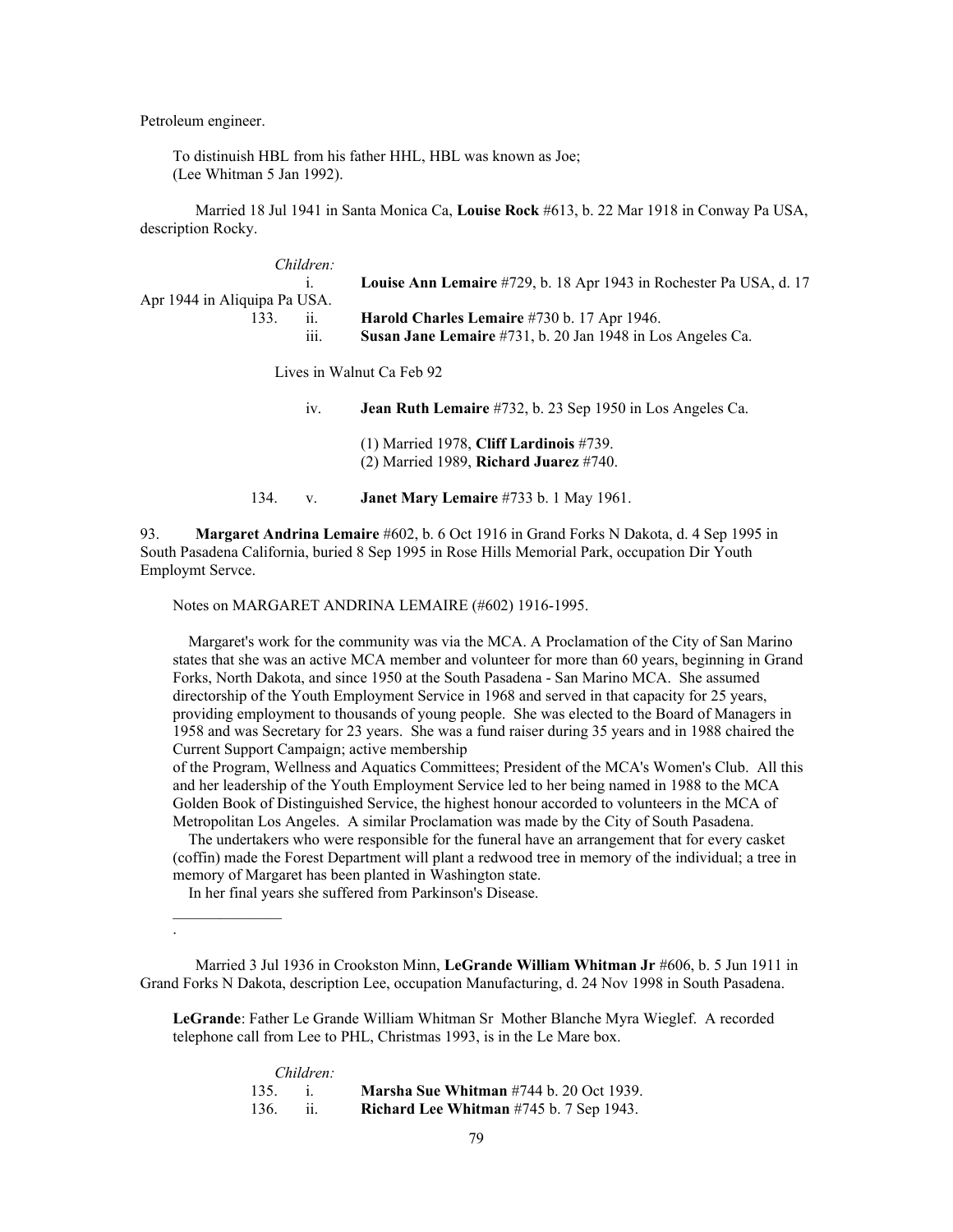137. iii. **Jo Ann (Jodi) Whitman** #746 b. 5 Sep 1949.

94. **Cyril Hamer Lemaire** #603, b. 26 Mar 1922 in Grand Forks N Dakota, d. 31 Jan 1976 in San Gabriel Ca, buried in Rose Hills Whittier Ca, occupation Lawyer.

Married 1 Sep 1950 in Los Angeles Ca, **Amelia Suzanne Carter** #769, b. 19 Apr 1929 in Tazewell Va.

*Children:*

i. **Eleanor Lynette Lemaire** #770, b. 6 Jul 1951 in Santa Monica Ca.

95. **Vernon Vincent Lemaire** #605, b. 27 Sep 1924 in Grand Forks N Dakota, d. 12 Dec 1996 in Cathedral City, at home, buried in Crematorium near home, occupation Salesman.

(1) Married 4 Oct 1954 in Los Angeles Ca, **Aita May Pater** #771.

*Children:*

 i. **Douglas Michael Lemaire** #772, b. 23 Feb 1959. ii. **Thomas Alan Lemaire** #773, b. 27 Nov 1961.

(2) Married 2 Nov 1968, **Evelyn Waller** #774.

**Evelyn**: Waller was the name of her first husband.

*Children:* 138. iii. (adopted) **Jacquelyn Lhea Nanna Lemaire** #782.

96. **Monica Le Mare** #195, b. 27 Aug 1920,<sup>163</sup> d. 7 Aug 2011.<sup>[191](#page-108-9)</sup>

Married 25 Apr 1942 in Southport,<sup>163</sup> **John Burns** #301, b. ?? Jun 1917, d. 9 Feb 2000 in Isle of Man, occupation Dental surgeon.

> *Children:* i. **Geoffrey Burns** #610. ii. **Michael Burns** #611.

97. **Dennis Baucher Le Mare** #194, b. 29 Jun [192](#page-108-10)3,<sup>163</sup> d. 18 dec 2003 in Appley Bridge, Lancashire.<sup>192</sup>

Joined his father's business Norwest Construction, later Norwest Holst. For a time after retirement lived in Portugal but returned to England 1995.

from London Gazette 5 Feb 1974:

WHITE CELT INVESTMENTS LIMITED

At an Extraordinary General Meeting of the above-named Company, duly convened, and held at The Adelphi Hotel, Liverpool, on the 25th January 1974, the following Special Resolution was duly passed: "That the Company be wound up voluntarily, and that Brian John Taylor, of Oriel House, 2-6 Oriel Road, Bootle, Lanes. L20 7EP, be and he is hereby appointed Liquidator for the purposes of such winding-up." (256) D. B. Le Mare, Chairman.

Married 12 Jul 1947 in Southport,<sup>163</sup> Helen Allmey #487, b. 15 Aug 1925 in Hightown Liverpool,<sup>163</sup> d. 19 April 1992 in Portugal.<sup>192</sup>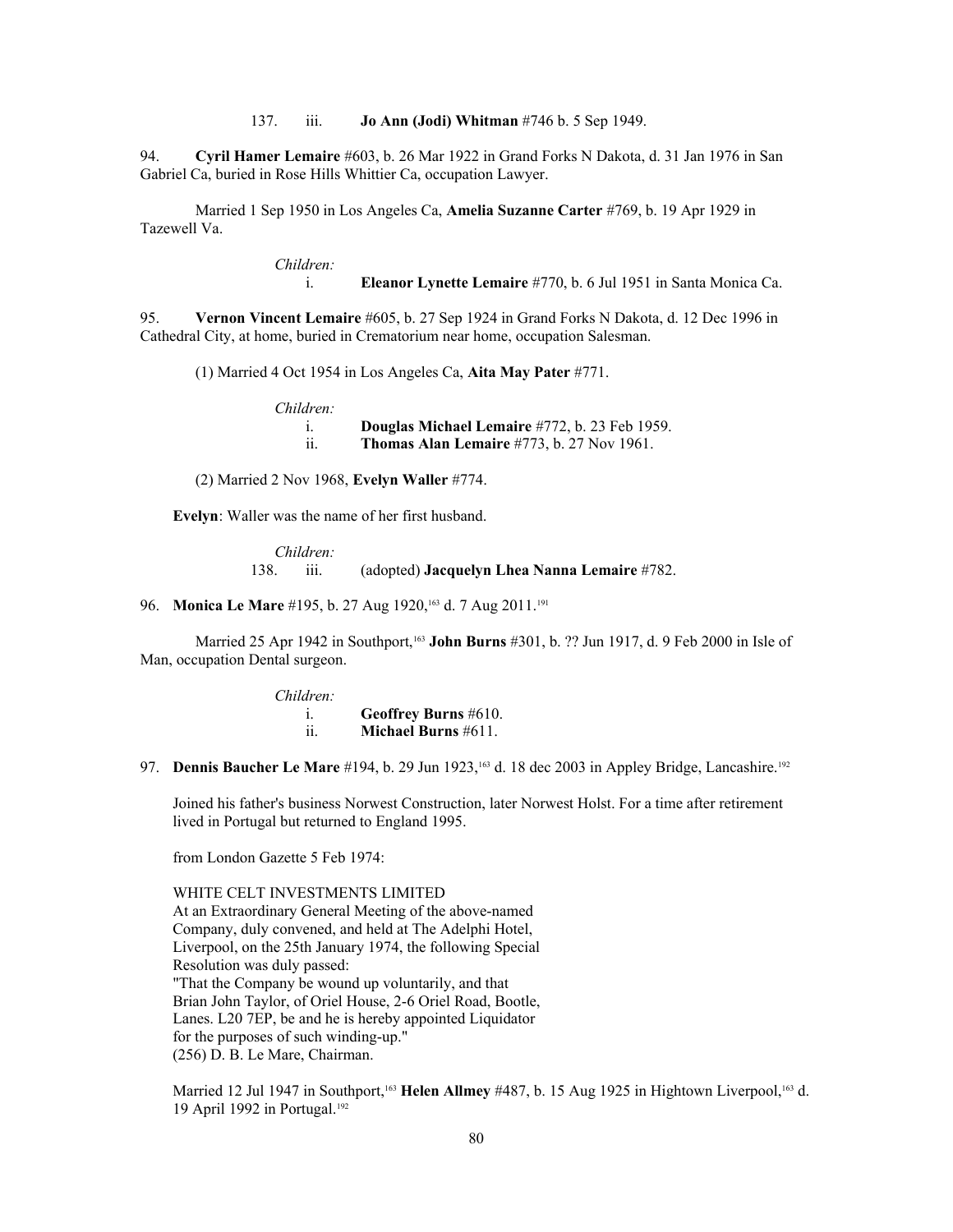|      | Children: |                                               |
|------|-----------|-----------------------------------------------|
| 139. |           | <b>Sally Ann Le Mare #488 b. 25 Aug 1948.</b> |
| 140. |           | <b>David Noel Le Mare</b> #489 b. 7 Aug 1950. |

# 98. **Margaret Stevenson** #596.

Lives in Australia - see letter from Monica Burns née Le Mare 16 Oct 1991.

She married **----- Wallace** #597.

**-----**: Professor of Entomology.

*Children:*

- i. **Amanda Wallace**, [193](#page-108-11) #867.
- ii. **Sally Wallace**, <sup>193</sup> #868.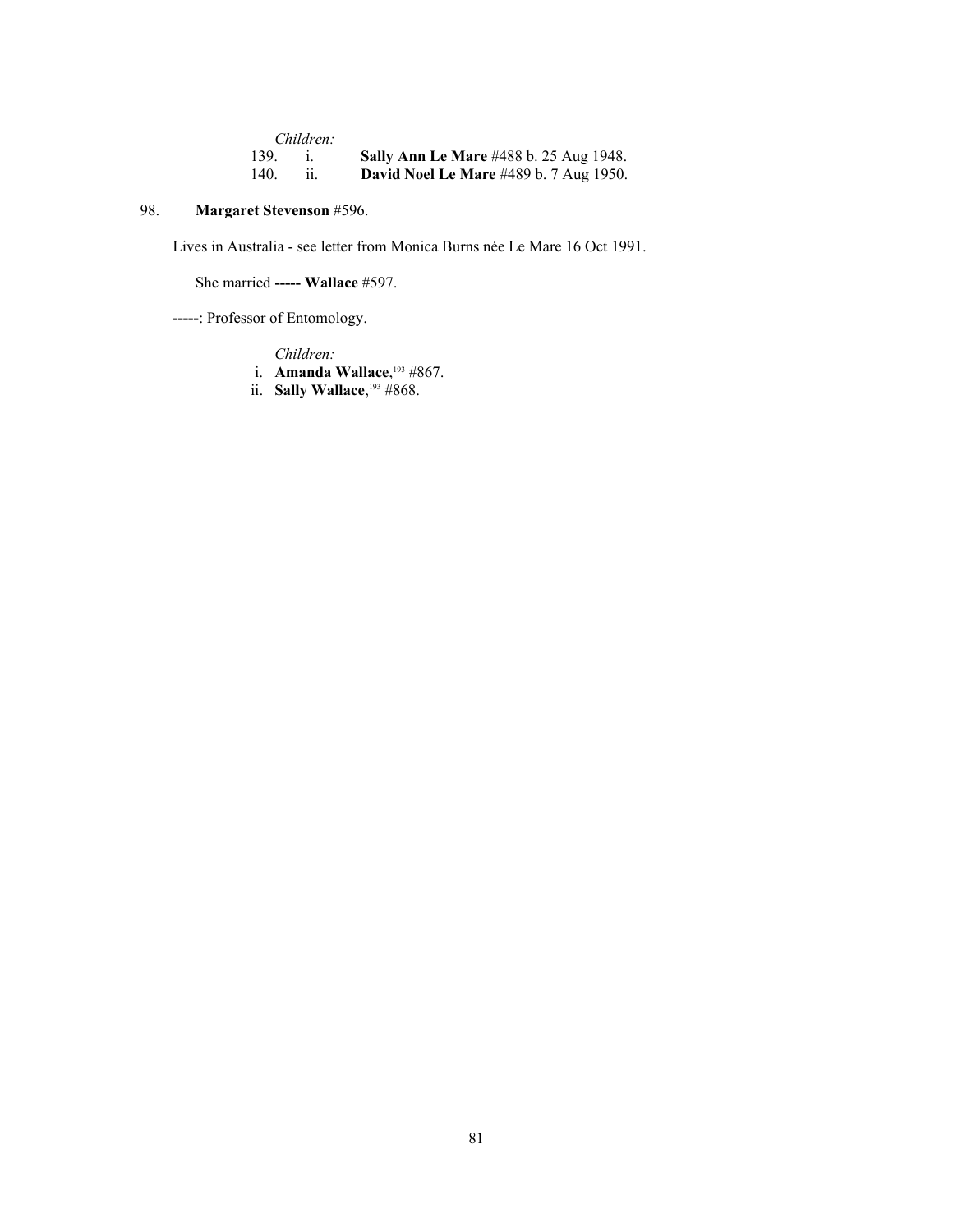# *Generation Nine*

# 99. **Hilary John Warren** #573, b. 1924.<sup>34</sup>

Married twice. I M B-D was first wife. Two children by second wife.

Married 1942,<sup>34</sup> **Iris May Bufton-Davies** #574, b. 3 Aug 1918.<sup>34</sup>

|     | Children: |                                                              |
|-----|-----------|--------------------------------------------------------------|
|     |           | <b>Diana Jean Warren</b> #575, b. 15 May 1943. <sup>34</sup> |
| 141 |           | Merion John Warren #576 b. 9 Jan 1946.                       |

### 100. **Sylvia Madeline Keate** #871, b. 1934.<sup>164</sup>

Five children.

She married **Richard Green** #875.

*Children:* 142. i. **David James Keate Green** #1385.

# 101. **Ian Russell Knill-Jones** #567, b. 9 Jun 1934.<sup>165</sup>

Married 30 Sep 1962,<sup>35</sup> **Margaret Matthews** #568, b. 30 May 1937.<sup>165</sup>

**Margaret**: Daughter of James Matthews (1879-1962) and Grace (1900-1954).

| Children:            |                                                                     |
|----------------------|---------------------------------------------------------------------|
|                      | <b>Simon Peter Knill-Jones</b> #569, b. 30 May 1966. <sup>165</sup> |
| $\ddot{\phantom{0}}$ | <b>Marian Ruth Knill-Jones</b> #570, b. 11 Mar $1968.^{165}$        |

### 102. **John Richard Le Mare** #293, b. 1937.

Admitted to Freedom of the Company of Weavers 1963 (his father was Upper Bailiff 1975-76).

(1) He married **Hazell McComas** #584.

| Children:                   |                                                    |
|-----------------------------|----------------------------------------------------|
|                             | <b>Sarah Jean Le Mare #587, b. 16 Nov 1966.</b>    |
| $\ddot{\phantom{a}}$<br>11. | <b>Nicholas John Le Mare</b> #588, b. 21 Jun 1968. |
| 143.<br>111.                | Lucy Ann Le Mare #589 b. 4 Apr 1971.               |

(2) He married **Angela Muriel Sherwood** #585, description of Reading.

# 103. **David Lester Le Mare** #295, b. 1934.<sup>168</sup>

Married 1962,<sup>168</sup> **Ann O'Hara Proud** #298.

*Children:*

| <b>Susan Le Mare #299, b. 1963.</b> <sup>168</sup> |
|----------------------------------------------------|
| <b>Joanna Le Mare #300, b. 1965.</b> 168           |

104. **Elizabeth Jane Le Mare** #296, b. 1940.<sup>168</sup>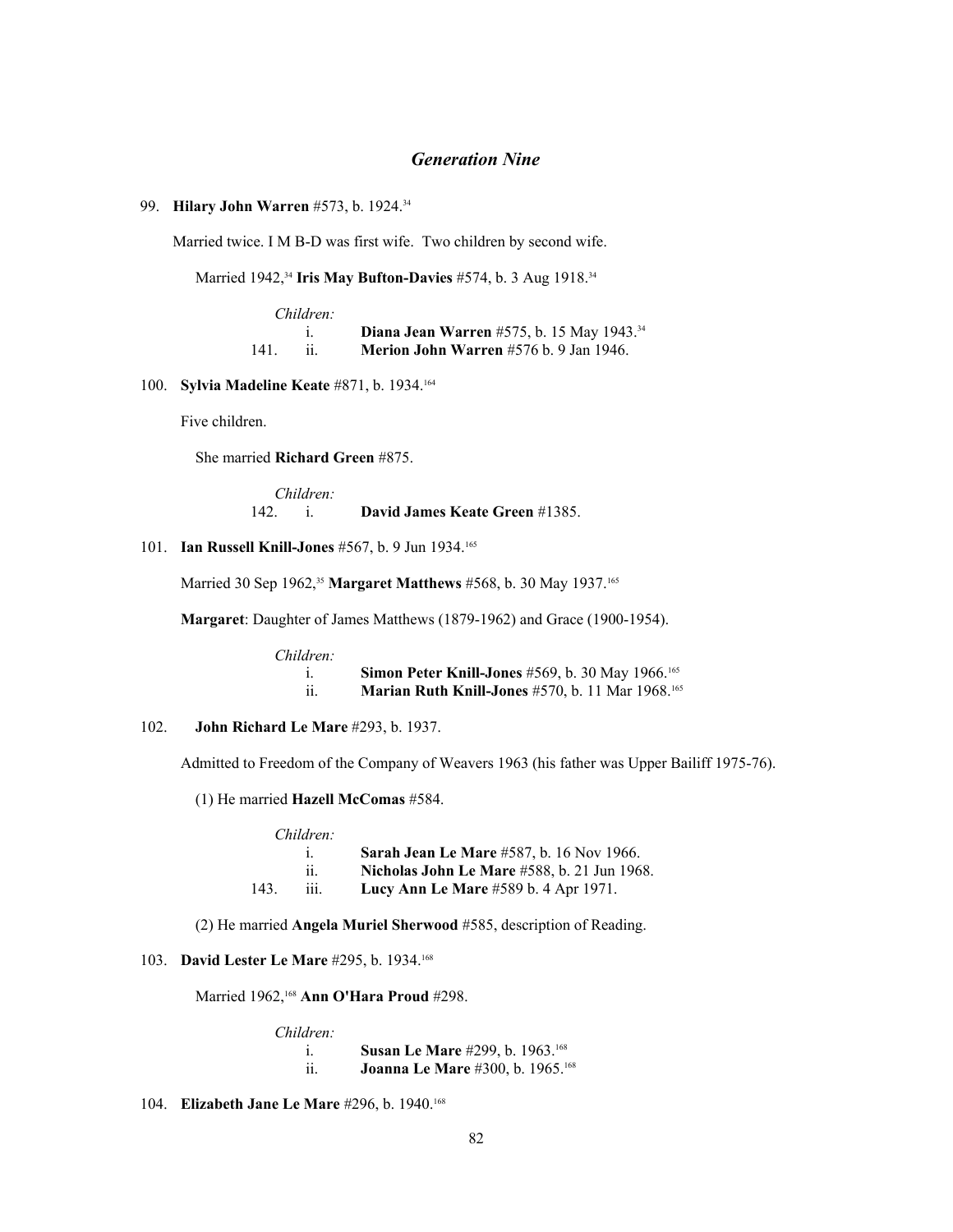formerly in WRNS (MHL #222 letter 5 Dec 1980).

Married 1969, **Ronald Moore** #462.

| Children:  |                                                  |
|------------|--------------------------------------------------|
|            | <b>Helen Moore</b> #463, b. 1972. <sup>170</sup> |
| . .<br>11. | <b>Edward Moore #464, b. 1975.</b> 170           |

105. **Derek Victor Le Mare** #455, b. 1932,<sup>171</sup> occupation Pharmaceutical chemist.

He married **M. Marie** #456.

|           | Children: |                                      |
|-----------|-----------|--------------------------------------|
| $144 - i$ |           | Simon Geoffrey Le Mare #457 b. 1961. |
| 145       |           | Robin Jeremy Le Mare #458 b. 1964.   |

106. **Robert Gordon Le Mare** #245, b. 26 Dec 1939 in Ilkerton Burks Road Beckenfield Bucks.<sup>11</sup>

Married 9 Apr 1972 in St Gregory's RC Church Sliema Malta, **Bernadette Theresa Mary M A Cassar** #248.

**Bernadette**: Full name: Bernadette Theresa Mary Magdalene Andreana d. of Anthony Cassar of Sliema Malta.

> *Children:* i. **Lorraine Josette Kate Le Mare** #249, b. 9 Jun 1973 in Amersham.<sup>11</sup>

107. **Nigel Robert Desmond Le Mare** #255, b. 1945.<sup>81</sup>

He married **Diane Walker** #258.

*Children:* i. **Steven Richard Le Mare** #259, b. 1976.<sup>81</sup> ii. **Timothy Le Mare** #260, b. 1978.<sup>35</sup>

108. **David Antony Charles Le Mare** #256, b. 1946,<sup>81</sup> occupation RAF.

He married **Patricia Hooper** #262.

*Children:*

 i. **Benjamin David Le Mare** #263, b. 1980.<sup>81</sup> ii. **Penelope Le Mare** #451, b. 1982.

# 109. **Roderick Hugh Gordon Le Mare** #257.

He married **----- -----** #264.

*Children:*

i. **Mark A Le Mare** #265, b. 1974.<sup>81</sup> ii. **Paul John Le Mare** #266, b. 1977.<sup>81</sup>

110. **Ruby Warland** #1309, b. 19 Dec 1892 in NSW.<sup>77</sup>

She married **John David Watkins** #1319.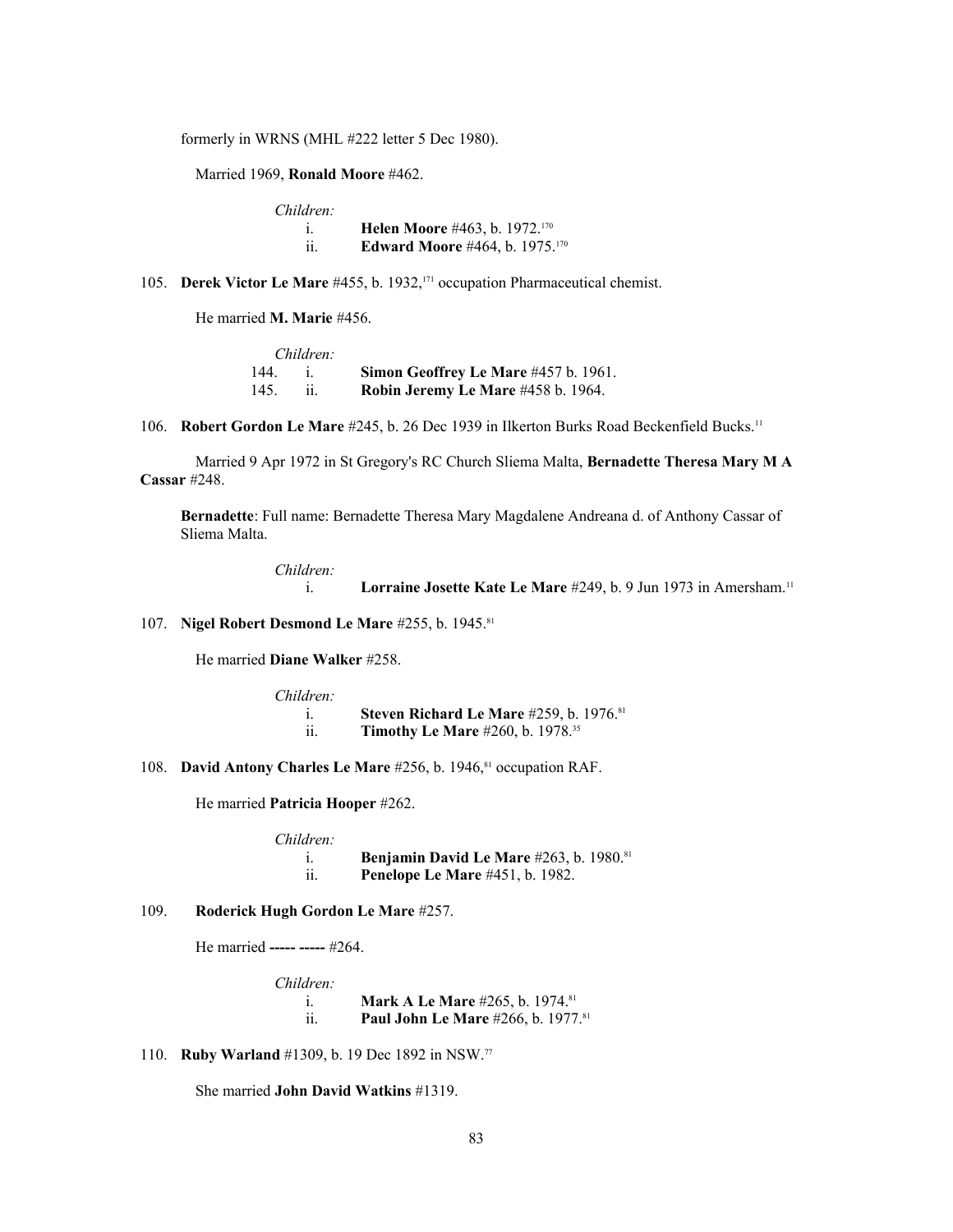*Children:*

i. **Audrey Joan Watkins** #1320, b. in NSW,<sup>77</sup> d. 1973.<sup>77</sup>

146. ii. **Keith Warland Watkins** #1321 b. 24 Jun 1931.

111. **John Sutton Le Mare** #275, b. 15 Apr 1926 in Ipswich,[194](#page-108-12) baptized in Ipswich,175 occupation Professional footballer; schoolmaster (art and sport); in retirement Tourist Board Blue Guide., d. 12 Jan 2018 in Bucklesham Grange care-home, Ipswich.<sup>[195](#page-108-13)</sup>

See Seagate hard disc>Family>Le Mare>John Sutton Le Mare files

Royal Marines 1943; commissioned 1945. Served in NW Europe. Demobilised from Portsmouth 1946. TA Commission 1960-86; final rank Lieutenant-Colonel. Golden wedding anniversary 7 Aug 2004.

from London Gazette 8 Jan 1974

COMBINED CADET FORCE TERRITORIAL AND ARMY VOLUNTEER RESERVE Group B Ipswich School Contgt. Lt. J. S. LE MARE (469281) resigns his commn., 1st Sep. 1973 and is granted the hon. rank of Maj.

Married Aug 1954 in Ipswich,<sup>175</sup> Rosemary Eileen Wilson #277, b. in Ipswich,<sup>175</sup> baptized in Ipswich,<sup>175</sup> occupation School matron, d. 9 Sep 2015.<sup>195</sup>

**Rosemary**: TA Commission 1982. Presently (1990) serving; Captain. Father Ralph Wilson; mother Marjorie Wilson née Allen.

|      | Children: |                                                                                              |
|------|-----------|----------------------------------------------------------------------------------------------|
|      |           |                                                                                              |
| 147  |           | <b>Sarah Jane Le Mare #278 b. 20 Mar 1956.</b>                                               |
| 148. | 11        | Deirdre Anne Le Mare #279 b. 22 Mar 1958.                                                    |
|      |           | iii. Catherine Gaye Le Mare #280, b. 9 Nov 1959 in Barham Green near Ipswich, <sup>177</sup> |
|      |           | baptized in Ipswich, <sup>175</sup> occupation Operations Manager Trnspt.                    |
|      |           |                                                                                              |

iv. **Christopher John Le Mare** #281, b. 2 Oct 1964.<sup>177</sup>

Married 1999 in St Andrews Church, Rushmere, Ipswich,<sup>[196](#page-108-14)</sup> Teresa **Jayne Starsmoore** #941, b. 5 Dec 1962.

149. v. **Robert Paul Le Mare** #282 b. 26 Feb 1974.

112. **Theodora Petra Le Mare** #226, b. 29 Sep 1950,134 baptized \_\_ Dec 1950,[197](#page-108-15) description BEd French Camb.

Married 1975,<sup>133</sup> Richard Ward #442, occupation Chartered Accountant.<sup>133</sup>

| Children:            |                                                         |
|----------------------|---------------------------------------------------------|
|                      | <b>Anthony Peter Roy Ward #443, b. 18 Jul 1978.</b> 134 |
| $\ddot{\phantom{a}}$ | Laura Ward $#500$ .                                     |

### 113. **Jeremy Robinson** #1235.

He married **Victoria ?** #1243.

*Children:*

i. **Charles Robinson** #1244.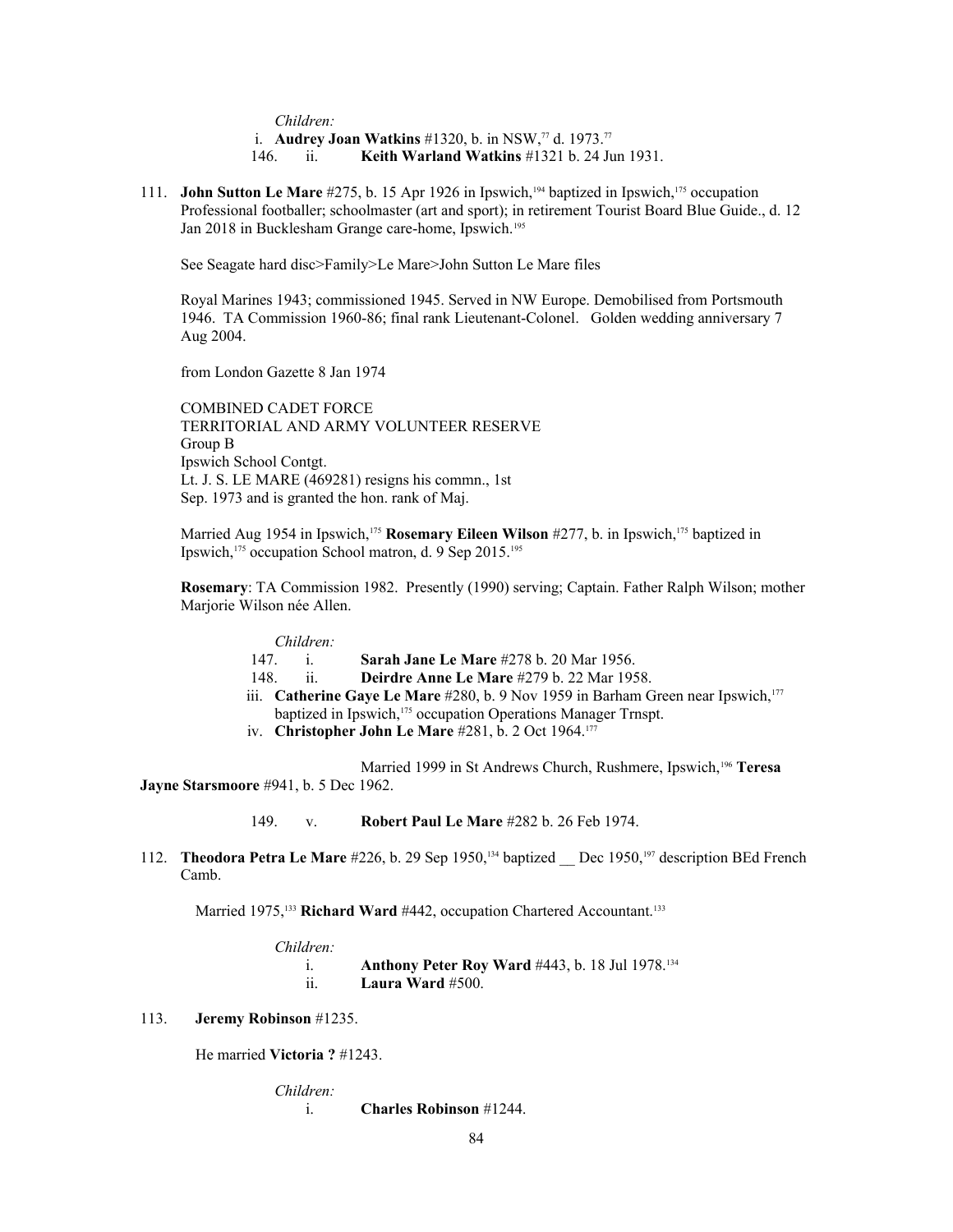ii. **? Robinson** #1245.

She married **Richard ?** #1246.

114. **Philip André Le Mare** #118, b. 1 Apr 1947 in Hampstead, London,137 baptized 1947 in Hampstead, London.<sup>137</sup>

Married 15 Jan 1972 in Barnet, London,<sup>137</sup> Barbara Joan Faulkner #19, b. 21 Oct 19??.<sup>182</sup>

*Children:* 150. i. **Matthew Le Mare** #179 b. 25 Jan 1974. ii. **Nicholas Le Mare** #180, b. 5 Nov 1981 in Banbury.<sup>137</sup>

Married 5 Apr 2017 in The West Mill, Darley Abbey Mills, Darley Abbey, Derbyshire.,[198](#page-108-16) **Claire Shepherd** #1456.

115. **Timothy John Le Mare** #119, b. 11 Jun 1948 in Hendon, London,<sup>92</sup> baptized 1948 in Hull,<sup>137</sup> occupation Sailing instructor, jewellery maker.

(1) Married 18 Jun 1968 in Woking,<sup>92</sup> Helen Monk #217, b. 24 Nov 1948,<sup>92</sup> d. 7 Jun 2015.<sup>[199](#page-108-17)</sup>

**Helen**: Died of pneumonia while undergoing chemotherapy which compromised her immune system.

*Children:*

- 151. i. **Carolyne Aleysha Le Mare**92 #218 b. 19 Aug 1968.
- 152. ii. **Richard Derek Le Mare**92 #219 b. 22 Sep 1969.

(2) Married 9 Nov 2001 in Wokingham,<sup>92</sup> **Joanna Susan May** #969, b. 14 Jul 1956 in Salisbury,<sup>92</sup> baptized 1956 in St Francis Church Salisbury.<sup>92</sup>

116. **Stephen Paul Le Mare** #121, b. 16 Sep 1951 in Hendon, London,137 occupation Computer programmer.

Married 1989 in Clifton, Bristol,<sup>137</sup> Alison Elizabeth Moore #181, b. 1 May 1953.<sup>182</sup>

*Children:*

i. **Michael Arthur Le Mare** #182, b. 4 Sep 1989 in Bristol.<sup>182</sup> ii. **Robert Holyoake Le Mare** #789, b. 26 Apr 1992.<sup>182</sup>

117. **Frances Roussel Le Mare** #122, b. 26 Apr 1962 in 12 North Square, Hampstead Garden Suburb, London.,<sup>92</sup> occupation Art.

Married 10 Jun 1995 in Registry Office Bristol,<sup>[200](#page-108-18)</sup> David Raymond Cooley #790, b. 2 Apr 1953.<sup>182</sup>

*Children:*

i. **James Philip Cooley** #866, b. 15 Nov 1994 in Bristol.<sup>182</sup>

- ii. **Patrick Victor Cooley** #892, b. 3 Jun 1997.<sup>182</sup>
- 118. **Jennifer Mary Stanway (Sally) Le Mare** #125, b. 17 Nov 1937 in Little Chalfont, Bucks,<sup>137</sup> description Sally.

*Children:*

i. **Antoinette** #1108.

Married; two children. Lives near Sally.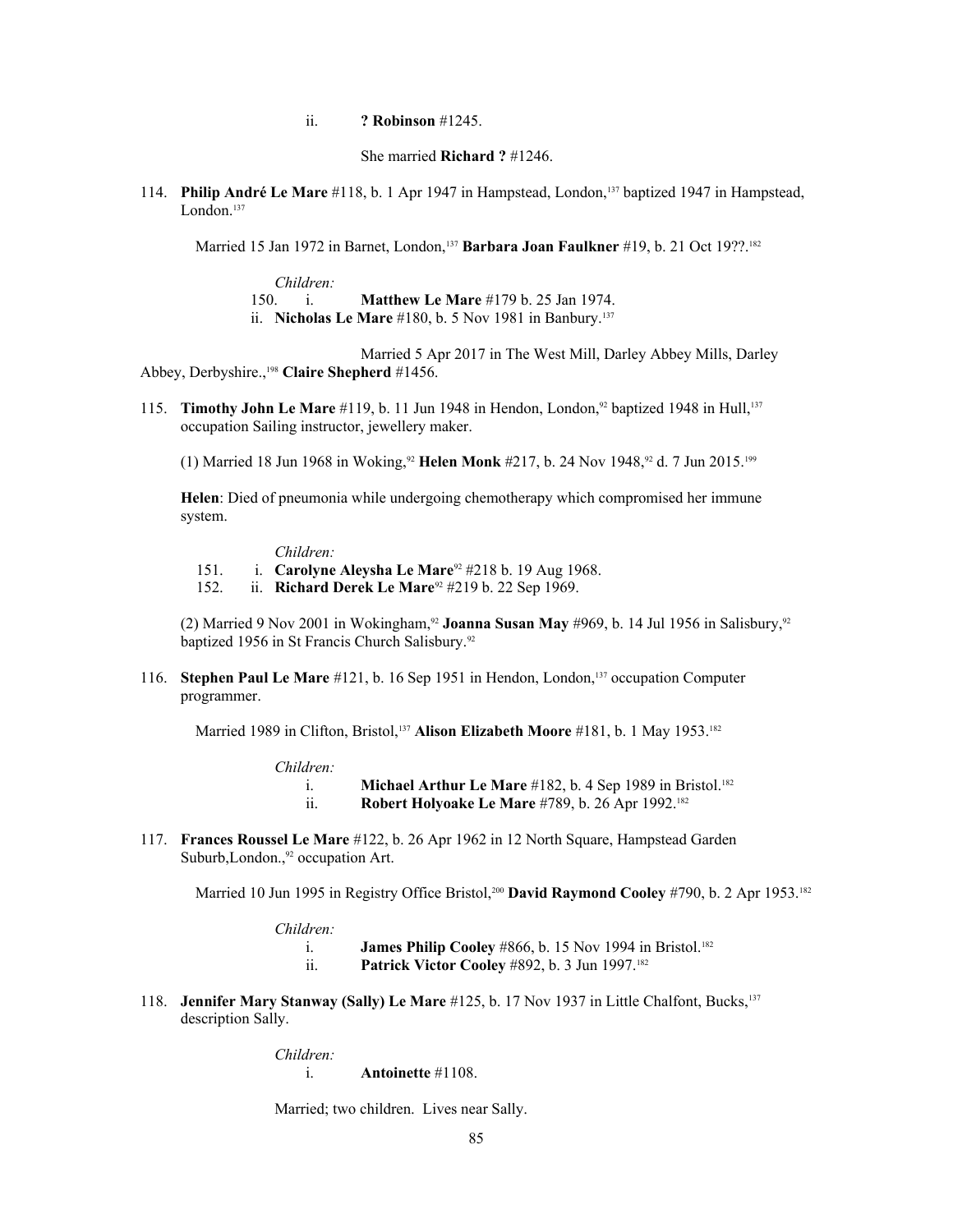Married 1962 (Oct-Dec) in Bristol,<sup>137</sup> **Kenneth Dickson** #210, d. May 2015.<sup>184</sup>

|      | Children: |                                                                 |
|------|-----------|-----------------------------------------------------------------|
| 153. |           | Harry (Philip) Dickson $#211$ b. 1963.                          |
|      | .<br>111. | <b>Frances Dickson</b> #212, b. 1965 in Bristol. <sup>137</sup> |

# 119. **Elizabeth Harman Beuzeville Le Mare** #127, b. 9 Aug 1944 in Olveston, Glos.<sup>137</sup>

Married Jan-Mar 1965 in Bristol,<sup>137</sup> **Christopher Dickson** #214.

*Children:* 154. i. **Lisa Dickson** #215 b. 1968. ii. **Sarah Dickson** #216, b. 1970 in Bristol.<sup>137</sup>

She married **Kega** #1037.

120. **Michael Ian Spencer** #116, b. 21 Jun 1937 in Edgbaston,<sup>140</sup> occupation Insurance.

Sept 1998: retired and living at Llanarmon.

(1) Married 17 Sep 1966 in Nottingham,<sup>140</sup> **Helen Taylor** #334, b. 7 Jul 1943 in Timperley Cheshire,<sup>140</sup> d. ca 1996.

**Helen**: died of cystic fibrosis.

*Children:*

 i. **Elizabeth Anna Spencer** #335, b. 16 Feb 1969,140 d. 7 Nov 1989,140 buried in Kettering Crematorium.<sup>140</sup>

died of cystic fibrosis

(2) He married **Kath Mare** #1167.

121. **Margaret Jean Spencer** #503, b. 8 Jun 1939,<sup>140</sup> baptized in Nuthall C of E,<sup>140</sup> occupation Cmmrcl Art & Craft sales.

She married **David Herrod** #505, occupation Civil eng.; photographer, artist.

|      | Children: |                                               |
|------|-----------|-----------------------------------------------|
| 155. |           | <b>Brigitte Herrod</b> #506 b. 15 Feb 1965.   |
|      |           | Catherine Jean Herrod $#507$ , b. 5 Feb 1967. |

Lives in Conwy.

Partner **Kevin Ronald Flower** #1212, b. 1965.

iii. **Frances Ann Herrod** #508, b. 1969.<sup>[201](#page-108-19)</sup>

Lives in Lyth Valley.

Partner **Robert Moser** #1213.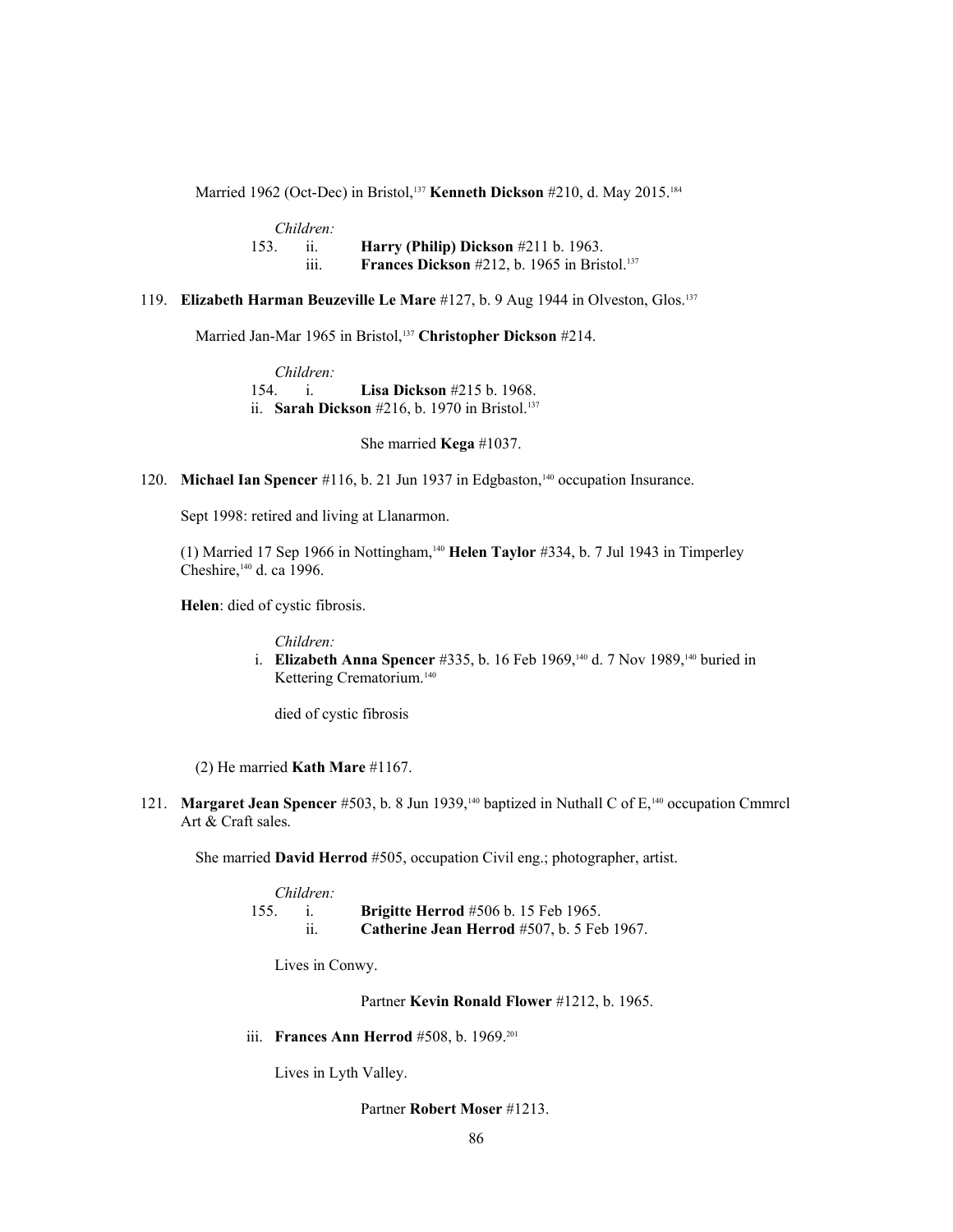122. **David Randal Tyndale Spencer** #504, b. in Nuthall Nottingham,140 baptized in Nuthall C of E,<sup>140</sup> occupation Sales Director, d. Dec 2007 in Nefyn.[202](#page-108-20)

Married 28 Jun 1969 in Kegworth,<sup>140</sup> Jane Berry #509.

*Children:* 156. i. **Jon Tyndale Spencer** #510 b. 24 Aug 1975. ii. **James Taylor Spencer** #511, b. 27 Jan 1977.<sup>140</sup>

123. **David Arthur Le Mare** #6, b. 29 Mar 1950 in Kongwa Hospital, Kongwa, Tanzania,<sup>99</sup> occupation County Manager, Mental Health, Cumbria SSD.

Married 1 Sep 1978 in Friends' Meeting House Belfast, **Ruth Ann Huber** #30, b. 22 Dec 1946 in Indianna, Pennsylvania,[203](#page-108-21) (daughter of Harvey Huber #1279 and Kathryn Shockey #1280), occupation University lecturer.

### **Ruth**:.

*Children:*

i. **Patrick Michael Le Mare** #31, b. 2 Apr 1980 in Kingston, Jamaica,<sup>[204](#page-108-22)</sup> occupation 9 Jan 2004 Inspectorate.<sup>204</sup>

BSc, MSc, Chemistry (Sheffield) 2003. Humanist marriage ceremony near Kotka, Finland.

Married 14 Feb 2016 in Houston, Texas, **Saara Raasu** #1143, b. 1 Oct

1984 in Kotka, Finland.

**Saara**: BA (Queen Mary, London); MA (Singapore); PhD (Oklahoma). Name day: 19 July.

ii. **Megan Kathleen Le Mare** #32, b. 13 Aug 1982 in Kingston, Jamaica,<sup>204</sup> occupation Environmental scientist, air quality and greenhouse gas management.

BSc (Leeds).

Partner **Victoria Louise Gregory** #1447, b. 2 Mar 1982 in Epsom.

**Victoria**:.

 iii. **Jonathan Peter Le Mare** #33, b. 27 Sep 1985 in Helme Chase Hospital, Kendal, Cumbria.<sup>204</sup>

BSc Chemical Engineering (Manchester).

Partner **Lindsey Cruden** #1195, b. 5 Mar 1985.

124. **Margaret Helen Le Mare** #8, b. 16 Apr 1953 in Nakasero Hospital, Kampala, Uganda.<sup>99</sup>

Married 5 Jun 1992 in Register Office Birmingham,<sup>76</sup> **Timothy Ryland Davis** #612, b. 2 Feb 1951 (son of Neville Ryland Davis #1153 and Barbara Chubb #1154), occupation Product Designer.

**Timothy**: Mother: Barbara Davis (née Chubb) b. 20 Feb 1918 d. 27 Nov 1998. Father: the late Neville Ryland Davis b Jan/Mar. 1901. m. Kensington Jy/Sep 1947.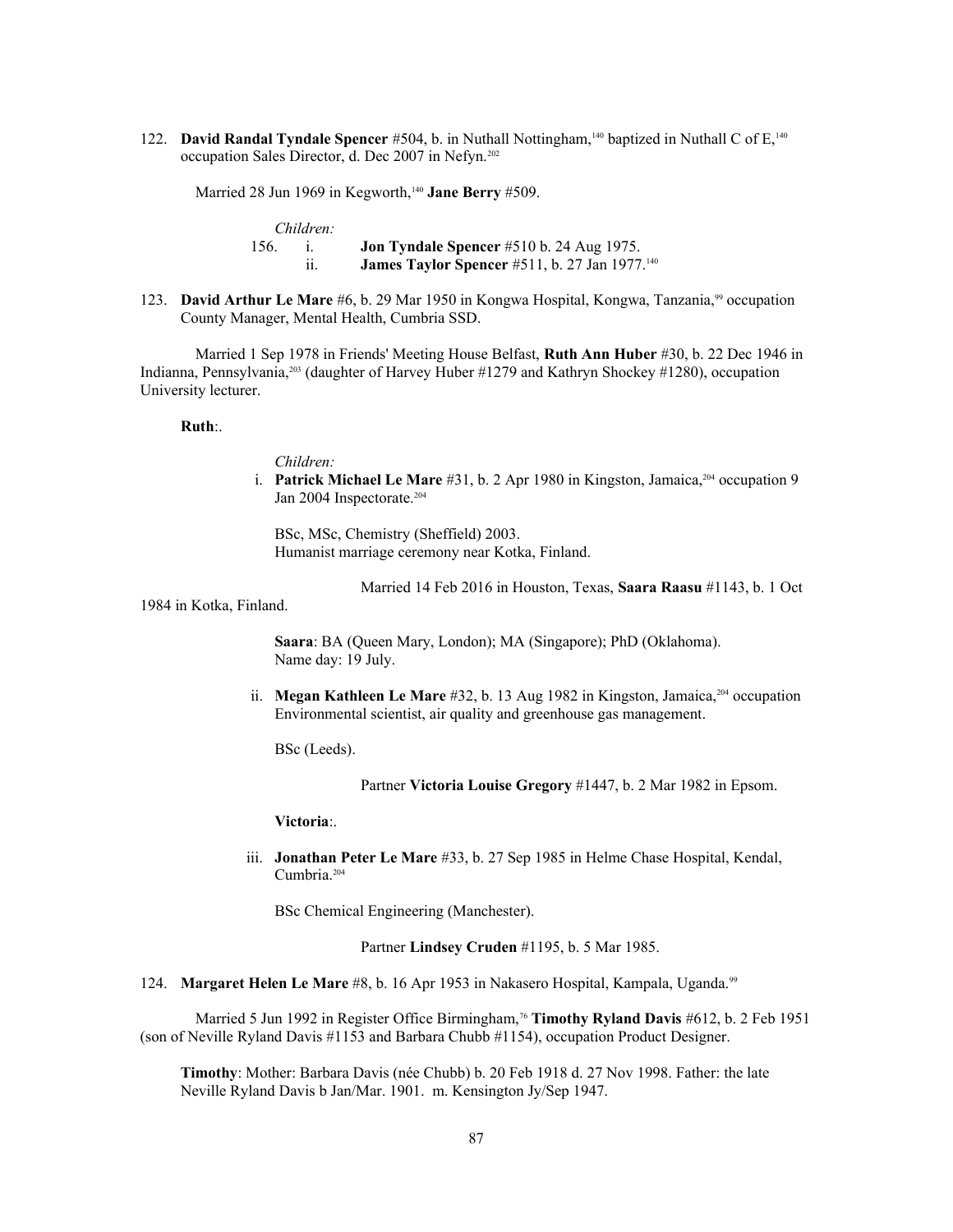#### *Children:*

 i. **Martha Helen Le Mare Davis** #883, b. 12 Oct 1996 in Birmingham Women's Hospital, Edgbaston.<sup>[205](#page-108-23)</sup>

125. **Simon Procter Le Mare** #11, b. 2 Mar 1955 in London, England, occupation Carpenter.

Married Sep 1981 in Vancouver BC Canada, **Herta Gold** #16, b. 25 Sep 1954 in Hamburg, Germany.

| Children: |                                                                          |
|-----------|--------------------------------------------------------------------------|
|           | (adopted) <b>Robert Sean Le Mare</b> #17, b. 15 Jul 1989 in Vancouver BC |
|           | (adopted) Nicholas Anthony William Le Mare #839, b. 14 Oct 1993.         |
|           |                                                                          |

126. **Lucy Jane Le Mare** #12, b. 22 Oct 1956 in London, England, occupation University teacher.

## Partner **Earl Paxton** #169.

Canada.<sup>206</sup>

| Children: |                                                                                     |
|-----------|-------------------------------------------------------------------------------------|
|           | <b>Thomas Paxton</b> #170, b. 8 Oct 1987 in Waterloo Ontario Canada. <sup>206</sup> |
| 11.       | <b>Simon Matthew Paxton</b> #548, b. 29 Aug 1990 in Waterloo Ontario                |
| .<br>111. | Mark Paxton #861, b. 6 Jul 1994 in Vancouver BC.                                    |

# 127. **Peter Robert Le Mare** #14, b. 13 Jul 1960 in Vancouver BC Canada,157 occupation Mechanical engineer.

Married 7 Dec 1996 in Cecil Green Park Vancouver, **Barbara Ellen Denis** #882, description Barb.

**Barbara**: Parents: John (?) and Lonnie Denis, the latter step-mother.

|                    | Children: |                                                                |
|--------------------|-----------|----------------------------------------------------------------|
|                    |           | Serafina Margaret Le Mare #954, b. 6 Jul 2000 in Yellowknife,  |
| NWT. Canada. $207$ |           |                                                                |
|                    | 11.       | Liam Procter Le Mare #955, b. 26 Jan 2002 in Yellowknife, NWT, |
| Canada. $208$      |           |                                                                |

### 128. **Elizabeth Marian Le Mare** #15, b. 26 Sep 1961 in Vancouver BC Canada.<sup>157</sup>

(1) Married in Vancouver BC Canada, **Gary Chapman** #18.

|         |     | Children:          |                                                                        |
|---------|-----|--------------------|------------------------------------------------------------------------|
|         |     |                    | Graham Leonard Chapman #20, b. 21 Jul 1982 in Vancouver BC             |
| Canada. |     |                    |                                                                        |
|         |     | 11.                | <b>Emily Elizabeth Chapman</b> $\#21$ , b. 26 Apr 1984 in Vancouver BC |
| Canada. |     |                    |                                                                        |
|         | 157 | $\overline{111}$ . | Hanna Linda Lucy Chapman #22 b. 14 Sep 1989.                           |
|         |     |                    |                                                                        |

(2) Married 7 Aug 2009 in Kaleden, **Richard Haverkamp** #942, occupation Motor engineer.

#### *Children:*

|                               | $1V_{\odot}$ | Thea Saylor Le Mare-Haverkamp #943, b. 13 Jun 1999 in               |
|-------------------------------|--------------|---------------------------------------------------------------------|
| Summerland, BC.               |              | <b>Rupert Le Mare-Haverkamp</b> #1151, b. 7 Feb 2007 in Summerland, |
| $BC$ , Canada. <sup>209</sup> |              |                                                                     |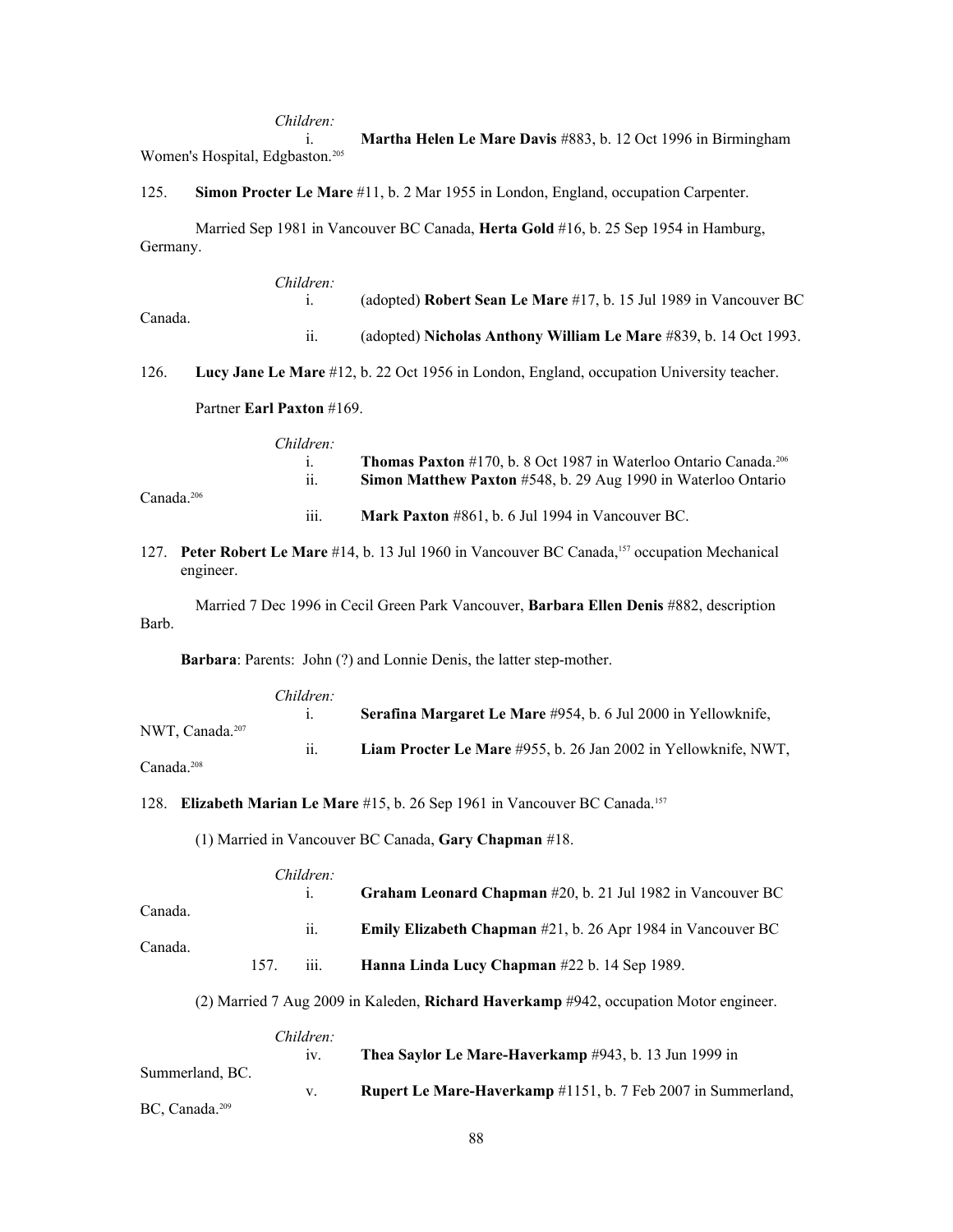#### 129. **Susanne Gibson** #590.

For information see letter from Barbara Gibson, 2 June 1998.

(1) She married **\_\_\_\_ \_\_\_\_** #924.

*Children:* 158. i. **Claire \_\_\_\_** #925.

(2) She married **\_\_\_\_ Lucas** #926.

*Children:* ii. **Victoria Lucas** #927.

130. **Angela Gibson** #591.

She married<sup>[210](#page-108-28)</sup> Clive Green #922.

*Children:* i. **Augusta Green** #932.

131. **Graeme Phillip Le Mare** #199, b. 23 Nov 1939 in Duncan BC,<sup>160</sup> baptized 1939 in Duncan BC,<sup>158</sup> occupation Manager Talbot Telecomm.

Lives in Ancaster, Ontario.

(1) Married 1 Sep 1962 in Vancouver BC,158,160 **Margaret (Pegi) Hannah** #784, b. 5 Dec 1940.

|      | Children: |                                                    |
|------|-----------|----------------------------------------------------|
| 159. |           | Kimberley Ann Le Mare $\#985$ b. 6 May 1963.       |
| 160. |           | Lori Margaret Le Mare #986 b. 1 Sep 1964.          |
| 161. | 111.      | <b>Monique ColletteLe Mare #987 b. 3 Oct 1967.</b> |

(2) Married 3 Apr 2004, **Jo-Anne Kooyman** #1144.

132. **Wendy Rona Le Mare** #202, b. 19 Jul 1943 in Duncan BC,<sup>160</sup> baptized 1943 in Duncan BC,<sup>158</sup> occupation Weaver.<sup>158</sup>

Weaver and knitter; owner of "Down North" QIVIUT Knitting and Weaving Co. Consultant Inuvialuit Renewable Resource Development Corp. Whitehorse Yukon.

Married 7 May 1966 in Duncan BC,<sup>158,160</sup> Bruce Chambers #63, b. 3 Jan 1941 in Ladysmith BC,<sup>158</sup> baptized 1941 in Victoria BC,<sup>158</sup> occupation Planner Fed Govt Canada.<sup>158</sup>

**Bruce**: Father Lawrence Chambers Mother Ruth Chambers née Enke.

|      | Children: |                                               |
|------|-----------|-----------------------------------------------|
| 162. |           | <b>Morgan Chambers</b> #787 b. 26 Feb 1972.   |
| 163. |           | <b>David Chambers</b> $\#786$ b. 19 Jun 1975. |

133. **Harold Charles Lemaire** #730, b. 17 Apr 1946 in Santa Monica Ca.

(1) Married 1968 in San Gabriel Ca, **Nancy Lavalle** #734.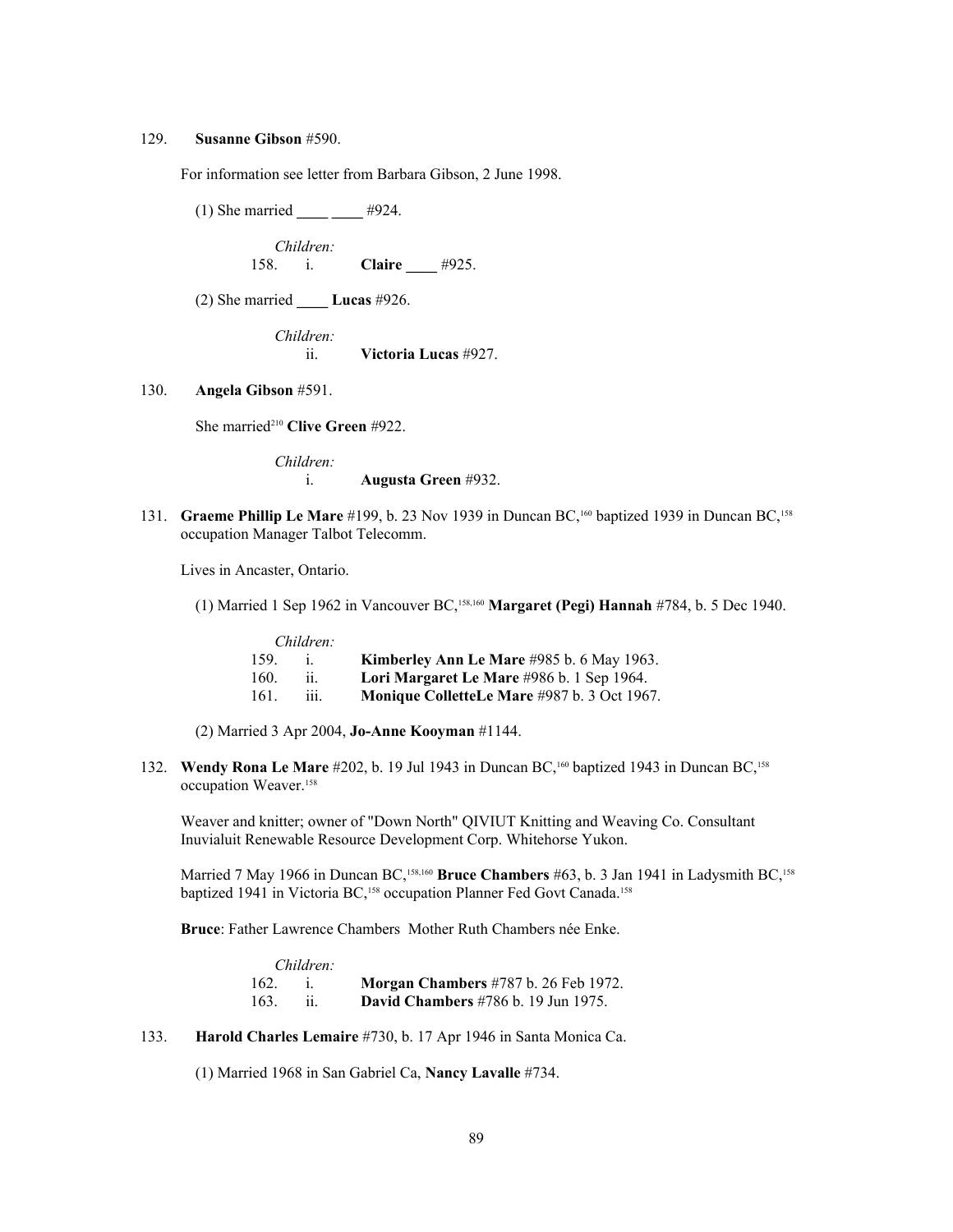## (2) Married 1972, **Martha M Howard** #735.

*Children:*

| <b>Harold Albert Lemaire</b> #736, b. 1977 in Frankfurt Germany. |  |
|------------------------------------------------------------------|--|
|------------------------------------------------------------------|--|

ii. **Catharine Elaine Lemaire** #738, b. 1979 in Germany.

(3) Married 1984, **Sandia Arrant** #737.

## 134. **Janet Mary Lemaire** #733, b. 1 May 1961 in Tracy Ca.

Married 1986 in Concord Ca, **John R Ouiment** #741.

*Children:*

i. **Steven Michael Ouiment** #742, b. 1989 in Claremont Ca.

ii. **Christopher Ryan Ouiment** #743, b. 1991 in Chino Ca.

135. **Marsha Sue Whitman** #744, b. 20 Oct 1939 in Grand Forks N Dakota.

Married 5 Mar 1960 in Las Vegas Nevada, **Robert Thomas Blevins** #747, b. 3 Sep 1939 in Hawthorne Ca.

**Robert**: Father Lawrence Otis Blevins Mother Helyn Grace Newhouse.

|      | Children:                  |                                               |
|------|----------------------------|-----------------------------------------------|
| 164  |                            | Troy Alan Blevins #748 b. 15 Dec 1960.        |
| 165. | $\overline{\mathbf{11}}$ . | Vicki Lee Blevins #749 b. 26 May 1963.        |
| 166. | iii.                       | <b>Sheri Lyn Blevins</b> #750 b. 26 Dec 1966. |
| 167  | iv                         | Scot Thomas Blevins #751 b. 26 Jun 1969.      |

136. **Richard Lee Whitman** #745, b. 7 Sep 1943 in Los Angeles Ca.

Married 31 Dec 1968 in Etiwanda Ca, **Susan Earlene Wilson** #760, b. 3 Jun 1943 in St Louis Missouri.

**Susan**: Father Frank Burton Wilson Mother Harryette Arlene Yates.

*Children:*

```
 i. (adopted) Daniel Wilson Schreiber Whitman #761, b. 6 Jan 1966 in
```
Carmel Ca.

Born to Susan Wilson Schreiber by a previous marriage. Officially adopted by Richard L Whitman 7 Apr 1970

 168. ii. **David Alan Whitman** #762 b. 22 Apr 1970. 169. iii. **Julie Ann Whitman** #763 b. 31 Jul 1971.

### 137. **Jo Ann (Jodi) Whitman** #746, b. 5 Sep 1949 in Santa Monica Ca.

(1) Married 13 Sep 1969 in Pasadena Ca, **Philip Wayne Linger** #764, b. 16 Oct 1949.

**Philip**: Father Harrison Kemper Linger Mother Joan V Burbeige.

*Children:* 170. i. **Kristi Renée Linger** #765 b. 11 Feb 1970. ii. **Steven Wayne Linger** #766, b. 30 Nov 1971 in Pasadena Ca.<sup>[211](#page-108-29)</sup>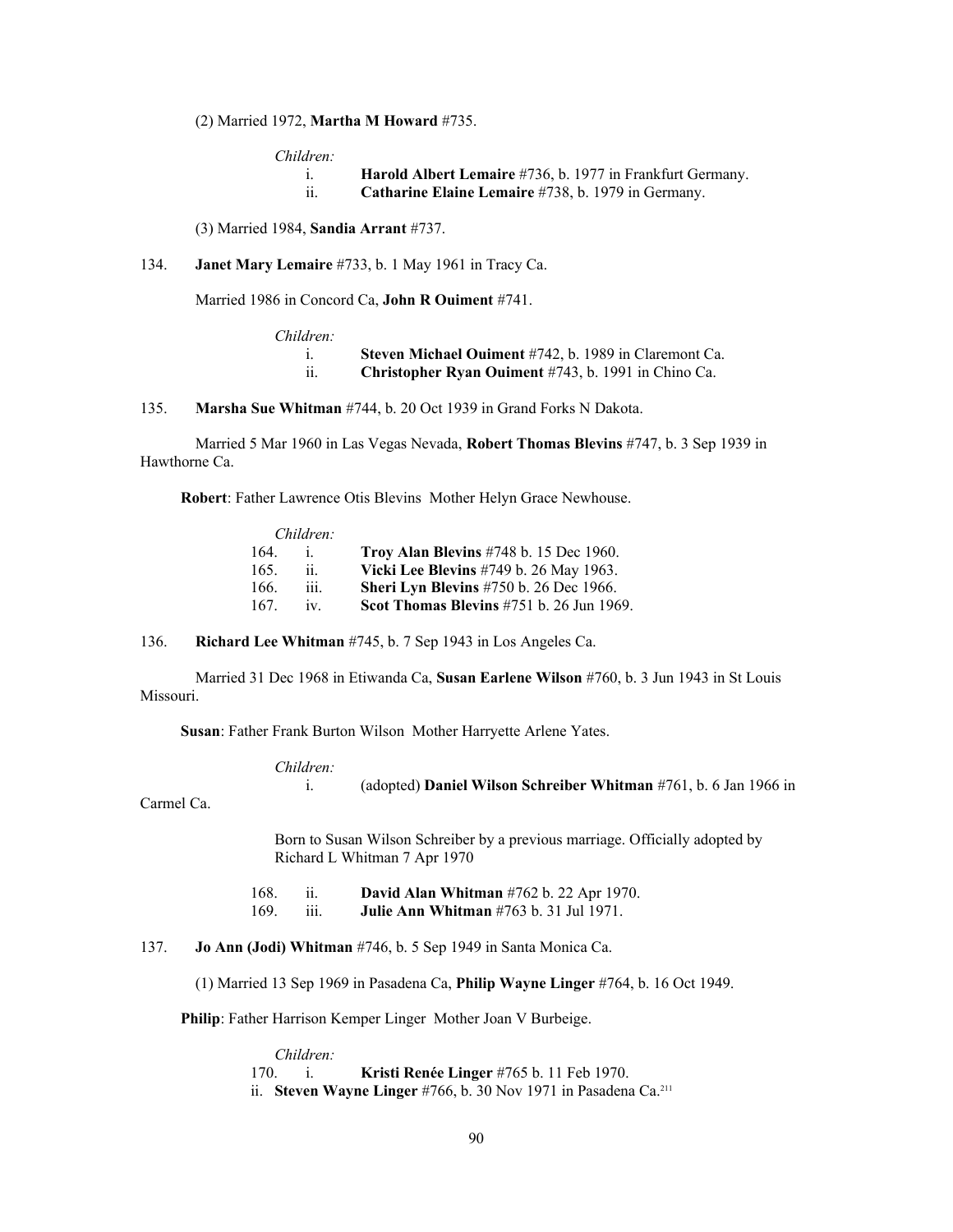Married 5 May 2001,<sup>211</sup> **Julie Ann Mottes** #968, b. 6 Aug 1974.<sup>211</sup>

(2) Married 5 Oct 1978 in S Pasadena Ca USA, **Larry John Critz** #767, b. 12 Nov 1949 in Sarnia Ont Canada.

**Larry**: Father John Critz Mother Eleanor Zonneville.

*Children:*

iii. **Travis John Lee Critz** #768, b. 28 Oct 1985 in West Covina Ca.

138. **Jacquelyn Lhea Nanna Lemaire**,<sup>[212](#page-108-30)</sup> #782.

*Children:*

i. **Lacey Dianna Lemaire** #783, b. 7 Jul 1988.<sup>212</sup>

139. **Sally Ann Le Mare** #488, b. 25 Aug 1948 in Southport.<sup>163</sup>

Married 13 Feb 1971, **Jeffreys Tony Hampson** #944.

*Children:* i. **Louise Helen Hampson**,<sup>192</sup> #945, b. 24 Aug 1972.

She married **James McDowell** #947.

ii. **Jeffreys Kristen Hampson**,<sup>192</sup> #946, b. 14 Aug 1974.

140. **David Noel Le Mare** #489, b. 7 Aug 1950 in Southport.<sup>163</sup>

Owns company called RINSA, Tel 00 376 824314; fax 00 376 862 174.

18 Sept 2009: Spoke to John Butterworth (01706 624 515) who wanted information on D. N. Le Mare.

Married 3 Dec 1977,<sup>192</sup> **Joyce Makinson** #490.

*Children:*

i. **David Oliver Le Mare** #491, b. 15 Oct 1979 in Barcelona.<sup>163</sup>

Married 3 Dec 2010 in Andorra,<sup>192</sup> Ting #1198.

ii. **Daniel Noel Le Mare** #492, b. 15 Aug 1981 in Barcelona.<sup>163</sup>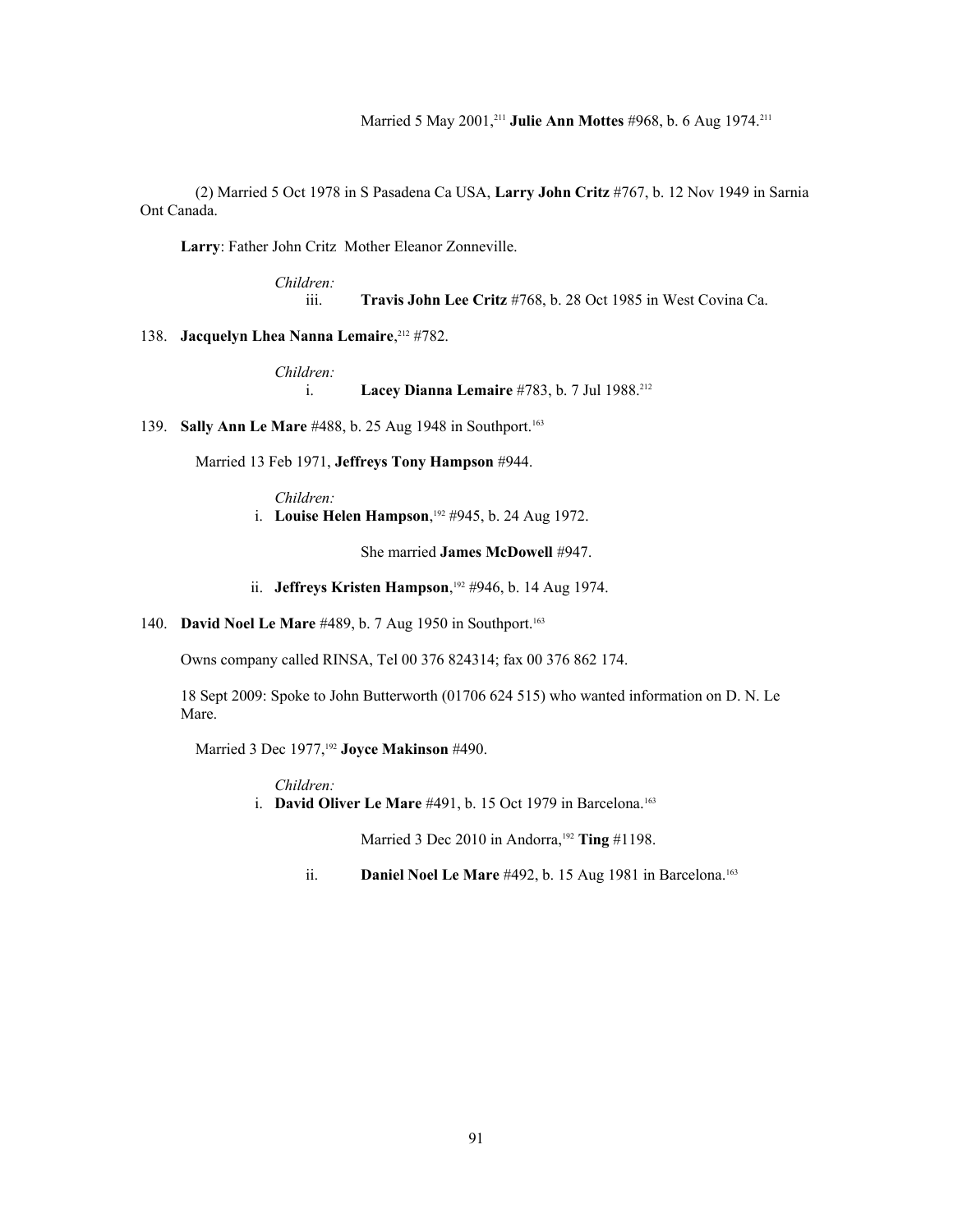# *Generation Ten*

141. **Merion John Warren** #576, b. 9 Jan 1946,<sup>34</sup> occupation Education.

Married 1 Jul 1967,<sup>34</sup> Helen Mary Greaves #577, b. 11 Aug 1943.<sup>34</sup>

*Children:*

i. **Daniel James Warren** #578, b. 21 Jan 1971.<sup>34</sup>

- ii. **William Russell Warren** #579, b. 3 Jul 1973.<sup>34</sup>
- iii. **Benjamin Thomas Warren** #580, b. 11 Nov 1976.<sup>34</sup>
- iv. **Timothy Edward Warren** #581, b. 2 Apr 1979.<sup>34</sup>

142. **David James Keate Green** #1385.

Married 3 May 1987, **Jane Hall** #1386, b. 14 Oct 1965.

*Children:*

- i. **Adam James Keate Green** #1387, b. 3 Apr 1989.
- ii. **Jacob Richard Keate Green** #1388, b. 9 Aug 1994.
- iii. **Abbey Rosanna Green** #1389, b. 22 May 1996.
- 143. **Lucy Ann Le Mare** #589, b. 4 Apr 1971.

Married 20 Apr 1996, **Scott Ramsay Hutton** #939.

*Children:*

|                             | <b>Isabella Mimi Le Mare-Hutton</b> #940, b. 16 Jul 1998.     |
|-----------------------------|---------------------------------------------------------------|
| $\ddot{\phantom{0}}$<br>11. | Joseph Ramsay Le Mare-Hutton #953, b. 5 Jun 2000 in Brisbane, |

Australia.<sup>[213](#page-108-31)</sup>

144. **Simon Geoffrey Le Mare** #457, b. 1961,<sup>171</sup> occupation Cargo underwriter.

Married 1989,<sup>171</sup> **Katherine -----** #459.

*Children:*

 i. **Dominic Peter Le Mare** #938, b. 24 Jul 1997 in Essex. ii. **Juliette Amanda Le Mare**,<sup>[214](#page-108-32)</sup> #923, b. 21 Oct 2000.

145. **Robin Jeremy Le Mare** #458, b. 1964,171 description Lives in Japan.<sup>171</sup>

Married 1987,<sup>171</sup> **Yumi Tacao** #460.

| Children: |                                                          |
|-----------|----------------------------------------------------------|
|           | <b>Hiromi Emma Le Mare</b> #461, b. 1988. <sup>171</sup> |
| <br>11.   | <b>Richard Le Mare #958, b. 1990.</b> <sup>214</sup>     |

146. **Keith Warland Watkins** #1321, b. 24 Jun 1931 in NSW, d. 2007.<sup>77</sup>

He married **Edith Lee** #1322, b.<sup>77</sup>

| Children: |                                                            |
|-----------|------------------------------------------------------------|
|           | <b>John David Watkins #1323.</b>                           |
|           | <b>Lynne Maree Watkins</b> #1324, b. in NSW. <sup>77</sup> |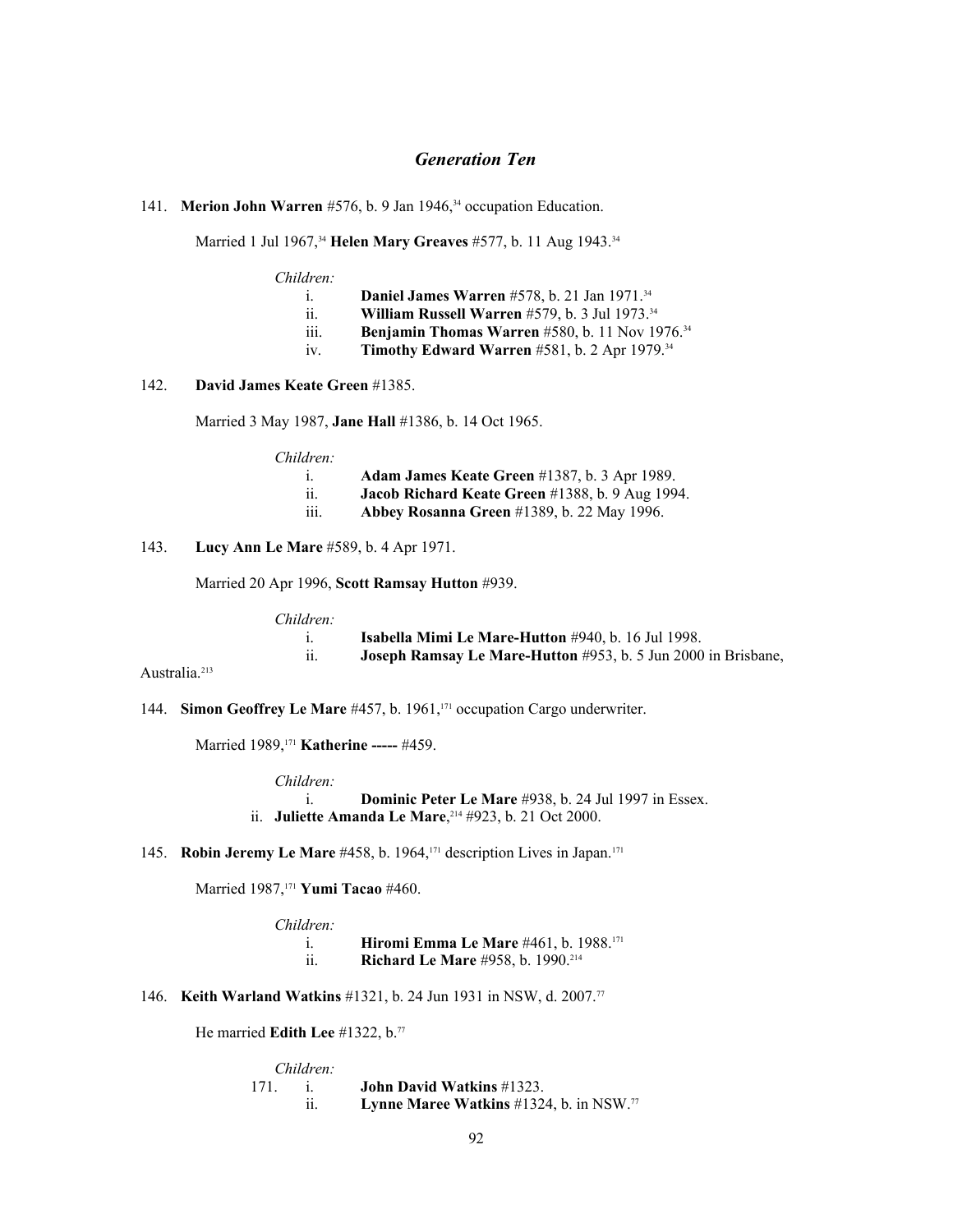147. **Sarah Jane Le Mare** #278, b. 20 Mar 1956 in Frome,177 baptized in Ipswich,175 occupation School teacher PE.

Married 6 Jan 1980 in Ipswich,<sup>175</sup> **James Sheridan** #493.

| Children: |            |
|-----------|------------|
|           | Claire Lou |

- 172. i. **Claire Louise Sheridan** #494 b. 18 Apr 1982. ii. **Emily Joanne Sheridan** #495, b. 29 Nov 1983.[215](#page-108-33)
	- iii. **Daniel James Sheridan** #496, b. 26 Oct 1985.<sup>215</sup>
- 148. **Deirdre Anne Le Mare** #279, b. 22 Mar 1958 in Victoria Hospital Frome,177 baptized \_\_ Aug 1958 in St Mary le Tower Ipswich,<sup>[216](#page-108-34)</sup> occupation Medical secretary.

Married 2 Jun 1984 in St Mary le Tower Ipswich,<sup>216</sup> Gerald James Brown #497, b. 1 Apr 1951 in Radcliffe Maternity Home Oxford,<sup>216</sup> baptized 8 Jul 1951 in Boxford near Newbury,<sup>216</sup> occupation Chartered surveyor.

### *Children:*

- i. **Joshua James Le Mare Brown** #498, b. 26 Jan 1986 in West Suffolk Hospital Bury St Edmunds,<sup>216</sup> baptized 11 May 1986 in Great Barton near Bury St Edmunds.<sup>216</sup>
- ii. **William Gerald Le Mare Brown** #499, b. 19 Jun 1988 in West Suffolk Hospital Bury St Edmunds,<sup>216</sup> baptized 16 Oct 1988 in Great Barton near Bury St Edmunds.<sup>216</sup>
- iii. **Roseanne Phillipa Le Mare Brown** #554, b. 15 Jul 1990 in West Suffolk Hospital Bury St Edmunds,<sup>216</sup> baptized 30 Dec 1990 in St Mary le Tower Ipswich.<sup>216</sup> iv. **Victoria Brown** #865, b. 19\_\_.<sup>179</sup>
- 149. **Robert Paul Le Mare** #282, b. 26 Feb 1974 in Ipswich,<sup>177</sup> baptized in Ipswich,<sup>175</sup> occupation Student (1990).

Married 29 Aug 2010 in Belstead Brook Hotel, Ipswich.,[217](#page-108-35) **Sarah Williamson** #1231, b. 14 Nov 19??

**Sarah**: School year 1998 so born ca1980 (Facebook).

*Children:* i. **Ruby Rose Le Mare** #1233, b. 4 Sep 2012 in Australia.<sup>217</sup>

150. **Matthew Le Mare** #179, b. 25 Jan 1974 in Banbury.<sup>137</sup>

Married Oct 2003,[218](#page-108-36) **Jenny Lloyd** #975, b. 18 Sep 1972.

*Children:*

i. **Joel Le Mare** #1034, b. 29 Feb 2004 in Nottingham.<sup>199</sup>

 ii. **Jamie Thomas Le Mare** #1142, b. 7 Jul 2006 in Queens Medical Centre Nottingham.<sup>[219](#page-108-37)</sup>

Born 17.15; 9lb 2oz.

- iii. **Samuel Le Mare** #1166, b. 15 May 2009 in Nottingham.<sup>[220](#page-108-38)</sup>
- 151. **Carolyne Aleysha Le Mare** #218, b. 19 Aug 1968 in Moreton-in-the-Marsh, Oxon,<sup>92</sup> baptized 1968 in Kingham, Oxon.<sup>137</sup>

(1) Married 4 Apr 1992,<sup>92</sup> **Paul Warrington** #788.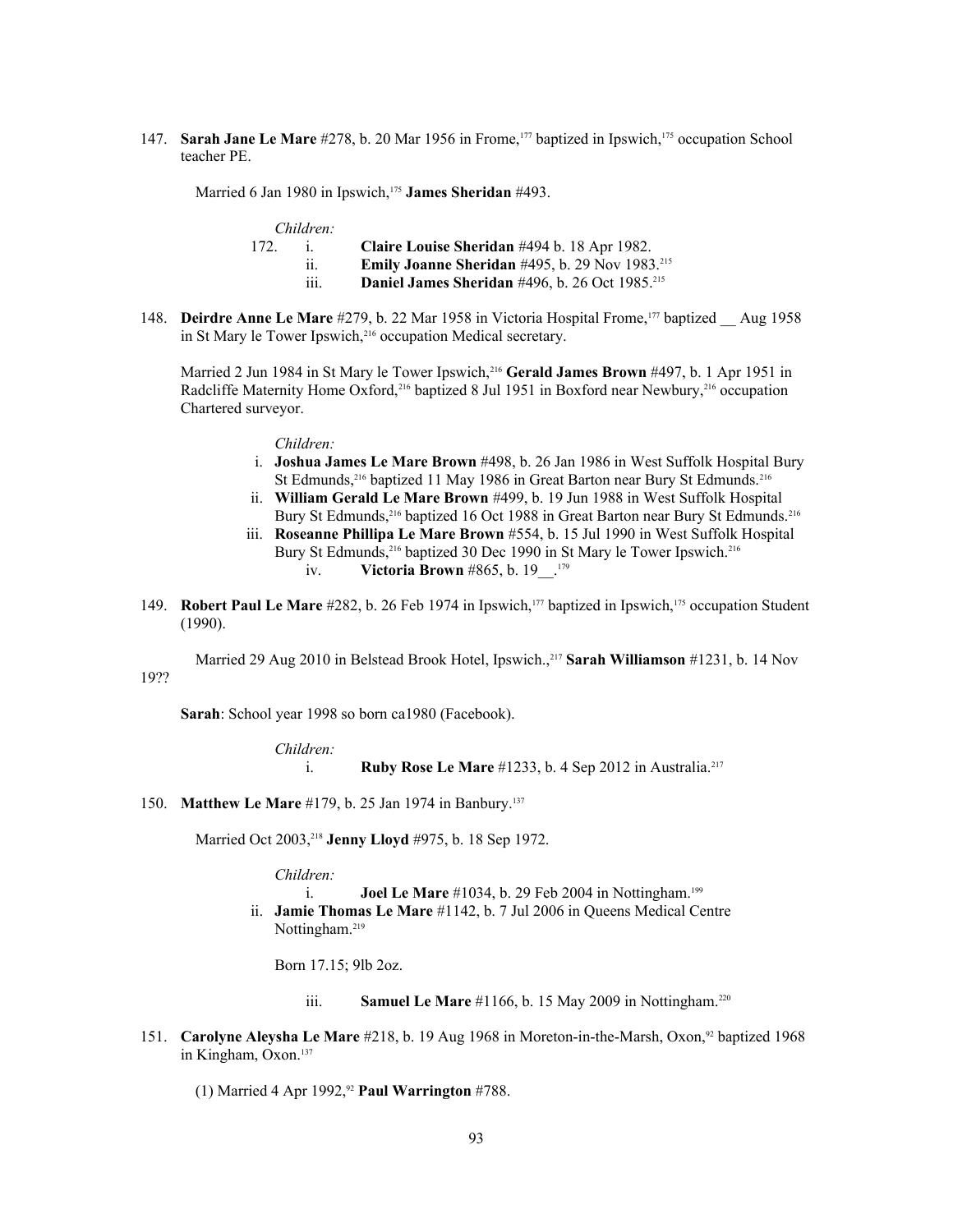(2) She married **Ian Harrison** #970.

*Children:*

- i. **Ben Harrison**,<sup>92</sup> #973, b. 13 Nov 1998.<sup>92</sup>
- ii. **Anna Harrison**,<sup>92</sup> #972, b. 7 Mar 2001.<sup>92</sup>
- 152. **Richard Derek Le Mare** #219, b. 22 Sep 1969 in Oxford,<sup>92</sup> baptized 1969 in Kingham, Oxon,<sup>137</sup> occupation 2001: Sailing instructor.

Married 4 Dec 2002 in Rugby,<sup>92</sup> Kelsey Tolcher #974, b. 2 Apr 1971.<sup>92</sup>

**Kelsey**: Separated.

*Children:*

- i. **Amy Jane Le Mare** #1033, b. 4 Apr 2004 in Rugby.<sup>199</sup>
- 153. **Harry (Philip) Dickson** #211, b. 1963 in Bristol.<sup>137</sup>

He married **Jackie** #1035.

| Children:  |                                 |
|------------|---------------------------------|
|            | <b>Katherine Dickson</b> #1109. |
| . .<br>-11 | Eric Dickson $#1040$ .          |

154. **Lisa Dickson** #215, b. 1968 in Bristol.<sup>137</sup>

She married **Steve** #1036.

| Children: |                   |
|-----------|-------------------|
|           | Katie $#1110$ .   |
| . .<br>11 | Hannah $\#1111$ . |

155. **Brigitte Herrod** #506, b. 15 Feb 1965 in Mansfield.<sup>201</sup>

Lives in Muswell Hill.

She married **Simon Robinson** #1211, b. 1965 in Kendal.

*Children:* i. **Archie Herrod-Robinson** #1209, b. 1 Aug 2001 in London. ii. **Frank Herrod-Robinson** #1210, b. 4 Dec 2003 in London.

# 156. **Jon Tyndale Spencer** #510, b. 24 Aug 1975.<sup>140</sup>

Lives in London.

*Children:* i. **Zac Spencer** #1441.

157. **Hanna Linda Lucy Chapman** #22, b. 14 Sep 1989 in Vancouver BC Canada.

She married **Graydon Kavanaugh** #1442.

*Children:*

i. **Dash Grey Kavanaugh** #1449, b. 9 Sep 2016 in Canada.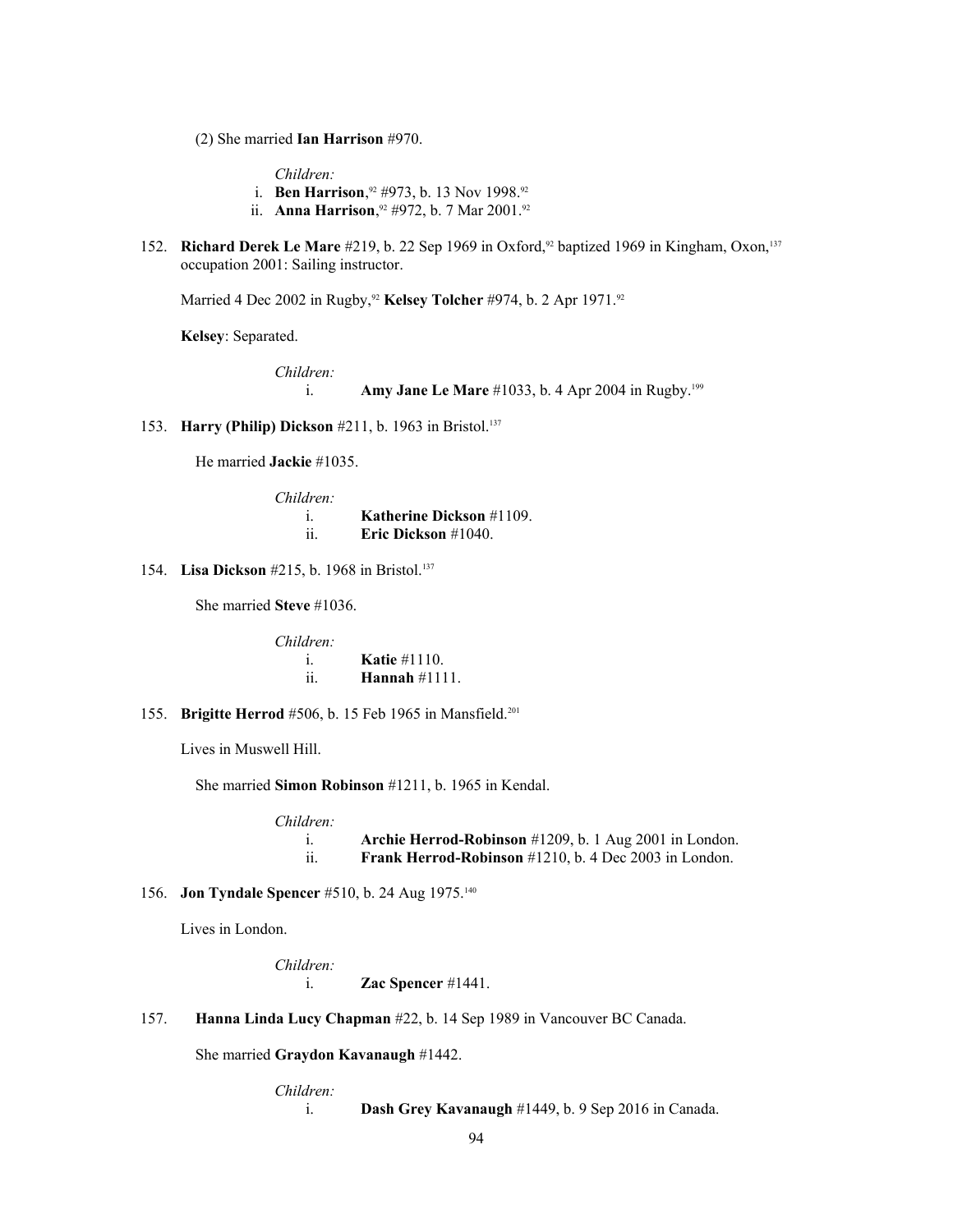158. **Claire \_\_\_\_** #925.

She married **#928.** *Children:* i. **Pippa \_\_\_\_** #929. ii. **Jack \_\_\_\_** #930. iii. **Milly** #931.

### 159. **Kimberley Ann Le Mare** #985, b. 6 May 1963 in Burlington On.<sup>160</sup>

Lives in Waterford ON.

Married 8 May 1993 in Niagara Falls On.,<sup>160,158</sup> Glenn Matthews #988, b. 15 Jul 1965.<sup>158</sup>

*Children:*

| Hayley Hannah Matthews #989, b. 29 Jan 1996 in Burlington On. <sup>160</sup> |
|------------------------------------------------------------------------------|
| <b>Zachary Robert Le Mare-Matthews</b> #990, b. 25 May 1997 in               |
|                                                                              |

Burlington On.<sup>160</sup>

# 160. **Lori Margaret Le Mare** #986, b. 1 Sep 1964 in New Westminster BC.<sup>160</sup>

Lives in Toronto.

Married 17 Sep 1988 in Newmarket ON,<sup>160,158</sup> Andrejs Rittins #991, b. in Latvia.

**Andrejs**: Bo.

*Children:*

i. **Anna Maire Rittins** #992, b. 6 Dec 1990 in Toronto ON.<sup>160</sup>

161. **Monique ColletteLe Mare** #987, b. 3 Oct 1967 in Richmond BC.160,158

(1) Married 26 Aug 1994,<sup>158</sup> **Colin Marcano** #1145, b. 14 Aug 1963.<sup>158</sup>

(2) Married 25 Jul 1999,<sup>160</sup> James W. Rogers II #993, b. 11 Apr 1959.<sup>158</sup>

**James**: Lives in Glendale CA.

*Children:*

i. **Samuel Jameson Rogers** #1146, b. 16 Jun 2005.<sup>158</sup>

162. **Morgan Chambers** #787, b. 26 Feb 1972.<sup>160</sup>

Lives in Vancouver BC.

Married 11 Aug 2000 in Burnaby BC,<sup>160,158</sup> Paul Gilhespy #994.

*Children:*

 i. **Philip Chambers** #1147, b. 8 Apr 2003.<sup>158</sup> ii. **Robert Chambers** #1148, b. 5 Jul 2005.<sup>158</sup>

163. **David Chambers** #786, b. 19 Jun 1975.<sup>160</sup>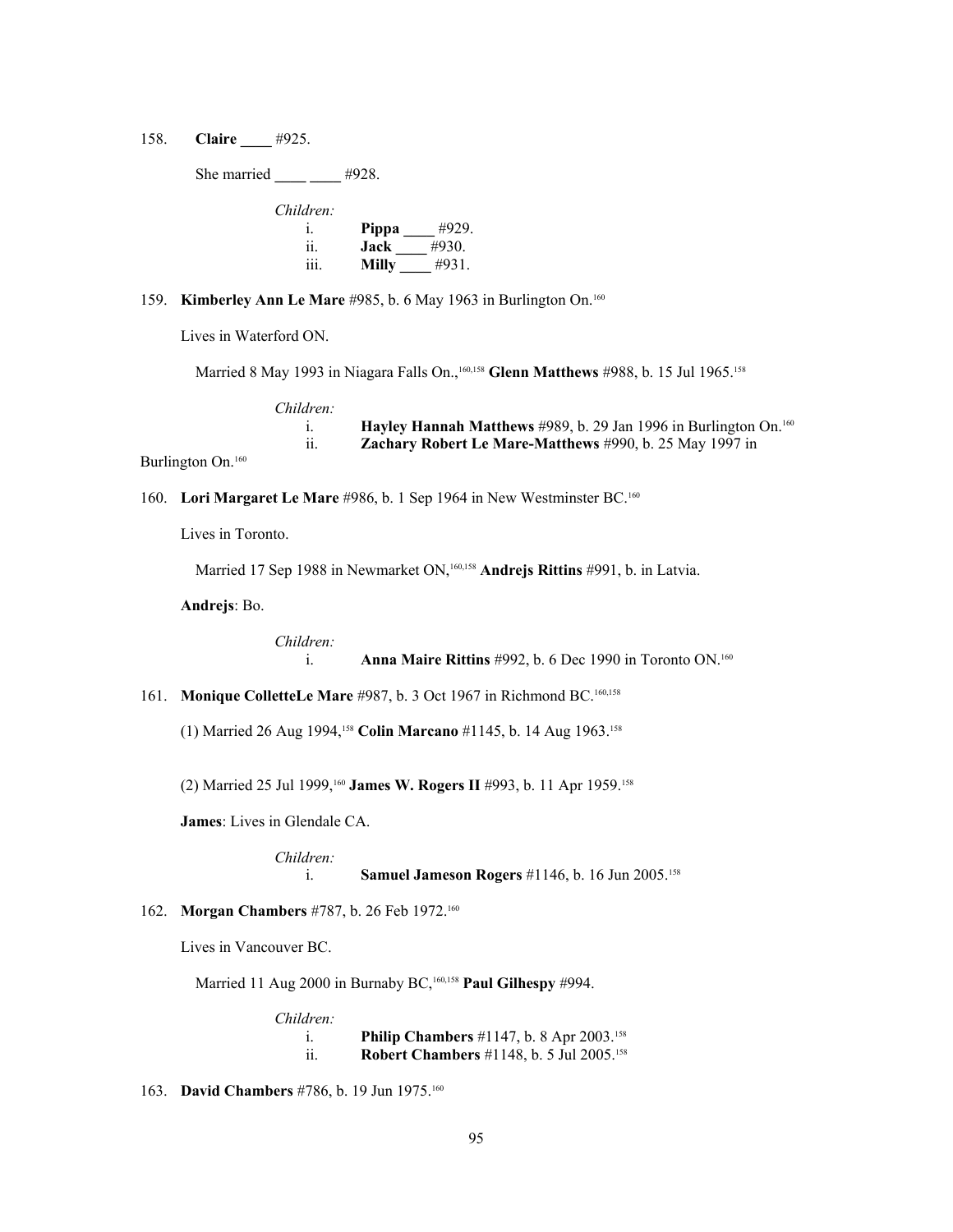Lives in Victoria BC.

Married 16 Aug 2004, **Nathaline Mc Bain** #1149, b. 20 May 1970.<sup>158</sup>

*Children:*

i. **Lola Georgette Chambers** #1150, b. 18 Aug 2004.<sup>158</sup>

### 164. **Troy Alan Blevins** #748, b. 15 Dec 1960 in Los Angeles Ca.

Married 3 Feb 1983 in Millington Tenn, **Cynthia Louise Dunn** #752.

| $Children$ : |                                                               |
|--------------|---------------------------------------------------------------|
|              | Stacey Marie Blevins #753, b. 21 Apr 1983 in Millington Tenn. |
|              | Sean Cameron Blevins #754, b. 26 Jun 1987 in San Diego Ca.    |

165. **Vicki Lee Blevins** #749, b. 26 May 1963 in Glendale Ca.

Married 21 Feb 1982 in Tijuana Mexico, **Stuart Rowell Toman** #755, b. 8 Nov 1960 in Amarillo Texas.

**Stuart**: Father John Rowell Toman Mother Maude Barbara Harral.

*Children:*

|           | Travis James Toman #756, b. 3 Sep 1982 in Santa Maria Ca.             |
|-----------|-----------------------------------------------------------------------|
| . .       | Sirena Rowell Toman #757, b. 14 Mar 1985 in Chula Vista Ca.           |
| .<br>111. | <b>RoseMarie Harral Toman</b> #758, b. 30 Jul 1986 in Chula Vista Ca. |
|           |                                                                       |

166. **Sheri Lyn Blevins** #750, b. 26 Dec 1966 in Glendale Ca.<sup>211</sup>

Married 22 Sep 1990 in Lake Tahoe Nevada, **Clarence George Roberge Jr** #759, b. 19 Apr 1961 in Troy NY.

**Clarence**: Father Clarence George Roberge Sr Mother Jean Elizabeth Klair.

| <b>Taylor Jean Roberge</b> #960, b. 5 Nov 1992. <sup>211</sup>  |
|-----------------------------------------------------------------|
| Christian LeGrande Roberge #961, b. 21 Feb 1996. <sup>211</sup> |

167. **Scot Thomas Blevins** #751, b. 26 Jun 1969 in Glendale Ca.<sup>211</sup>

Married 16 Aug 1997,<sup>211</sup> **Sonja Kay Burke** #962, b. 28 Mar 1970.<sup>211</sup>

| Children: |                                                                  |
|-----------|------------------------------------------------------------------|
|           | <b>Bailey Nicole Blevins</b> #963, b. 7 Jun 1996. <sup>211</sup> |
| . .       | Heather Leigh Blevins #964, b. 2 Oct 1998. <sup>211</sup>        |

168. **David Alan Whitman** #762, b. 22 Apr 1970 in Pasadena Ca.

Married 19 Jun 2004, **Maureen Vornholt** #1192.

| Children: |                                                           |
|-----------|-----------------------------------------------------------|
|           | <b>Samuel Lee Whitman</b> $\#1193$ , b. 5 Dec 2005.       |
| . .       | <b>Piper Elizabeth Whitman</b> $\#1194$ , b. 15 Apr 2009. |

169. **Julie Ann Whitman** #763, b. 31 Jul 1971 in Pasadena Ca.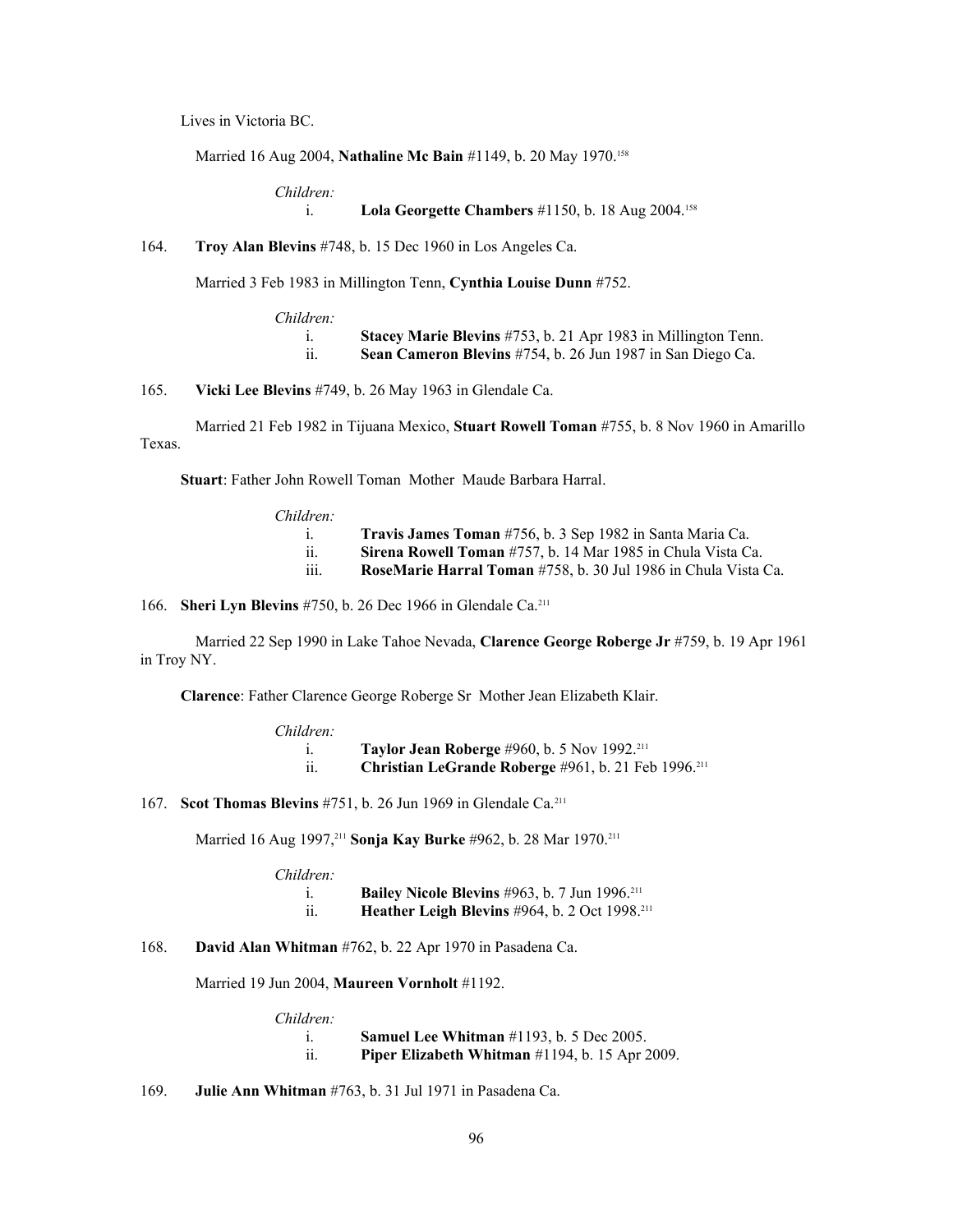Married 12 Jul 1997, **Michael Andrew DeLucia** #936, b. 9 Nov 1965.

*Children:*

- i. **Ryan Andrew DeLucia** #937, b. 16 Feb 1998 in S. Pasadena.<sup>[221](#page-108-39)</sup><br>ii. **Matthew Evan DeLucia** #959, b. 5 Apr 2001 in S. Pasadena.<sup>221</sup>
- Matthew Evan DeLucia #959, b. 5 Apr 2001 in S. Pasadena.<sup>221</sup>
- 170. **Kristi Renée Linger** #765, b. 11 Feb 1970 in Rancho Cordova Ca.<sup>211</sup>

Married 16 Sep 1995,<sup>211</sup> **George Humberto Ramos Jr** #965, b. 9 Nov 1969.<sup>211</sup>

*Children:*

|     | <b>Jordyn Elana Ramos</b> #966, b. 18 May 1999. <sup>211</sup> |
|-----|----------------------------------------------------------------|
| . . | <b>Isabella Jade Ramos</b> #967, b. 27 Dec $2000.^{211}$       |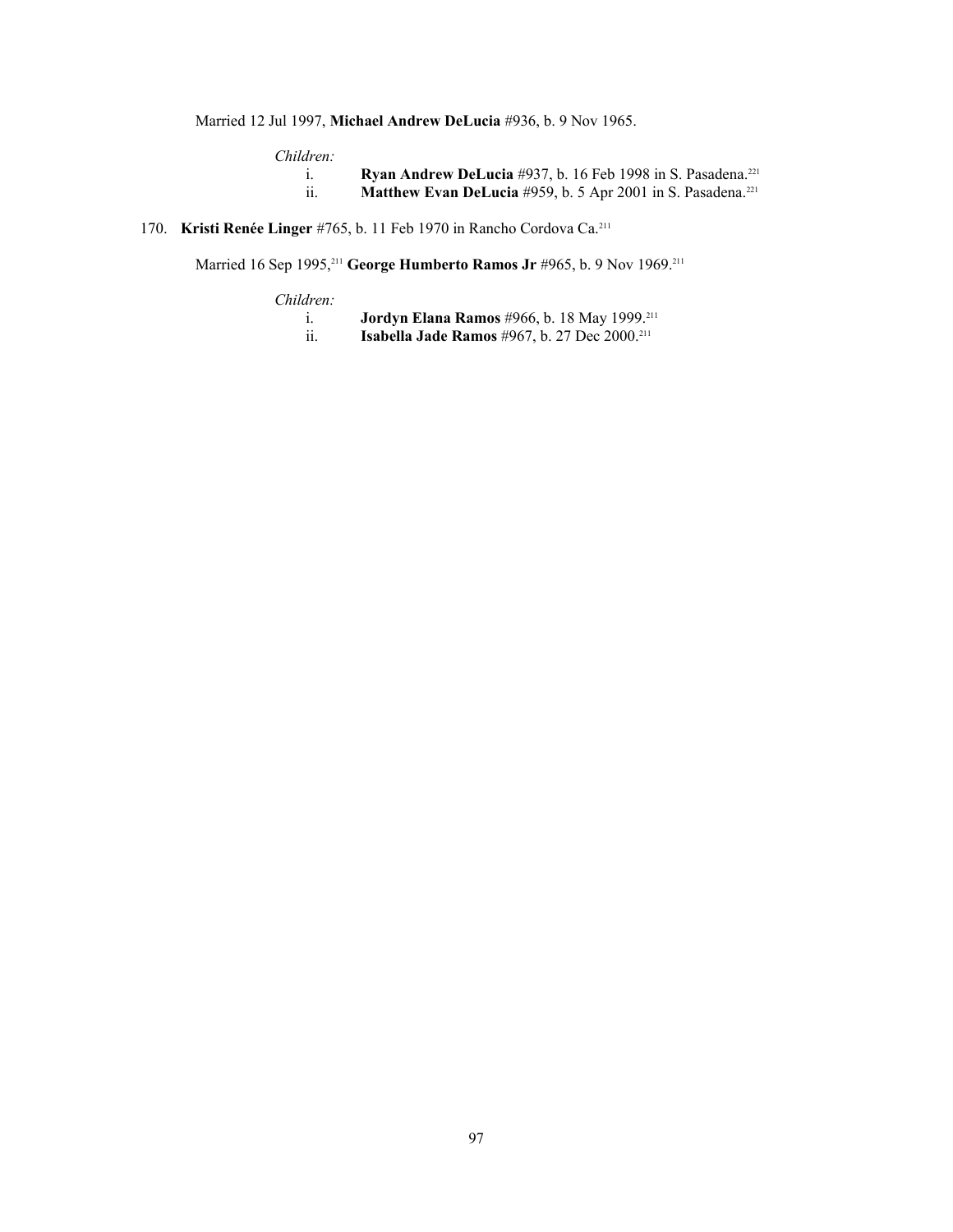# *Generation Eleven*

# 171. **John David Watkins** #1323, b. in NSW.<sup>77</sup>

He married **Carlyn Jane Straney** #1325, d. 1995.<sup>77</sup>

*Children:* i. **John Gabriel Trystan Watkins** #1326, b. in NSW.<sup>77</sup> ii. **Anwyn Ashleigh Jane Watkins** #1327, b. in NSW.<sup>77</sup>

# 172. **Claire Louise Sheridan** #494, b. 18 Apr 1982.<sup>215</sup>

Married 12 May 2012 in Christchurch Mansion, Ipswich,<sup>217</sup> **Mark John Pryke** #1232, b. 3 Feb 1980.

*Children:*

- i. **Grace Rosa Pryke** #1288, b. 9 Aug 2013.
- **Ava Ellen Pryke** #1443, b. 19 May 2016 in Ipswich.<sup>[222](#page-108-40)</sup>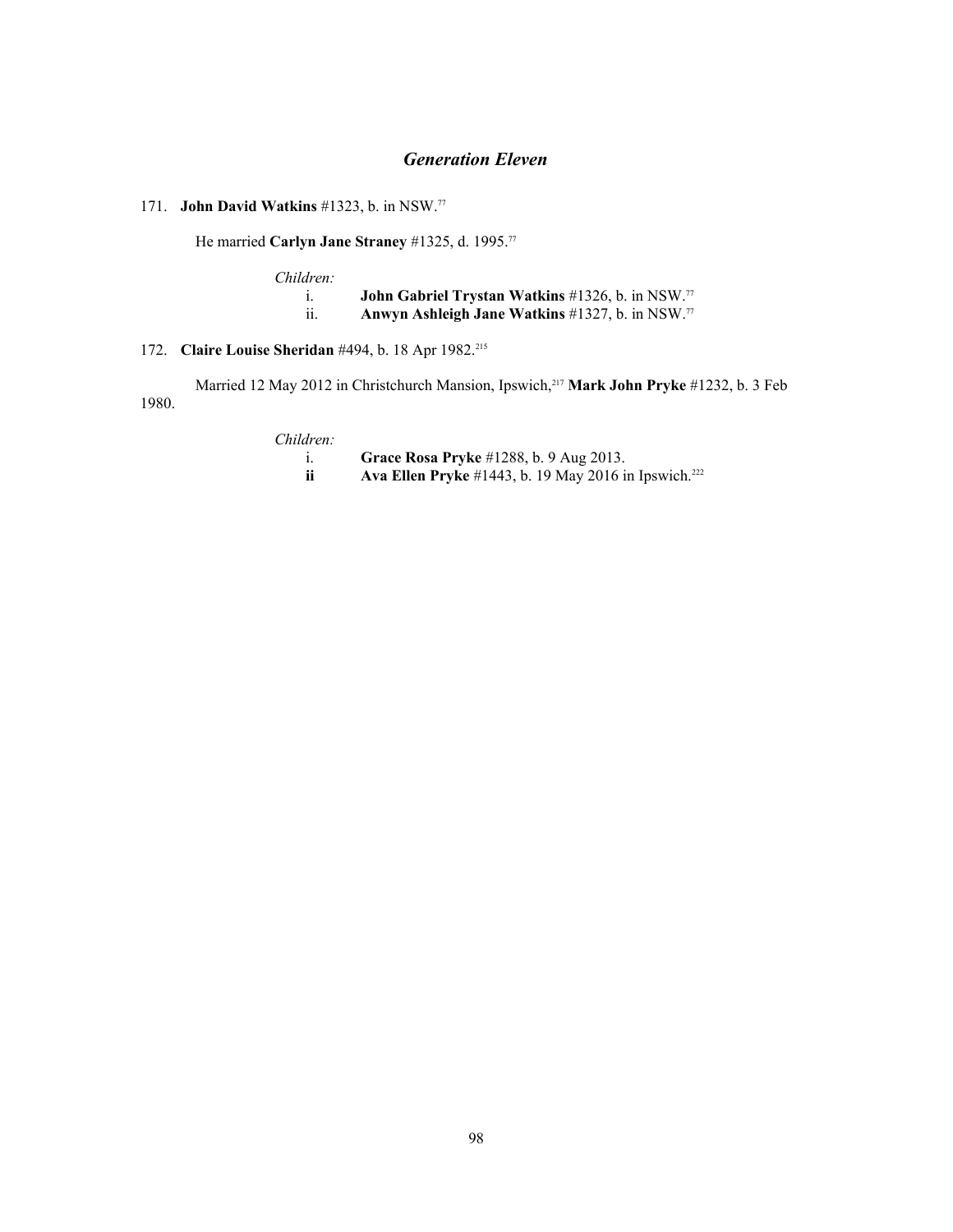# **Index**

| Brown, Roseanne Phillipa Le Mare93 |
|------------------------------------|
|                                    |
| Brown, William Gerald Le Mare93    |
|                                    |
|                                    |
|                                    |
|                                    |
|                                    |
|                                    |

| Cassar, Bernadette Theresa Mary M A83 |  |
|---------------------------------------|--|
|                                       |  |
|                                       |  |
|                                       |  |
|                                       |  |
|                                       |  |
|                                       |  |
|                                       |  |
|                                       |  |
|                                       |  |
|                                       |  |
|                                       |  |
|                                       |  |
|                                       |  |
|                                       |  |
|                                       |  |
|                                       |  |
|                                       |  |
|                                       |  |
|                                       |  |
|                                       |  |
|                                       |  |
|                                       |  |
|                                       |  |
|                                       |  |
|                                       |  |
|                                       |  |
|                                       |  |
|                                       |  |
|                                       |  |
|                                       |  |
|                                       |  |
|                                       |  |
|                                       |  |
|                                       |  |
|                                       |  |
|                                       |  |
|                                       |  |
|                                       |  |
|                                       |  |
|                                       |  |
|                                       |  |
|                                       |  |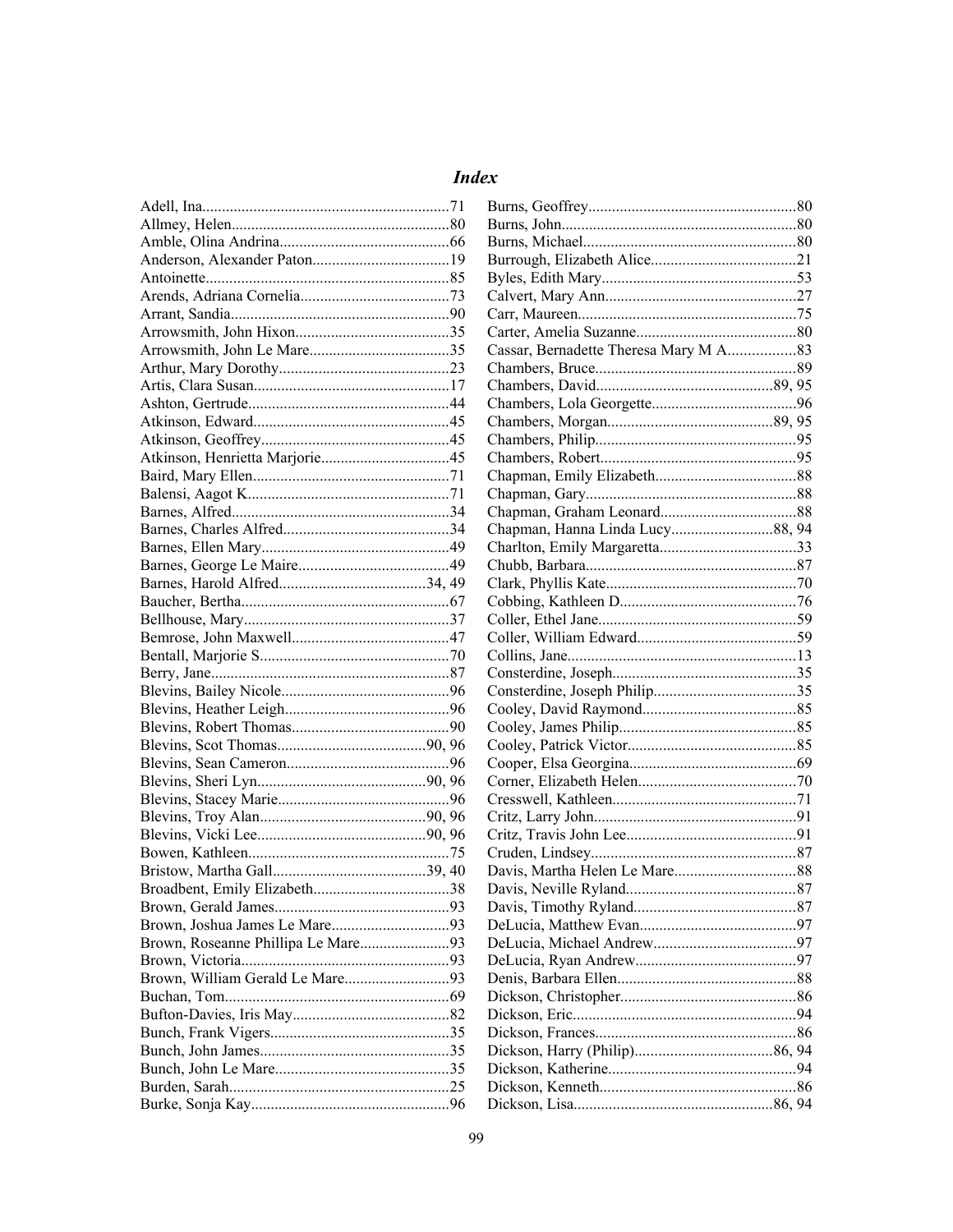|                                      | Hemmingway, William Samuel19 |  |
|--------------------------------------|------------------------------|--|
|                                      |                              |  |
|                                      |                              |  |
|                                      |                              |  |
|                                      |                              |  |
| Fitzmaurice, Noreen Helena Frances71 |                              |  |
|                                      |                              |  |
|                                      |                              |  |
|                                      |                              |  |
|                                      |                              |  |
|                                      |                              |  |
|                                      |                              |  |
|                                      |                              |  |
|                                      |                              |  |
|                                      |                              |  |
|                                      |                              |  |
|                                      |                              |  |
|                                      |                              |  |
|                                      |                              |  |
|                                      |                              |  |
|                                      |                              |  |
|                                      |                              |  |
|                                      |                              |  |
|                                      |                              |  |
|                                      |                              |  |
|                                      |                              |  |
|                                      |                              |  |
|                                      |                              |  |
|                                      |                              |  |
|                                      |                              |  |
|                                      |                              |  |
|                                      |                              |  |
|                                      |                              |  |
|                                      |                              |  |
|                                      |                              |  |
|                                      |                              |  |
|                                      |                              |  |
|                                      |                              |  |
|                                      |                              |  |
|                                      |                              |  |
|                                      |                              |  |
|                                      |                              |  |
|                                      |                              |  |
|                                      |                              |  |
|                                      |                              |  |
|                                      |                              |  |
|                                      |                              |  |
|                                      |                              |  |
|                                      |                              |  |
|                                      |                              |  |
|                                      |                              |  |
|                                      |                              |  |
|                                      |                              |  |
|                                      |                              |  |
|                                      |                              |  |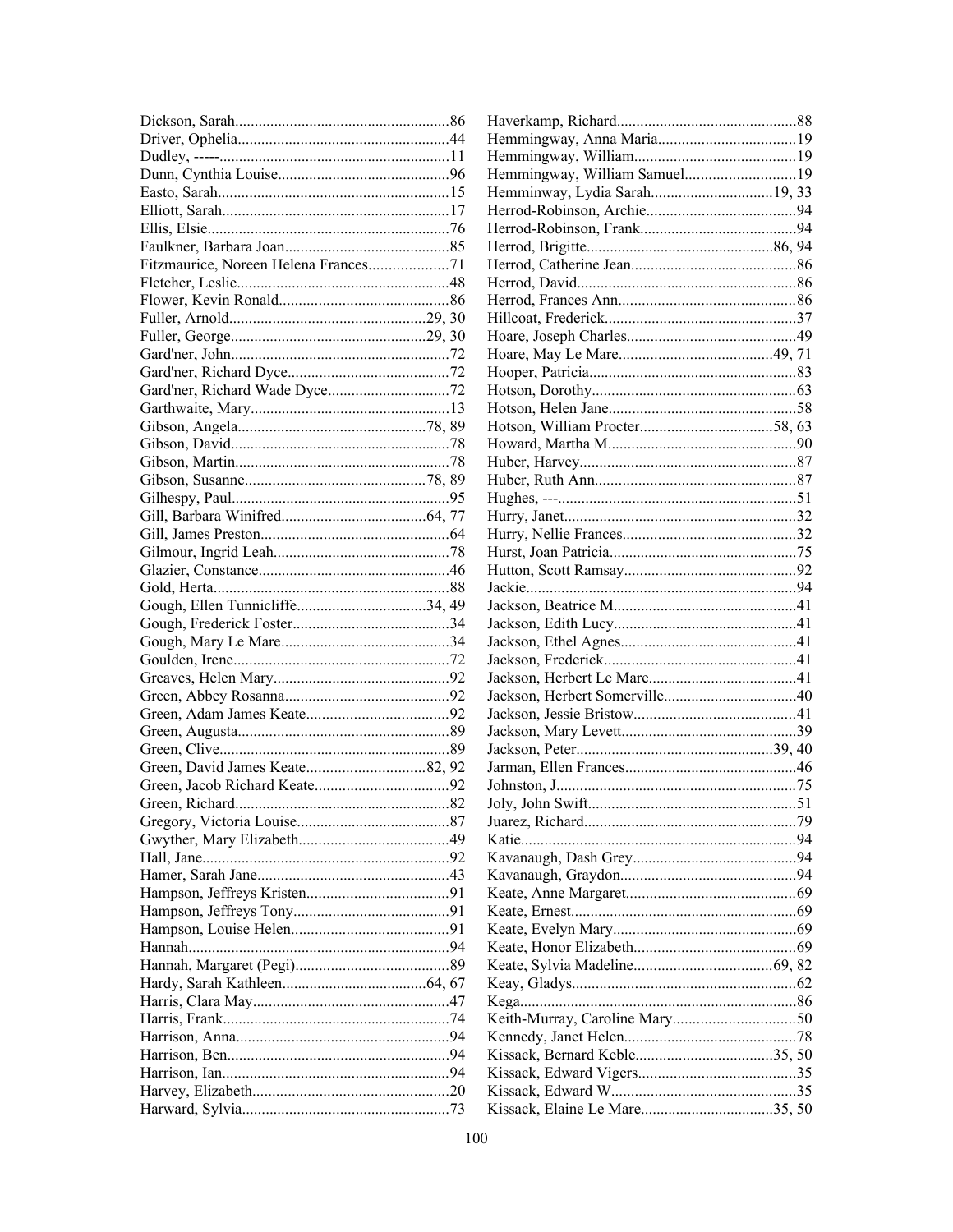|                                      | Le Mare, Constance Beatrice32              |  |
|--------------------------------------|--------------------------------------------|--|
| Kissack, Henry Brougham Loch35       |                                            |  |
|                                      |                                            |  |
|                                      |                                            |  |
|                                      |                                            |  |
|                                      | Le Mare, David Antony Charles71, 83        |  |
|                                      |                                            |  |
|                                      |                                            |  |
|                                      |                                            |  |
|                                      |                                            |  |
|                                      |                                            |  |
|                                      |                                            |  |
|                                      |                                            |  |
|                                      |                                            |  |
|                                      |                                            |  |
|                                      |                                            |  |
|                                      |                                            |  |
|                                      |                                            |  |
|                                      |                                            |  |
|                                      |                                            |  |
| Le Mare-Hutton, Joseph Ramsay92      |                                            |  |
|                                      |                                            |  |
|                                      |                                            |  |
|                                      |                                            |  |
|                                      |                                            |  |
|                                      |                                            |  |
|                                      |                                            |  |
|                                      |                                            |  |
|                                      | Le Mare, Elizabeth Burrough21, 33          |  |
|                                      |                                            |  |
|                                      |                                            |  |
|                                      | Le Mare, Elizabeth Harman Beuzeville76, 86 |  |
|                                      |                                            |  |
|                                      |                                            |  |
|                                      |                                            |  |
|                                      |                                            |  |
|                                      |                                            |  |
|                                      |                                            |  |
|                                      |                                            |  |
|                                      |                                            |  |
|                                      |                                            |  |
|                                      |                                            |  |
|                                      |                                            |  |
| Le Mare, Barbara Patricia Cochrane51 |                                            |  |
|                                      |                                            |  |
|                                      |                                            |  |
|                                      |                                            |  |
|                                      |                                            |  |
|                                      |                                            |  |
|                                      |                                            |  |
|                                      |                                            |  |
|                                      |                                            |  |
|                                      |                                            |  |
|                                      |                                            |  |
|                                      |                                            |  |
|                                      |                                            |  |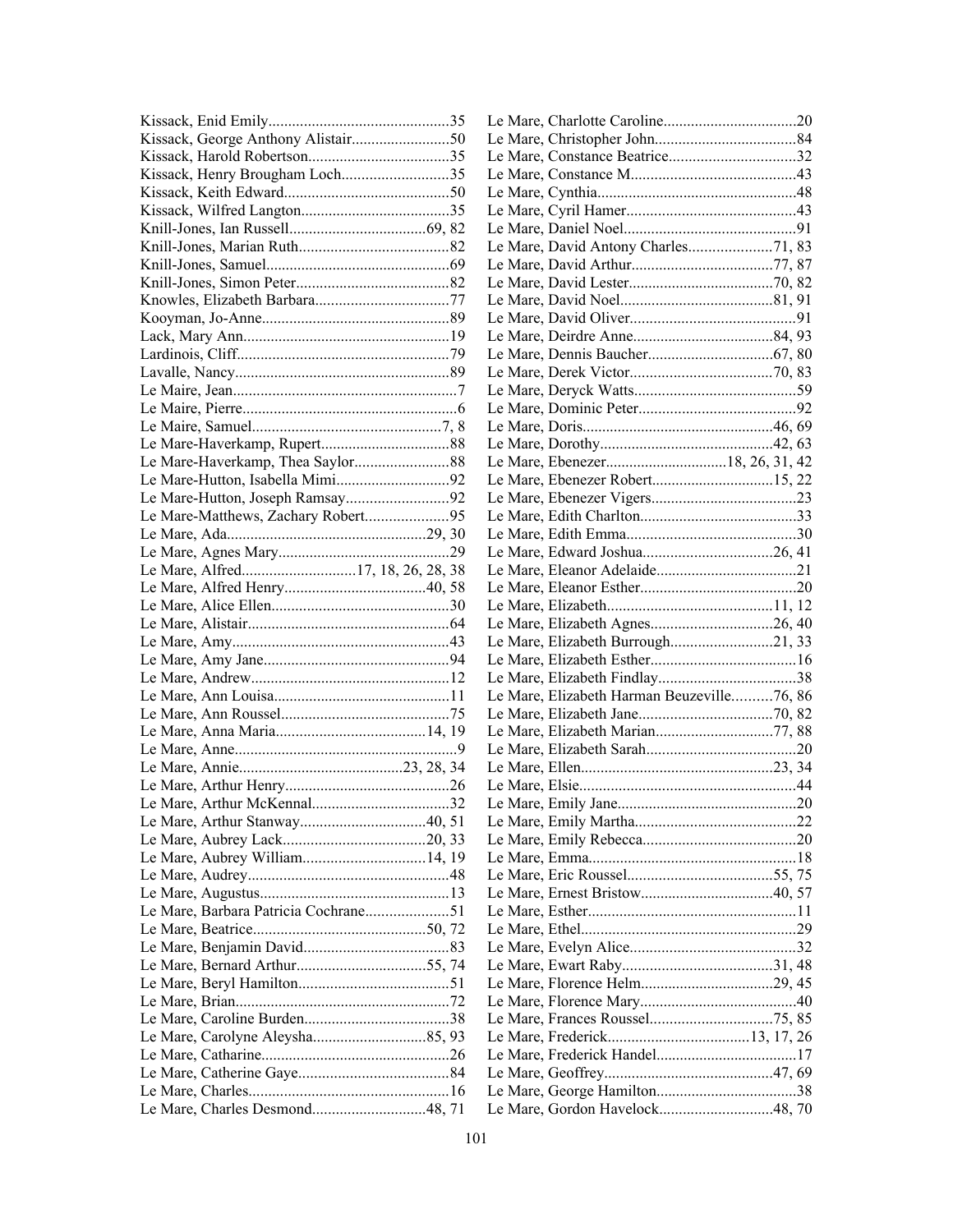|                                              | Le Mare, Margaret40, 43, 47, 48, 55, 65, 67 |  |
|----------------------------------------------|---------------------------------------------|--|
| Le Mare, Harold Huguenot43, 66               |                                             |  |
|                                              |                                             |  |
|                                              |                                             |  |
|                                              |                                             |  |
|                                              |                                             |  |
|                                              |                                             |  |
|                                              |                                             |  |
|                                              |                                             |  |
|                                              |                                             |  |
|                                              |                                             |  |
|                                              |                                             |  |
|                                              |                                             |  |
|                                              |                                             |  |
|                                              |                                             |  |
|                                              |                                             |  |
|                                              |                                             |  |
|                                              |                                             |  |
|                                              |                                             |  |
|                                              |                                             |  |
|                                              |                                             |  |
| Le Mare, Jennifer Mary Stanway (Sally)75, 85 |                                             |  |
|                                              |                                             |  |
|                                              |                                             |  |
|                                              |                                             |  |
|                                              | Le Mare, Nicholas Anthony William88         |  |
|                                              |                                             |  |
|                                              |                                             |  |
|                                              |                                             |  |
|                                              |                                             |  |
|                                              |                                             |  |
|                                              |                                             |  |
|                                              |                                             |  |
|                                              |                                             |  |
|                                              |                                             |  |
|                                              | Le Mare, Percy Lamartine43, 64, 67          |  |
|                                              |                                             |  |
|                                              |                                             |  |
|                                              |                                             |  |
|                                              |                                             |  |
|                                              |                                             |  |
|                                              |                                             |  |
|                                              |                                             |  |
|                                              | Le Mare, Rachel Prestage18, 29, 30          |  |
|                                              |                                             |  |
|                                              |                                             |  |
|                                              |                                             |  |
|                                              | Le Mare, Richard16, 23, 26, 37, 43, 92      |  |
|                                              |                                             |  |
|                                              |                                             |  |
|                                              |                                             |  |
|                                              |                                             |  |
|                                              |                                             |  |
|                                              |                                             |  |
|                                              |                                             |  |
|                                              |                                             |  |
|                                              |                                             |  |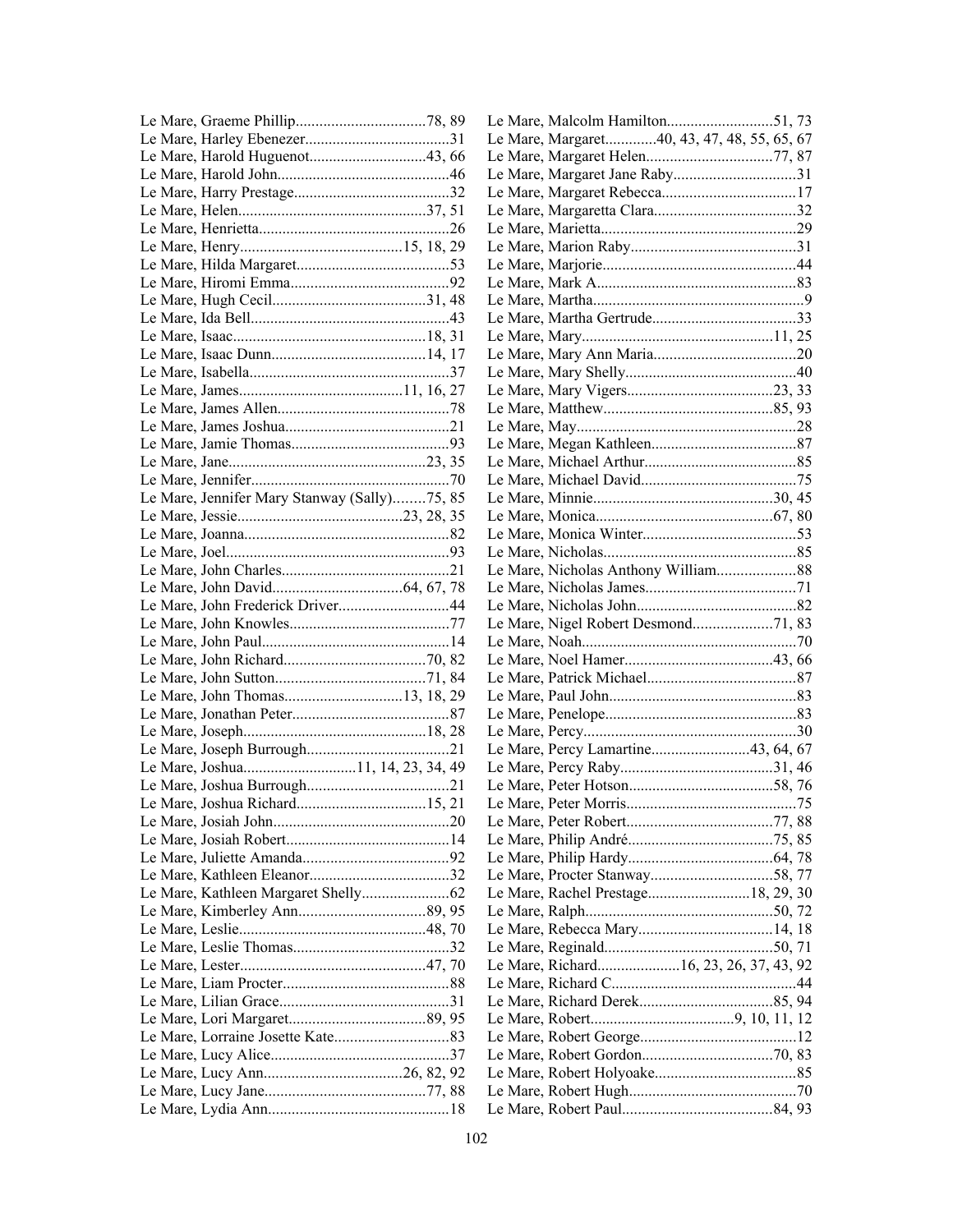| Le Mare, Roderick Hugh Gordon71, 83 |  |
|-------------------------------------|--|
|                                     |  |
|                                     |  |
|                                     |  |
|                                     |  |
|                                     |  |
|                                     |  |
|                                     |  |
|                                     |  |
|                                     |  |
|                                     |  |
|                                     |  |
|                                     |  |
|                                     |  |
|                                     |  |
|                                     |  |
|                                     |  |
|                                     |  |
|                                     |  |
|                                     |  |
|                                     |  |
|                                     |  |
|                                     |  |
|                                     |  |
|                                     |  |
|                                     |  |
|                                     |  |
|                                     |  |
|                                     |  |
|                                     |  |
|                                     |  |
|                                     |  |
|                                     |  |
|                                     |  |
|                                     |  |
| Le Mare, William Richard Peter77    |  |
| Le Mare, William Roberton37, 50     |  |
| Le Mare, William Thomas14, 20       |  |
|                                     |  |
|                                     |  |
|                                     |  |
|                                     |  |
|                                     |  |
|                                     |  |
|                                     |  |
|                                     |  |
|                                     |  |
|                                     |  |
|                                     |  |
|                                     |  |
|                                     |  |
|                                     |  |
|                                     |  |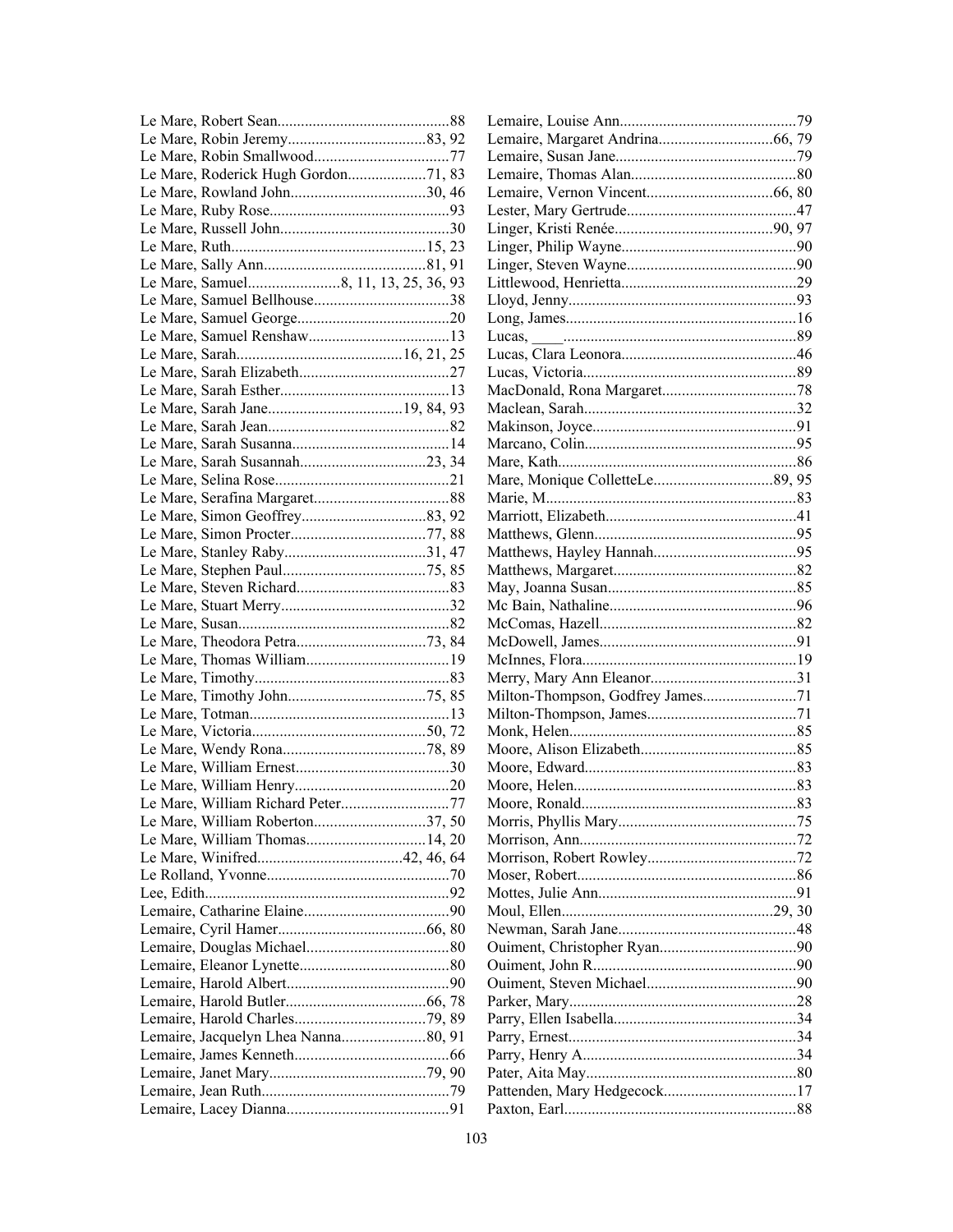|  | Smallwood, Bertram Frederick Arthur Gude76 |  |
|--|--------------------------------------------|--|
|  |                                            |  |
|  |                                            |  |
|  | Spencer, David Randal Tyndale76, 87        |  |
|  |                                            |  |
|  |                                            |  |
|  |                                            |  |
|  |                                            |  |
|  |                                            |  |
|  |                                            |  |
|  |                                            |  |
|  |                                            |  |
|  |                                            |  |
|  |                                            |  |
|  |                                            |  |
|  |                                            |  |
|  |                                            |  |
|  |                                            |  |
|  |                                            |  |
|  |                                            |  |
|  |                                            |  |
|  |                                            |  |
|  |                                            |  |
|  |                                            |  |
|  |                                            |  |
|  |                                            |  |
|  |                                            |  |
|  |                                            |  |
|  |                                            |  |
|  |                                            |  |
|  |                                            |  |
|  |                                            |  |
|  |                                            |  |
|  |                                            |  |
|  |                                            |  |
|  |                                            |  |
|  |                                            |  |
|  |                                            |  |
|  |                                            |  |
|  |                                            |  |
|  |                                            |  |
|  |                                            |  |
|  |                                            |  |
|  |                                            |  |
|  |                                            |  |
|  |                                            |  |
|  |                                            |  |
|  |                                            |  |
|  |                                            |  |
|  |                                            |  |
|  |                                            |  |
|  |                                            |  |
|  |                                            |  |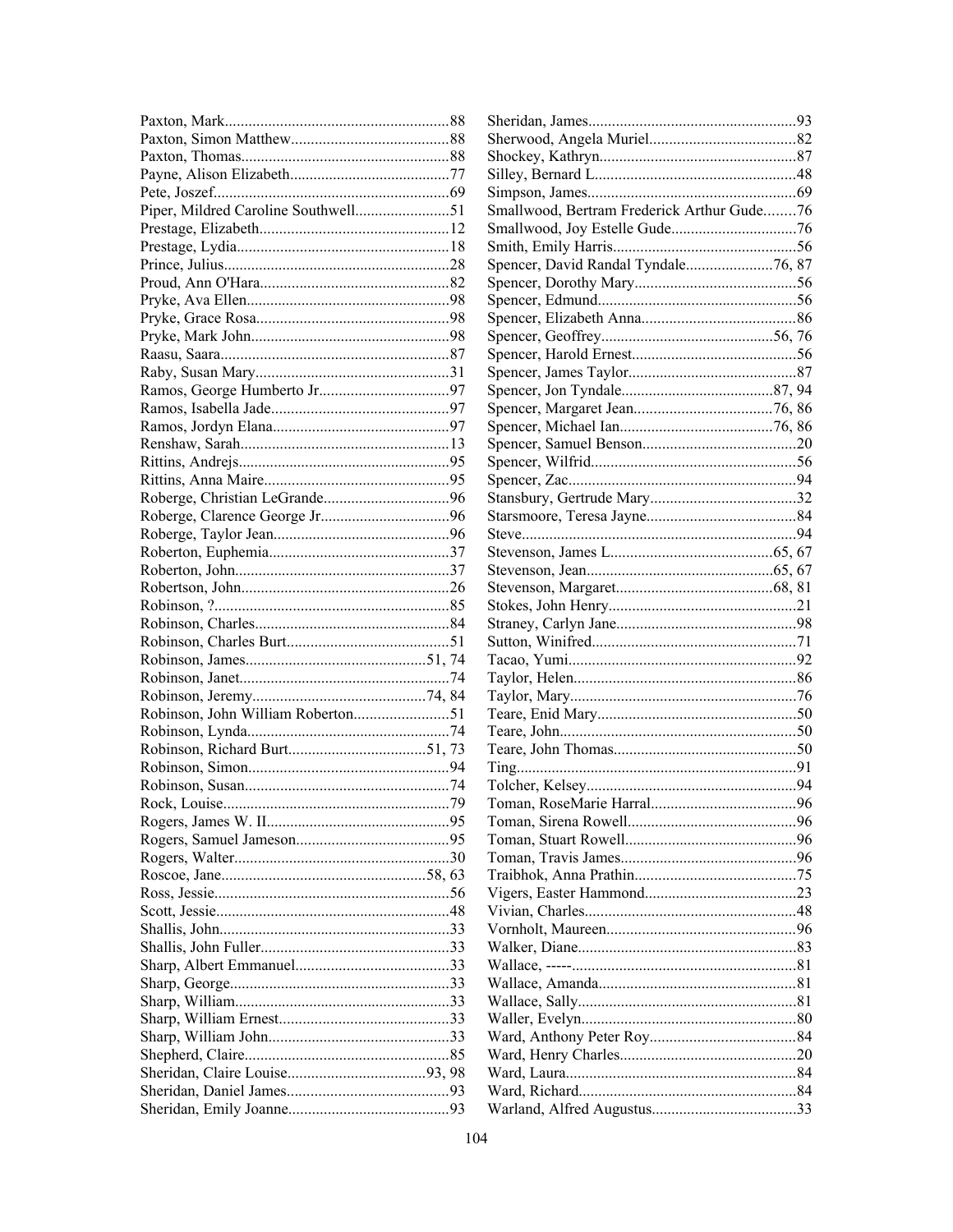| Warland, Rebecca Sarah Le Mare19 |
|----------------------------------|
|                                  |
|                                  |
|                                  |
|                                  |
|                                  |
|                                  |
|                                  |
|                                  |
| Warland, Walter Edmund33, 48     |
|                                  |
|                                  |
|                                  |
|                                  |
|                                  |
|                                  |
|                                  |
|                                  |
|                                  |
|                                  |
|                                  |
|                                  |
|                                  |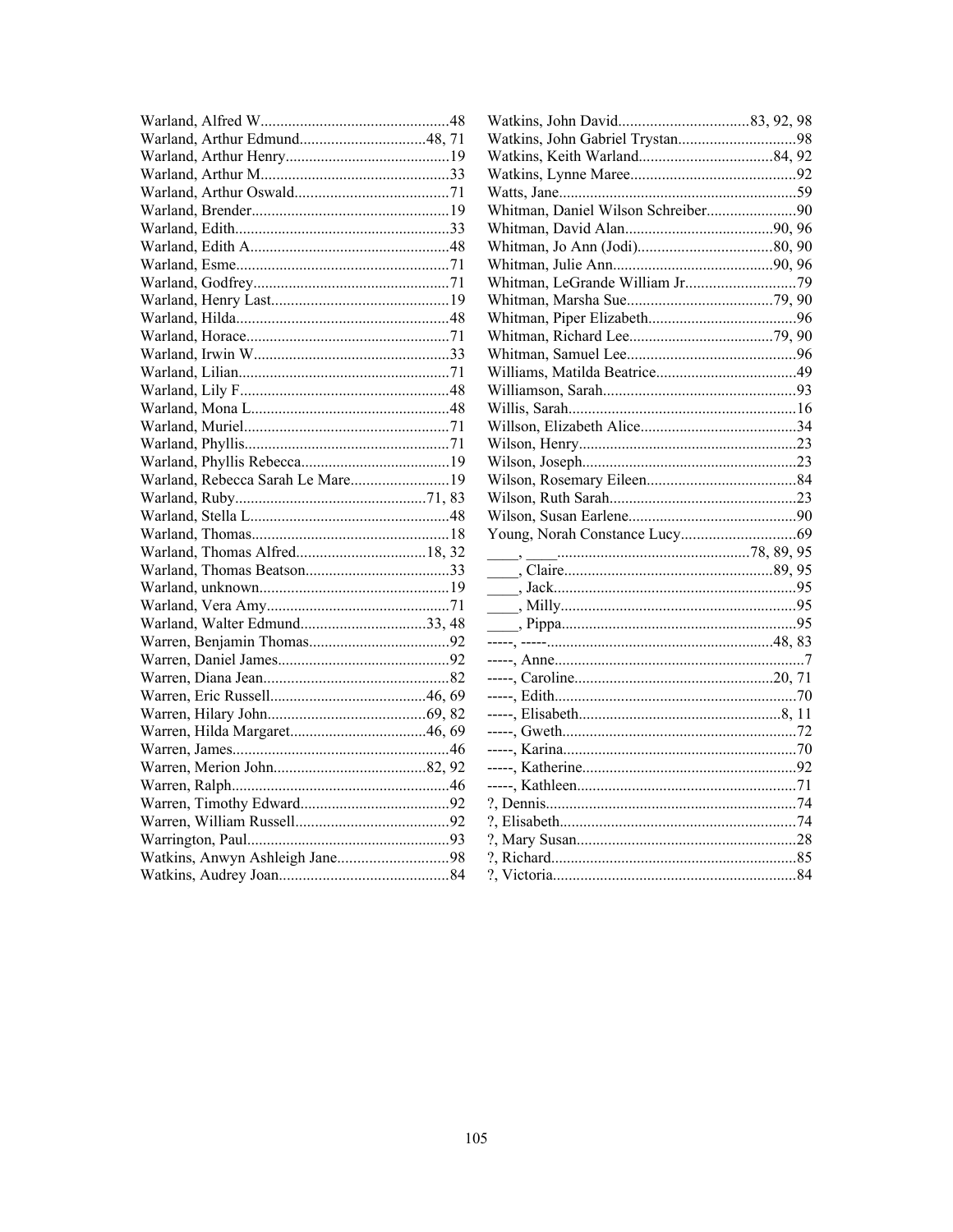1 Date estimated from date of baptism and date of birth of Samuel #66.

2 This information is speculative based on information in Huguenot Society Quarto Ser. vol. 13 - see notes on PL190.

3 Date assumed to be about that of her spouse.

4 Assuming year of birth was that of baptism.

5 Huguenot Society Publications Quarto Series vol 16 p 210k; and IGI.

6 Huguenot Society Publications Quarto Series vol 16, Huguenot Society Publications Quarto Series vol 16.

7 Huguenot Society Publications Quarto Series vol 16 p.237n; and IGI., Huguenot Society Publications Quarto Series vol 16 p.237n; and IGI.

8 Manuscript family tree of Robert Gordon Le Mare #245 compiled from records of, Manuscript family tree of Robert Gordon Le Mare #245 compiled from records of the College of Arms and other sources. Signed by James Frere, Bluemantle, Bluemantle Pursuivant of Arms.

9 J P Consterdine #228: Particulars of the Le Mare Family together with other Incidental Information and Historical Notes.

10 International Genealogical Index, International Genealogical Index.

11 Family tree of Robert Gordon Le Mare #245.

12 Manuscript family tree of Robert Gordon Le Mare #245 compiled from records of, Manuscript family tree of Robert Gordon Le Mare #245 compiled from records of the College of Arms and other sources. Signed by James Frere, Bluemantle, Bluemantle Pursuivant of Arms and Bruce Cockburn on Ancestry Message Board 3 Jan 2004.

13 Freedom papers in the Corporation of London Records Office - listed there with the prefix CFI.

14 Ancestry.co.uk.

15 IGI website.

16 Ancestry via Rosemary Bowden.

17 IGI.

18 Rosemary Bowden.

19 Susan Yule see #540 - information compiled by Aubrey William Le Mare #186., Susan Yule see #540 - information compiled by Aubrey William Le Mare #186.

20 Abney Park website 28 May 2001.

21 M J Warren #576 and Susan Yule. Also IGI.

22 Inferred from date of funeral, Inferred from date of funeral.

23 Susan Yule see #540 - information compiled by Aubrey William Le Mare #186 and Abney Park website.

24 History of the Le Mare family by Richard Le Mare #34 - typed copy, in red covers. J S Le Mare #275 has the original. Also IGI.

25 J P Consterdine #228: Particulars of the Le Mare Family together with other Incidental Information and Historical Notes. Funeral bill bears date 7 Nov 1847. Site plan at Bunhill Fields gives the grave plot number.

26 Assuming about the same age as spouse.

27 Bruce Cockburn Ancestry Message Board 3 Jan 2004.

28 Manuscript family tree of Robert Gordon Le Mare #245 compiled from records of, Manuscript family tree of Robert Gordon Le Mare #245 compiled from records of the College of Arms and other sources. Signed by James Frere, Bluemantle, Bluemantle Pursuivant of Arms. Also IGI.

29 History of the Le Mare family by Richard Le Mare #34 - typed copy, in red, History of the Le Mare family by Richard Le Mare #34 - typed copy, in red covers. J S Le Mare #275 has the original.

30 Merion John Warren #576 and IGI, Merion John Warren #576 and IGI.

31 Parish Register of Hornsey rise.

32 1881 census.

33 Notes by Harold John Le Mare #561 held by I Knill-Jones #567; transcript from Merion John Warren #576, April 1994. Date of burial from Abney Park website.

34 Merion John Warren #576.

35 Ian Knill-Jones #567.

36 Notes by Harold John Le Mare #561 held by I Knill-Jones #567; transcript from Merion John Warren #576, April 1994.

37 Robert Anderson's history.

38 Ancestry.com.

39 Sandra Whaley by email 21 March 2011.

40 Family tree of Robert Gordon Le Mare #245. Also IGI.

41 Will. Information from M J Warren #576.

42 Robert Gordon Le Mare #245 and Susan Yule.

43 Shirley Ingham by e-mail.

44 J P Consterdine #228: Particulars of the Le Mare Family together with other Incidental Information and Historical Notes. 55.

45 J P Consterdine #228: Particulars of the Le Mare Family together with other Incidental Information and Historical Notes. 68.

46 Letter from ERL to his daughter Annie, 21 May 1880, in JPC, 65.

47 Particulars of the Le Mare Family: Selection of Correspondence by J P Consterdine #228.

48 Lancashire IGI.

49 Particulars of the Le Mare Family: 1 Selection of correspondence p89; 2 Other incidental information and historical notes p29, J P Consterdine #228.

50 Will of Joshua Le Mare #48 held by J S Le Mare #275.

51 History of the Le Mare family by Richard Le Mare #34 - typed copy, in red, History of the Le Mare family by Richard Le Mare #34 - typed copy, in red covers. J S Le Mare #275 has the original. 6.

52 Obituary in Leigh Journal of 16 June 1893.

53 Birth cert. of son, Ebenezer.

54 J P Consterdine #228: Particulars of the Le Mare Family together with other Incidental Information and Historical Notes. Also marriage record in the Greater London Records Office - see BK/TXT/SB35.

55 Greater London Records Office R85.

56 IGI, but this date may be date of baptism - see notes on Sarah Burden.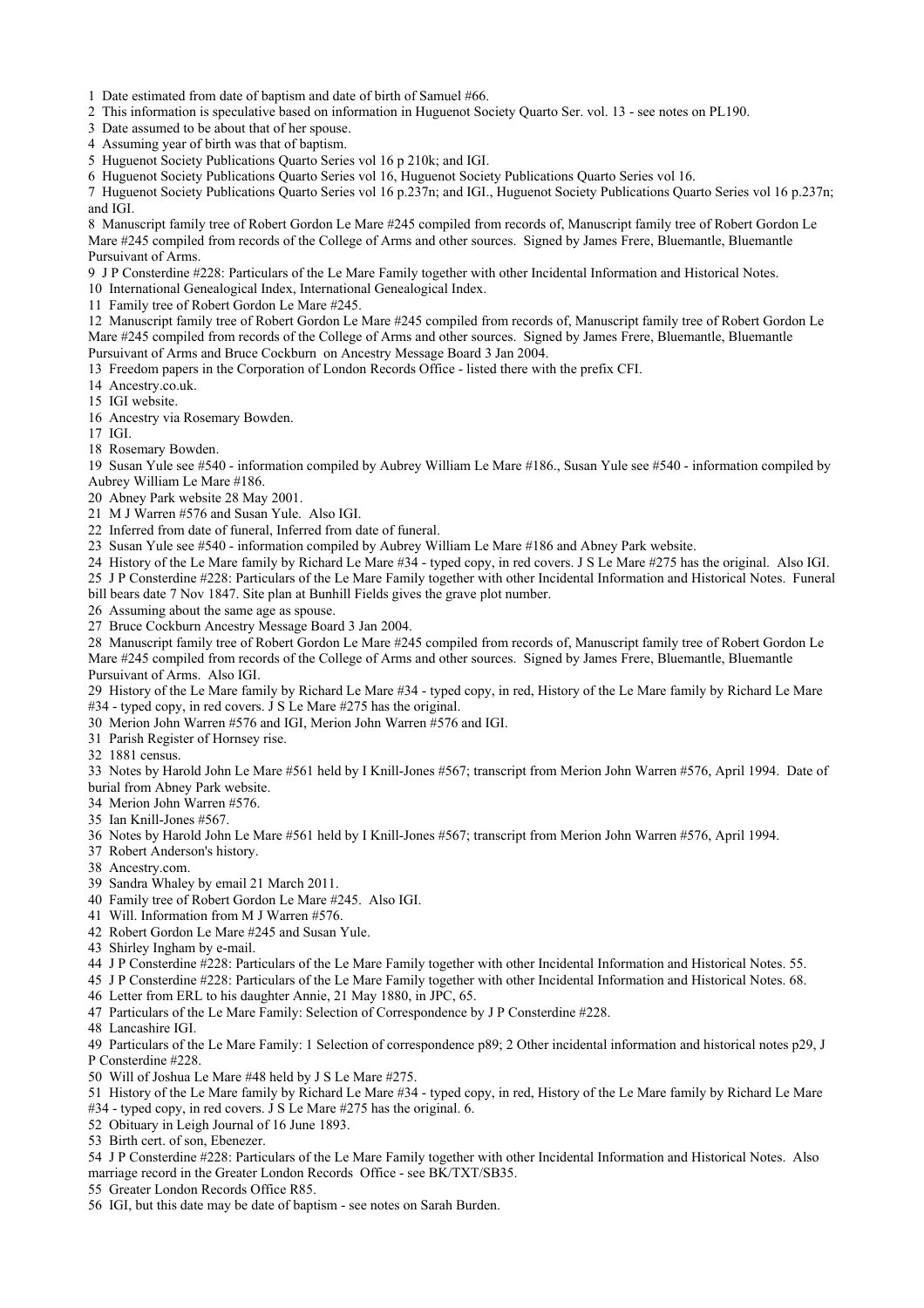57 Manchester Times.

58 J P Consterdine #228: Particulars of the Le Mare Family together with other Incidental Information and Historical Notes. See notes in /LEM/ADDRESS/.

59 History of the Le Mare family by Richard Le Mare #34 - typed copy, in red, History of the Le Mare family by Richard Le Mare #34 - typed copy, in red covers. J S Le Mare #275 has the original. 10.

- 60 Manchester Courier & Lancashire General Advertiser 17 Oct 1863.
- 61 J P Consterdine #228: Particulars of the Le Mare Family together with other Incidental Information and Historical Notes. 43.

62 J P Consterdine #228: Particulars of the Le Mare Family together with other Incidental Information and Historical Notes. 51.

- 63 Robert Gordon Le Mare #245 at the Le Mare gathering at Welwyn 1990.
- 64 Ian Knill-Jones #567 and Harold J Le Mare #561.

65 Notes by Harold John Le Mare #561 held by I Knill-Jones #567; transcript from Merion John Warren #576, April 1994; and Abney Road website.

66 Ian Knill-Jones 14 Dec 1993.

67 Free BMD.

68 Free BMD.

- 69 Ancestry.co.uk probate papers.
- 70 The Times newspaper: reference in Genealogy Society, London.
- 71 see Message lines.
- 72 Will.
- 73 1901 census.
- 74 IGI from Shirley Ingham by e-mail.
- 75 www.familysearch.org.
- 76 marr. cert.
- 77 John David Watkins.
- 78 Ancestry bmd.
- 79 Gough pedigrees on line.
- 80 marr. cert. held by J S Le Mare #275.
- 81 Family tree of K M S Le Mare #109.
- 82 Particulars of the Le Mare Family: Selection of Correspondence by J P Consterdine #228. Year of birth not recorded.
- 83 David Stewart: death cert.
- 84 Free BMD.
- 85 Probate to will of Richard Le Mare #34.

86 J P Consterdine #228: Particulars of the Le Mare Family together with other, J P Consterdine #228: Particulars of the Le Mare Family together with other Incidental Information and Historical Notes.

87 Ancestry.co.uk.

88 J P Consterdine #228: Particulars of the Le Mare Family together with other, J P Consterdine #228: Particulars of the Le Mare Family together with other Incidental Information and Historical Notes.

89 Ancestry.co.uk.

- 90 Hillcoat files.
- 91 Timothy Le Mare.
- 92 Timothy J Le Mare by e-mail 13 June 2003.
- 93 David Stewart.
- 94 David Stewart.
- 95 Ancestry.co.uk.
- 96 Manchester Courier & Lancashire General Advertiser 15 Sep 1876.
- 97 death cert.
- 98 Jackson family history without covers signed by Mary Levett Le Mare #24 née.
- 99 birth cert.

100 Family bible of Alfred #23 and Mary Levett Le Mare née Jackson #24, now with, Family bible of Alfred #23 and Mary Levett Le Mare née Jackson #24, now with P H Le Mare #3 at Allithwaite.

101 Family bible of Alfred #23 and Mary Levett Le Mare née Jackson #24, now with, Family bible of Alfred #23 and Mary Levett Le Mare née Jackson #24, now with P H Le Mare #3 at Allithwaite.

- 102 Manchester Times.
- 103 Probate papers, Probate papers.
- 104 Funeral account, Funeral account.
- 105 P de Loriol e-mail 29 Jan 06.
- 106 Jackson family history manuscript in hard covers marked Jms 1, Jackson family history manuscript in hard covers marked Jms 1.
- 107 Mary Levett Le Mare née Jackson #24.
- 108 Fleetwood Chronicle, Fylde News and Advertizer.
- 109 Inscription on gravestone.
- 110 Inscription on gravestone and Manchester Guardian 31 July 1913.
- 111 Bombay Calendar & Directory 1880: Le Mare Jly 18 1879 at Belgaum, the wife of Rev E Le Mare London Mission, a daughter.
- 112 Letter from Dennis Le Mare to his uncle Harold 7 Feb 1953, Letter from Dennis Le Mare to his uncle Harold 7 Feb 1953.
- 113 Richard Le Mare is recorded as an executor in the will of Mary Le Mare #38 who died in 1918.
- 114 Margaret Hart Sept 2013.
- 115 Calculated from date of death: family tree of K M S Le Mare #109 gives year of birth only; newspaper death notice states she died aged 94.
- 116 Newspaper usually b, m, d column.
- 117 RGL90.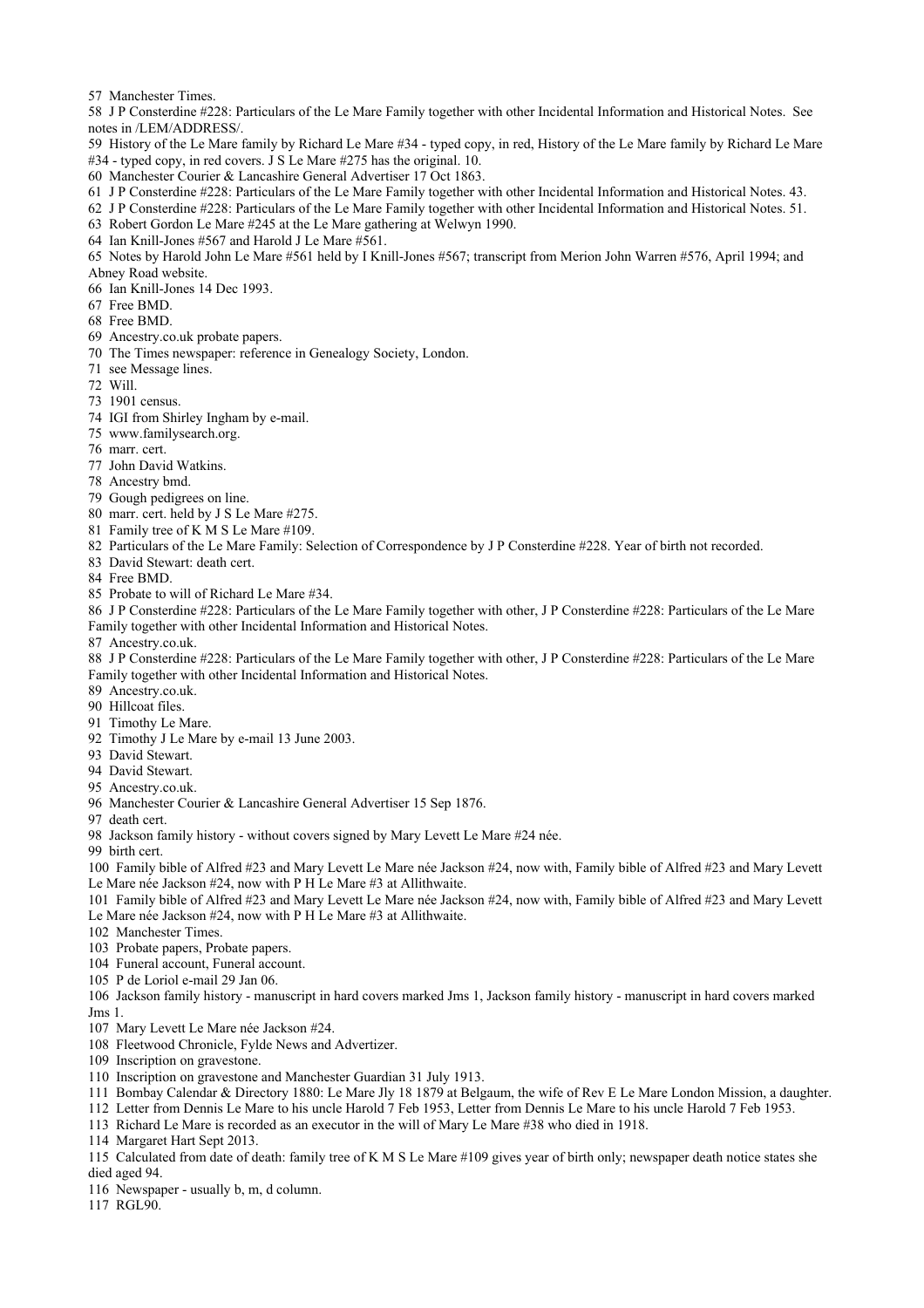- 118 Merion John Warren #576 Minnie Le Mare's travel diary.
- 119 Merion John Warren #576 Minnie Le Mare's travel diary, 39.
- 120 Merion John Warren #576 covering letter with Minnie Le Mare's travel diary.
- 121 Merion John Warren #576 Minnie Le Mare's travel diary, 6,16.
- 122 John Richard Le Mare's (#293) family tree, received 2 May 1991 with his letter of 25 Ap 1991 and Geoffrey Le Mare's letter to Hug.Soc. dated 4 Jan 1958.
- 123 Account by Margaret Le Mare #290 of her father, Percy Raby #237, twin of Ewart.
- 124 John Le Mare: e-mail 25 July 98.
- 125 Who's Who 1983.
- 126 Who was Who 1981-1990.
- 127 Free BMD.
- 128 Free BMD.
- 129 Pedigree of Le Mare by James Frere, Bluemantle, College of Arms.
- 130 Grand daughter, Julia Bawden (Borden?) via Tim Le Mare, 4 April 2007.
- 131 Memorial St Martin's Church, Cromer.
- 132 J P Consterdine #228: Particulars of the Le Mare Family together with other Incidental Information and Historical Notes and
- notice in The Times 10 Feb 1891. 72.
- 133 Malcolm Hamilton Le Mare #222.
- 134 Margaret H Le Mare #8.
- 135 Janet Harris.
- 136 Family bible of Alfred #23 and Mary Levett Le Mare née Jackson #24, now with P H Le Mare #3 at Allithwaite.
- 137 H Margaret Le Mare #105.
- 138 Philip Le Mare.
- 139 Birth certificate of her twin E B Le Mare #1.
- 140 Dorothy Spencer #114.
- 141 Find my past.
- 142 Michael Ian Spencer 15 May 2001.
- 143 Michael Ian Spencer #116 15 May 2001.

144 EBL left his body to the School of Medicine of the University of Manchester so that his cremation was about a year after his death. Funeral expenses paid by the University.

- 145 Undertaker's invoice.
- 146 Lancashire Online Parish Clerk Project.
- 147 K M S Le Mare #109.
- 148 Notes left by Alfred Henry Le Mare #28.
- 149 William Howsden: The Art of Henry Coller.
- 150 Certificate of Registration of birth.
- 151 The Times newspaper.
- 152 Malayan Nature Journal Vol 1 1940.
- 153 Staffordshire Sentinel 9 June 1939; marriage 4 Sep 1939.
- 154 Ancestry bmd, The birth of a Gladys Keay was registered at Willesdenin the first quarter of 1913; mother née Bowman.
- 155 Passenger list ss Pyrrhus 11 Nov 1955, gives date of birth.
- 156 Wedding photograph.
- 157 Notes left by Helen Jane Le Mare née Hotson #2.
- 158 Graeme Le Mare #199, Graeme Le Mare #199.
- 159 Bruce Cockburn by e-mail to Shirley Ingham.
- 160 Bruce Cockburn.
- 161 Information from Archives Officer, Vancouver Island.
- 162 Lee Whitman #606.
- 163 Information from Monica Burns née Le Mare #195.
- 164 Ian Knill-Jones #567 10 Feb 1995.
- 165 Simon Knill-Jones #569.
- 166 Manuscript family tree of Robert Gordon Le Mare #245 compiled from records of the College of Arms and other sources.
- Signed by James Frere, Bluemantle, Bluemantle Pursuivant of Arms and letter from GL to Hug.Soc. dated 4 Jan 1958.
- 167 Proceedings of the Huguenot Society vol 25.
- 168 David Lester Le Mare #295 in notes sent to H Margaret Le Mare #105.
- 169 John Richard Le Mare's (#293) family tree, received 2 May 1991 with his letter of 25 Ap 1991.
- 170 Robert Hugh Le Mare #297 at Le Mare gathering, Welwyn, 1990.
- 171 Simon Geoffrey Le Mare #457 at the Le Mare gathering, Welwyn, 1990.
- 172 Daily Telegraph 26 July 1994.
- 173 Google website.
- 174 Who's Who 2002.
- 175 John Sutton Le Mare #275.
- 176 Gerald Brown's #497 transcript of Particulars of the Le Mare Family together with other Incidental Information and Historical Notes by J P Consterdine #228, 72.
- 177 J S Le Mare #275 Letter of 7 Feb 1993.
- 178 J S Le Mare #275 in phone conversation 8 Apr 2001.
- 179 Letter from J S Le Mare #275 dated 8 Jan 1995.

180 Gerald Brown's #497 transcript of Particulars of the Le Mare Family together with other Incidental Information and Historical Notes by J P Consterdine #228, 74.

181 Letter from J S Le Mare #275 dated 23 Jan 1996.